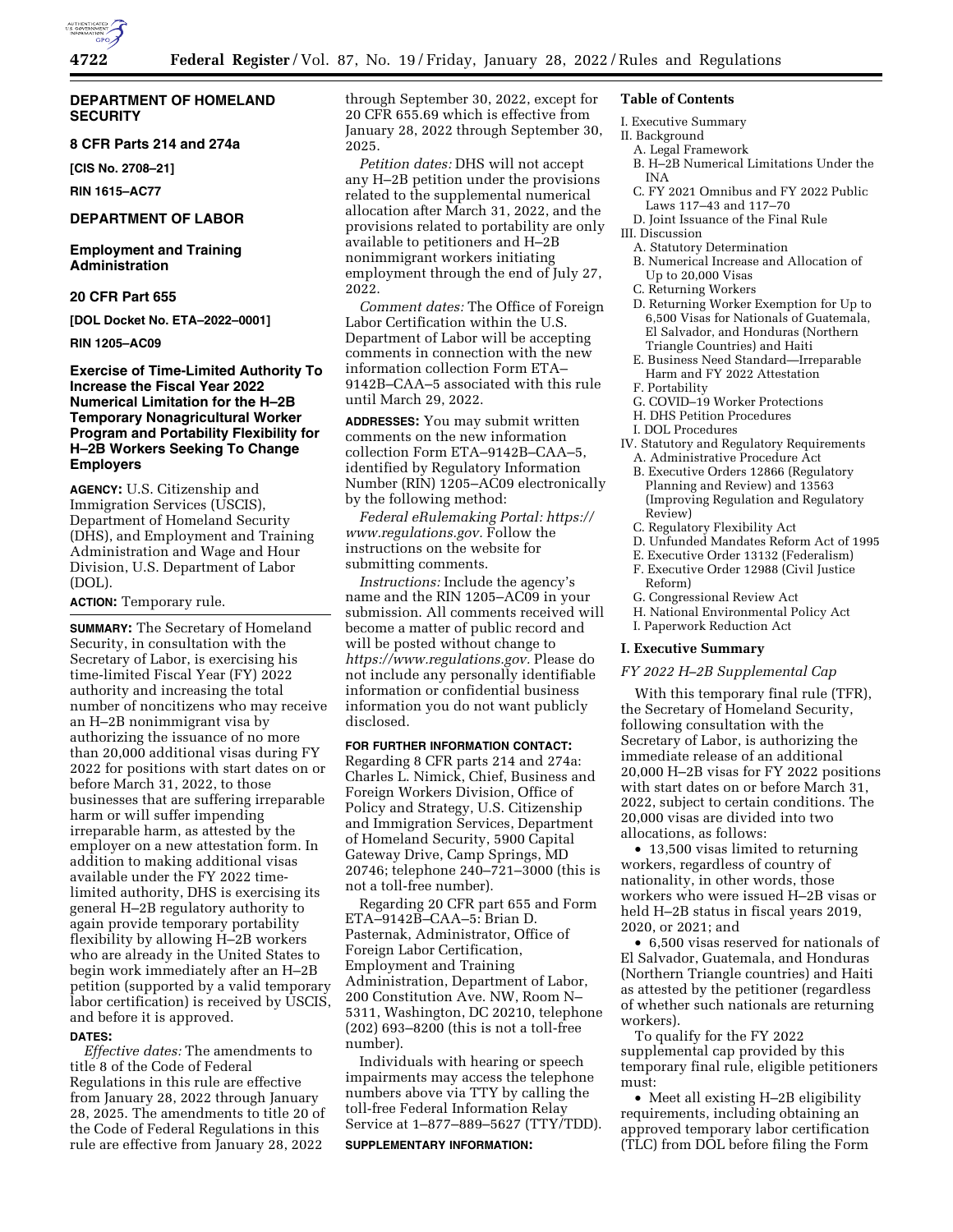I–129, Petition for Nonimmigrant Worker, with USCIS;

• Properly file the Form I–129, Petition for Nonimmigrant Worker, with USCIS on or before March 31, 2022, requesting an employment start date on or before March 31, 2022;

• Submit an attestation affirming, under penalty of perjury, that the employer is suffering irreparable harm or will suffer impending irreparable harm without the ability to employ all of the H–2B workers requested on the petition, and that they are seeking to employ returning workers only, unless the H–2B worker is a Salvadoran, Guatemalan, Honduran, or Haitian national and counted towards the 6,500 cap; and

• Agree to comply with all applicable labor and employment laws, including health and safety laws pertaining to COVID–19, as well as any rights to time off or paid time off to stay up-to-date with COVID-19 vaccinations,<sup>1</sup> or to reimbursement for travel to and from the nearest available vaccination site, and notify the workers in a language understood by the worker as necessary or reasonable, of equal access of nonimmigrants to COVID–19 vaccines and vaccination distribution sites.

Employers filing an H–2B petition 45 or more days after the certified start date on the TLC, must attest to engaging in the following additional steps to recruit U.S. workers:

• No later than 1 business day after filing the petition, place a new job order with the relevant State Workforce Agency (SWA) for at least 15 calendar days;

• Contact the nearest American Job Center serving the geographic area where work will commence and request staff assistance in recruiting qualified U.S. workers;

• Contact the employer's former U.S. workers, including those the employer furloughed or laid off beginning on January 1, 2020, and until the date the H–2B petition is filed, disclose the terms of the job order and solicit their return to the job;

• Provide written notification of the job opportunity to the bargaining representative for the employer's employees in the occupation and area of employment, or post notice of the job opportunity at the anticipated worksite if there is no bargaining representative; and

• Hire any qualified U.S. worker who applies or is referred for the job opportunity until the later of either (1) the date on which the last H–2B worker

departs for the place of employment, or (2) 30 days after the last date of the SWA job order posting.

Petitioners filing H–2B petitions under this FY 2022 supplemental cap must retain documentation of compliance with the attestation requirements for 3 years from the date the TLC was approved, and must provide the documents and records upon the request of DHS or DOL, as well as fully cooperate with any compliance reviews such as audits. Both DHS and DOL intend to conduct a significant number of post-adjudication audits to ascertain compliance with the attestation requirements of this TFR.

Falsifying information in attestation(s) can result not only in penalties relating to perjury, but can also result in, among other things, a finding of fraud or willful misrepresentation; denial or revocation of the H–2B petition requesting supplemental workers; and debarment by DOL and DHS from the H–2 program. Falsifying information also may subject a petitioner/employer to other criminal penalties.

DHS will not approve H–2B petitions filed in connection with the FY 2022 supplemental cap authority on or after October 1, 2022, but DHS does not anticipate that petitions filed in connection with this rule will remain pending until the end of FY 2022, given the March 31, 2022 filing deadline.

### H–2B Portability

In addition to exercising time-limited authority to make additional FY 2022 H–2B visas available for positions with start dates on or before March 31, 2022, DHS is providing additional flexibilities to H–2B petitioners under its general programmatic authority by allowing nonimmigrant workers in the United States 2 in valid H–2B status and who are beneficiaries of non-frivolous H–2B petitions received on or after January 28, 2022, or who are the beneficiaries of non-frivolous H–2B petitions that are pending as of January 28, 2022, to begin work with a new employer after an H– 2B petition (supported by a valid TLC) is filed and before the petition is approved, generally for a period of up to 60 days. However, such employment authorization would end 15 days after USCIS denies the H–2B petition or such petition is withdrawn. This H–2B portability ends 180 days after the effective date of this rule, in other words, after the date this rule is

published in the **Federal Register**. This provision clarifies portability eligibility for beneficiaries of pending petitions.

## **II. Background**

## *A. Legal Framework*

The Immigration and Nationality Act (INA), as amended, establishes the H–2B nonimmigrant classification for a nonagricultural temporary worker ''having a residence in a foreign country which he has no intention of abandoning who is coming temporarily to the United States to perform . . . temporary [non-agricultural] service or labor if unemployed persons capable of performing such service or labor cannot be found in this country.'' INA section  $101(a)(15)(H)(ii)(b)$ , 8 U.S.C.  $1101(a)(15)(H)(ii)(b)$ . Employers must petition the Department of Homeland Security (DHS) for classification of prospective temporary workers as H–2B nonimmigrants. INA section 214(c)(1), 8 U.S.C. 1184(c)(1). Generally, DHS must approve this petition before the beneficiary can be considered eligible for an H–2B visa. In addition, the INA requires that ''[t]he question of importing any alien as [an H–2B] nonimmigrant . . . in any specific case or specific cases shall be determined by [DHS],3 after consultation with appropriate agencies of the Government.'' INA section 214(c)(1), 8 U.S.C. 1184(c)(1). The INA generally charges the Secretary of Homeland Security with the administration and enforcement of the immigration laws, and provides that the Secretary ''shall establish such regulations . . . and perform such other acts as he deems necessary for carrying out his authority'' under the INA. *See* INA section 103(a)(1), (3), 8 U.S.C. 1103(a)(1), (3); *see also* 6 U.S.C. 202(4) (charging the Secretary with ''[e]stablishing and administering rules . . . governing the granting of visas or other forms of permission . . . to enter the United States to individuals who are not a citizen or an alien lawfully admitted for permanent residence in the United States''). With respect to nonimmigrants in particular, the INA provides that ''[t]he admission to the United States of any alien as a nonimmigrant shall be for such time and under such conditions as

<sup>1</sup>The term ''COVID–19 vaccinations'' also includes COVID–19 booster shots.

<sup>2</sup>The term ''United States'' includes the continental United States, Alaska, Hawaii, Puerto Rico, Guam, the Virgin Islands of the United States, and the Commonwealth of the Northern Mariana Islands. INA section 101(a)(38), 8 U.S.C. 1101(a)(38).

<sup>3</sup>As of March 1, 2003, in accordance with section 1517 of Title XV of the Homeland Security Act of 2002 (HSA), Public Law 107–296, 116 Stat. 2135, any reference to the Attorney General in a provision of the Immigration and Nationality Act describing functions which were transferred from the Attorney General or other Department of Justice official to the Department of Homeland Security by the HSA 'shall be deemed to refer to the Secretary" of Homeland Security. *See* 6 U.S.C. 557 (2003) (codifying HSA, Title XV, sec. 1517); 6 U.S.C. 542 note; 8 U.S.C. 1551 note.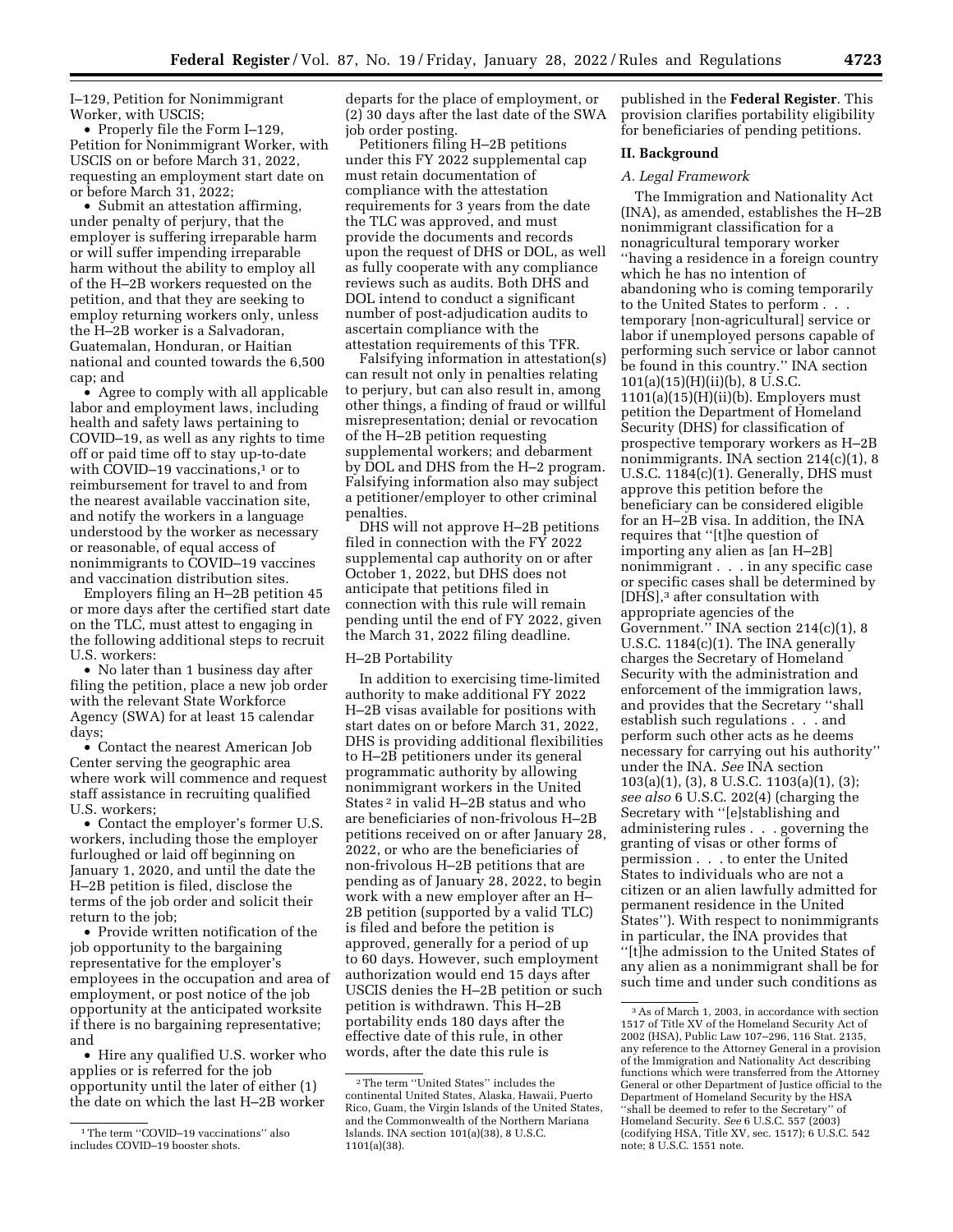the [Secretary] may by regulations prescribe.'' INA section 214(a)(1), 8 U.S.C. 1184(a)(1); *see also* INA section  $274A(a)(1)$  and (h)(3), 8 U.S.C. 1324a(a)(1) and (h)(3) (prohibiting employment of noncitizen 4 not authorized for employment). The Secretary may designate officers or employees to take and consider evidence concerning any matter which is material or relevant to the enforcement of the INA. INA sections 287(a)(1), (b), 8 U.S.C. 1357(a)(1), (b) and INA section 235(d)(3), 8 U.S.C. 1225(d)(3).

Finally, under section 101 of HSA, 6 U.S.C.  $111(b)(1)(F)$ , a primary mission of DHS is to ''ensure that the overall economic security of the United States is not diminished by efforts, activities, and programs aimed at securing the homeland.''

DHS regulations provide that an H–2B petition for temporary employment in the United States must be accompanied by an approved TLC from the U.S. Department of Labor (DOL), issued pursuant to regulations established at 20 CFR part 655, or from the Guam Department of Labor if the workers will be employed on Guam. 8 CFR  $214.2(h)(6)(iii)(A)$  and (C) through (E), (h)(6)(iv)(A); *see also* INA section 103(a)(6), 8 U.S.C. 1103(a)(6). The TLC serves as DHS's consultation with DOL with respect to whether a qualified U.S. worker is available to fill the petitioning H–2B employer's job opportunity and whether a foreign worker's employment in the job opportunity will adversely affect the wages and working conditions of similarly-employed U.S. workers. *See*  INA section 214(c)(1), 8 U.S.C. 1184(c)(1); 8 CFR 214.2(h)(6)(iii)(A) and (D).

In order to determine whether to issue a TLC, the Departments have established regulatory procedures under which DOL certifies whether a qualified U.S. worker is available to fill the job opportunity described in the employer's petition for a temporary nonagricultural worker, and whether a foreign worker's employment in the job opportunity will adversely affect the wages or working conditions of similarly employed U.S. workers. *See* 20 CFR part 655, subpart A. The regulations establish the process by which employers obtain a TLC and rights and obligations of workers and employers.

Once the petition is approved, under the INA and current DHS regulations, H–2B workers do not have employment

authorization outside of the validity period listed on the approved petition unless otherwise authorized, and the workers are limited to employment with the H–2B petitioner. *See* 8 U.S.C. 1184(c)(1), 8 CFR 274a.12(b)(9). An employer or U.S. agent generally may submit a new H–2B petition, with a new, approved TLC, to USCIS to request an extension of H–2B nonimmigrant status for the validity of the TLC or for a period of up to 1 year. 8 CFR  $214.2(h)(15)(ii)(C)$ . Except as provided for in this rule, and except for certain professional athletes being traded among organizations,5 H–2B workers seeking to extend their status with a new employer may not begin employment with the new employer until the new H–2B petition is approved.

The INA also authorizes DHS to impose appropriate remedies against an employer for a substantial failure to meet the terms and conditions of employing an H–2B nonimmigrant worker, or for a willful misrepresentation of a material fact in a petition for an H–2B nonimmigrant worker. INA section  $214(c)(14)(A)$ , 8 U.S.C. 1184(c)(14)(A). The INA expressly authorizes DHS to delegate certain enforcement authority to DOL. INA section 214(c)(14)(B), 8 U.S.C. 1184(c)(14)(B); *see also* INA section 103(a)(6), 8 U.S.C. 1103(a)(6). DHS has delegated its authority under INA section  $214(c)(14)(A)(i)$ , 8 U.S.C. 1184(c)(14)(A)(i) to DOL. *See* DHS, Delegation of Authority to DOL under Section  $214(c)(14)(A)$  of the INA (Jan. 16, 2009); *see also* 8 CFR 214.2(h)(6)(ix) (stating that DOL may investigate employers to enforce compliance with the conditions of an H–2B petition and a DOL-approved TLC). This enforcement authority has been delegated within DOL to the Wage and Hour Division (WHD), and is governed by regulations at 29 CFR part 503.

## *B. H–2B Numerical Limitations Under the INA*

The INA sets the annual number of noncitizens who may be issued H–2B visas or otherwise provided H–2B nonimmigrant status to perform temporary nonagricultural work at 66,000, to be distributed semi-annually beginning in October and April. *See*  INA sections 214(g)(1)(B) and (g)(10), 8 U.S.C. 1184(g)(1)(B) and (g)(10). With certain exceptions, described below, up to 33,000 noncitizens may be issued H– 2B visas or provided H–2B nonimmigrant status in the first half of

a fiscal year, and the remaining annual allocation, including any unused nonimmigrant H–2B visas from the first half of a fiscal year, will be available for employers seeking to hire H–2B workers during the second half of the fiscal year.6 If insufficient petitions are approved to use all H–2B numbers in a given fiscal year, the unused numbers cannot be carried over for petition approvals for employment start dates beginning on or after the start of the next fiscal year.

In FYs 2005, 2006, 2007, and 2016, Congress exempted H–2B workers identified as returning workers from the annual H–2B cap of 66,000.7 A returning worker is defined by statute as an H–2B worker who was previously counted against the annual H–2B cap during a designated period of time. For example, Congress designated that returning workers for FY 2016 needed to have been counted against the cap during FY 2013, 2014, or 2015.8 DHS and the Department of State (DOS) worked together to confirm that all workers requested under the returning worker provision in fact were eligible for exemption from the annual cap (in other words, were issued an H–2B visa or provided H–2B status during one of the prior 3 fiscal years) and were otherwise eligible for H–2B classification.

Because of the strong demand for H– 2B visas in recent years, the statutorilylimited semi-annual visa allocation, the DOL regulatory requirement that employers apply for a TLC 75 to 90 days before the start date of work,<sup>9</sup> and the DHS regulatory requirement that all H– 2B petitions be accompanied by an approved TLC,10 employers that wish to obtain visas for their workers under the semi-annual allotment must act early to receive a TLC and file a petition with U.S. Citizenship and Immigration Services (USCIS). As a result, the date on which USCIS has received sufficient H–2B petitions to reach the first half of the fiscal year statutory cap has been

<sup>4</sup>For purposes of this discussion, the Departments use the term ''noncitizen'' colloquially to be synonymous with the term ''alien'' as it is used in the Immigration and Nationality Act.

<sup>5</sup>*See* 8 CFR 214.2(h)(6)(vii) and 8 CFR 274a.12(b)(9).

<sup>6</sup>The Federal Government's fiscal year runs from October 1 of the prior year through September 30 of the year being described. For example, fiscal year 2022 is from October 1, 2021, through September 30, 2022.

<sup>7</sup> INA section 214(g)(9)(A), 8 U.S.C. 1184(g)(9)(A), *see also* Consolidated Appropriations Act, 2016, Public Law 114–113, div. F, tit. V, sec 565; John Warner National Defense Authorization Act for Fiscal Year 2007, Public Law 109–364, div. A, tit. X, sec. 1074, (2006); Save Our Small and Seasonal Businesses Act of 2005, Public Law 109–13, div. B, tit. IV, sec. 402.

<sup>8</sup>*See* Consolidated Appropriations Act, 2016, Public Law 114–113, div. F, tit. V, sec 565.

<sup>9</sup> 20 CFR 655.15(b).

<sup>10</sup>*See* 8 CFR 214.2(h)(5)(i)(A).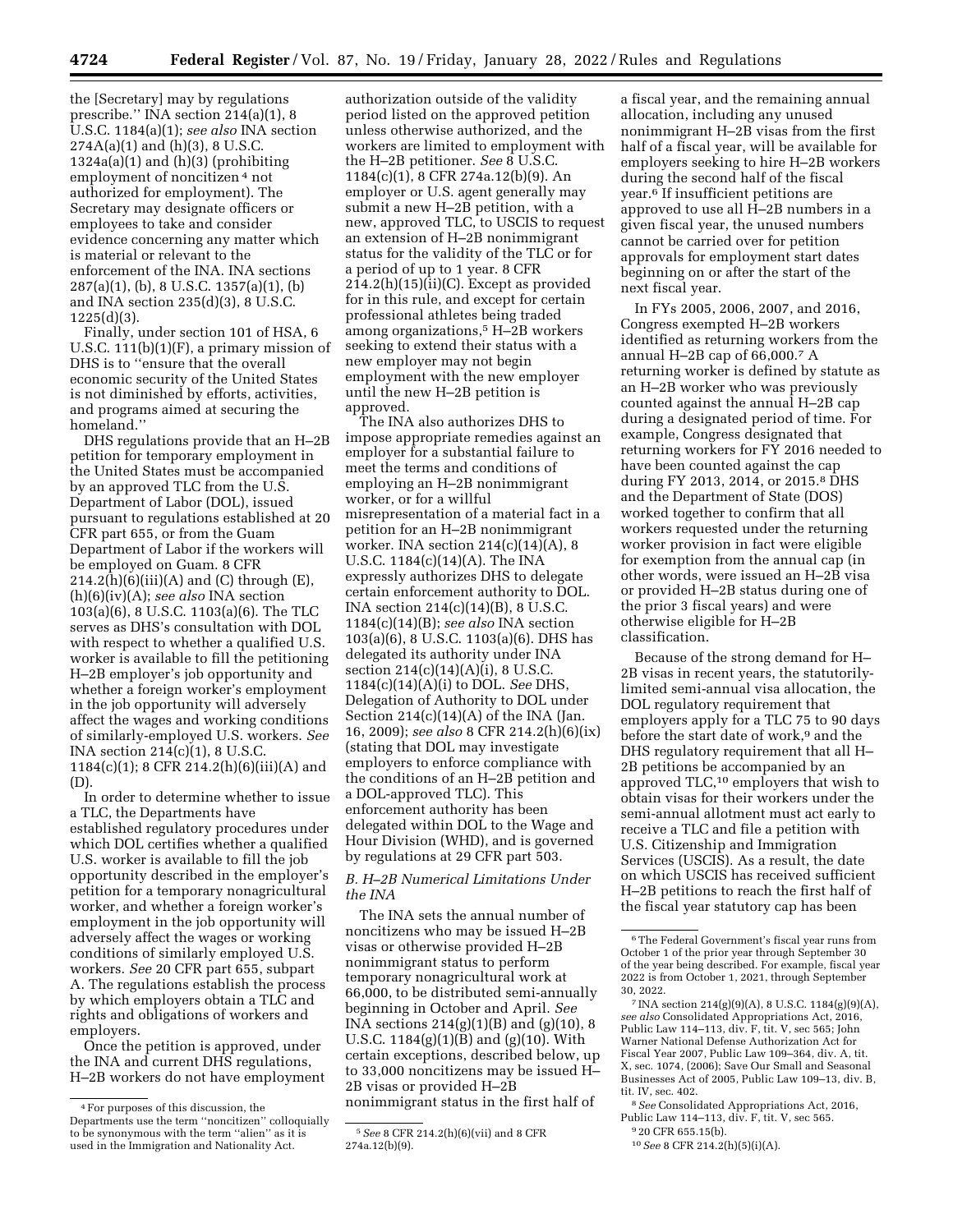trending earlier in recent years.11 As of December 1, 2021, DOL's Office of Foreign Labor Certification (OFLC) reports having certified TLC applications for 65,717 H–2B workers with expected start dates between October 1, 2021, and March 1, 2022.12 In addition, for fiscal year 2022, for the first time in more than a decade, USCIS received sufficient H–2B petitions to reach the first half of the fiscal year statutory cap before the start of the fiscal year—this year the last receipt date for the first half of the fiscal year was September 30, 2021, and last year it was November 16, 2020—a month and a half earlier.13 This early date continues to reflect an ongoing trend of higher H–2B demand in the first half of the fiscal year compared to the statutorily authorized level. Congress, in recognition of historical and current demand: (1) Allowed for additional H–2B workers through the FY 2016 reauthorization of the returning worker cap exemption; 14 and (2) for the last 6 fiscal years authorized supplemental caps under section 543 of Division F of the Consolidated Appropriations Act, 2017, Public Law 115–31 (FY 2017 Omnibus); section 205 of Division M of the Consolidated Appropriations Act, 2018, Public Law 115–141 (FY 2018 Omnibus); section 105 of Division H of the Consolidated Appropriations Act, 2019, Public Law 116–6 (FY 2019 Omnibus); section 105 of Division I of the Further Consolidated

12 Information provided by DOL OFLC via email sent December 2, 2021.

13On October 12, 2021, USCIS announced that it had received sufficient petitions to reach the congressionally mandated cap on H–2B visas for temporary nonagricultural workers for the first half of fiscal year 2022, and that September 30, 2021 was the final receipt date for new cap-subject H– 2B worker petitions requesting an employment start date before April 1, 2022. *See [https://](https://www.uscis.gov/newsroom/alerts/uscis-reaches-h-2b-cap-for-first-half-of-fy-2022) [www.uscis.gov/newsroom/alerts/uscis-reaches-h-2b](https://www.uscis.gov/newsroom/alerts/uscis-reaches-h-2b-cap-for-first-half-of-fy-2022)[cap-for-first-half-of-fy-2022](https://www.uscis.gov/newsroom/alerts/uscis-reaches-h-2b-cap-for-first-half-of-fy-2022)* (Oct 12, 2021). November 16, 2020 was the last receipt date for the first half of FY 2020. *See [https://www.uscis.gov/](https://www.uscis.gov/news/alerts/uscis-reaches-h-2b-cap-for-first-half-of-fy-2021)  [news/alerts/uscis-reaches-h-2b-cap-for-first-half-of](https://www.uscis.gov/news/alerts/uscis-reaches-h-2b-cap-for-first-half-of-fy-2021)[fy-2021](https://www.uscis.gov/news/alerts/uscis-reaches-h-2b-cap-for-first-half-of-fy-2021)* (Nov. 18, 2020).

14 INA section 214(g)(9)(a), 8 U.S.C. 1184(g)(9)(a), as revised by the Consolidated Appropriations Act of 2016 (Pub. L. 114–113). This program expired on September 30, 2016.

Appropriations Act, 2020, Public Law 116–94 (FY 2020 Omnibus); 15 section 105 of Division O of the Consolidated Appropriations Act, 2021, Public Law 116–260 (FY 2021), and section 105 of Division O of the Consolidated Appropriations Act, 2021, Public Law 116–260 (FY 2021 Omnibus), and sections 101 and 106(3) of Division A of Public Law 117–43, Continuing Appropriations Act, 2022, and section 101 of Division A of Public Law 117– 70, Further Continuing Appropriations Act, 2022 through February 18, 2022 (together, FY 2022 authority), which is discussed below.

## *C. FY 2021 Omnibus and FY 2022 Public Laws 117–43 and 117–70*

On December 27, 2020, then-President Donald Trump signed the FY 2021 Omnibus which contains a provision, section 105 of Division O (section 105), permitting the Secretary of Homeland Security, under certain circumstances and after consultation with the Secretary of Labor, to increase the number of H–2B visas available to U.S. employers, notwithstanding the otherwise-established statutory numerical limitation set forth in the INA. Specifically, section 105 provides that ''the Secretary of Homeland Security, after consultation with the Secretary of Labor, and upon the determination that the needs of American businesses cannot be satisfied in [FY] 2021 with U.S. workers who are willing, qualified, and able to perform temporary nonagricultural labor,'' may increase the total number of noncitizens who may receive an H–2B visa in FY 2021 by not more than the highest number of H–2B nonimmigrants who participated in the H–2B returning worker program in any fiscal year in which returning workers were exempt from the H–2B numerical limitation.16 The Secretary of Homeland Security consulted with the Secretary of Labor and, on May 25, 2021, published a temporary final rule implementing the authority contained in section 105.17

On December 3, 2021, Congress passed Public Law 117–70,18 which authorizes the Secretary of Homeland Security to increase the number of H– 2B visas available to U.S. employers in FY 2022 under the same terms and conditions authorized in section 105 of Division O of the FY 2021 Omnibus. The authority in Public Law 117–70 permits the Secretary of Homeland Security, after consultation with the Secretary of Labor, to provide additional H–2B visas for FY 2022, notwithstanding the otherwiseestablished statutory numerical limitation set forth in the INA, for eligible employers whose employment needs for FY 2022 cannot be met under the general fiscal year statutory cap.19 Under the Public Law 117–70 authority, DHS and DOL are jointly publishing this temporary final rule to authorize the issuance of no more than 20,000 additional visas during FY 2022 for positions with start dates on or before March 31, 2022, to those businesses that are suffering irreparable harm or will suffer impending irreparable harm, as attested by the employer on a new attestation form. The authority to approve H–2B petitions under this FY 2022 supplemental cap expires at the end of that fiscal year. Therefore, USCIS will not approve H–2B petitions filed in connection with the FY 2022

18Public Law 117–70 Further Extending Government Funding Act, Division A ''Further Continuing Appropriations Act, 2022'', section 101 (Dec. 3, 2021) changing the Public Law 117–43 expiration date in section 106(3) from Dec. 3, 2021 to Feb. 18, 2022, and Public Law 117–43 Extending Government Funding and Delivering Emergency Assistance Act, Division A ''Continuing Appropriations Act, 2022'', Section 101 and 106(3) (Oct. 3, 2021) providing DHS funding and authorities, including authority under section 105 of title I of Division O of Public Law 116–260, through December 3, 2021.

19Appropriations and authorities provided by the continuing resolutions are available for the needs of the entire fiscal year to which the continuing resolution applies, although DHS's ability to obligate funds or exercise such authorities may lapse at the sunset of such resolution. See, e.g. Comments on Due Date and Amount of District of Columbia's Contributions to Special Employee Retirement Funds, B–271304 (Comp. Gen. Mar. 19, 1996) (explaining that ''a continuing resolution appropriates the full annual amount regardless of its period of duration. . . . Standard continuing resolution language makes it clear that the appropriations are available to the extent and in the manner which would be provided by the pertinent appropriations act that has yet to be enacted (unless otherwise provided in the continuing resolution).''). Consistent with this principle, DHS interprets the current continuing resolution to provide DHS with the ability to authorize additional H–2B visa numbers with respect to all of FY 2022 subject to the same terms and conditions as the FY 2021 authority at any time before the continuing resolution expires, notwithstanding the reference to FY 2021 in the FY 2021 Omnibus.

 $^{\rm 11}\!$  In fiscal years 2017 through 2021, USCIS received a sufficient number of H–2B petitions to reach or exceed the relevant first half statutory cap on January 10, 2017, December 15, 2017, December 6, 2018, November 15, 2019, and November 16, 2020, respectively. *See [https://www.uscis.gov/](https://www.uscis.gov/archive/uscis-reaches-the-h-2b-cap-for-the-first-half-of-fiscal-year-2017)  [archive/uscis-reaches-the-h-2b-cap-for-the-first](https://www.uscis.gov/archive/uscis-reaches-the-h-2b-cap-for-the-first-half-of-fiscal-year-2017)[half-of-fiscal-year-2017](https://www.uscis.gov/archive/uscis-reaches-the-h-2b-cap-for-the-first-half-of-fiscal-year-2017)* (Jan. 13, 2017); *[https://](https://www.uscis.gov/archive/uscis-reaches-h-2b-cap-for-first-half-of-fy-2018) [www.uscis.gov/archive/uscis-reaches-h-2b-cap-for](https://www.uscis.gov/archive/uscis-reaches-h-2b-cap-for-first-half-of-fy-2018)[first-half-of-fy-2018](https://www.uscis.gov/archive/uscis-reaches-h-2b-cap-for-first-half-of-fy-2018)* (Dec. 21, 2017); *[https://](https://www.uscis.gov/news/news-releases/uscis-reaches-h-2b-cap-for-first-half-of-fy-2019) [www.uscis.gov/news/news-releases/uscis-reaches-h-](https://www.uscis.gov/news/news-releases/uscis-reaches-h-2b-cap-for-first-half-of-fy-2019)[2b-cap-for-first-half-of-fy-2019](https://www.uscis.gov/news/news-releases/uscis-reaches-h-2b-cap-for-first-half-of-fy-2019)* (Dec. 12, 2018); *[https://www.uscis.gov/news/news-releases/uscis](https://www.uscis.gov/news/news-releases/uscis-reaches-h-2b-cap-for-first-half-of-fy-2020)[reaches-h-2b-cap-for-first-half-of-fy-2020](https://www.uscis.gov/news/news-releases/uscis-reaches-h-2b-cap-for-first-half-of-fy-2020)* (Nov. 20, 2019); *[https://www.uscis.gov/news/alerts/uscis](https://www.uscis.gov/news/alerts/uscis-reaches-h-2b-cap-for-first-half-of-fy-2021)[reaches-h-2b-cap-for-first-half-of-fy-2021](https://www.uscis.gov/news/alerts/uscis-reaches-h-2b-cap-for-first-half-of-fy-2021)* (Nov. 18, 2020).

 $^{\rm 15}$  DHS, after consulting with DOL, did not publish a temporary final rule supplementing the H–2B cap for FY 2020 pursuant to the Further Consolidated Appropriations Act, 2020, Public Law 116–94.

 $^{\rm 16}$  The highest number of returning workers in any such fiscal year was 64,716, which represents the number of beneficiaries covered by H–2B returning worker petitions that were approved for FY 2007. DHS also considered using an alternative approach, under which DHS measured the number of H–2B returning workers admitted at the ports of entry (66,792 for FY 2007).

<sup>17</sup>Temporary Rule, *Exercise of Time-Limited Authority To Increase the Fiscal Year 2021 Numerical Limitation for the H–2B Temporary Nonagricultural Worker Program and Portability* 

*Flexibility for H–2B Workers Seeking To Change Employers,* 86 FR 28198 (May 25, 2021).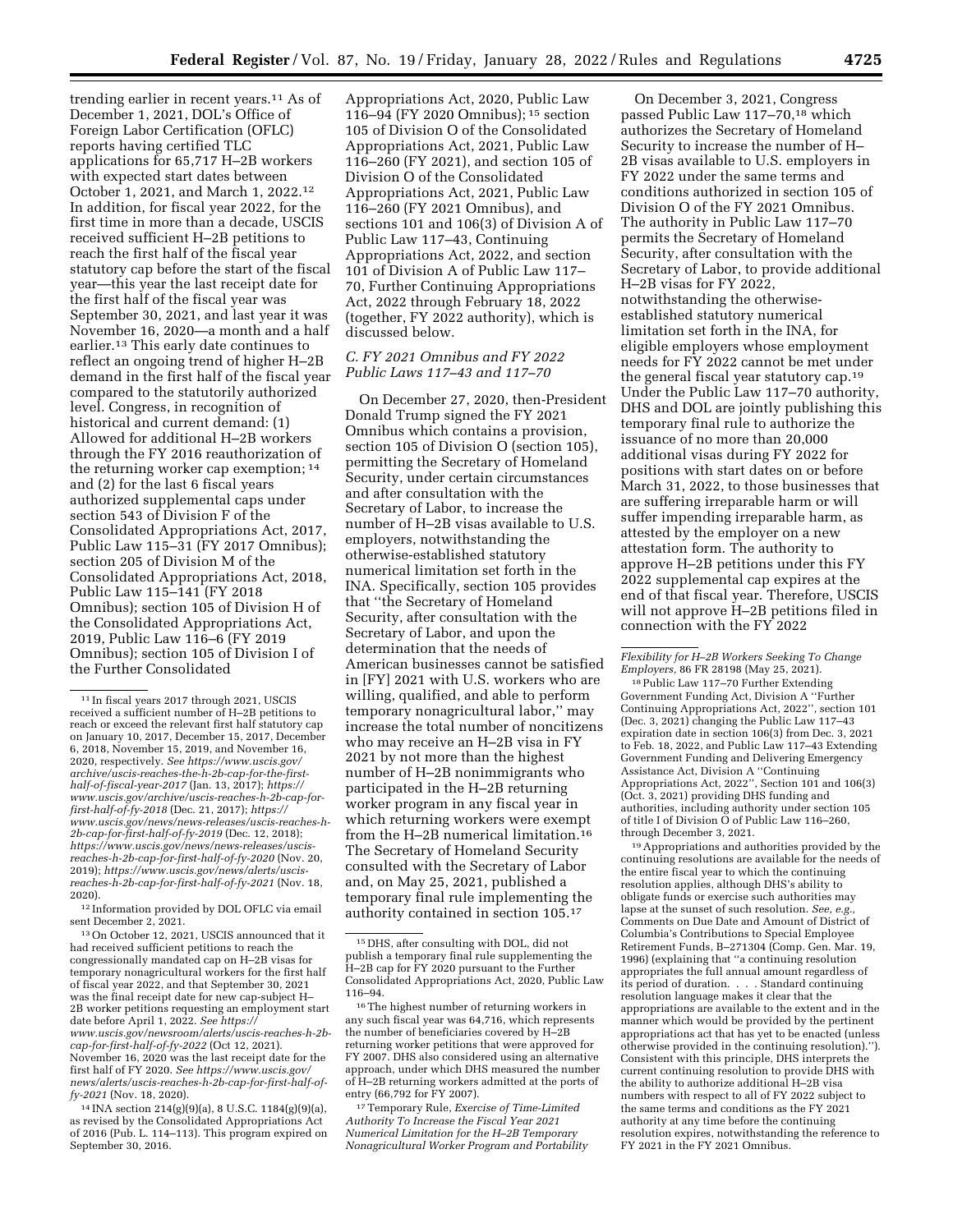supplemental cap authority on or after October 1, 2022. Given the March 31, 2022 filing cutoff, USCIS will process H–2B petitions filed under this rule that request premium processing in line with the USCIS premium processing rules,20 and all other H–2B petitions filed under this rule in the normal manner. Accordingly, DHS does not anticipate that petitions filed in connection with this rule will remain pending until the end of FY 2022.

As noted above, since FY 2017, Congress has enacted a series of public laws providing the Secretary of Homeland Security with the discretionary authority to increase the H–2B cap beyond that set forth in section 214 of the INA. The previous four statutory provisions were materially identical to section 105 of the FY 2021 Omnibus, which is the same authority provided for FY 2022 by the recent continuing resolutions. During each fiscal year from FY 2017 through FY 2019, the Secretary of Homeland Security, after consulting with the Secretary of Labor, determined that the needs of some American businesses could not be satisfied in such year with U.S. workers who were willing, qualified, and able to perform temporary nonagricultural labor. On the basis of these determinations, on July 19, 2017, and May 31, 2018, DHS and DOL jointly published temporary final rules for FY 2017 and FY 2018, respectively, each of which allowed an increase of up to 15,000 additional H–2B visas for those businesses that attested that if they did not receive all of the workers requested on the Petition for a Nonimmigrant Worker (Form I–129), they were likely to suffer irreparable harm, in other words, suffer a permanent and severe financial loss.21 A total of 12,294 H–2B workers were approved for H–2B classification under petitions filed pursuant to the FY 2017 supplemental

21Temporary Rule, *Exercise of Time-Limited Authority To Increase the Fiscal Year 2017 Numerical Limitation for the H–2B Temporary Nonagricultural Worker Program,* 82 FR 32987, 32998 (July 19, 2017); Temporary Rule, *Exercise of Time-Limited Authority To Increase the Fiscal Year 2018 Numerical Limitation for the H–2B Temporary Nonagricultural Worker Program,* 83 FR 24905, 24917 (May 31, 2018).

cap increase.22 In FY 2018, USCIS received petitions for more than 15,000 beneficiaries during the first 5 business days of filing for the supplemental cap, and held a lottery on June 7, 2018. The total number of H–2B workers approved toward the FY 2018 supplemental cap increase was 15,788.23 The vast majority of the H–2B petitions received under the FY 2017 and FY 2018 supplemental caps requested premium processing 24 and were adjudicated within 15 calendar days.

On May 8, 2019, DHS and DOL jointly published a temporary final rule authorizing an increase of up to 30,000 additional H–2B visas for the remainder of FY 2019. The additional visas were limited to returning workers who had been counted against the H–2B cap or were otherwise granted H–2B status in the previous 3 fiscal years, and for those businesses that attested to a level of need such that, if they did not receive all of the workers requested on the Form I–129, they were likely to suffer irreparable harm, in other words, suffer a permanent and severe financial loss.25 The Secretary determined that limiting returning workers to those who were issued an H–2B visa or granted H–2B status in the past 3 fiscal years was appropriate, as it mirrored the standard that Congress designated in previous returning worker provisions. On June 5, 2019, approximately 30 days after the supplemental visas became available, USCIS announced that it received sufficient petitions filed pursuant to the FY 2019 supplemental cap increase. USCIS did not conduct a lottery for the FY 2019 supplemental cap increase. The total number of H–2B workers approved towards the FY 2019 supplemental cap increase was 32,666.26 The vast majority

23The number of approved workers exceeded the number of additional visas authorized for FY 2018 to allow for the possibility that some approved workers would either not seek a visa or admission, would not be issued a visa, or would not be admitted to the United States. USCIS data pulled from CLAIMS3 on Mar. 15, 2021.

24Premium processing allows for expedited processing for an additional fee. *See* INA 286(u), 8 U.S.C. 1356(u).

25Temporary Rule, *Exercise of Time-Limited Authority To Increase the Fiscal Year 2019 Numerical Limitation for the H–2B Temporary Nonagricultural Worker Program,* 84 FR 20005, 20021 (May 8, 2019).

26The number of approved workers exceeded the number of additional visas authorized for FY 2019 to allow for the possibility that some approved workers would either not seek a visa or admission, would not be issued a visa, or would not be

of these petitions requested premium processing and were adjudicated within 15 calendar days.

Although Congress provided the Secretary of Homeland Security with the discretionary authority to increase the H–2B cap in FY 2020, the Secretary did not exercise that authority. DHS initially intended to exercise its authority and, on March 4, 2020, announced that it would make available 35,000 supplemental H–2B visas for the second half of fiscal year.<sup>27</sup> On March 13, 2020, then-President Trump declared a National Emergency concerning COVID–19, a communicable disease caused by the coronavirus SARS–CoV–2.28 On April 2, 2020, DHS announced that the rule to increase the H–2B cap was on hold due to economic circumstances, and no additional H–2B visas would be released until further notice.29 DHS also noted that the Department of State had suspended routine visa services.30

In FY 2021, although the COVID–19 public health emergency remained in effect, DHS in consultation with DOL determined it was appropriate to increase the H–2B cap coupled with additional protections (for example, post-adjudication audits, investigations, and compliance checks), for FY 2021 based on the demand for H–2B workers in the second half of FY 2021, as well as other factors that were occurring at that time, including the continuing economic growth, the improving job market, and increased visa processing capacity by the Department of State. Accordingly, on May 25, 2021, DHS and DOL jointly published a temporary final rule authorizing an increase of up to 22,000 additional H–2B visas for the remainder of FY 2021.31 The supplemental visas were available only to employers that attested they were likely to suffer irreparable harm without the additional workers. The allocation of 22,000 additional H–2B visas under that rule consisted of 16,000 visas available only to H–2B returning workers from one of the last three fiscal years (FY 2018, 2019, or 2020) and 6,000 visas that were initially reserved for Salvadoran, Guatemalan, and

29*[https://twitter.com/DHSgov/status/](https://twitter.com/DHSgov/status/1245745115458568192?s=20) [1245745115458568192?s=20.](https://twitter.com/DHSgov/status/1245745115458568192?s=20)* 

<sup>20</sup>*See* 8 CFR 103.7(e) (Oct. 1, 2020). This section was amended by a DHS rule published in the **Federal Register** on August 3, 2020 at 85 FR 46788 titled *U.S. Citizenship and Immigration Services Fee Schedule and Changes to Certain Other Immigration Benefit Request Requirements* with an effective date of October 2, 2021. That rule was preliminarily enjoined. DHS is complying with the terms of the preliminary injunctions and is not enforcing it. *See U.S. Citizenship and Immigration Services Fee Schedule and Changes to Certain Other Immigration Benefit Request Requirements;*  Notification of Preliminary Injunction, 86 FR 7493 (Jan. 18, 2021).

<sup>22</sup>USCIS data pulled from the Computer Linked Application Information Management System (CLAIMS3) database on Mar. 15, 2021. General information about CLAIMS 3 is available at *[https://](https://www.dhs.gov/publication/dhsuscispia-016-computer-linked-application-information-management-system-claims-3-and)  [www.dhs.gov/publication/dhsuscispia-016](https://www.dhs.gov/publication/dhsuscispia-016-computer-linked-application-information-management-system-claims-3-and)  [computer-linked-application-information](https://www.dhs.gov/publication/dhsuscispia-016-computer-linked-application-information-management-system-claims-3-and)[management-system-claims-3-and.](https://www.dhs.gov/publication/dhsuscispia-016-computer-linked-application-information-management-system-claims-3-and)* 

admitted to the United States. USCIS data pulled from CLAIMS3 on Mar. 15, 2021.

<sup>27</sup> DHS to Improve Integrity of Visa Program for Foreign Workers, March 5, 2020, *[https://](https://www.dhs.gov/news/2020/03/05/dhs-improve-integrity-visa-program-foreign-workers) [www.dhs.gov/news/2020/03/05/dhs-improve](https://www.dhs.gov/news/2020/03/05/dhs-improve-integrity-visa-program-foreign-workers)[integrity-visa-program-foreign-workers.](https://www.dhs.gov/news/2020/03/05/dhs-improve-integrity-visa-program-foreign-workers)* 

<sup>28</sup>Proclamation 9994 of Mar. 13, 2020, *Declaring a National Emergency Concerning the Coronavirus Disease (COVID–19) Outbreak,* 85 FR 15337 (Mar. 18, 2020).

<sup>30</sup> *Id.* 

<sup>31</sup> 86 FR 28198 (May 25, 2021).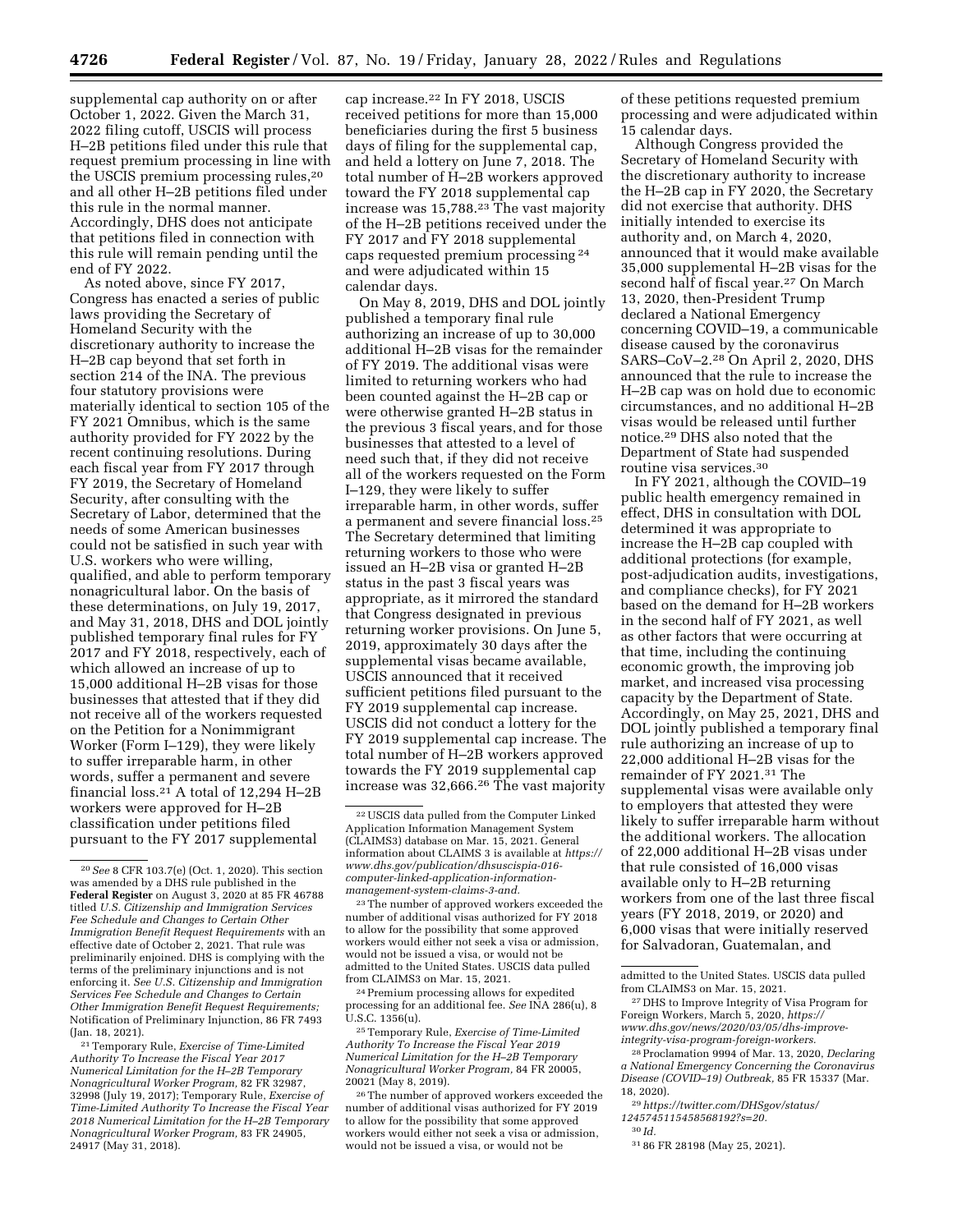Honduran nationals, who were exempt from the returning worker requirement. As of August 13, 2021, USCIS received enough petitions for returning workers to reach the additional 22,000 H–2B visas made available under the FY 2021 H–2B supplemental visa temporary final rule.32

Similarly, although the COVID–19 public health emergency is still in effect, DHS in consultation with DOL believes that it is appropriate to increase the H–2B cap for FY 2022 positions with start dates on or before March 31, 2022, based on the demand for H–2B workers in the first half of FY 2022, recent and continuing economic growth, increased labor demand,<sup>33</sup> and increased visa processing capacity by the Department of State. DHS believes it is appropriate to limit the increase for the FY 2022 H–2B cap provided in this temporary final rule to those petitions with start dates on or before March 31, 2022, as data clearly indicates an immediate need for supplemental H–2B visas in FY 2022 for positions with start dates in the first half of the fiscal year, as demonstrated by the FY 2022 first half cap being met even prior to the start of the fiscal year, the earliest the first half H–2B cap has been reached in more than a decade. DHS and DOL also believe that it is appropriate to couple this cap increase with additional workers protections, as described below.

### *D. Joint Issuance of the Final Rule*

As they did in FY 2017, FY 2018, FY 2019, and FY 2021, DHS and DOL (the Departments) have determined that it is appropriate to jointly issue this temporary final rule.34 The determination to issue the temporary final rule jointly follows conflicting court decisions concerning DOL's authority to independently issue legislative rules to carry out its consultative and delegated functions pertaining to the H–2B program under the INA.35 Although DHS and DOL each

have authority to independently issue rules implementing their respective duties under the H–2B program,36 the Departments are implementing the numerical increase in this manner to ensure there can be no question about the authority underlying the administration and enforcement of the temporary cap increase. This approach is consistent with rules implementing DOL's general consultative role under INA section 214(c)(1), 8 U.S.C. 1184(c)(1), and delegated functions under INA sections 103(a)(6) and 214(c)(14)(B), 8 U.S.C. 1103(a)(6),  $1184(c)(14)(B).$ <sup>37</sup>

## **III. Discussion**

#### *A. Statutory Determination*

Following consultation with the Secretary of Labor, the Secretary of Homeland Security has determined that the needs of some U.S. employers cannot be satisfied in the first half of FY 2022 with U.S. workers who are willing, qualified, and able to perform temporary nonagricultural labor. In accordance with the FY 2022 continuing resolution extending the authority provided in section 105 of the FY 2021 Omnibus, the Secretary of Homeland Security has determined that it is appropriate, for the reasons stated below, to raise the numerical limitation on H–2B nonimmigrant visas for positions with start dates on or before March 31, 2022 up to 20,000 additional visas for those American businesses that attest that they are suffering irreparable harm or will suffer impending irreparable harm, in other words, a permanent and severe financial loss, without the ability to employ all of the H–2B workers requested on their petition. These businesses must retain documentation, as described below, supporting this attestation.

As they did in connection with the FY 2021 H–2B supplemental visa temporary final rule, and consistent with their existing authority, DHS and DOL intend to conduct a significant number of audits with respect to petitions filed under this, and previous TFRs, requesting supplemental H–2B visas, which may be selected at the discretion of the Departments, during the period of temporary need to verify compliance with H–2B program requirements, including the irreparable harm standard as well as other key

worker protection provisions implemented through this rule. If an employer's documentation does not meet the irreparable harm standard, or if the employer fails to provide evidence demonstrating irreparable harm or comply with the audit process, this may be considered a substantial violation resulting in an adverse agency action on the employer, including revocation of the petition and/or TLC or program debarment. Some audits conducted of employers that received visas under the supplemental cap in FY 2021 have revealed concerns surrounding their documentation of irreparable harm, recruitment efforts, and compliance with the audit process, which may warrant further review and action.

The Secretary of Homeland Security has also again determined, as in FY 2021, that for certain employers, additional recruitment steps are necessary to confirm that there are no qualified U.S. workers available for the positions. In addition, the Secretary of Homeland Security has determined that the supplemental visas will be limited to returning workers, with the exception that up to 6,500 of the 20,000 visas will be exempt from the returning worker requirement and will be reserved for H– 2B workers who are nationals of El Salvador, Guatemala, Honduras, and Haiti.38 As in FY 2021, these H–2B visas are being reserved for nationals of El Salvador, Guatemala, and Honduras to once again further the objectives of E.O. 14010, which among other initiatives, instructs the Secretary of Homeland Security and the Secretary of State to implement measures to enhance access to visa programs for individuals from the Northern Triangle countries.39 DHS observed robust employer interest in response to the FY 2021 H–2B supplemental visa allocation for Salvadoran, Guatemalan, and Honduran nationals, with USCIS approving petitions on behalf of 6,805 beneficiaries

<sup>32</sup>*[https://www.uscis.gov/news/alerts/cap](https://www.uscis.gov/news/alerts/cap-reached-for-remaining-h-2b-visas-for-returning-workers-for-fy-2021)[reached-for-remaining-h-2b-visas-for-returning](https://www.uscis.gov/news/alerts/cap-reached-for-remaining-h-2b-visas-for-returning-workers-for-fy-2021)[workers-for-fy-2021](https://www.uscis.gov/news/alerts/cap-reached-for-remaining-h-2b-visas-for-returning-workers-for-fy-2021)* (Aug. 19, 2021).

<sup>33</sup>The term ''increased labor demand'' in this context relies on the most recently released figure from the Bureau of Labor Statistics (BLS) survey at the time this TFR was written. The BLS Job Openings and Labor Turnover Survey (JOLTS) reports 11 million job openings in October 2021 (compared to 6.8 million job openings in October 2020). See Bureau of Labor Statistics, Job Openings and Labor Turnover Survey released on December 8, 2021 at *[https://www.bls.gov/news.release/](https://www.bls.gov/news.release/archives/jolts_12082021.htm)  archives/jolts*\_*[12082021.htm.](https://www.bls.gov/news.release/archives/jolts_12082021.htm)* 

<sup>34</sup> 82 FR 32987 (Jul. 19, 2017); 83 FR 24905 (May 31, 2018); 84 FR 20005 (May 8, 2019); 86 FR 28198 (May 25, 2021).

<sup>35</sup>*See Outdoor Amusement Bus. Ass'n* v. *Dep't of Homeland Sec.,* 983 F.3d 671 (4th Cir. 2020), *cert. denied,* —— S. Ct. ——, 2021 WL 5043596 (2021);

*see also Temporary Non-Agricultural Employment of H–2B Aliens in the United States,* 80 FR 24041, 24045 (Apr. 29, 2015).

<sup>36</sup>*See Outdoor Amusement Bus. Ass'n,* 983 F.3d at 684–89.

<sup>37</sup>*See* 8 CFR 214.2(h)(6)(iii)(A) and (C), (h)(6)(iv)(A).

<sup>38</sup>These conditions and limitations are not inconsistent with sections 214(g)(3) (''first in, first out" H–2B processing) and  $(g)(10)$  (fiscal year H– 2B allocations) because noncitizens covered by the special allocation under section 105 of the FY 2021 Omnibus are not ''subject to the numerical limitations of [section 214(g)(1).]'' *See, e.g.,* INA section 214(g)(3); INA section 214(g)(10); FY 2021 Omnibus div. O, sec. 105 (''Notwithstanding the numerical limitation set forth in section 214(g)(1)(B) of the  $[INA] \ldots$  .'').

<sup>39</sup>*See* Section 3(c) of E.O. 14010, Creating a Comprehensive Regional Framework To Address the Causes of Migration, To Manage Migration Throughout North and Central America, and To Provide Safe and Orderly Processing of Asylum Seekers at the United States Border, signed February 2, 2021, *[https://www.govinfo.gov/content/](https://www.govinfo.gov/content/pkg/FR-2021-02-05/pdf/2021-02561.pdf)  [pkg/FR-2021-02-05/pdf/2021-02561.pdf.](https://www.govinfo.gov/content/pkg/FR-2021-02-05/pdf/2021-02561.pdf)*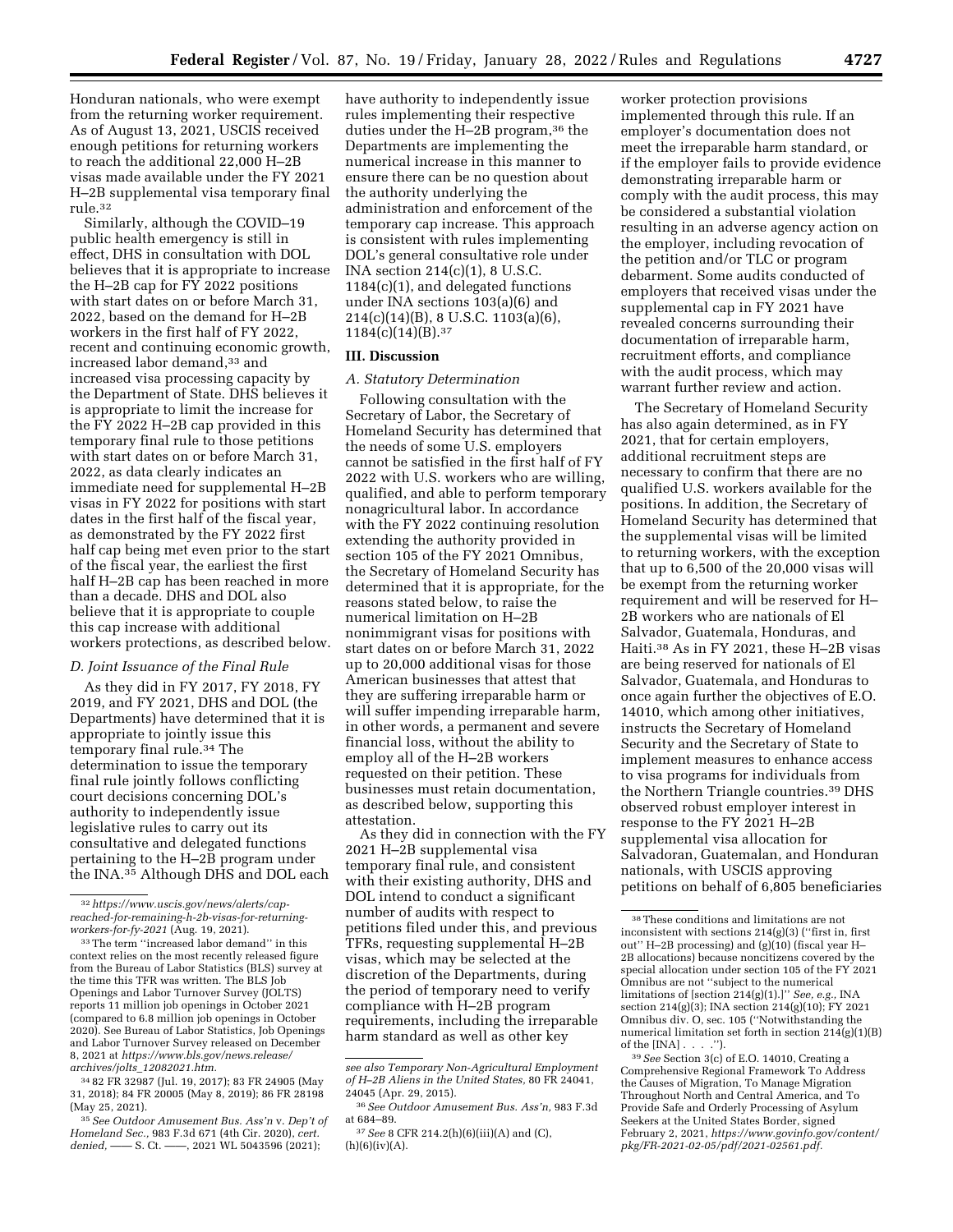under this allocation.<sup>40</sup> In addition, DHS and the Biden administration have continued to conduct outreach efforts promoting the H–2B program, among others, as a lawful pathway for nationals of El Salvador, Guatemala, and Honduras to work in the United States. The decision to again reserve an allocation of supplemental H–2B visas for these nationals, while providing an exemption from the returning worker requirement, will provide ongoing support for the President's vision of expanding access to lawful pathways for protection and opportunity for individuals from the Northern Triangle countries.41

Additionally, with this temporary final rule, the 6,500 supplemental cap allocation exempted from the returning worker requirement is now also available to nationals of Haiti. In also providing this supplemental cap reservation to nationals of Haiti, DHS recognizes the recent challenges, such as political instability, increasing gangrelated violence, and a 7.2 magnitude earthquake that have occurred in that country, and believes that the H–2B program will provide a stabilizing lawful channel for Haitian nationals seeking to enter the United States for economic opportunities. As DHS emphasized in its recent notice adding Haiti to the list of countries whose nationals are eligible to participate in the H–2A and H–2B programs, sustainable development and the stability of Haiti is vital to the interests of the United States as a close partner and neighbor.42

Similar to the temporary final rules for the FY 2019 and FY 2021

supplemental caps, the Secretary of Homeland Security has also determined to limit the supplemental visas to H–2B returning workers, in other words, workers who were issued H–2B visas or were otherwise granted H–2B status in FY 2019, 2020, or 2021,43 unless the employer indicates on the new attestation form that it is requesting workers who are nationals of one of the Northern Triangle countries or Haiti and who are therefore counted towards the 6,500 allotment regardless of whether they are new or returning workers. If the 6,500 returning worker exemption cap for Salvadoran, Guatemalan, Honduran, and Haitian nationals has been reached and visas remain available under the returning worker cap, the petition would be rejected and any fees submitted returned to the petitioner. In such a case, a petitioner may continue to request workers who are nationals of one of the Northern Triangle countries or Haiti, but the petitioner must file a new Form I–129 petition, with fee, and attest that these noncitizens will be returning workers, in other words, workers who were issued H–2B visas or were otherwise granted H–2B status in FY 2019, 2020, or 2021. Unlike the temporary final rule for the FY 2021 supplemental cap, if the 6,500 returning worker exemption cap for nationals of the Northern Triangle countries and Haiti remains unfilled, DHS will *not*  make unfilled visas reserved for Northern Triangle countries and Haiti available to the general returning worker cap

The Secretary of Homeland Security's determination to increase the numerical limitation is based, in part, on the conclusion that some businesses are suffering irreparable harm or will suffer impending irreparable harm without the ability to employ all of the H–2B workers requested on their petition. Members of Congress have informed the Secretaries of Homeland Security and Labor about the needs of some U.S. businesses for H–2B workers (after the statutory cap for the relevant half of the fiscal year has been reached) and about the potentially negative impact on state and local economies if the cap is not increased.44 U.S. businesses, chambers of commerce, employer organizations, and state and local elected officials have also expressed concerns to the DHS and

Labor Secretaries regarding the unavailability of H–2B visas after the statutory cap was reached.45

After considering the full range of evidence and diverse points of view, the Secretary of Homeland Security has deemed it appropriate to take action to prevent further severe and permanent financial loss for those employers currently suffering irreparable harm and to avoid impending irreparable harm for other employers unable to obtain H–2B workers under the statutory cap, including potential wage and job losses by their U.S. workers, as well as other adverse downstream economic effects.46 While the previous standard focused on avoidance of irreparable harm in the future, this rule recognizes that some employers may already be suffering irreparable harm, that is severe and permanent financial loss, and so the aim of the revised irreparable harm standard with respect to those employers that will benefit from this TFR is to prevent further severe and permanent financial loss by allowing these employers to also obtain H–2B workers. At the same time, the Secretary of Homeland Security believes it is appropriate to condition receipt of supplemental visas on adherence to additional worker protections, as discussed below.

The decision to afford the benefits of this temporary cap increase to U.S. businesses that need H–2B workers because they are suffering irreparable harm already or will suffer impending irreparable harm, and that will comply with additional worker protections, rather than applying the cap increase to any and all businesses seeking temporary workers, is consistent with DHS's time-limited authority to increase the cap, as explained below. The Secretary of Homeland Security, in implementing section 105 and determining the scope of any such increase, has broad discretion, following consultation with the Secretary of Labor, to identify the business needs that are most relevant, while bearing in mind the need to protect U.S. workers. Within that context, for the below reasons, the Secretary of Homeland Security has determined to allow an overall increase of up to 20,000 additional visas, for positions with start dates on or before March 31, 2022, solely for the businesses facing

<sup>40</sup>While USCIS approved a greater number of beneficiaries from the Northern Triangle countries than the 6,000 visas allocated under the FY 2021 supplemental cap for those countries, the Department of State approved 3,065 visas on behalf of nationals from those countries. *See* DHS, USCIS, Office of Performance and Quality, SAS PME C3 Consolidated, VIBE, DOS Visa Issuance Data queried 11.2021, TRK 8598. This discrepancy can be attributed to adverse impacts on consular processing caused by the COVID–19 pandemic, travel restrictions, as well as lack of readily available processes to efficiently match workers from Norther Triangle countries with U.S. recruiters/employers on an expedited timeline. DHS anticipates that the normalization of consular services, easing of travel restrictions, the issuance of this rule earlier in the fiscal year, as well as the fact that this is the second year that DHS will make a specific allocation available for workers from the Northern Triangle countries, will contribute to greater utilization of available visas under this allocation during FY 2022.

<sup>41</sup> *Id.* 

<sup>42</sup>*See Identification of Foreign Countries Whose Nationals Are Eligible To Participate in the H–2A and H–2B Nonimmigrant Worker Programs,* 86 FR 62559, 62562, *[https://www.govinfo.gov/content/](https://www.govinfo.gov/content/pkg/FR-2021-11-10/pdf/2021-24534.pdf)  [pkg/FR-2021-11-10/pdf/2021-24534.pdf](https://www.govinfo.gov/content/pkg/FR-2021-11-10/pdf/2021-24534.pdf)* (Nov. 10,  $2021$ ).

<sup>43</sup>For purposes of this rule, these returning workers could have been H–2B cap exempt or extended H–2B status in FY 2019, 2020, or 2021. Additionally they may have been previously counted against the annual H–2B cap of 66,000 visas during FY 2019, 2020, or 2021, or the supplemental caps in FY 2019 or FY 2021.

See the docket for this rulemaking for access to these letters.

<sup>45</sup> *Id.* 

<sup>46</sup>*See, e.g.,* Impacts of the H–2B Visa Program for Seasonal Workers on Maryland's Seafood Industry and Economy, Maryland Department of Agriculture Seafood Marketing Program and Chesapeake Bay Seafood Industry Association (March 2, 2020), available at *[https://mda.maryland.gov/documents/](https://mda.maryland.gov/documents/2020-H2B-Impact-Study.pdf) [2020-H2B-Impact-Study.pdf](https://mda.maryland.gov/documents/2020-H2B-Impact-Study.pdf)* (last visited Dec. 1, 2021).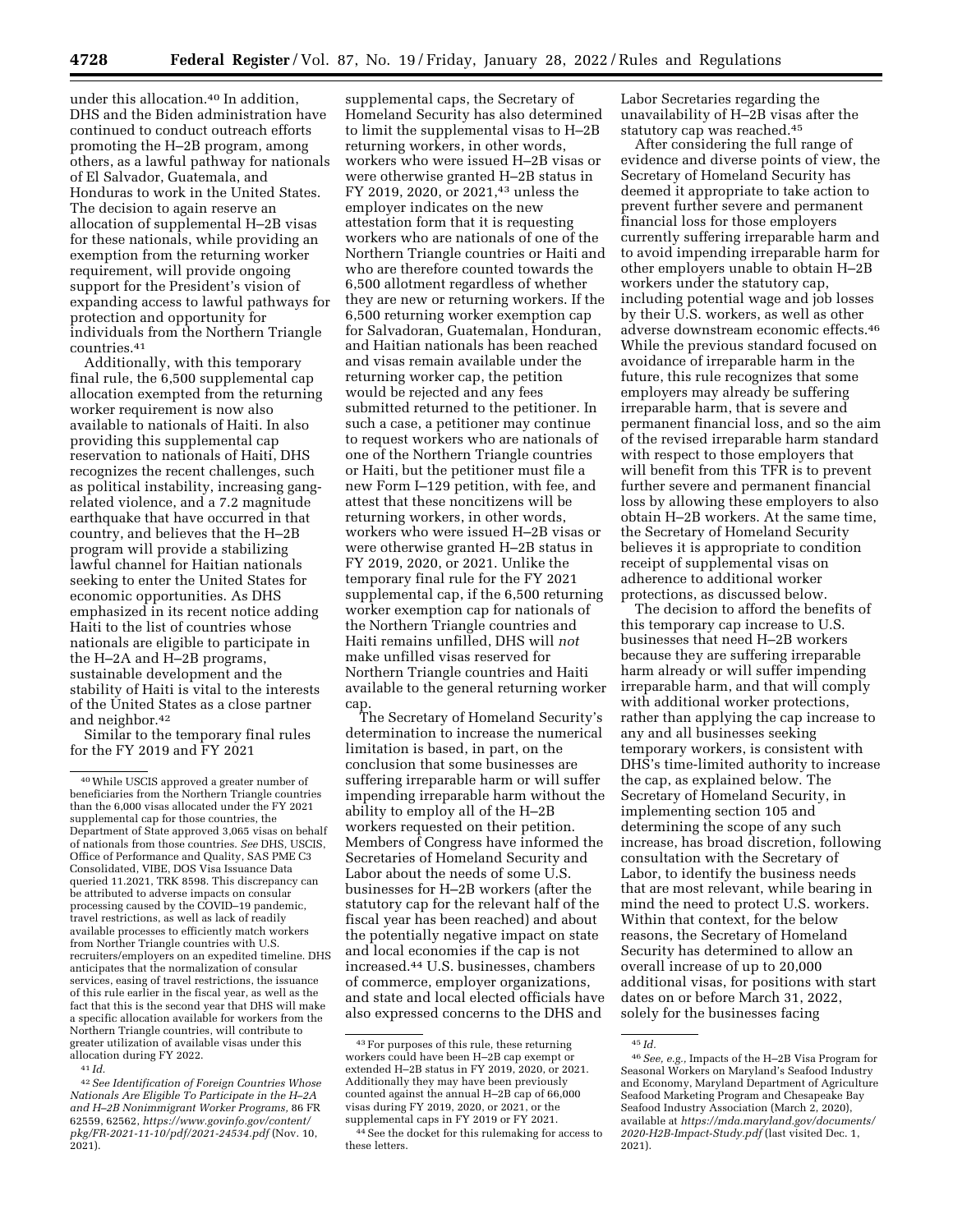permanent, severe financial loss or those who will face such loss in the near future.

First, DHS interprets section 105's reference to ''the needs of American businesses'' as describing a need different from the need ordinarily required of employers in petitioning for an H–2B worker. Under the generally applicable H–2B program, each individual H–2B employer must demonstrate that it has a temporary need for the services or labor for which it seeks to hire H–2B workers. *See* 8 CFR 214.2(h)(6)(ii); 20 CFR 655.6. The use of the phrase ''needs of American businesses,'' which is not found in INA section 101(a)(15)(H)(ii)(b), 8 U.S.C.  $1101(a)(15)(H)(ii)(b)$ , or the regulations governing the standard H–2B cap, authorizes the Secretary of Homeland Security in allocating additional H–2B visas under section 105 to require that employers establish a need above and beyond the normal standard under the H–2B program, that is, an inability to find sufficient qualified U.S. workers willing and available to perform services or labor and that the employment of the H–2B worker will not adversely affect the wages and working conditions of U.S. workers, *see*  8 CFR 214.2(h)(6)(i)(A). DOL concurs with this interpretation.

Second, the approach set forth in this rule limits the increase in a way that is similar to the implementation of the supplemental caps in fiscal years 2017, 2018, 2019, and 2021, and provides protections against adverse effects on U.S. workers that may result from a cap increase. Although there is not enough time to conduct a more full and formal quantitative analysis of such adverse effects, the Secretary has determined that in the particular circumstances presented here, it is appropriate, within the limits discussed below, to tailor the availability of this temporary cap increase to those businesses that are suffering irreparable harm or will suffer impending irreparable harm, in other words, those facing permanent and severe financial loss.

As noted above, to address the increased and, in some cases, impending need for H–2B workers in positions with start dates on or before March 31, 2022, the Secretary of Homeland Security has determined that employers may petition for supplemental visas on behalf of up to 13,500 workers who were issued an H– 2B visa or were otherwise granted H–2B status in FY 2019, 2020, or 2021.47 The

last 3 fiscal years' temporal limitation in the returning worker definition in this temporary rule mirrors the temporal limitation Congress imposed in previous returning worker statutes.48 Such workers (in other words, those who recently participated in the H–2B program) have previously obtained H– 2B visas and therefore have been vetted by DOS, would have departed the United States after their authorized period of stay as generally required by the terms of their nonimmigrant admission, and therefore may obtain their new visas through DOS and begin work more expeditiously.49 DOS has informed DHS that, in general, H–2B visa applicants who are able to demonstrate clearly that they have previously abided by the terms of their status granted by DHS have a higher visa issuance rate when applying to renew their H–2B visas, as compared with the overall visa applicant pool from a given country. Furthermore, consular officers are authorized to waive the in-person interview requirement for certain H–2B applicants seeking to renew their visa within a specific timeframe of that visa's expiration, and who otherwise meet the strict limitations set out under INA section 222(h), 8 U.S.C. 1202(h). We note that DOS has, in response to the COVID–19 pandemic, expanded interview waiver eligibility to certain first-time H–2 applicants 50 potentially allowing such

48Consolidated Appropriations Act, 2016, Public Law 114–113, div. F, tit. V, sec 565; John Warner National Defense Authorization Act for Fiscal Year 2007, Public Law 109–364, div. A, tit. X, sec. 1074, (2006); Save Our Small and Seasonal Businesses Act of 2005, Public Law 109–13, div. B, tit. IV, sec. 402.

49The previous review of an applicant's qualifications and current evidence of lawful travel to the United States will generally lead to a shorter processing time of a renewal application. In addition, U.S. Department of State consular officers temporarily have flexibility to waive the personal appearance of certain nonimmigrant visa applicants. *See, e.g.,* 86 FR 70735 (Dec. 13, 2021); *see also* DOS website, Important Announcement on Waivers of the Interview Requirement for Certain Nonimmigrant Visas, *[https://travel.state.gov/](https://travel.state.gov/content/travel/en/News/visas-news/important-announcement-on-waivers-of-the-interview-requirement-for-certain-nonimmigrant-visas.html)  [content/travel/en/News/visas-news/important](https://travel.state.gov/content/travel/en/News/visas-news/important-announcement-on-waivers-of-the-interview-requirement-for-certain-nonimmigrant-visas.html)[announcement-on-waivers-of-the-interview](https://travel.state.gov/content/travel/en/News/visas-news/important-announcement-on-waivers-of-the-interview-requirement-for-certain-nonimmigrant-visas.html)[requirement-for-certain-nonimmigrant-visas.html](https://travel.state.gov/content/travel/en/News/visas-news/important-announcement-on-waivers-of-the-interview-requirement-for-certain-nonimmigrant-visas.html)*  (last updated Dec. 23, 2021).

50Some consular sections waive the in-person interview requirement for certain H–2B applicants and who otherwise meet the strict limitations set out under INA section 222(h), 8 U.S.C. 1202(h). The authority allowing for waiver of interview of certain H–2 (temporary agricultural and non-agricultural workers) applicants is extended through the end of 2022. DOS, *Important Announcement on Waivers of the Interview Requirement for Certain Nonimmigrant Visas, [https://travel.state.gov/](https://travel.state.gov/content/travel/en/News/visas-news/important-announcement-on-waivers-of-the-interview-requirement-for-certain-nonimmigrant-visas.html)  [content/travel/en/News/visas-news/important-](https://travel.state.gov/content/travel/en/News/visas-news/important-announcement-on-waivers-of-the-interview-requirement-for-certain-nonimmigrant-visas.html)* applicants to be processed with increased efficiency. However, there is no indication that this temporary measure will necessarily affect the overall visa issuance rates of applicants, which DOS has indicated is higher for returning workers who can demonstrate prior compliance with the program.

Limiting the supplemental cap to returning workers is beneficial because these workers have generally followed immigration law in good faith and demonstrated their willingness to return home after they have completed their temporary labor or services or their period of authorized stay, which is a condition of H–2B status. The returning worker condition therefore provides a basis to believe that H–2B workers under this cap increase will again abide by the terms and conditions of their visa or nonimmgrant status. The returning worker condition also benefits employers that seek to re-hire known and trusted workers who have a proven positive employment track record while previously employed as workers in this country. While the Departments recognize that the returning worker requirement may limit to an extent the flexibility of employers that might wish to hire non-returning workers, the requirement provides an important safeguard against H–2B abuse, which DHS considers to be a significant consideration.

In allocating up to 6,500 H–2B visas to nationals of the Northern Triangle countries and Haiti while making the remaining allocation of up to 13,500 H– 2B visas available to qualified returning workers, irrespective of their country of nationality, this rule strikes a balance between furthering the U.S. foreign policy interests of creating a comprehensive, whole-of-government framework—of which this allocation is one piece—to address and manage migration from the Northern Triangle countries and Haiti and addressing the needs of certain H–2B employers that are suffering irreparable harm or will suffer impending irreparable harm. The United States has strong foreign policy interests in allocating up to 6,500 supplemental visas only to nationals of the Northern Triangle countries or Haiti and exempting such persons from the returning worker requirement. The Secretary of Homeland Security has determined that both the 6,500 limitation and the exemption from the returning worker requirement for nationals of the Northern Triangle countries is again beneficial in light of

<sup>47</sup> DHS believes that this temporal limitation is appropriate even though H–2B visa issuances and admissions were lower in FY 2020 than in previous

years, likely due to the impacts of COVID–19, as DHS believes that there will still be a sufficient number of returning workers available to U.S. employers to use the 13,500 additional visas authorized by this rule.

*[announcement-on-waivers-of-the-interview](https://travel.state.gov/content/travel/en/News/visas-news/important-announcement-on-waivers-of-the-interview-requirement-for-certain-nonimmigrant-visas.html)[requirement-for-certain-nonimmigrant-visas.html](https://travel.state.gov/content/travel/en/News/visas-news/important-announcement-on-waivers-of-the-interview-requirement-for-certain-nonimmigrant-visas.html)*  (last updated Dec. 23, 2021).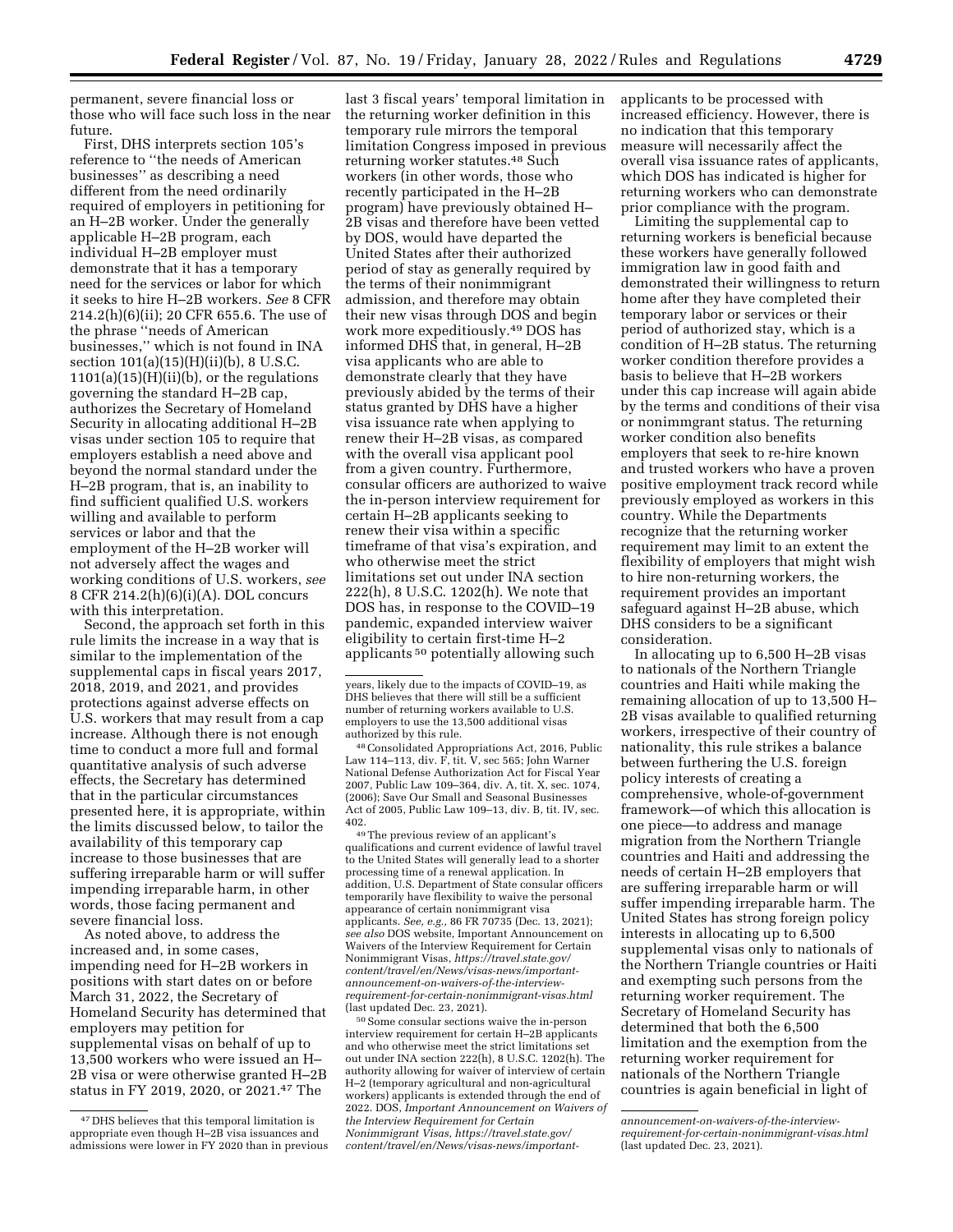President Biden's February 2, 2021 E.O. 14010, which instructed the Secretary of Homeland Security and the Secretary of State to implement measures to enhance access for individuals of the Northern Triangle countries to visa programs, as appropriate and consistent with applicable law, and to work toward addressing some of the causes of and managing migration throughout North and Central America. In response to this executive order, DHS seeks to promote and improve safety, security, and economic stability throughout the North and Central American region, and work with these countries to stem the flow of irregular migration in the region and enhance access to visa programs. DHS believes that including nationals of Haiti in this allocation of up to 6,500 supplemental visas will further promote and improve safety, security, and economic stability throughout this region, and is in the interests of the United States as a close partner and neighbor.

The exemption from the returning worker requirement recognizes the small numbers of individuals, approximately 4,400 per year, from the three Northern Triangle countries and Haiti who were previously granted H– 2B visas in recent years.51 Absent this exemption, there may be insufficient workers from these countries, which means that the rule might thereby fail to achieve its intended policy objective to provide additional temporary foreign workers for U.S. employers that are suffering irreparable harm or will suffer impending irreparable harm, while also enhancing access to the H–2B visa classification for individuals from the Northern Triangle countries and Haiti.

Finally, unlike the temporary final rule for the FY 2021 supplemental cap, this rule does *not* make available unfilled visas from the allocation for nationals of the Northern Triangle countries and Haiti to the general supplemental cap for returning workers. As with the supplemental cap for returning workers, USCIS will stop accepting petitions received under the allocation for the Northern Triangle countries and Haiti after March 31, 2022. This end date is intended to provide H–2B employers ample time, should they choose, to petition for, and bring in, workers under the allocation for the Northern Triangle countries and

Haiti. This, in turn, provides an opportunity for employers to contribute to our country's efforts to promote and improve safety, security and economic stability in these countries to help stem the flow of irregular migration to the United States.

For all petitions filed under this rule and the H–2B program, generally, employers must establish, among other requirements, that insufficient qualified U.S. workers are available to fill the petitioning H–2B employer's job opportunity and that the foreign worker's employment in the job opportunity will not adversely affect the wages or working conditions of similarly-employed U.S. workers. INA section 214(c)(1), 8 U.S.C. 1184(c)(1); 8 CFR 214.2(h) $(6)(iii)(A)$  and  $(D)$ ; 20 CFR 655.1. To meet this standard of protection for U.S. workers and, in order to be eligible for additional visas under this rule, employers must have applied for and received a valid TLC in accordance with 8 CFR 214.2(h)(6)(iv)(A) and (D) and 20 CFR part 655, subpart A. Under DOL's H–2B regulations, TLCs are valid only for the period of employment certified by DOL and expire on the last day of authorized employment. 20 CFR 655.55(a).

In order to have a valid TLC, therefore, the employment start date on the employer's H–2B petition must not be different from the employment start date certified by DOL on the TLC. *See*  8 CFR 214.2(h)(6)(iv)(D). Under generally applicable DHS regulations, the only exception to this requirement applies when an employer files an amended visa petition, accompanied by a copy of the previously approved TLC and a copy of the initial visa petition approval notice, at a later date to substitute workers as set forth under 8 CFR 214.2(h) $(6)(viii)(B)$ . This rule also requires additional recruitment for certain petitioners, as discussed below.

In sum, this rule increases the FY 2022 numerical limitation by up to 20,000 visas for positions with start dates on or before March 31, 2022, but also restricts the availability of those additional visas by prioritizing only the most significant business needs, and limiting eligibility to H–2B returning workers, unless the worker is a national of one of the Northern Triangle countries or Haiti counted towards the 6,500 allocation that are exempt from the returning worker limitation. These provisions are each described in turn below.

## *B. Numerical Increase and Allocation of Up to 20,000 Visas*

The increase of up to 20,000 visas will help address the urgent needs of eligible

employers for additional H–2B workers for those employers with employment needs for start dates on or before March 31, 2022.52 As noted above, DHS is limiting the numerical increase to those petitions with start dates on or before March 31, 2022, because current data supports the need for additional H–2B workers with start dates during that timeframe.53 The determination to allow up to 20,000 additional H–2B visas reflects a balancing of a number of factors including the demand for H–2B visas for the first half of FY 2022; current economic conditions; the general trend of increased demand for H–2B visas from FY 2017 to FY 2021; H–2B returning worker data; the amount of time remaining for employers to hire and obtain H–2B workers with start dates on or before March 31, 2022; concerns from Congress, state and local elected officials, U.S. businesses, chambers of commerce, and employer organizations expressing a need for additional H–2B workers; and the objectives of E.O. 14010. DHS believes the numerical increase both addresses the needs of U.S. businesses and, as explained in more detail below, furthers the foreign policy interests of the United States.

Section 105 of the FY 2021 Omnibus sets the highest number of H–2B returning workers who were exempt from the cap in certain previous years as the maximum limit for any increase in the H–2B numerical limitation for FY

53On January 4, 2022, DOL's Office of Foreign Labor Certification announced it had received a total of 7,875 H–2B temporary labor certification applications requesting 136,555 workers with the start date of work of April 1, 2022. *See [https://](https://www.dol.gov/agencies/eta/foreign-labor) [www.dol.gov/agencies/eta/foreign-labor.](https://www.dol.gov/agencies/eta/foreign-labor)* DHS is limiting the supplemental H–2B visas provided by this TFR to those employers with start dates of need on or before March 31, 2022, for the reasons described in this TFR.

<sup>51</sup> DOS issued a combined total of approximately 26,630 H–2B visas to nationals of the Northern Triangle countries and Haiti from FY 2015 through FY 2020, or approximately 4,400 per year. DOS Monthly NIV Issuances by Nationality and Visa Class; *[https://travel.state.gov/content/travel/en/](https://travel.state.gov/content/travel/en/legal/visa-law0/visa-statistics/nonimmigrant-visa-statistics.html)  [legal/visa-law0/visa-statistics/nonimmigrant-visa](https://travel.state.gov/content/travel/en/legal/visa-law0/visa-statistics/nonimmigrant-visa-statistics.html)[statistics.html](https://travel.state.gov/content/travel/en/legal/visa-law0/visa-statistics/nonimmigrant-visa-statistics.html)* (last visited Dec. 03, 2021).

 $^{52}\!$  In contrast with section 214(g)(1) of the INA, 8 U.S.C. 1184(g)(1), which establishes a cap on the number of individuals who may be issued visas *or otherwise provided H–2B status* (emphasis added), and section  $214(g)(10)$  of the INA, 8 U.S.C. 1184(g)(10), which imposes a first half of the fiscal year cap on H–2B issuance with respect to the number of individuals who may be issued visas *or are accorded [H–2B] status*'' (emphasis added), section 105 only authorizes DHS to increase the number of available H–2B *visas.* Accordingly, DHS will not permit individuals authorized for H–2B status pursuant to an H–2B petition approved under section 105 to change to H-2B status from another nonimmigrant status. *See* INA section 248, 8 U.S.C. 1258; *see also* 8 CFR part 248. If a petitioner files a petition seeking H–2B workers in accordance with this rule and requests a change of status on behalf of someone in the United States, the change of status request will be denied, but the petition will be adjudicated in accordance with applicable DHS regulations. Any noncitizen authorized for H–2B status under the approved petition would need to obtain the necessary H–2B visa at a consular post abroad and then seek admission to the United States in H–2B status at a port of entry.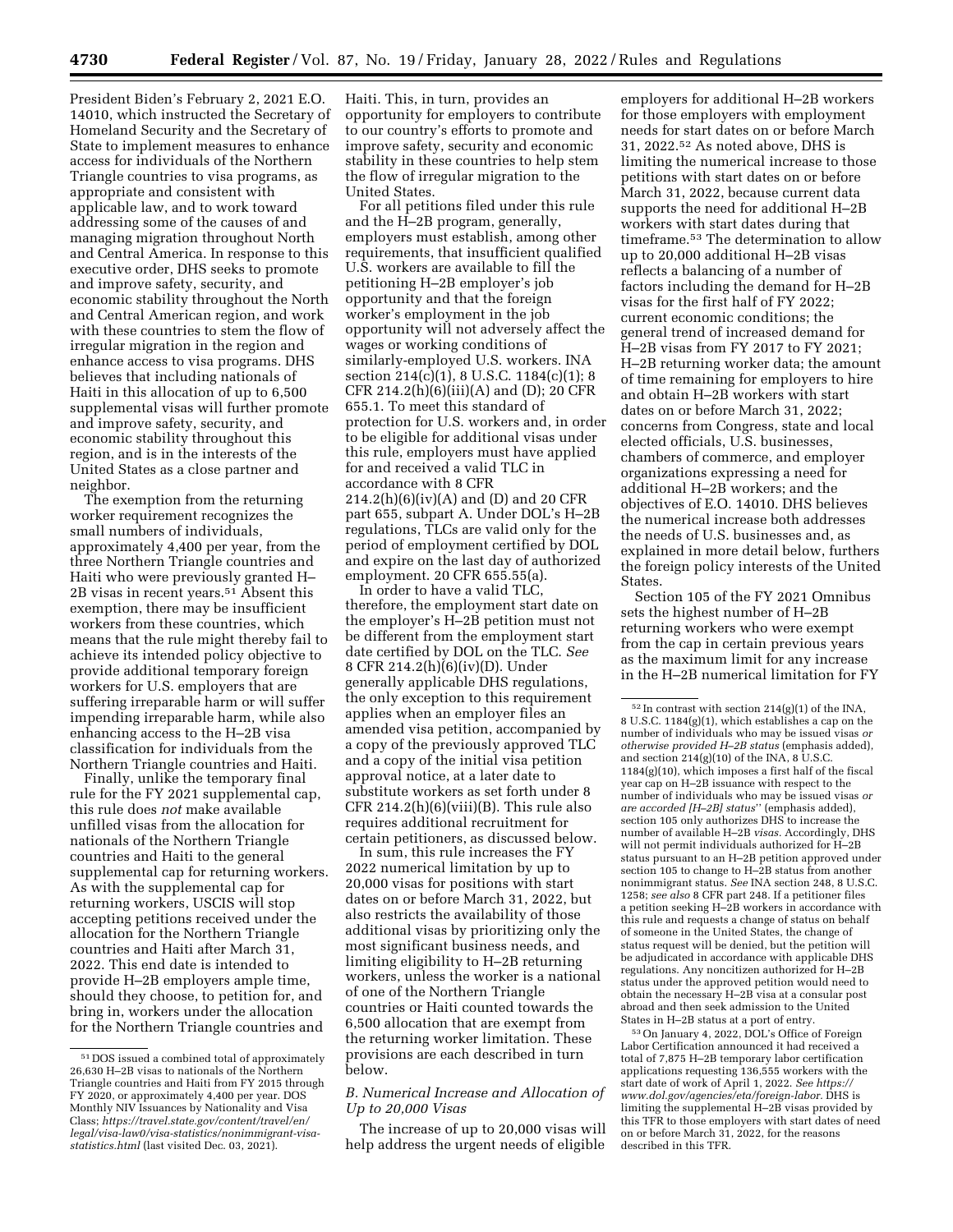2021.54 Consistent with the statute's reference to H–2B returning workers, in determining the appropriate number by which to increase the H–2B numerical limitation, the Secretary of Homeland Security focused on the number of visas allocated to such workers in years in which Congress enacted returning worker exemptions from the H–2B numerical limitation. During each of the years the returning worker provision was in force, U.S. employers' standard business needs for H–2B workers exceeded the statutory 66,000 cap. The highest number of H–2B returning workers approved was 64,716 in FY 2007. In setting the number of additional H–2B visas to be made available in this temporary final rule for those petitioners with start dates on or before March 31, 2022 during FY 2022, DHS considered this number, overall indications of increased need, and the availability of U.S. workers, as discussed below. On the basis of these considerations, DHS determined that it would be appropriate to make available up to 20,000 additional visas under the FY2022 supplemental cap authority. The Secretary further considered the objectives of E.O. 14010, which among other initiatives, instructs the Secretary of Homeland Security and the Secretary of State to implement measures to enhance access to visa programs for individuals from the Northern Triangle countries, as well as to address some of the root causes of and manage migration throughout both North and Central America, including Haiti, and determined that reserving up to 6,500 of the up to 20,000 additional visas and exempting this number from the returning worker requirement for nationals from the Northern Triangle countries or Haiti would be appropriate.

In past years, the number of beneficiaries covered by H–2B petitions filed exceeded the number of additional visas allocated under the three most recent supplemental caps. In FY 2018, USCIS received petitions for approximately 29,000 beneficiaries during the first 5 business days of filing for the 15,000 supplemental cap. USCIS therefore conducted a lottery on June 7, 2018, to randomly select petitions that would be accepted under the

supplemental cap. Of the petitions that were selected, USCIS issued approvals for 15,672 beneficiaries.55 In FY 2019, USCIS received sufficient petitions for the 30,000 supplemental cap on June 5, 2019, but did not conduct a lottery to randomly select petitions that would be accepted under the supplemental cap. Of the petitions received, USCIS issued approvals for 32,717 beneficiaries. In FY 2021, USCIS received a sufficient number of petitions for the 22,000 supplemental cap on August 13, 2021, including a significant number of workers from Northern Triangle countries.56 Of the petitions received, USCIS issued approvals for 30,211 beneficiaries, including approvals for 6,805 beneficiaries under the allocation for the nationals of the Northern Triangle.57

Data for the first half of FY 2022 clearly indicate an immediate need for supplemental H–2B visas in FY 2022 for positions with start dates between October 1, 2021 through March 31, 2022. As of December 1, 2021, DOL's Office of Foreign Labor Certification (OFLC) reports having certified 2,469 TLC applications with requested dates of need in the first half of FY 2022 for 65,717 H–2B visas.58 Furthermore, as noted above, USCIS received a sufficient number of H–2B petitions to reach the

55USCIS recognizes it may have received petitions for more than 29,000 supplemental H–2B workers if the cap had not been exceeded within the first 5 days of opening. However, DHS estimates that not all of the 29,000 workers requested under the FY 2018 supplemental cap would have been approved and/or issued visas. For instance, although DHS approved petitions for 15,672 beneficiaries under the FY 2018 cap increase, the Department of State data shows that as of January 15, 2019, it issued only 12,243 visas under that cap increase. Similarly, DHS approved petitions for 12,294 beneficiaries under the FY 2017 cap increase, but the Department of State data shows that it issued only 9,160 visas.

56On June 3, USCIS announced that it had received enough petitions to reach the cap for the additional 16,000 H–2B visas made available for returning workers only, but that it would continue accepting petitions for the additional 6,000 visas allotted for nationals of the Northern Triangle countries. *See [https://www.uscis.gov/news/alerts/](https://www.uscis.gov/news/alerts/cap-reached-for-additional-returning-worker-h-2b-visas-for-fy-2021)  [cap-reached-for-additional-returning-worker-h-2b](https://www.uscis.gov/news/alerts/cap-reached-for-additional-returning-worker-h-2b-visas-for-fy-2021)[visas-for-fy-2021](https://www.uscis.gov/news/alerts/cap-reached-for-additional-returning-worker-h-2b-visas-for-fy-2021)* (June 3, 2021). On July 23, 2021, USCIS announced that, because it did not receive enough petitions to reach the allocation for the Northern Triangle countries by the July 8 filing deadline, the few remaining visas were available to H–2B returning workers regardless of their country of origin. *See [https://www.uscis.gov/news/alerts/](https://www.uscis.gov/news/alerts/employers-may-file-h-2b-petitions-for-returning-workers-for-fy-2021) [employers-may-file-h-2b-petitions-for-returning](https://www.uscis.gov/news/alerts/employers-may-file-h-2b-petitions-for-returning-workers-for-fy-2021)[workers-for-fy-2021](https://www.uscis.gov/news/alerts/employers-may-file-h-2b-petitions-for-returning-workers-for-fy-2021)* (July 23, 2021).

57The number of approved workers exceeded the number of additional visas authorized for FY 2018, FY 2019, as well as for FY 2021 to allow for the possibility that some approved workers would either not seek a visa or admission, would not be issued a visa, or would not be admitted to the United States.

58Processing Times, *[https://flag.dol.gov/](https://flag.dol.gov/processingtimes)  [processingtimes](https://flag.dol.gov/processingtimes)* (last visited Dec. 2, 2021).

first half of the FY 2022 fiscal year statutory cap prior to the start of the fiscal year.59

In addition, although the public health emergency due to COVID-19 still exists,60 DHS believes that issuing additional H–2B visas for positions with start dates on or before March 31, 2022 is appropriate in the context of the nation's economic recovery from the ongoing pandemic. In March 2020, the U.S. labor market was severely affected by the onset of the COVID–19 pandemic, pushing the national unemployment rate to near record levels and resulting in millions of U.S. workers being displaced from work. In fiscal year 2021, approximately 88 percent of H–2B filings were for positions within just 5 sectors.61 NAICS 56 (Administrative and Support and Waste Management and Remediation Services) accounted for 41.7% of filings, NAICS 71 (Accommodation and Food Services) accounted for 17.1%, NAICS 72 (Arts, Entertainment, and Recreation) accounted for 14.5%, NAICS 23 (Construction) accounted for 9.5%, and NAICS 11 (Agriculture, Forestry, Fishing and Hunting) accounted for 5% of filings.

Within these industries, DOL data show increased labor demand over the last year. More specifically, DOL data from the Job Openings and Labor Turnover Survey (JOLTS) show that the rate of job openings 62 increased for all 5 industries between October 2020 and October 2021. The job opening rate for NAICS 56 63 increased from 5.7 to 7.9

60*See* HHS Renewal of Determination That A Public Health Emergency Exists, *[https://](https://www.phe.gov/emergency/news/healthactions/phe/Pages/COVDI-15Oct21.aspx) [www.phe.gov/emergency/news/healthactions/phe/](https://www.phe.gov/emergency/news/healthactions/phe/Pages/COVDI-15Oct21.aspx)  [Pages/COVDI-15Oct21.aspx](https://www.phe.gov/emergency/news/healthactions/phe/Pages/COVDI-15Oct21.aspx)* (Oct. 15, 2021). 61USCIS analysis of DOL OLFC Performance

data.

62The JOLTS News Release states that the job openings rate is calculated by dividing the number of job openings by the sum of employment and job openings and multiplying that quotient by 100. See *[https://www.bls.gov/news.release/jolts.htm.](https://www.bls.gov/news.release/jolts.htm)* 

63 JOLTS data presented here are for the Professional and Business Services Supersector, which is comprised of NAICS 54, NAICS 55 and NAICS 56. *See [https://www.bls.gov/iag/tgs/](https://www.bls.gov/iag/tgs/iag60.htm) [iag60.htm.](https://www.bls.gov/iag/tgs/iag60.htm)* As such, the data presented here should be understood to be the best possible proxy for changes in NAICS 56 and not a direct measurement of any specific change in the actual underlying sectors. The latest data available, for November 2021, from the Department of Labor's Current Employment Statistics program indicates that Continued

<sup>54</sup> During fiscal years 2005 to 2007, and 2016, Congress enacted ''returning worker'' exemptions to the H–2B visa cap, allowing workers who were counted against the H–2B cap in one of the three preceding fiscal years not to be counted against the upcoming fiscal year cap. Save Our Small and Seasonal Businesses Act of 2005, Public Law 109– 13, Sec. 402 (May 11, 2005); John Warner National Defense Authorization Act, Public Law 109–364, Sec. 1074 (Oct. 17, 2006); Consolidated Appropriations Act of 2016, Public Law 114–113, Sec. 565 (Dec. 18, 2015).

<sup>59</sup>On October 12, 2021, USCIS announced that it had received sufficient petitions to reach the congressionally mandated cap on H–2B visas for temporary nonagricultural workers for the first half of fiscal year 2022, and that Sept. 30, 2021 was the final receipt date for new cap-subject H–2B worker petitions requesting an employment start date before April 1, 2022. *See* USCIS, USCIS Reaches H– 2B Cap for First Half of FY 2022, *[https://](https://www.uscis.gov/newsroom/alerts/uscis-reaches-h-2b-cap-for-first-half-of-fy-2022) [www.uscis.gov/newsroom/alerts/uscis-reaches-h-2b](https://www.uscis.gov/newsroom/alerts/uscis-reaches-h-2b-cap-for-first-half-of-fy-2022)[cap-for-first-half-of-fy-2022](https://www.uscis.gov/newsroom/alerts/uscis-reaches-h-2b-cap-for-first-half-of-fy-2022)* (Oct 12, 2021).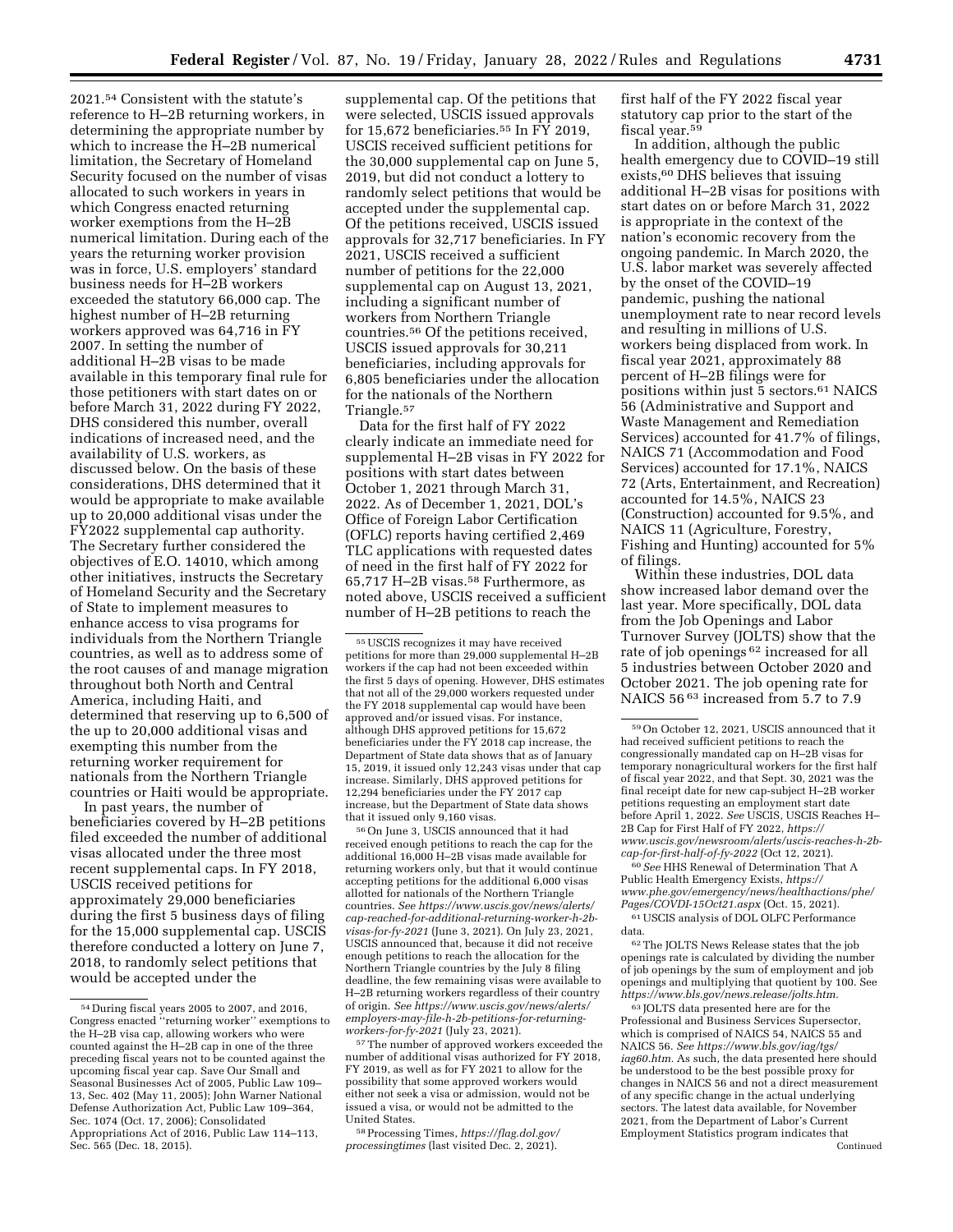while the job opening rate for NAICS 71 went from 5.2 to 7.6. The job opening

rate for NAICS 72 went from 6.3 to 10.7 while the rate for NAICS 23 went from

3.3 to 5.2. The job opening rate for NAICS 11<sup>64</sup> increased from 3.4 to 5.3.

| YEAR-OVER-YEAR CHANGE IN JOB OPENING RATE 65 |
|----------------------------------------------|
|----------------------------------------------|

| NAICS <sub>11</sub> | NAICS 23 | NAICS 56 | NAICS <sub>71</sub> | NAICS <sub>72</sub> |
|---------------------|----------|----------|---------------------|---------------------|
| 1.9                 | 1.Y      | <u>.</u> | $\sim$ .4           | ┭.¬                 |

The increase in the job openings rate across these industries is a clear indication of increased labor demand within these industries. The Departments believe that the supplemental allocation of H–2B visas described in this temporary final rule will help to meet increased job openings in these industries.

In addition, DOS recently announced that, as worldwide restrictions due to the COVID–19 pandemic begin to ease, and in line with the President's proclamation regarding the safe resumption of international travel,<sup>66</sup> the Bureau of Consular Affairs is focusing on reducing wait times for all consular services at embassies and consulates overseas while also protecting health and safety of staff and applicants.67 We note, however, that amid growing concern about the COVID Omicron variant, a highly mutated form of the COVID virus that is now documented in dozens of countries and numerous states within the U.S., the Centers for Disease Control and Prevention (CDC) recently tightened testing requirements for international air travel to the United States, which may have an impact on such travel.<sup>68</sup> Given the level of demand for H–2B workers, the continued and projected economic recovery, the continued and projected job growth, and the resumption of visa processing services, DHS believes it is appropriate at this time to release additional visas for positions with start dates on or before March 31, 2022. Further, DHS believes that 20,000 is an appropriate number of visas for the reasons discussed above.

Finally, recognizing the high demand for H–2B visas, it is plausible that the additional H–2B supplemental allocations provided in this rule will be reached before March 31, 2022. Specifically, the following scenarios may still occur:

• The 13,500 supplemental cap visas limited to returning workers that will be immediately available for employers will be reached before March 31, 2022.

• The 6,500 supplemental cap visas limited to nationals of the Northern Triangle countries and Haiti will be reached before March 31, 2022.

DHS regulation, 8 CFR  $214.2(h)(6)(xi)(E)$ , reaffirms the use of the processes that are in place when H– 2B numerical limitations under INA section  $214(g)(1)(B)$  or  $(g)(10)$ , 8 U.S.C.  $1184(g)(1)(B)$  or  $(g)(10)$ , are reached, as applicable to each of the scenarios described above that involve numerical limitations of the supplemental cap. Specifically, for each of the scenarios mentioned above, DHS will monitor petitions received, and make projections of the number of petitions necessary to achieve the projected numerical limit of approvals. USCIS will also notify the public of the dates that USCIS has received the necessary number of petitions (the ''final receipt dates'') for each of these scenarios. The day the public is notified will not control the final receipt dates. Moreover, USCIS may randomly select, via computergenerated selection, from among the petitions received on the final receipt date the remaining number of petitions deemed necessary to generate the numerical limit of approvals for each of the scenarios involving numerical limitations to the supplemental cap. USCIS may, but will not necessarily, conduct a lottery if: The 13,500 supplemental cap visas for returning workers is reached before March 31, 2022; or the 6,500 visas limited to nationals of the Northern Triangle

countries and Haiti is reached before March 31, 2022. Finally, similar to the processes applicable to the H–2B semiannual statutory cap, if the final receipt date is any of the first 5 business days on which petitions subject to the applicable numerical limit may be received (in other words, if the numerical limit is reached on any one of the first 5 business days that filings can be made), USCIS will randomly apply all of the numbers among the petitions received on any of those 5 business days.

#### *C. Returning Workers*

Similar to the temporary increases in FY 2019 and FY 2021, the Secretary of Homeland Security has determined that the supplemental visas should be granted to returning workers from the past 3 fiscal years, in order to meet the immediate need for H–2B workers, unless the H–2B worker is a national of one of the Northern Triangle countries or Haiti and is counted towards the separate 6,500 cap for such workers. The Secretary has determined that, for purposes of this program, H–2B returning workers include those individuals who were issued an H–2B visa or were otherwise granted H–2B status in FY 2019, 2020, or 2021. As discussed above, the Secretary determined that limiting returning workers to those who were issued an H– 2B visa or granted H–2B status in the past three fiscal years is appropriate as it mirrors the standard that Congress designated in previous returning worker provisions. Returning workers have previously obtained H–2B visas and therefore been vetted by DOS, would have departed the United States after their authorized period of stay as generally required by the terms of their

NAICS 56 accounted for just under 42% of employment in Professional Business Services. All

<sup>&</sup>lt;sup>64</sup> JOLTS data presented here are for Mining and Logging, which is part of the Natural Resources and Mining Supersector. This supersector is comprised of NAICS 11 (Agriculture, Forestry, Fishing and Hunting) and NAICS 21 (Mining, Quarrying, and Oil and Gas Extraction). *See [https://www.bls.gov/](https://www.bls.gov/iag/tgs/iag10.htm)  [iag/tgs/iag10.htm.](https://www.bls.gov/iag/tgs/iag10.htm)* As such, the data presented here should be understood to be the best possible proxy for changes in NAICS 11 and not a direct measurement of any specific change in the actual underlying sectors. The latest data available, for November 2021, from the Department of Labor's

Current Employment Statistics program indicates that NAICS 11 accounted for just under 7% of employment in Mining and Logging.

<sup>65</sup> Year-over-year change was calculated as the difference between the October 2021 value for the respective industry and the October 2020 value. *See [https://www.bls.gov/jlt/#data.](https://www.bls.gov/jlt/#data)* All data accessed December 22, 2021.

<sup>66</sup>Proclamation 10294 of Oct. 25, 2021, *Advancing the Safe Resumption of Global Travel During the COVID-19 Pandemic,* 86 FR 59603 (Oct. 28, 2021).

<sup>67</sup> DOS, Visa Services Operating Status Update, *[https://travel.state.gov/content/travel/en/News/](https://travel.state.gov/content/travel/en/News/visas-news/visa-services-operating-status-update.html)* 

*[visas-news/visa-services-operating-status](https://travel.state.gov/content/travel/en/News/visas-news/visa-services-operating-status-update.html)[update.html](https://travel.state.gov/content/travel/en/News/visas-news/visa-services-operating-status-update.html)* (Nov. 19, 2021).

<sup>68</sup>*See* CDC, Requirement for Proof of Negative COVID–19 Test or Documentation of Recovery from COVID–19, *Requirement for Proof of Negative COVID–19 Test or Documentation of Recovery from COVID–19* (Dec. 2, 2021). Changes made prior to the emergence of Omicron also reflect the evolving nature of the pandemic and potential impacts on international air travel by H–2B workers. *See* 86 FR 59603 (Oct. 28, 2021) (Presidential Proclamation); *see also* 86 FR 61224 (Nov. 5, 2021) (implementing CDC Order).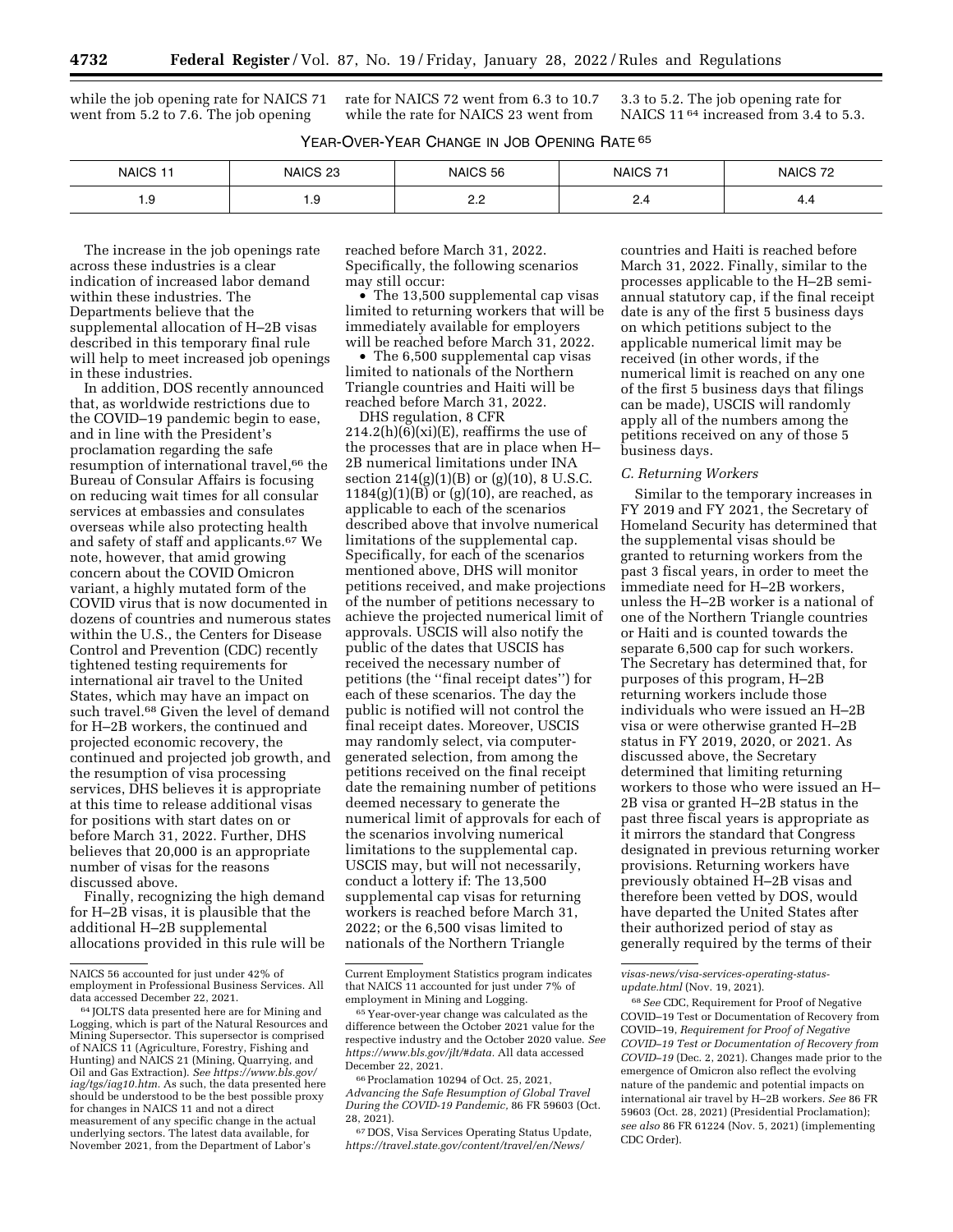nonimmigrant admission, and therefore may have a higher likelihood of success in obtaining their new visas through DOS, possibly without a required interview, and begin work more expeditiously.

To ensure compliance with the requirement that additional visas only be made available to returning workers, petitioners seeking H–2B workers under the supplemental cap will be required to attest that each employee requested or instructed to apply for a visa under the FY 2022 supplemental cap was issued an H–2B visa or otherwise granted H– 2B status in FY 2019, 2020, or 2021, unless the H–2B worker is a national of one of the Northern Triangle countries or Haiti and is counted towards the 6,500 cap. This attestation will serve as prima facie initial evidence to DHS that each worker, unless a national of one of the Northern Triangle countries or Haiti who is counted against the 6,500 cap, meets the returning worker requirement. DHS and DOS retain the right to review and verify that each beneficiary is in fact a returning worker any time before and after approval of the petition or visa. DHS has authority to review and verify this attestation during the course of an audit or investigation.

## *D. Returning Worker Exemption for Up to 6,500 Visas for Nationals of Guatemala, El Salvador, and Honduras (Northern Triangle Countries) and Haiti*

As described above, the Secretary of Homeland Security has determined that up to 6,500 additional H–2B visas will be limited to workers who are nationals of one of the Northern Triangle countries or Haiti. These 6,500 visas will be exempt from the returning worker requirement. If the 6,500 visa limit has been reached and the 13,500 cap has not, petitioners may continue to request workers who are nationals of one of the Northern Triangle countries or Haiti, but these noncitizens must be specifically requested as returning workers who were issued H–2B visas or were otherwise granted H–2B status in FY 2019, 2020, or 2021.

DHS has determined that reserving 6,500 supplemental H–2B visas for nationals of the Northern Triangle countries or Haiti—a number higher than the average annual number of visas issued to such persons in the past 7 fiscal years—will encourage U.S. employers that are suffering irreparable harm or will suffer impending irreparable harm to seek out workers from such countries, while, at the same time, increase interest among nationals of the Northern Triangle countries and Haiti seeking a legal pathway for temporary employment in the United

States. DOS issued a combined total of approximately 26,630 H–2B visas to nationals of the Northern Triangle countries or Haiti from FY 2015 through FY 2020, an average of approximately 4,400 per year.69 In FY 2021, DOS issued a combined total of more than 6,600 visas to nationals of Northern Triangle countries. This increase is likely due in large part to the additional H–2B visas made available to nationals of these countries by the FY 2021 H–2B supplemental visa temporary final rule.70 In addition, based in part on the vital U.S. interest of promoting sustainable development and the stability of Haiti, DHS recently added Haiti to the list of countries whose nationals are eligible to participate in the H-2A and H-2B programs.<sup>71</sup> Therefore, as previously stated, DHS has determined that the additional increase in FY 2022 will not only provide U.S. businesses who have been unable to find qualified and available U.S. workers with potential workers, but also promote further expansion of lawful immigration and lawful employment authorization for nationals of Northern Triangle countries and Haiti.

While DHS reiterates the importance of limiting the general supplemental cap exclusively to returning workers, for the reasons stated previously, the Secretary has determined that the exemption from the returning worker requirement for nationals of the Northern Triangle countries or Haiti is beneficial for the following reasons. It strikes a balance between furthering the U.S. foreign policy interests of expanding access to lawful pathways to nationals of the Northern Triangle countries and Haiti seeking economic opportunity in the United States and addressing the needs of certain H–2B employers that are suffering irreparable harm or will suffer impending irreparable harm. This policy initiative would also support the strategies for the region described in E.O. 14010, which directs DHS to implement efforts to expand access to lawful pathways to the United States, including visa programs, as appropriate and consistent with the law through both protection-related and nonprotection related programs. E.O. 14010 further directs relevant government agencies to create a comprehensive

regional framework to address the causes of migration, and to manage migration throughout North and Central America.72 The availability of workers from the Northern Triangle countries and Haiti may help provide U.S. employers with additional labor from neighboring countries who are committed to working with the United States and also promote safe and lawful immigration to the United States.

Similar to the discussion above regarding returning workers, DOS will work with the relevant countries to facilitate consular interviews, as required,73 and channels for reporting incidents of fraud and abuse within the H–2 programs. Further, each country's own consular networks will maintain contact with the workers while in the United States and ensure the workers know their rights and responsibilities under the U.S. immigration laws, which are all valuable protections to the immigration system, U.S. employers, U.S. workers, and workers entering the country on H–2 visas.

Nothing in this rule will limit the authority of DHS or DOS to deny, revoke, or take any other lawful action with respect to an H–2B petition or visa application at any time before or after approval of the H–2B petition or visa application.

## *E. Business Need Standard—Irreparable Harm and FY 2022 Attestation*

To file any H–2B petition under this rule, petitioners must meet all existing H–2B eligibility requirements, including having an approved, valid, and unexpired TLC. *See* 8 CFR 214.2(h)(6) and 20 CFR part 655, subpart A. In addition, the petitioner must submit an attestation to USCIS in which the petitioner affirms, under penalty of

73As noted previously, some consular sections waive the in-person interview requirement for H– 2B applicants whose prior visa expired within a specific timeframe and who otherwise meet the strict limitations set out under INA section 222(h), 8 U.S.C. 1202(h). The authority allowing for waiver of interview of certain H–2 (temporary agricultural and non-agricultural workers) applicants is extended through the end of 2022. Applicants renewing any visa within 48 months of expiration are also eligible for interview waiver. DOS, *Important Announcement on Waivers of the Interview Requirement for Certain Nonimmigrant Visas, [https://travel.state.gov/content/travel/en/](https://travel.state.gov/content/travel/en/News/visas-news/important-announcement-on-waivers-of-the-interview-requirement-for-certain-nonimmigrant-visas.html)  [News/visas-news/important-announcement-on](https://travel.state.gov/content/travel/en/News/visas-news/important-announcement-on-waivers-of-the-interview-requirement-for-certain-nonimmigrant-visas.html)[waivers-of-the-interview-requirement-for-certain](https://travel.state.gov/content/travel/en/News/visas-news/important-announcement-on-waivers-of-the-interview-requirement-for-certain-nonimmigrant-visas.html)[nonimmigrant-visas.html](https://travel.state.gov/content/travel/en/News/visas-news/important-announcement-on-waivers-of-the-interview-requirement-for-certain-nonimmigrant-visas.html)* (last updated Dec. 23, 2021).

<sup>69</sup> DOS Monthly NIV Issuances by Nationality and Visa Class; *[https://travel.state.gov/content/travel/](https://travel.state.gov/content/travel/en/legal/visa-law0/visa-statistics/nonimmigrant-visa-statistics.html) [en/legal/visa-law0/visa-statistics/nonimmigrant](https://travel.state.gov/content/travel/en/legal/visa-law0/visa-statistics/nonimmigrant-visa-statistics.html)[visa-statistics.html](https://travel.state.gov/content/travel/en/legal/visa-law0/visa-statistics/nonimmigrant-visa-statistics.html)* (last visited December 1, 2021).<br><sup>70</sup> *Id.* 

<sup>71</sup>*See Identification of Foreign Countries Whose Nationals Are Eligible To Participate in the H–2A and H–2B Nonimmigrant Worker Programs,* 86 FR 62559, 62562, *[https://www.govinfo.gov/content/](https://www.govinfo.gov/content/pkg/FR-2021-11-10/pdf/2021-24534.pdf)  [pkg/FR-2021-11-10/pdf/2021-24534.pdf](https://www.govinfo.gov/content/pkg/FR-2021-11-10/pdf/2021-24534.pdf)* (Nov. 10,  $2021$ ).

<sup>72</sup>*See also* National Security Council, Collaborative Migration Management Strategy, *[https://www.whitehouse.gov/wp-content/uploads/](https://www.whitehouse.gov/wp-content/uploads/2021/07/Collaborative-Migration-Management-Strategy.pdf) [2021/07/Collaborative-Migration-Management-](https://www.whitehouse.gov/wp-content/uploads/2021/07/Collaborative-Migration-Management-Strategy.pdf)[Strategy.pdf](https://www.whitehouse.gov/wp-content/uploads/2021/07/Collaborative-Migration-Management-Strategy.pdf)* (July 2021) (stating that ''The United States has strong national security, economic, and humanitarian interests in reducing irregular migration and promoting safe, orderly, and humane migration'' within North and Central America).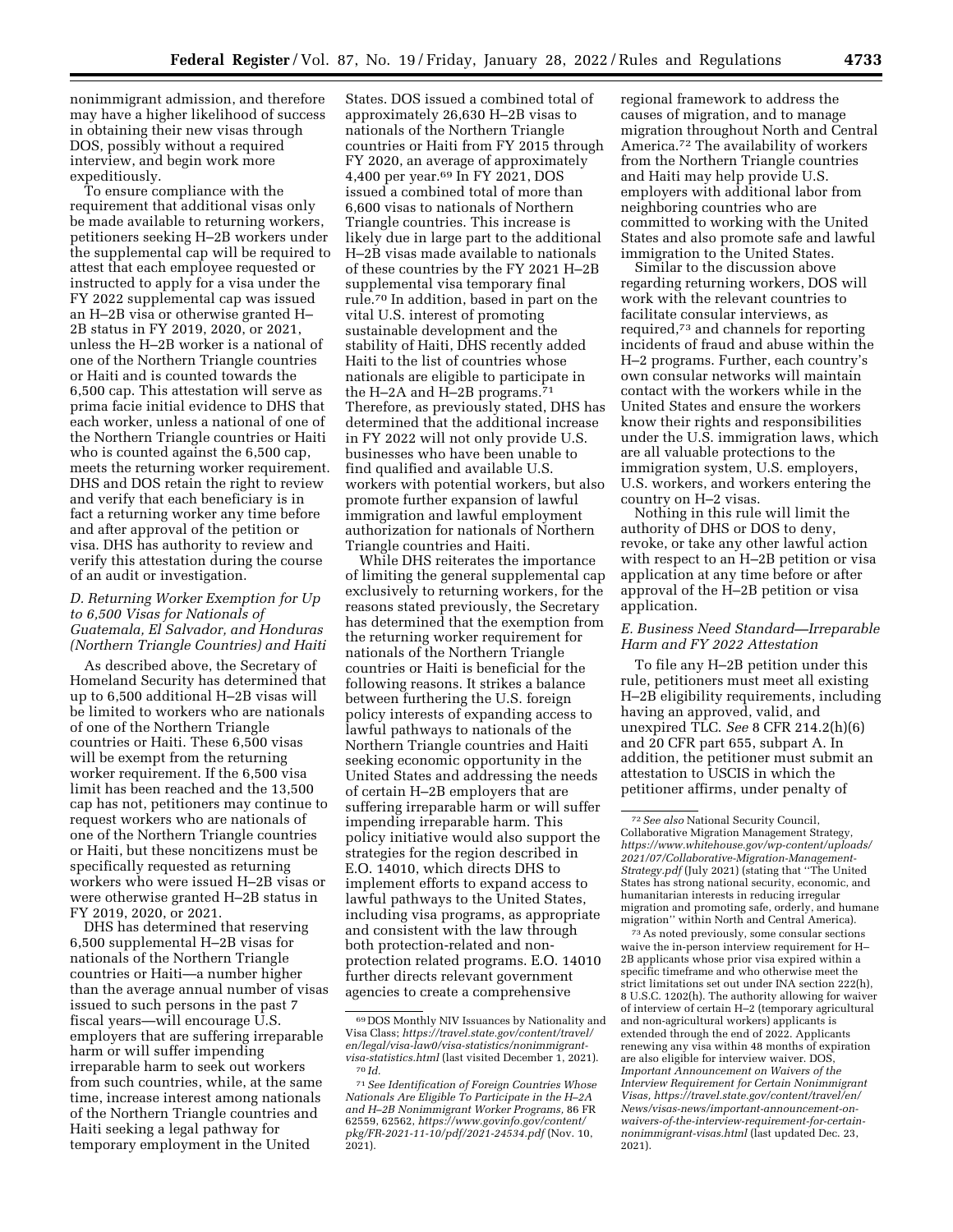perjury, that it meets the business need standard. Petitioners must be able to establish that they are suffering irreparable harm or will suffer impending irreparable harm (that is, permanent and severe financial loss) without the ability to employ all of the H–2B workers requested on their petition.74 The TLC process focuses on establishing whether a petitioner has a temporary need for workers and whether there are U.S. workers who are able, willing, qualified, and available to perform the temporary service or labor, and does not address the harm a petitioner is facing or will face in the absence of such workers; the attestation addresses this question. The attestation must be submitted directly to USCIS, together with Form I–129, the approved and valid TLC,75 and any other necessary documentation. As in the rules implementing the FY 2017, FY 2018, FY 2019, and FY 2021 temporary cap increases, employers will be required to complete the new attestation form which can be found at: *[https://](https://www.foreignlaborcert.doleta.gov/form.cfm) [www.foreignlaborcert.doleta.gov/](https://www.foreignlaborcert.doleta.gov/form.cfm) [form.cfm.](https://www.foreignlaborcert.doleta.gov/form.cfm)*76

In previous years petitioners have only been required to attest that they were likely to suffer irreparable harm if they were unable to employ all of the H–2B workers requested on their I–129 petition submitted under H–2B cap increase rules. The Departments have decided to change this standard. Employers must instead attest that they are suffering irreparable harm or will suffer impending irreparable harm without the ability to employ all of the H–2B workers requested on the petition filed under this rule. This change is designed to focus more directly on the actual irreparable harm employers are suffering or the impending irreparable harm they will suffer as a result of their

<sup>75</sup> Since July 26, 2019, USCIS has been accepting a printed copy of the electronic one-page ETA– 9142B, Final Determination: H–2B Temporary Labor Certification Approval, as an original, approved TLC. See, *Notice of DHS's Requirement of the Temporary Labor Certification Final Determination Under the H–2B Temporary Worker* 

<sup>76</sup> This portion of the temporary rule does not apply to workers who have already been counted under the H–2B statutory cap for the first half of fiscal year 2022 (33,000). Further, this portion of the rule does not apply to noncitizens who are exempt from the fiscal year 2022 H–2B statutory cap, including those who are extending their stay in H– 2B status. Accordingly, petitioners who are filing on behalf of such workers are not subject to the attestation requirement.

inability to employ H–2B workers, rather than on just the possibility of such harm.

As noted above, Congress authorized the Secretary of Homeland Security, in consultation with the Secretary of Labor, to increase the total number of H–2B visas available ''upon the determination that the needs of American businesses cannot be satisfied'' with U.S. workers under the statutory visa cap.77 The new irreparable harm standard in this rule aligns with the determination that Congress requires DHS to make before increasing the number of H–2B visas available to U.S. employers. In particular, requiring employers to attest that they are suffering irreparable harm or will suffer impending irreparable harm without the ability to employ all of the requested H–2B workers is directly relevant to the needs of the business—if an employer is suffering or will suffer irreparable harm, then their needs are not being satisfied. The prior standard, on the other hand, required only that the employer attest that harm was *likely* to occur at some point in the future, which created uncertainty as to whether that employer's needs were truly unmet or would not be met without being able to employ the requested H–2B workers. Because the authority to increase the statutory cap is tied to the needs of businesses, the Departments think it is reasonable for employers to attest that they are suffering irreparable harm or that they will suffer impending irreparable harm without the ability to employ all of the H–2B workers requested on their petition. If such employers are unable to attest to such harm and retain and produce documentation of that harm, it calls into question whether their needs cannot in fact be satisfied without the ability to employ H–2B workers. As with employers with a current need, an employer's inability to attest to impending harm calls into question their actual need for the requested H–2B workers.

The change to the irreparable harm standard is also informed by the Departments' experiences in implementing the business need

standard. In the Departments' experience, the ''likely to suffer irreparable harm'' standard has been difficult to assess and administer in the context of prior supplemental cap rules. For example, employers have reported confusion with the standard, including some employers that were not able to provide adequate evidence of the prospective ''likelihood of irreparable harm'' when selected for a random audit. The Departments therefore believe that asking employers to provide evidence of harm that is occurring or is impending without the ability to employ all of the H–2B workers requested on their petition is a better means of ensuring compliance.

The attestation form will serve as prima facie initial evidence to DHS that the petitioner's business is suffering irreparable harm or will suffer impending irreparable harm. Any petition requesting H–2B workers under this FY 2022 supplemental cap that is lacking the requisite attestation form may be rejected in accordance with 8 CFR 103.2(a)(7)(ii) or denied in accordance with 8 CFR 103.2(b)(8)(ii), as applicable. Although this regulation does not require submission of evidence at the time of filing of the petition, other than an attestation, the employer must have such evidence on hand and ready to present to DHS or DOL at any time starting with the date of filing the I–129 petition, through the prescribed document retention period discussed below. In fact, as with petitions filed under the FY 2021 Supplemental TFR, the Departments intend to select a significant number of petitions approved for audit examination to verify compliance with program requirements, including the irreparable harm standard and recruitment provisions implemented through this rule. Failure to provide evidence demonstrating irreparable harm or to comply with the audit process may be considered a substantial violation resulting in an adverse agency action on the employer, including revocation of the petition and/or TLC or program debarment. Similarly, failure to cooperate with any compliance review, evaluation, verification, or inspection conducted by DHS or DOL as required by 8 CFR 214.2(h)(6)(xi)(B)(*2*)(*vi*) and (*vii*), respectively, may constitute a violation of the terms and conditions of an approved petition and lead to petition revocation under 8 CFR 214.2(h)(11)(iii)(A)(*3*).

In addition to the statement regarding the irreparable harm standard, the attestation submitted to USCIS will also state that the employer meets all other eligibility criteria for the available visas,

<sup>74</sup>An employer may request fewer workers on the H–2B petition than the number of workers listed on the TLC. *See* Instructions for Petition for Nonimmigrant Worker, providing that ''the total number of workers you request on the petition must not exceed the number of workers approved by the Department of Labor or Guam Department of Labor,

<sup>77</sup>Public Law 117–70 Further Extending Government Funding Act, Division A ''Further Continuing Appropriations Act, 2022'', section 101 (Dec. 3, 2021) changing the Public Law 117–43 expiration date in section 106(3) from Dec. 3, 2021 to Feb. 18, 2022, and Public Law 117–43 Extending Government Funding and Delivering Emergency Assistance Act, Division A ''Continuing Appropriations Act, 2022'', Section 101 and 106(3) (Oct. 3, 2021) providing DHS funding and authorities, including authority under section 105 of title I of Division O of Public Law 116–260, through December 3, 2021.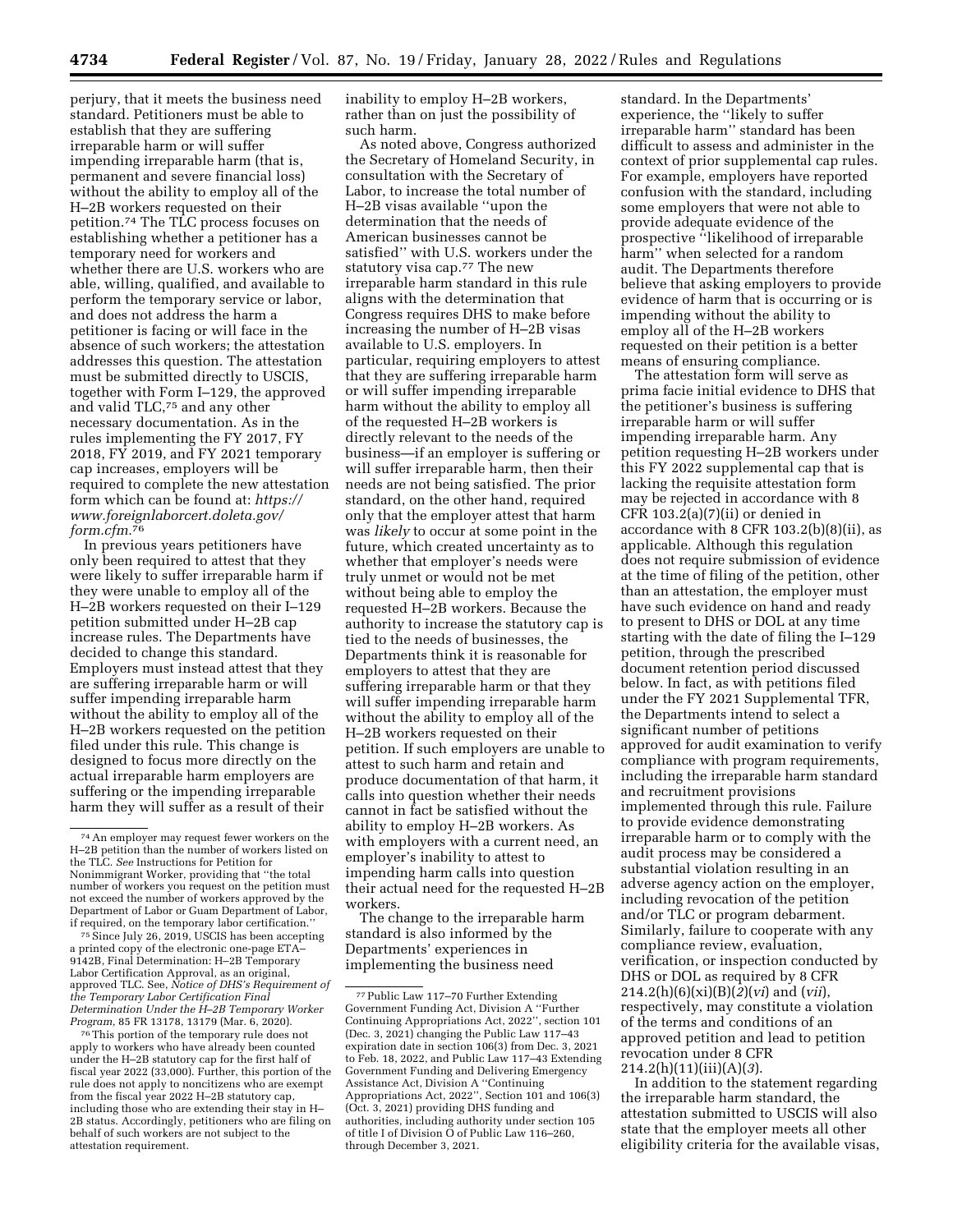including the returning worker requirement, unless exempt because the H–2B worker is a national of one of the Northern Triangle countries or Haiti who is counted against the 6,500 visas reserved for such workers; will comply with all assurances, obligations, and conditions of employment set forth in the *Application for Temporary Employment Certification* (Form ETA 9142B and appendices) certified by DOL for the job opportunity (which serves as the TLC); will conduct additional recruitment of U.S. workers in accordance with the requirements of this rule and discussed further below; and will document and retain evidence of such compliance. Because the attestation will be submitted to USCIS as initial evidence with Form I–129, DHS considers the attestation to be evidence that is incorporated into and a part of the petition consistent with 8 CFR 103.2(b)(1). Accordingly, a petition may be denied or revoked, as applicable, based on or related to statements made in the attestation, including but not limited to the following grounds: (1) Because the employer failed to demonstrate employment of all of the requested workers is necessary under the appropriate business need standard; and (2) the employer failed to demonstrate that it requested and/or instructed that each worker petitioned for was a returning worker, or a national of one of the Northern Triangle countries or Haiti, as required by this rule. Any denial or revocation on such basis, however, would be appealable under 8 CFR part 103, consistent with DHS regulations and existing USCIS procedures.

It is the view of the Secretaries of Homeland Security and Labor that requiring a post-TLC attestation to USCIS is the most practical approach, given the time remaining in the first half of FY 2022 and the need to assemble the necessary documentation. In addition, the employer is required to retain documentation, which must be provided upon request by DHS or DOL, supporting the new attestations regarding (1) the irreparable harm standard, (2) the returning worker requirement, or, alternatively, documentation supporting that the H– 2B worker(s) requested is a national of one of the Northern Triangle countries or Haiti who is counted against the 6,500 cap (which may be satisfied by the separate Form I–129 that employers are required to file for such workers in accordance with this rule) and (3) a recruitment report for any additional recruitment required under this rule for a period of 3 years. *See* new 20 CFR

655.69. Although the employer must have such documentation on hand at the time it files the petition, the Departments have determined that, if employers were required to submit the attestation form to DOL before filing a petition with DHS, the attendant delays would render any visas unlikely to satisfy the needs of American businesses given processing timeframes and the time remaining in this fiscal year. However, as noted above, the Departments will be conducting audits, investigations and/or post-adjudication compliance reviews on a significant number of H–2B petitions. As part of that process, USCIS may issue a request for additional evidence, a notice of intent to revoke, or a revocation notice, based on the review of such documentation, and DOL's OFLC and WHD will be able to review this documentation and enforce the attestations during the course of an audit examination or investigation. *See*  8 CFR 103.2(b) or 8 CFR 214.2(h)(11).

In accordance with the attestation requirements, under which petitioners attest that they meet the irreparable harm standard, that they are seeking to employ only returning workers (unless exempt as described above), and they meet the document retention requirements at new 20 CFR 655.69, the petitioner must retain documents and records fulfilling their responsibility to demonstrate compliance with this rule for 3 years from the date of the attestation, and must provide the documents and records upon the request of DHS or DOL. With regard to the irreparable harm standard, employers attesting that they are suffering irreparable harm must be able to provide concrete evidence establishing severe and permanent financial loss that is occurring; the scope and severity of the harm must be clearly articulable. Employers attesting that they will suffer impending irreparable harm must be able to demonstrate that severe and permanent financial loss will occur in the near future without access to the supplemental visas; it will not be enough to provide evidence suggesting that such harm may or is likely to occur; rather, the documentary evidence must show that impending harm will occur and document the form of such harm. Supporting evidence may include, but is not limited to, the following types of documentation:

(1) Evidence that the business is suffering or will suffer in the near future permanent and severe financial loss due to the inability to meet financial or existing contractual obligations because they were unable to employ H–2B

workers, including evidence of contracts, reservations, orders, or other business arrangements that have been or would be cancelled, and evidence demonstrating an inability to pay debts/ bills;

(2) Evidence that the business is suffering or will suffer in the near future permanent and severe financial loss, as compared to prior years, such as financial statements (including profit/ loss statements) comparing the employer's period of need to prior years; bank statements, tax returns, or other documents showing evidence of current and past financial condition; and relevant tax records, employment records, or other similar documents showing hours worked and payroll comparisons from prior years to the current year;

(3) Evidence showing the number of workers needed in the previous three seasons (FY 2019, 2020, and 2021) to meet the employer's need as compared to those currently employed or expected to be employed at the beginning of the start date of need. Such evidence must indicate the dates of their employment, and their hours worked (for example, payroll records) and evidence showing the number of H–2B workers it claims are needed, and the workers' actual dates of employment and hours worked;

(4) Evidence that the petitioner is reliant on obtaining a certain number of workers to operate, based on the nature and size of the business, such as documentation showing the number of workers it has needed to maintain its operations in the past, or will in the near future need, including but not limited to: A detailed business plan, copies of purchase orders or other requests for good and services, or other reliable forecast of an impending need for workers; and/or

(5) With respect to satisfying the returning worker requirement, evidence that the employer requested and/or instructed that each of the workers petitioned by the employer in connection with this temporary rule were issued H–2B visas or otherwise granted H–2B status in FY 2019, 2020, or 2021, unless the H–2B worker is a national of one of the Northern Triangle countries or Haiti counted towards the 6,500 cap. Such evidence would include, but is not limited to, a datestamped written communication from the employer to its agent(s) and/or recruiter(s) that instructs the agent(s) and/or recruiter(s) to only recruit and provide instruction regarding an application for an H–2B visa to those foreign workers who were previously issued an H–2B visa or granted H–2B status in FY 2019, 2020, or 2021.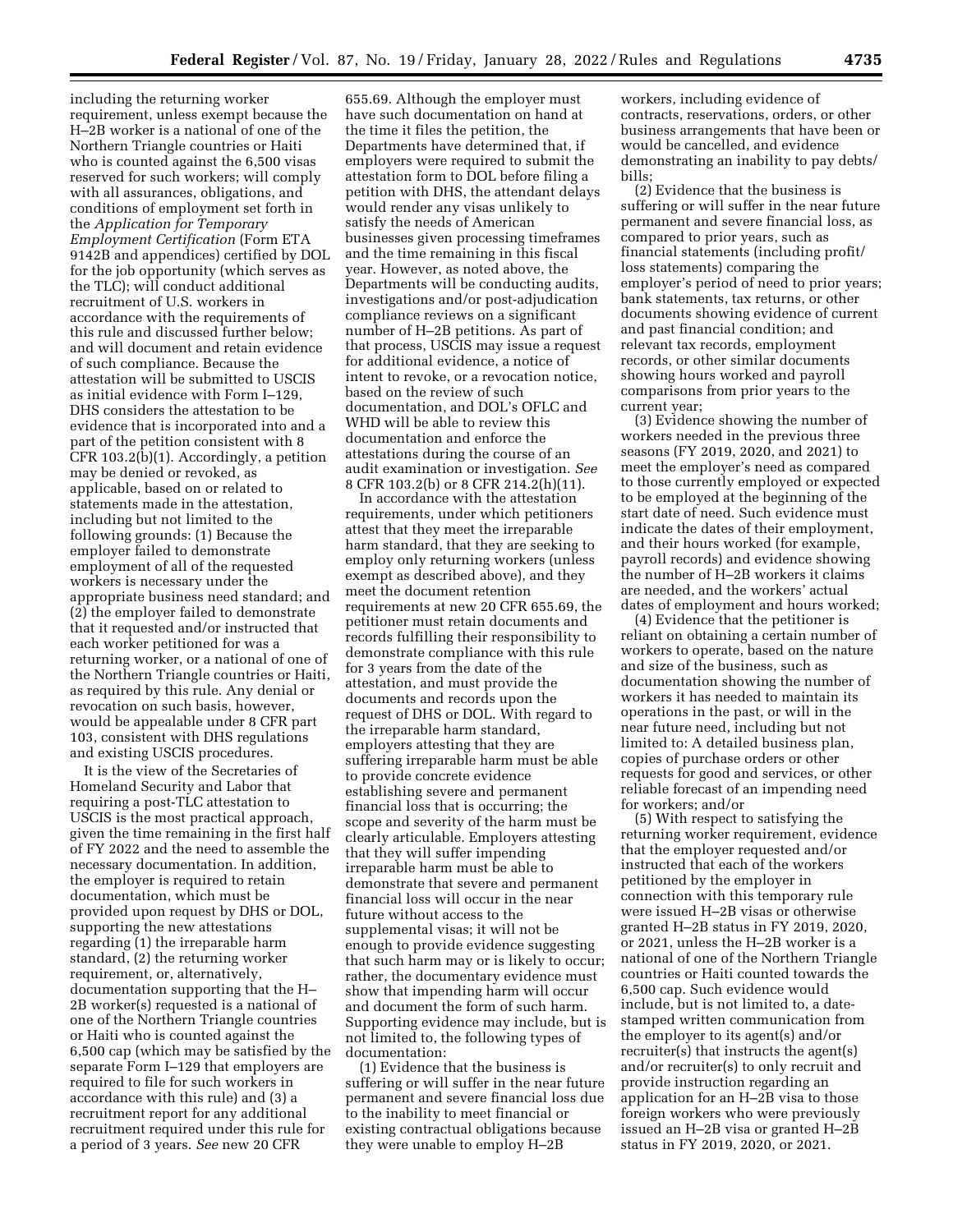These examples are not exhaustive, nor will they necessarily establish that the business meets the irreparable harm or returning worker standards; petitioners may retain other types of evidence they believe will satisfy these standards. When an approved petition is selected for audit examination or investigation, DHS or DOL will review all evidence available to it to confirm that the petitioner properly attested to DHS, at the time of filing the petition, that their business was suffering irreparable harm or would suffer impending irreparable harm, and that they petitioned for and employed only returning workers, unless the H–2B worker is a national of one of the Northern Triangle countries or Haiti counted towards the 6,500 cap. If DHS subsequently finds that the evidence does not support the employer's attestations, DHS may deny or, if the petition has already been approved, revoke the petition at any time consistent with existing regulatory authorities. DHS may also, or alternatively, notify DOL. In addition, DOL may independently take enforcement action, including by, among other things, debarring the petitioner from the H–2B program for not less than 1 year or more than 5 years from the date of the final agency decision, which also disqualifies the debarred party from filing any labor certification applications or labor condition applications with DOL for the same period set forth in the final debarment decision. *See, e.g.,* 20 CFR 655.73; 29 CFR 503.20, 503.24.78

To the extent that evidence reflects a preference for hiring H–2B workers over U.S. workers, an investigation by additional agencies enforcing employment and labor laws, such as the Immigrant and Employee Rights Section (IER) of the Department of Justice's Civil Rights Division, may also be warranted. *See* INA section 274B, 8 U.S.C. 1324b (prohibiting certain types of employment discrimination based on citizenship status or national origin). Moreover, DHS and DOL may refer potential discrimination to IER pursuant to applicable interagency agreements. *See* IER, Partnerships, *[https://](https://www.justice.gov/crt/partnerships) [www.justice.gov/crt/partnerships](https://www.justice.gov/crt/partnerships)* (last visited Nov. 30, 2021). In addition, if

members of the public have information that a participating employer may be abusing this program, DHS invites them to notify USCIS by completing the online fraud tip form, *[https://](https://www.uscis.gov/report-fraud/uscis-tip-form) [www.uscis.gov/report-fraud/uscis-tip](https://www.uscis.gov/report-fraud/uscis-tip-form)form* (last visited Nov. 30, 2021).<sup>79</sup>

DHS, in exercising its statutory authority under INA section 101(a)(15)(H)(ii)(b), 8 U.S.C. 1101(a)(15)(H)(ii)(b), and section 105 of the FY 2021 Omnibus as extended by Public Law 117–70, is responsible for adjudicating eligibility for H–2B classification. As in all cases, the burden rests with the petitioner to establish eligibility by a preponderance of the evidence. INA section 291, 8 U.S.C. 1361. *Matter of Chawathe,* 25 I&N Dec. 369, 375–76 (AAO 2010). Accordingly, as noted above, where the petition lacks initial evidence, such as a properly completed attestation, DHS may, as applicable, reject the petition in accordance with 8 CFR 103.2(a)(7)(ii) or deny the petition in accordance with 8 CFR 103.2(b)(8)(ii). Further, where the initial evidence submitted with the petition contains inconsistencies or is inconsistent with other evidence in the petition and the underlying TLC, DHS may issue a Request for Evidence, Notice of Intent to Deny, or Denial in accordance with 8 CFR 103.2(b)(8). In addition, where it is determined that an H–2B petition filed pursuant to the FY 2021 Omnibus as extended by Public Law 117–70 was granted erroneously, the H–2B petition approval may be revoked. *See* 8 CFR 214.2(h)(11).

Because of the particular circumstances of this regulation, and because the attestation and other requirements of this rule play a vital role in achieving the purposes of this rule, DHS and DOL intend that the attestation requirement, DOL procedures, and other aspects of this rule be non-severable from the remainder of the rule, including the increase in the numerical allocations.80 Thus, in the event the attestation requirement or any other part of this rule is enjoined or held invalid, the remainder of the rule, with the exception of the retention requirements being codified in 20 CFR 655.69, is also intended to cease operation in the

relevant jurisdiction, without prejudice to workers already present in the United States under this regulation, as consistent with law.

### *F. Portability*

As an additional option for employers that cannot find U.S. workers, this rule allows petitioners to immediately employ certain H–2B workers who are present in the United States in H–2B status without waiting for approval of the H–2B petition. Such workers must be beneficiaries of a non-frivolous H–2B petition requesting an extension of stay received on or after the effective date of this temporary final rule but no later than 180 days after that date.<sup>81</sup> Additionally, petitioners may immediately employ individuals who are beneficiaries of a non-frivolous H– 2B petition requesting an extension of the worker's stay that is pending as of the effective date of this temporary final rule without waiting for approval of the H–2B petition. Specifically, the rule allows H–2B nonimmigrant workers to begin employment with a new H–2B employer or agent upon USCIS's receipt of a timely filed, non-frivolous H–2B petition, provided the worker was lawfully admitted to the United States and has not worked without authorization subsequent to such lawful admission. Since every H–2B petition must be accompanied by an approved TLC, all H–2B petitioners must have completed a test of the U.S. labor market, as a result of which DOL determined that there were no qualified U.S. workers available to fill these temporary positions.

This provision is similar to the portability provision in the FY 2021 H– 2B supplemental visa temporary final rule. In addition, the provision is similar to temporary flexibilities that DHS has used previously to improve employer access to noncitizen workers during the COVID-19 pandemic.<sup>82</sup> DHS

<sup>78</sup>Pursuant to the statutory provisions governing enforcement of the H–2B program, INA section  $214(c)(14)$ , 8 U.S.C.  $1184(c)(14)$ , a violation exists under the H–2B program where there has been a willful misrepresentation of a material fact in the petition or a substantial failure to meet any of the terms and conditions of the petition. A substantial failure is a willful failure to comply that constitutes a significant deviation from the terms and conditions. *See, e.g.,* 29 CFR 503.19.

<sup>79</sup> DHS may publicly disclose information regarding the H–2B program consistent with applicable law and regulations. For information about DHS disclosure of information contained in a system of records, *see [https://www.dhs.gov/](https://www.dhs.gov/system-records-notices-sorns) [system-records-notices-sorns.](https://www.dhs.gov/system-records-notices-sorns)* Additional general information about DHS privacy policy generally can be accessed at *[https://www.dhs.gov/policy.](https://www.dhs.gov/policy)* 

<sup>80</sup>The Departments' intentions with respect to non-severability extend to all features of this rule other than the portability provision, which is described in the section below.

<sup>81</sup>Aliens who are the beneficiaries of petitions filed on the basis of 8 CFR 214.1(c)(4) are not eligible to port to a new employer under 8 CFR  $214.2(h)(27)$ .

<sup>82</sup> 86 FR 28198 (May 25, 2021). On May 14, 2020, DHS published a temporary final rule in the **Federal Register** to amend certain H–2B requirements to help H–2B petitioners seeking workers to perform temporary nonagricultural services or labor essential to the U.S. food supply chain. 85 FR 28843 (May 14, 2020). In addition, on April 20, 2020, DHS issued a temporary final rule which, among other flexibilities, allowed H–2A workers to change employers and begin work before USCIS approved the new H–2A petition for the new employer. 85 FR 21739. DHS has subsequently extended that portability provision for H–2A workers through two additional temporary final rules, on August 20, 2020, and December 18, 2020, which have been effective for H–2A petitions that were received on or after August 19, 2020 through December 17, 2020, and on or after December 18,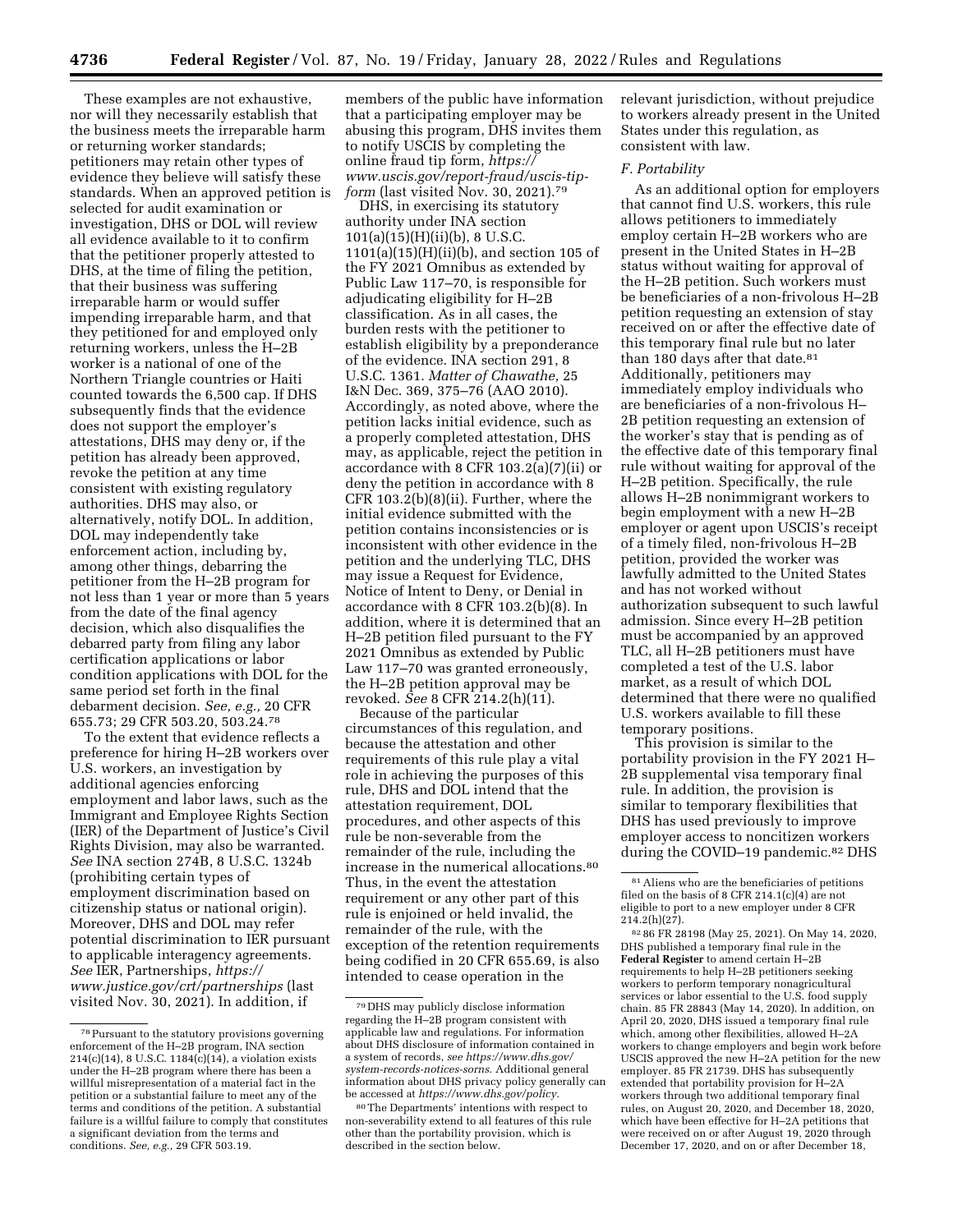recognizes the possibility that some beneficiaries were lawfully admitted and were in valid H–2B status at the time of the petition submission but such status may have lapsed during the pendency of the petition. Accordingly, DHS added the provision extending portability flexibility to petitioners to immediately employ beneficiaries of pending non-frivolous H–2B extension of stay petitions as of the effective date of this temporary final rule. *See* new 8 CFR 214.2(h) $(27)(iii)(B)$ . This provision is intended to mitigate the harm that petitioners may experience resulting from the COVID–19 pandemic by allowing petitioners to employ such H– 2B workers so long as they were lawfully admitted to the United States and if they have not worked unlawfully after their admission. In the context of this rule, DHS believes this flexibility will help some U.S. employers address the challenges related to the limitations imposed by the cap, as well as due to the ongoing disruptions caused by the COVID–19 pandemic. The pandemic has resulted in a variety of travel restrictions and visa processing limitations to mitigate the spread of COVID–19.

In addition to resulting in a devastating loss of life, the worldwide pandemic of COVID–19 has impacted the United States in myriad ways, disrupting daily life, travel, and the operation of individual businesses and the economy at large. On January 31, 2020, the Secretary of the U.S. Department of Health and Human Services (HHS) declared a public health emergency dating back to January 27, 2020, under section 319 of the Public Health Service Act (42 U.S.C. 247d).83 This determination that a public health emergency exists due to COVID–19 has subsequently been renewed seven times: On April 21, 2020, on July 23, 2020, on October 2, 2020, on January 7, 2021, on April 15, 2021, on July 19, 2021 and most recently on October 15, 2021, effective October 18, 2021.84 On March 13, 2020, then-President Trump declared a National Emergency concerning the COVID–19 outbreak to control the spread of the virus in the United States.85 The proclamation declared that the emergency began on

March 1, 2020. DOS temporarily suspended routine immigrant and nonimmigrant visa services at all U.S. Embassies and Consulates on March 20, 2020, and subsequently announced a phased resumption of visa services in which it would continue to provide emergency and mission critical visa services and resume routine visa services as local conditions and resources allowed.86 Based on the importance of the H–2A temporary agricultural worker and H–2B temporary nonagricultural worker programs, DOS indicated it would continue processing H–2A and H–2B cases to the extent possible, as permitted by post resources and local government restrictions, and expanded the categories of H–2 visa applicants whose applications can be adjudicated without an in-person interview.87 Although routine visa services have resumed <sup>88</sup> subject to local conditions and restrictions, and DOS has expanded visa interview waiver eligibility,89 the COVID–19 pandemic continues to have a significant impact on visa processing at embassies and consulates around the world.90 And as noted above, growing concern about the COVID Omicron variant recently prompted tightened testing requirements for international air travel to the United States, which may have an impact on such travel.

Further, due to the possibility that some H–2B workers may be unavailable due to travel restrictions, to include those intended to limit the spread of COVID–19, or visa processing delays or may become unavailable due to COVID– 19 related illness, U.S. employers that have approved H–2B petitions or who will be filing H–2B petitions in accordance with this rule might not receive all of the workers requested to fill the temporary positions.

DHS is strongly committed not only to protecting U.S. workers and helping

88 DOS, Visa Services Operating Status Update, *[https://travel.state.gov/content/travel/en/News/](https://travel.state.gov/content/travel/en/News/visas-news/visa-services-operating-status-update.html) [visas-news/visa-services-operating-status](https://travel.state.gov/content/travel/en/News/visas-news/visa-services-operating-status-update.html)*[update.html](https://travel.state.gov/content/travel/en/News/visas-news/visa-services-operating-status-update.html) (last updated Nov. 19, 2021).

89 DOS, Expansion of Interview Waiver Eligibility, *[https://travel.state.gov/content/travel/](https://travel.state.gov/content/travel/en/News/visas-news/expansion-of-interview-waiver-eligibility.html) [en/News/visas-news/expansion-of-interview-waiver](https://travel.state.gov/content/travel/en/News/visas-news/expansion-of-interview-waiver-eligibility.html)[eligibility.html](https://travel.state.gov/content/travel/en/News/visas-news/expansion-of-interview-waiver-eligibility.html)* (last updated Mar. 11, 2021).

90Celia Belin, Travel is resuming, but not for everyone, Brookings, *[https://www.brookings.edu/](https://www.brookings.edu/blog/order-from-chaos/2021/11/08/travel-is-resuming-but-not-for-everyone/)  [blog/order-from-chaos/2021/11/08/travel-is](https://www.brookings.edu/blog/order-from-chaos/2021/11/08/travel-is-resuming-but-not-for-everyone/)[resuming-but-not-for-everyone/](https://www.brookings.edu/blog/order-from-chaos/2021/11/08/travel-is-resuming-but-not-for-everyone/)* (Nov. 8, 2021).

U.S. businesses receive the documented workers authorized to perform temporary nonagricultural services or labor that they need, but also to protecting the rights and interests of H– 2B workers (consistent with Executive Order 13563 and in particular its reference to "equity," "fairness," and ''human dignity''). In the FY 2020 DHS Further Consolidated Appropriations Act (Pub. L. 116–94), Congress directed DHS to provide options to improve the H–2A and H–2B visa programs, to include options that would protect worker rights.91 DHS has determined that providing H–2B nonimmigrant workers with the flexibility of being able to begin work with a new H–2B petitioner immediately and avoid a potential job loss or loss of income while the new H–2B petition is pending, provides some certainty to H–2B workers who may have found themselves in situations that warrant a change in employers.92 Providing that flexibility is also equitable and fair.

Portability for H–2B workers provides these noncitizens with the option of not having to worry about job loss or loss of income between the time they leave a current employer and while they await approved employment with a new U.S. employer or agent. DHS believes this flexibility (job portability) not only protects H–2B workers but also provides an alternative to H–2B petitioners who have not been able to find U.S. workers and who have not been able to obtain H–2B workers subject to the statutory or

92The White House, The National Action Plan to Combat Human Trafficking, Priority Action 1.5.3, at p. 25 (Dec. 2021); The White House, The National Action Plan to Combat Human Trafficking, Priority Action 1.6.3, at p. 20–21 (2020) (Stating that ''[w]orkers sometimes find themselves in abusive work situations, but because their immigration status is dependent on continued employment with the employer in whose name the visa has been issued, workers may be left with few options to leave that situation.'') By providing the option of changing employers without risking job loss or a loss of income through the publication of this rule, DHS believes that H–2B workers may be more likely to leave abusive work situations, and thereby are afforded greater worker protections.

<sup>2020</sup> through June 16, 2021, respectively. 85 FR

 $^{83}\rm{HHS},$  Determination of Public Health Emergency, 85 FR 7316 (Feb. 7, 2020).

<sup>&</sup>lt;sup>84</sup> See HHS Renewal of Determination That A Public Health Emergency Exists, *[https://](https://www.phe.gov/emergency/news/healthactions/phe/Pages/COVDI-15Oct21.aspx) [www.phe.gov/emergency/news/healthactions/phe/](https://www.phe.gov/emergency/news/healthactions/phe/Pages/COVDI-15Oct21.aspx)* 

<sup>&</sup>lt;sup>85</sup> Proclamation 9994 of Mar. 13, 2020, *Declaring a National Emergency Concerning the Coronavirus Disease (COVID–19) Outbreak,* 85 FR 15337 (Mar. 18, 2020).

<sup>86</sup> DOS, *Suspension of Routine Visa Services, [https://travel.state.gov/content/travel/en/News/](https://travel.state.gov/content/travel/en/News/visas-news/suspension-of-routine-visa-services.html) [visas-news/suspension-of-routine-visa-services.html](https://travel.state.gov/content/travel/en/News/visas-news/suspension-of-routine-visa-services.html)*  (last updated July 22, 2020).

<sup>87</sup> DOS, *Important Announcement on Waivers of the Interview Requirement for Certain Nonimmigrant Visas, [https://travel.state.gov/](https://travel.state.gov/content/travel/en/News/visas-news/important-announcement-on-waivers-of-the-interview-requirement-for-certain-nonimmigrant-visas.html)  [content/travel/en/News/visas-news/important](https://travel.state.gov/content/travel/en/News/visas-news/important-announcement-on-waivers-of-the-interview-requirement-for-certain-nonimmigrant-visas.html)[announcement-on-waivers-of-the-interview](https://travel.state.gov/content/travel/en/News/visas-news/important-announcement-on-waivers-of-the-interview-requirement-for-certain-nonimmigrant-visas.html)[requirement-for-certain-nonimmigrant-visas.html](https://travel.state.gov/content/travel/en/News/visas-news/important-announcement-on-waivers-of-the-interview-requirement-for-certain-nonimmigrant-visas.html)*  (last updated Dec. 23, 2021).

<sup>91</sup>The Joint Explanatory Statement accompanying the *Fiscal Year* (FY) *2020 Department of Homeland Security* (DHS) *Further Consolidated Appropriations Act* (Pub. L. 116–94) states, ''Not later than 120 days after the date of enactment of this Act, DHS, the Department of Labor, the Department of State, and the United States Digital Service are directed to report on options to improve the execution of the H–2A and H–2B visa programs, including: Processing efficiencies; combatting human trafficking; protecting worker rights; and reducing employer burden, to include the disadvantages imposed on such employers due to the current semiannual distribution of H–2B visas on October 1 and April 1 of each fiscal year. USCIS is encouraged to leverage prior year materials relating to the issuance of additional H–2B visas, to include previous temporary final rules, to improve processing efficiencies.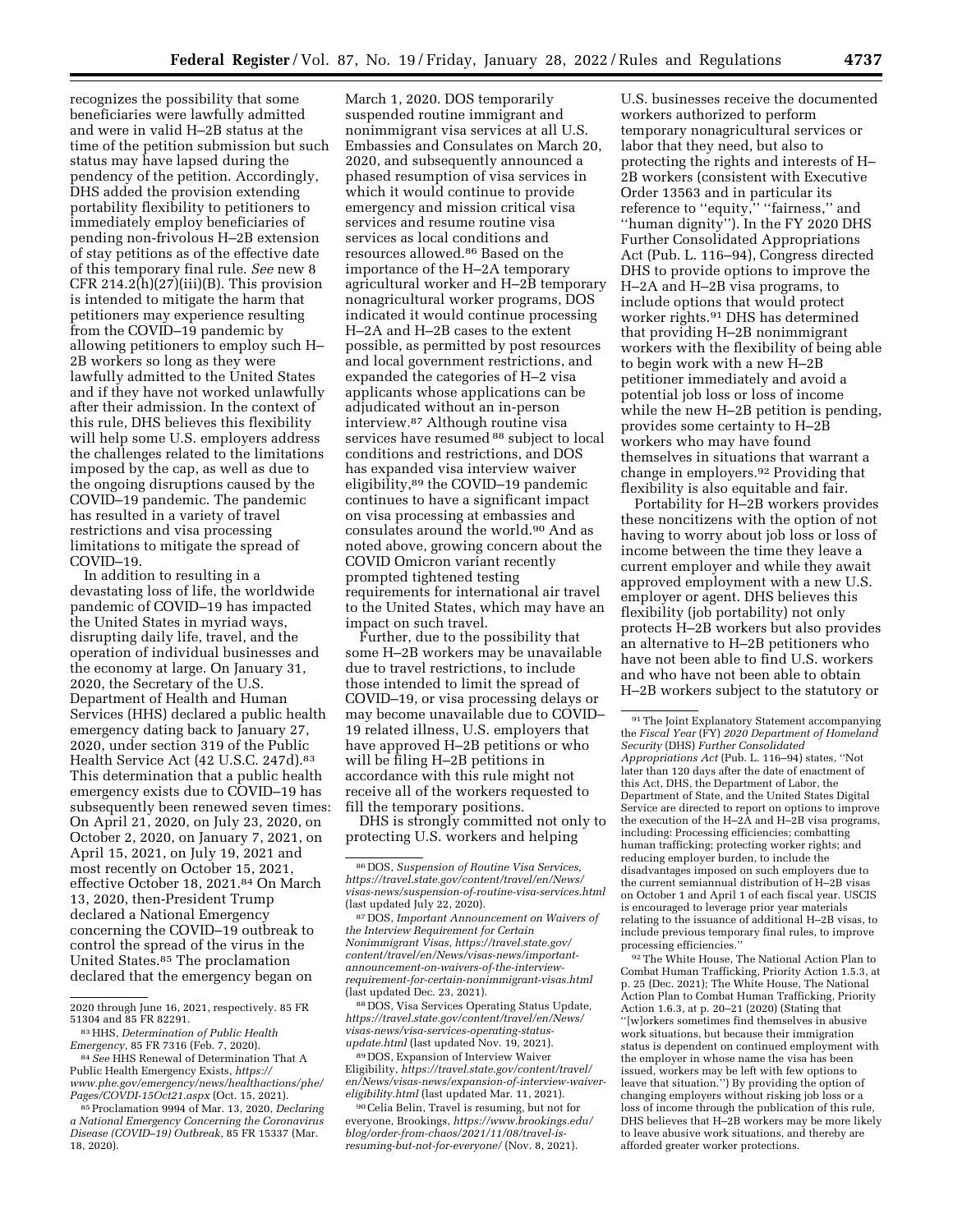supplemental caps who have the skills to perform the job duties. In that sense as well, it is equitable and fair.

DHS is making this flexibility available for a 180-day period in order to provide stability for H–2B employers amidst continuing uncertainties surrounding the COVID–19 pandemic. This period is justified especially given the possible future impacts of COVID– 19 variants and uncertainty regarding the duration of vaccine-gained immunity and how effective currently approved vaccines will be in responding to future COVID–19 variants.93 DHS will continue to monitor the evolving health crisis caused by COVID–19 and may address it in future rules.

### *G. COVID–19 Worker Protections*

It is the policy of DHS and its Federal partners to support equal access to the COVID–19 vaccines and vaccine distribution sites, irrespective of an individuals' immigration status.94 This policy promotes fairness and equity (see Executive Order 13563). Accordingly, DHS and DOL encourage all individuals, regardless of their immigration status, to receive the COVID–19 vaccine. U.S. Immigration and Customs Enforcement (ICE) and U.S. Customs and Border Protection do not conduct enforcement operations at or near vaccine distribution sites or clinics. Consistent with ICE's protected areas policy, ICE does not and will not carry out enforcement operations in or near a medical or mental healthcare facility, such as a hospital, doctor's office, health clinic, vaccination or testing site, urgent care center, site that serves pregnant individuals, or community health center.95

This TFR reflects that policy by providing as follows:

*Supplemental H–2B Visas:* With respect to petitioners who wish to qualify to receive supplemental H–2B visas pursuant to the FY 2021 Omnibus as extended by Public Law 117–70, the Departments are using the DOL Form ETA–9142–B–CAA–5 to support equal access to vaccines in two ways. First, the Departments are requiring such

petitioners to attest on the DOL Form ETA–9142–B–CAA–5 that, consistent with such petitioners' obligations under generally applicable H–2B regulations, they will comply with all Federal, State, and local employment-related laws and regulations, including, where applicable, health and safety laws and laws related to COVID–19 worker protections; any right to time off or paid time off for COVID–19 vaccination, or to reimbursement for travel to and from the nearest available vaccination site *See* new 8 CFR 214.2(h)(6)(xi)(B)(*2*)(*iv*) and 20 CFR 655.64(a)(4). Second, the Departments are requiring such petitioners to also attest that they will notify any H–2B workers approved under the supplemental cap, in a language understood by the worker as necessary or reasonable, that all persons in the United States, including nonimmigrants, have equal access to COVID–19 vaccines and vaccine distribution sites. WHD has published a poster for employers' optional use for this notification.96 Because the attestation will be submitted to USCIS as initial evidence with Form I–129, DHS considers the attestation to be evidence that is incorporated into and a part of the petition consistent with 8 CFR 103.2(b)(1). Accordingly, a petition may be denied or revoked, as applicable, based on or related to statements made in the attestation, including, but not limited to, because the employer violated an applicable employment-related law or regulation, or failed to notify workers regarding equal access to COVID–19 vaccines and vaccine distribution sites.

*Other H–2B Employers:* While there is no additional attestation with respect to H–2B petitioners that do not avail themselves of the supplemental H–2B visas made available under this rule, the Departments remind all H–2B employers that they must comply with all Federal, State, and local employment-related laws and regulations, including, where applicable, health and safety laws and laws related to COVID–19 worker protections; any right to time off or paid time off for COVID–19 vaccination, or to reimbursement for travel to and from the nearest available vaccination site. Failure to comply with such laws and regulations would be contrary to the attestation 7 on ETA 9142B—Appendix B, and therefore may be a basis for DHS to revoke the petition under 8 CFR

 $214.2(h)(11)(iii)(A)(3)$  for violating terms and conditions of the approved petition.97 This obligation is also reflected as a condition of H–2B portability under this rule. *See* new 8  $CFR 214.2(h)(27)(iii)(C).$ 

President Biden, in his speech to Joint Session of Congress on April 21, 2021, made the following statement: ''[T]oday, I'm announcing a program to address [the issue of COVID vaccinations] . . . nationwide. I'm calling on every employer, large and small, in every state, to give employees the time off they need, with pay, to get vaccinated and any time they need, with pay, to recover if they are feeling under the weather after the shot." 98 More recently, President Biden reiterated his call on employers to provide paid time off to their employees to get booster shots.99 Consistent with the President's statements, the Departments strongly urge, but do not require, that all employers seeking H–2B workers under either the Supplemental Cap or portability sections of the TFR, make every effort to ensure that all their workers, including nonimmigrant workers, be afforded an opportunity to take the time off needed to receive their COVID–19 vaccinations, as well as time off, with pay, to recover from any temporary side effect. In Proclamation 10294 of October 25, 2021, the President barred the entry of nonimmigrants into the United States via air transportation unless they are fully vaccinated against COVID–19, with certain exceptions.100 On January 22, 2022, similar requirements entered into force at land ports of entry and ferry terminals.101 The Departments therefore expect that H–2B nonimmigrants who enter the United States via air transportation under this rule will generally be fully vaccinated against COVID–19. The

101*See* 87 FR 3425 (Jan. 24, 2022) (restrictions at United States-Mexico border); 87 FR 3429 (Jan. 24, 2022) (restrictions at United States-Canada border).

<sup>93</sup>*See* CDC, What You Need to Know about Variants, *[https://www.cdc.gov/coronavirus/2019](https://www.cdc.gov/coronavirus/2019-ncov/variants/variant.html) [ncov/variants/variant.html](https://www.cdc.gov/coronavirus/2019-ncov/variants/variant.html)* (last updated Dec. 13, 2021); CDC, Key Things to Know About COVID–19 Vaccines, *[https://www.cdc.gov/coronavirus/2019](https://www.cdc.gov/coronavirus/2019-ncov/vaccines/keythingstoknow.html)  [ncov/vaccines/keythingstoknow.html](https://www.cdc.gov/coronavirus/2019-ncov/vaccines/keythingstoknow.html)* (last updated Jan. 12, 2022).

<sup>94</sup>*See* DHS, Statement on Equal Access to COVID–19 Vaccines and Vaccine Distribution Sites, *[https://www.dhs.gov/news/2021/02/01/dhs](https://www.dhs.gov/news/2021/02/01/dhs-statement-equal-access-covid-19-vaccines-and-vaccine-distribution-sites)[statement-equal-access-covid-19-vaccines-and](https://www.dhs.gov/news/2021/02/01/dhs-statement-equal-access-covid-19-vaccines-and-vaccine-distribution-sites)[vaccine-distribution-sites](https://www.dhs.gov/news/2021/02/01/dhs-statement-equal-access-covid-19-vaccines-and-vaccine-distribution-sites)* (Feb. 1, 2021) (last accessed Nov. 30, 2021).

<sup>95</sup>*See* ICE, FAQs: Protected Areas and Courthouse Arrests, *[https://www.ice.gov/about-ice/](https://www.ice.gov/about-ice/ero/protected-areas)  [ero/protected-areas](https://www.ice.gov/about-ice/ero/protected-areas)* (last visited Jan. 11, 2022).

<sup>96</sup>See, *Employee Rights—H–2B Workers and COVID–19 [https://www.dol.gov/sites/dolgov/files/](https://www.dol.gov/sites/dolgov/files/WHD/posters/H2B_COVID.pdf)  [WHD/posters/H2B](https://www.dol.gov/sites/dolgov/files/WHD/posters/H2B_COVID.pdf)*\_*COVID.pdf* (English); *[https://](https://www.dol.gov/sites/dolgov/files/WHD/posters/H2B_COVID_SPA.pdf) [www.dol.gov/sites/dolgov/files/WHD/posters/H2B](https://www.dol.gov/sites/dolgov/files/WHD/posters/H2B_COVID_SPA.pdf)*\_ *COVID*\_*[SPA.pdf](https://www.dol.gov/sites/dolgov/files/WHD/posters/H2B_COVID_SPA.pdf)* (Spanish) (Last visited Dec. 22, 2021).

<sup>97</sup> During the period of employment specified on the Temporary Labor Certification, the employer must comply with all applicable Federal, State and local employment-related laws and regulations, including health and safety laws. 20 CFR 655.20(z). By submitting the Temporary Labor Certification as evidence supporting the petition, it is incorporated into and considered part of the benefit request under 8 CFR 103.2(b)(1).

<sup>98</sup>*See [https://www.whitehouse.gov/briefing-room/](https://www.whitehouse.gov/briefing-room/speeches-remarks/2021/04/21/remarks-by-president-biden-on-the-covid-19-response-and-the-state-of-vaccinations-2/)  [speeches-remarks/2021/04/21/remarks-by](https://www.whitehouse.gov/briefing-room/speeches-remarks/2021/04/21/remarks-by-president-biden-on-the-covid-19-response-and-the-state-of-vaccinations-2/)[president-biden-on-the-covid-19-response-and-the](https://www.whitehouse.gov/briefing-room/speeches-remarks/2021/04/21/remarks-by-president-biden-on-the-covid-19-response-and-the-state-of-vaccinations-2/)[state-of-vaccinations-2/](https://www.whitehouse.gov/briefing-room/speeches-remarks/2021/04/21/remarks-by-president-biden-on-the-covid-19-response-and-the-state-of-vaccinations-2/)* (April 21, 2021).

<sup>99</sup>*See [https://www.whitehouse.gov/briefing-room/](https://www.whitehouse.gov/briefing-room/statements-releases/2021/12/02/fact-sheet--president-biden-announces-new-actions-to-protect-americans-against-the-delta-and-omicron-variants-as-we-battle-covid-19-this-winter/)  [statements-releases/2021/12/02/fact-sheet](https://www.whitehouse.gov/briefing-room/statements-releases/2021/12/02/fact-sheet--president-biden-announces-new-actions-to-protect-americans-against-the-delta-and-omicron-variants-as-we-battle-covid-19-this-winter/)[president-biden-announces-new-actions-to-protect](https://www.whitehouse.gov/briefing-room/statements-releases/2021/12/02/fact-sheet--president-biden-announces-new-actions-to-protect-americans-against-the-delta-and-omicron-variants-as-we-battle-covid-19-this-winter/)[americans-against-the-delta-and-omicron-variants](https://www.whitehouse.gov/briefing-room/statements-releases/2021/12/02/fact-sheet--president-biden-announces-new-actions-to-protect-americans-against-the-delta-and-omicron-variants-as-we-battle-covid-19-this-winter/)[as-we-battle-covid-19-this-winter/](https://www.whitehouse.gov/briefing-room/statements-releases/2021/12/02/fact-sheet--president-biden-announces-new-actions-to-protect-americans-against-the-delta-and-omicron-variants-as-we-battle-covid-19-this-winter/)* (December 2, 2021).

<sup>100</sup>*See* 86 FR 59603 (Oct. 28, 2021) (Presidential Proclamation); *see also* 86 FR 61224 (Nov. 5, 2021) (implementing CDC Order).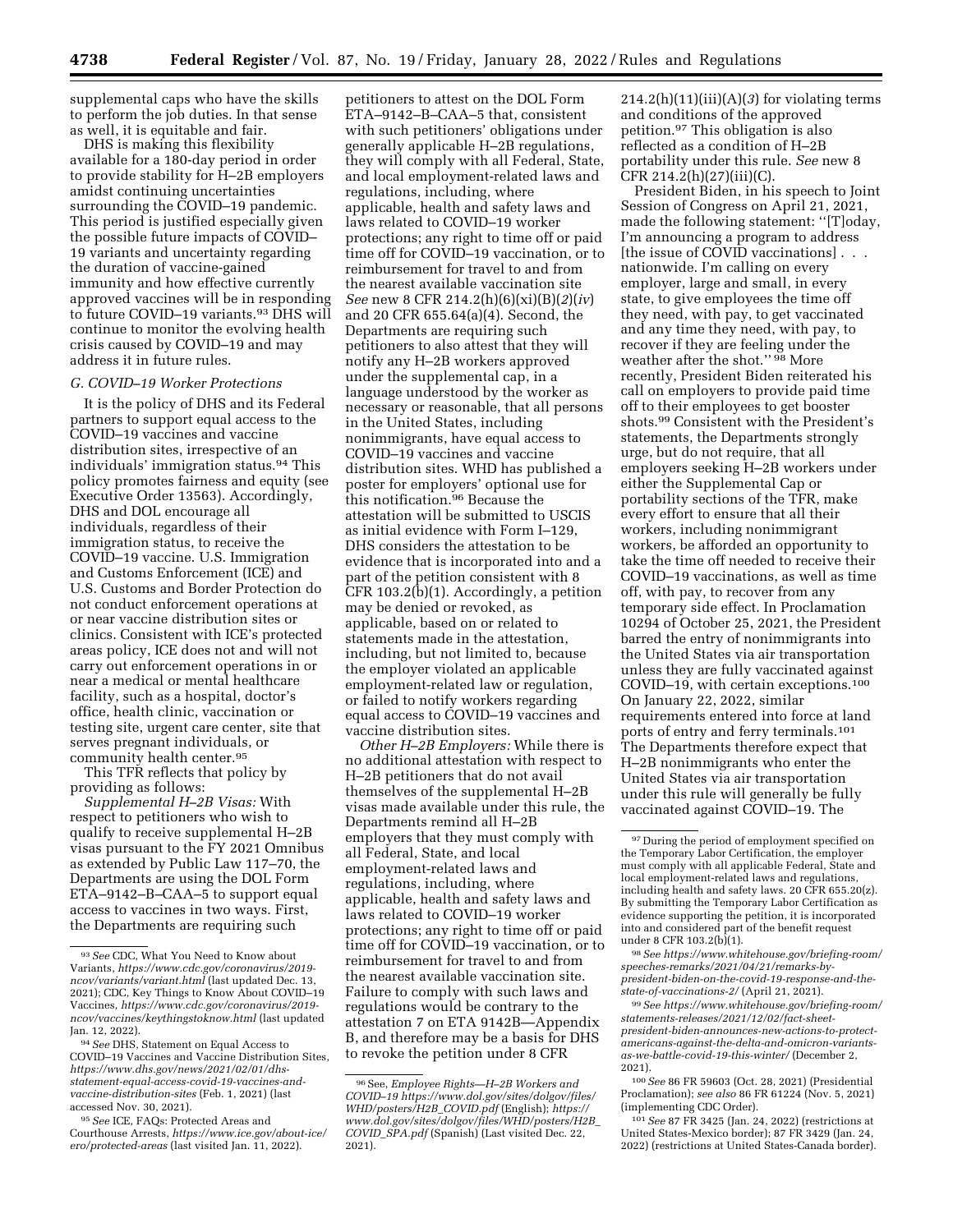Departments note, however, that some H–2B nonimmigrants (such as nonimmigrants who are already in the United States) may not yet be vaccinated or may nonetheless be eligible for booster shots.

As noted, Executive Order 13563 refers to fairness, equity, and human dignity, and such efforts, on the part of employers, would be consistent with those commitments.

Petitioners otherwise are strongly encouraged to facilitate and provide flexibilities, to the greatest extent possible, to all workers who wish to receive COVID–19 vaccinations.

### *H. DHS Petition Procedures*

To petition for H–2B workers under this rule, the petitioner must file a Form I–129 in accordance with applicable regulations and form instructions, an unexpired TLC, and the attestation form described above. All H–2B petitions must state the nationality of all the requested H–2B workers, whether named or unnamed, even if there are beneficiaries from more than one country. *See* 8 CFR 214.2(h)(2)(iii). If filing multiple Forms I–129 based on the same TLC (for instance, one requesting returning workers and another requesting workers who are nationals of one of the Northern Triangle countries or Haiti), each H–2B petition must include a copy of the TLC and reference all previously-filed or concurrently filed petitions associated with the same TLC. The total number of requested workers may not exceed the total number of workers indicated on the approved TLC. Petitioners seeking H–2B classification for nationals of the Northern Triangle countries or Haiti under the 6,500 visa allocation that are exempt from the returning worker provision must file a separate Form I– 129 for those nationals of the Northern Triangle countries and Haiti only. *See*  new 8 CFR 214.2(h)(6)(xi). In this regard, a petition must be filed with a single Form ETA–9142–B–CAA–5 that clearly indicates that the petitioner is only requesting nationals from a Northern Triangle country or Haiti who are exempt from the returning worker requirement. Specifically, if the petitioner checks Box #5 of Form ETA– 9142–B–CAA–5, then the petition accompanying that form *must* be filed only on behalf of nationals of one or more of the Northern Triangle countries or Haiti, and not other countries. In such a case if the Form I–129 petition is requesting beneficiaries from countries other than Northern Triangle countries or Haiti, then USCIS may reject, issue a request for evidence, notice of intent to deny, or denial, or,

in the case of a non-frivolous petition, a partial approval limiting the petition to the number of beneficiaries who are from one of the Northern Triangle countries or Haiti. Requiring the filing of separate petitions to request returning workers and to request workers who are nationals of the Northern Triangle countries or Haiti is necessary to ensure the operational capability to properly calculate and manage the respective additional cap allocations and to ensure that all corresponding visa issuances are limited to qualifying applicants, particularly when such petitions request unnamed beneficiaries or are relied upon for subsequent requests to substitute beneficiaries in accordance with 8 CFR 214.2(h)(6)(viii). The attestations must be filed on Form ETA– 9142–B–CAA–5, Attestation for Employers Seeking to Employ H–2B Nonimmigrant Workers Under Section 105 of Division O of the Further Consolidated Appropriations Act, 2021 Public Law 116–260, and Public Laws 117–43 and 117–70. *See* 20 CFR 655.64. Petitioners are required to retain a copy of such attestations and all supporting evidence for 3 years from the date the associated TLC was approved, consistent with 20 CFR 655.56 and 29 CFR 503.17. *See* new 20 CFR 655.69. Petitions submitted to DHS pursuant to the FY 2021 Omnibus, as extended by Public Law 117–43 and Public Law 117–70, will be processed in the order in which they were received, and pursuant to processes in place for when numerical limitations are reached under INA section  $214(g)(1)(B)$  or  $(g)(10), 8$ U.S.C.  $1184(g)(1)(B)$  or  $(g)(10)$ .

Consistent with the intent of this rule to address urgent demand from employers for H–2B workers with start dates in the first half of the fiscal year, USCIS will not accept petitions received after March 31, 2022. *See* new 8 CFR  $214.2(h)(6)(xi)(C)$ . Such petitions will be rejected and the filing fees will be returned. DHS believes it is appropriate to set a final filing date that aligns with the final employment start date allowed under this rule, as petitioners under the supplemental allocation will attest to a need for H–2B workers to start on or before March 31, 2022, without whom they are suffering irreparable harm or will suffer impending irreparable harm.102

Based on the time-limited authority granted to DHS by Public Law 117–43 and Public Law 117–70, on the same terms as section 105 of the under the FY 2021 Omnibus, DHS is notifying the public that petitions seeking a visa under this rule filed on or before March 31, 2022, may not be approved by USCIS on or after October 1, 2022. *See*  new 8 CFR 214.2 $(h)(6)(xi)$ . Petitions pending with USCIS that are not approved before October 1, 2022 will be denied and any fees will not be refunded. *See* new 8 CFR  $214.2(h)(6)(xi)$ .

Petitioners may choose to request premium processing of their petitions under 8 CFR 103.7(e), which allows for expedited processing for an additional fee.

## *I. DOL Procedures*

As noted above, all employers are required to have an approved and valid TLC from DOL in order to file a Form I–129 petition with DHS. *See* 8 CFR  $214.2(h)(6)(iv)(A)$  and (D). The standards and procedures governing the submission and processing of *Applications for Temporary Employment Certification* for employers seeking to hire H–2B workers are set forth in 20 CFR part 655, subpart A. An employer that seeks to hire H–2B workers must request a TLC in compliance with the application filing requirements set forth in 20 CFR 655.15 and meet all the requirements of 20 CFR part 655, subpart A, to obtain a valid TLC, including the criteria for certification set forth in 20 CFR 655.51. *See* 20 CFR 655.64(a) and 655.50(b). Employers with an approved TLC have conducted recruitment, as set forth in 20 CFR 655.40 through 655.48, to determine whether U.S. workers are qualified and available to perform the work for which H–2B workers are sought.

The H–2B regulations require that, among other things, an employer seeking to hire H–2B workers in a nonemergency situation must file a completed *Application for Temporary Employment Certification* with the National Processing Center (NPC) designated by the OFLC Administrator no more than 90 calendar days and no fewer than 75 calendar days before the employer's date of need (*i.e.,* start date for the work). *See* 20 CFR 655.15.

Under 20 CFR 655.17, an employer may request a waiver of the time period(s) for filing an *Application for* 

<sup>102</sup>Conversely, DHS believes that allowing petitioners to file these petitions during the second half of the fiscal year would be inconsistent with the intent to address the already-exceeded first half demand for H–2B workers without whom employers would be suffering irreparable harm. Allowing petitioners to file so far after their start date of need could call into question the petitioner's period of temporary need for the services or labor

to be performed, as well as petitioners' attestations regarding the irreparable harm they are suffering or the impending irreparable harm they stand to suffer without the ability to employ all of the requested workers for that period of need.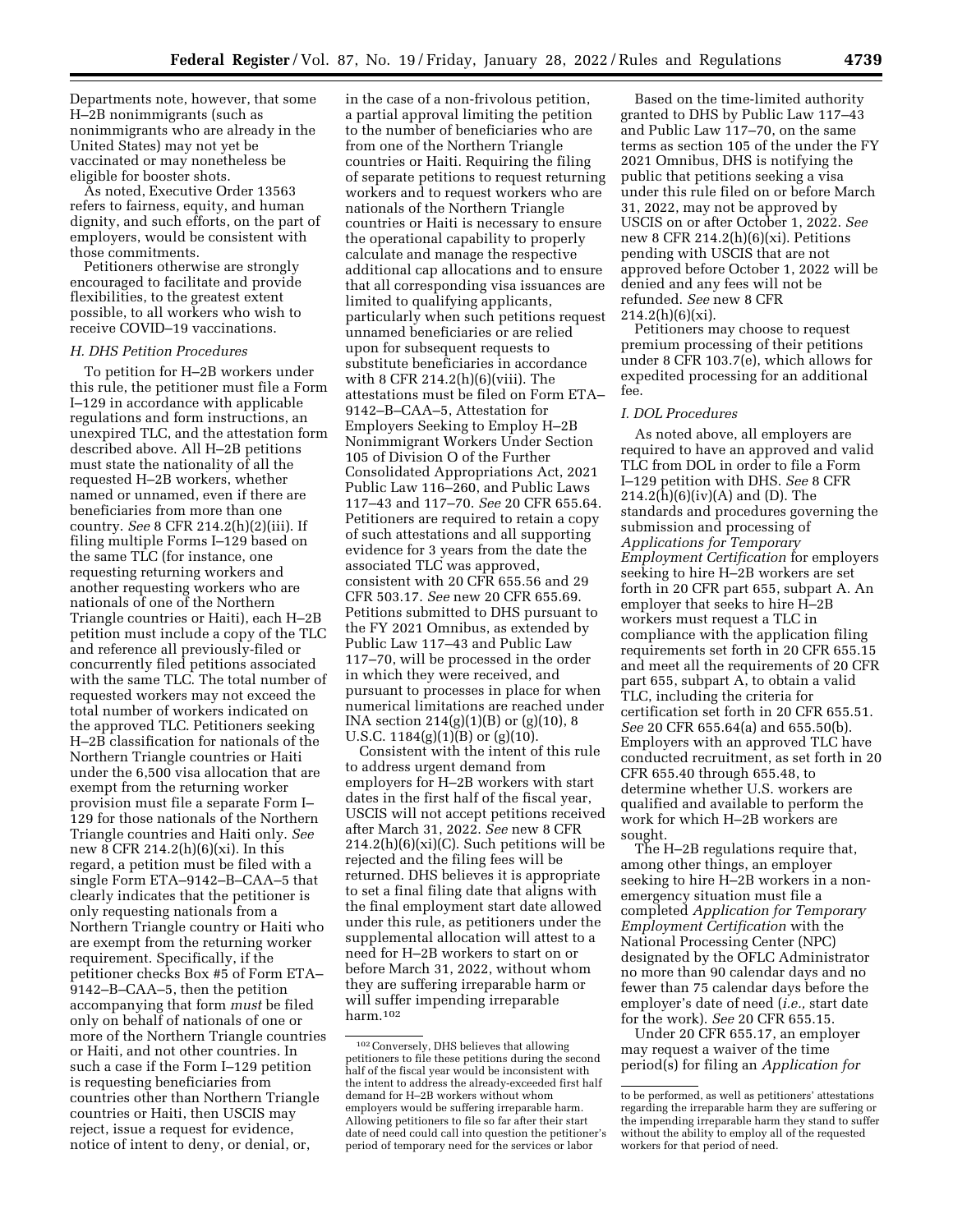*Temporary Employment Certification*  based on ''good and substantial'' cause, provided that the employer has sufficient time to thoroughly test the domestic labor market on an expedited basis and the OFLC certifying officer (CO) has sufficient time to make a final determination as required by the regulation. To rely on this provision, as the Departments explained in the 2015 H-2B Interim Final Rule,<sup>103</sup> the employer must provide the OFLC CO with detailed information describing the ''good and substantial cause'' necessitating the waiver. Such cause may include the substantial loss of U.S. workers due to Acts of God, or a similar unforeseeable human-made catastrophic event that is wholly outside the employer's control, unforeseeable changes in market conditions, or pandemic health issues. Thus, to ensure an adequate test of the domestic labor market and to protect the integrity of the H–2B program, the Departments clearly intended that use of emergency procedures must be narrowly construed and permitted in extraordinary and unforeseeable catastrophic circumstances that have a direct impact on the employer's need for the specific services or labor to be performed. Even under the existing H–2B statutory visa cap structure, DOL considers USCIS' announcement(s) that the statutory cap(s) on H–2B visas has been reached, which may occur with regularity every six months depending on H–2B visa need, as foreseeable, and therefore not within the meaning of ''good and substantial cause'' that would justify a request for emergency procedures.104 Accordingly, employers cannot rely solely on the supplemental H–2B visas made available through this rule as good and substantial cause to use emergency procedures under 20 CFR 655.17.

In addition to the recruitment already conducted in connection with a valid TLC, in order to ensure the recruitment has not become stale, employers that wish to obtain visas for their workers under 8 CFR 214.2 $(h)(6)(xi)$ , and who file an I–129 petition 45 or more days after the certified start date of work on the TLC must conduct additional recruitment for U.S. workers. This is particularly important as U.S. workers

continue to reenter the workforce as they become vaccinated. As noted in the 2015 H–2B Interim Final Rule, U.S. workers seeking employment in temporary or seasonal nonagricultural jobs typically do not search for work months in advance, and cannot make commitments about their availability for employment far in advance of the work start date. *See* 80 FR 24041, 24061, 24071. Given that the temporary labor certification process generally begins 75 to 90 days in advance of the employer's start date of work, employer recruitment efforts typically occur between 40 and 60 days before that date with an obligation to provide employment to any qualified U.S. worker who applies until 21 days before the date of need. Therefore, employers with TLCs containing a start date of work on October 1, 2021, likely conducted their positive recruitment beginning around late-July and ending around mid-August 2021, and continued to consider U.S. worker applicants and referrals only until September 10, 2021.

In order to provide U.S. workers a realistic opportunity to pursue jobs for which employers will be seeking foreign workers under this rule, the Departments have determined that if employers file an I–129 petition 45 or more days after their dates of need, they have not conducted recruitment recently enough for the DOL to reasonably conclude that there are currently an insufficient number of U.S. workers who are qualified, willing, and available to perform the work absent taking additional, positive recruitment steps. The 45-day threshold for additional recruitment identified in this rule reflects a timeframe between the end of the employer's recruitment and filing of the petition similar to that provided under the FY 2018, FY 2019, and FY 2021 H–2B supplemental cap rules.

An employer that files an I–129 petition under 8 CFR 214.2(h)(6)(xi) fewer than 45 days after the certified start date of work on the TLC must submit the TLC and a completed Form ETA–9142B–CAA–5, but is not required to conduct recruitment for U.S. workers beyond the recruitment already conducted as a condition of certification. Only those employers with still-valid TLCs with a start date of work that is 45 or more days before the date they file a petition will be required to conduct recruitment in addition to that conducted prior to being granted labor certification and attest that the recruitment will be conducted, as follows.

Employers that are required to engage in new recruitment must place a new

job order for the job opportunity with the State Workforce Agency (SWA) serving the area of intended employment no later than the next business day after submitting an I–129 petition for H–2B workers to USCIS, and inform the SWA that the job order is being placed in connection with a previously submitted and certified *Application for Temporary Employment Certification* for H–2B workers by providing the SWA with the unique OFLC TLC case number.

The job order must contain the job assurances and contents set forth in 20 CFR 655.18 for recruitment of U.S. workers at the place of employment, and remain posted for at least 15 calendar days. The employer must also follow all applicable SWA instructions for posting job orders and receive applications in all forms allowed by the SWA, including online applications. The Departments have concluded that keeping the job order posted for a period of 15 calendar days, during the period the employer is conducting the additional recruitment steps explained below, will effectively ensure U.S. workers are apprised of the job opportunity and are referred for employment, if they are willing, qualified, and available to perform the work. The 15 calendar day period also is consistent with the employerconducted recruitment activity period applicable under 20 CFR 655.40(b).

Once the SWA places the new job order on its public labor exchange system, the SWA will perform its normal employment service activities by circulating the job order for intrastate clearance, and in interstate clearance by providing a copy of the job order to other SWAs with jurisdiction over listed worksites as well as those States the OFLC CO designated in the original Notice of Acceptance issued under 20 CFR 655.33. Where the occupation or industry is traditionally or customarily unionized, the SWA will also circulate a copy of the new job order to the central office of the State Federation of Labor in the State(s) in which work will be performed, and the office(s) of local union(s) representing workers in the same or substantially equivalent job classification in the area(s) in which work will be performed, consistent with its current obligation under 20 CFR 655.33(b)(5). Common H–2B occupations or industries that are traditionally or customarily unionized include, but are not limited to, those covering construction and extraction, manufacturing, food and hospitality, transportation and distribution, and other production related services. To facilitate an effective dissemination of

<sup>103</sup> Interim Final Rule, *Temporary Non-Agricultural Employment of H–2B Aliens in the United States,* 80 FR 24041 (Apr. 29, 2015) (2015 H–2B Interim Final Rule).

<sup>104</sup>*See* U.S. Department of Labor, Employment and Training Administration, Office of Foreign Labor Certification, 2015 H–2B Interim Final Rule FAQs, *Round 12: Job Order and Application Filing and Processing, Emergency Procedures and Post-Certification Amendments.* Retrieved December 18, 2021, from *[https://www.dol.gov/sites/dolgov/files/](https://www.dol.gov/sites/dolgov/files/ETA/oflc/pdfs/H-2B_2015_IFR_FAQs_Round12.pdf)  [ETA/oflc/pdfs/H-2B](https://www.dol.gov/sites/dolgov/files/ETA/oflc/pdfs/H-2B_2015_IFR_FAQs_Round12.pdf)*\_*2015*\_*IFR*\_*FAQs*\_*Round12.pdf*.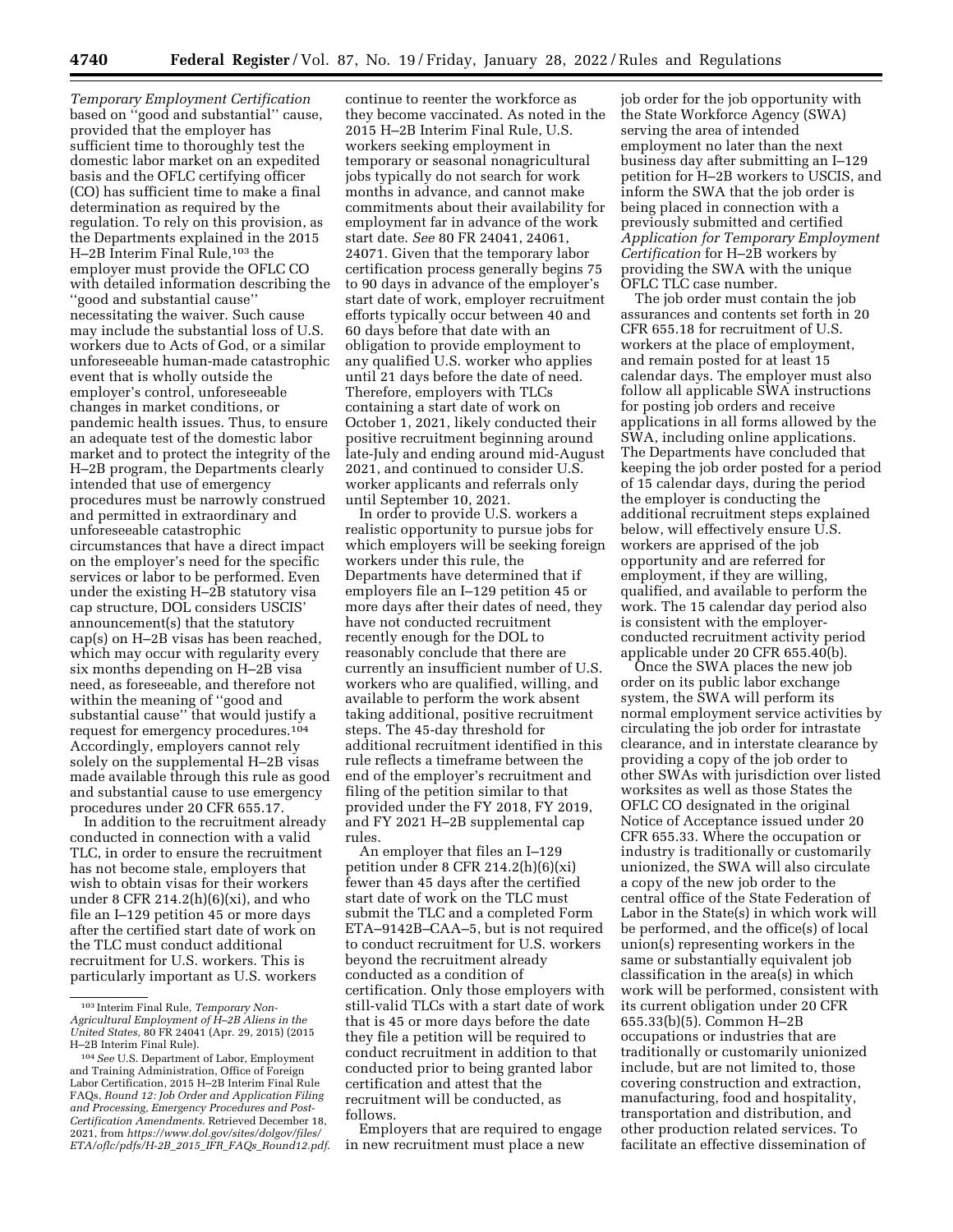these job opportunities, DOL encourages union(s) or hiring halls representing workers in occupations typically used in the H–2B program to proactively contact and establish partnerships with SWAs in order to obtain timely information on available temporary job opportunities. This will aid the SWAs' prompt and effective outreach under the rule. DOL's OFLC maintains a comprehensive directory of contact information for each SWA at *[https://](https://www.dol.gov/agencies/eta/foreign-labor/contact) [www.dol.gov/agencies/eta/foreign-labor/](https://www.dol.gov/agencies/eta/foreign-labor/contact) [contact.](https://www.dol.gov/agencies/eta/foreign-labor/contact)* 

The employer also must conduct additional recruitment steps during the period of time the SWA is actively circulating the job order for intrastate clearance. First, the employer must contact, by email or other electronic means, the nearest American Job Center(s) (AJC) serving the area of intended employment where work will commence to request staff assistance to advertise and recruit U.S. workers for the job opportunity. AJCs bring together a variety of programs providing a wide range of employment and training services for U.S. workers, including job search services and assistance for prospective workers and recruitment services for employers through the Wagner-Peyser Program. Therefore, AJCs can offer assistance to employers with recruitment of U.S. workers, and contact with local AJCs will facilitate contemporaneous and effective recruitment activities that can broaden dissemination of the employer's job opportunity through connections with other partner programs within the One-Stop System to locate qualified U.S. workers to fill the employer's labor need. For example, the local AJC, working in concert with the SWA, can coordinate efforts to contact community-based organizations in the geographic area that serve potentially qualified workers or, when a job opportunity is in an occupation or industry that is traditionally or customarily unionized, the local AJC may be better positioned to identify and circulate the job order to appropriate local union(s) or hiring hall(s), consistent with 20 CFR 655.33(b)(5). In addition, as a partner program in the One-Stop System, AJCs are connected with the State's unemployment insurance program, thus an employer's connection with the AJC will help facilitate knowledge of the job opportunity to U.S. workers actively seeking employment. When contacting the AJC(s), the employer must provide staff with the job order number or, if the job order number is unavailable, a copy of the job order.

To increase navigability and to make the process as convenient as possible, DOL offers an online service for employers to locate the nearest local AJC at *<https://www.careeronestop.org/>* and by selecting the ''Find Local Help'' feature on the main homepage. This feature will navigate the employer to a search function called ''Find an American Job Center'' where the city, state or zip code covering the geographic area where work will commence can be entered. Once entered and the search function is executed, the online service will return a listing of the name(s) of the AJC(s) serving that geographic area as well as a contact option(s) and an indication as to whether the AJC is a ''comprehensive'' or ''affiliate'' center. Employers must contact the nearest ''comprehensive'' AJC serving the area of intended employment where work will commence or, where a ''comprehensive'' AJC is not available, the nearest ''affiliate'' AJC. A ''comprehensive'' AJC tends to be a large office that offers the full range of employment and business services, and an ''affiliate'' AJC typically is a smaller office that offers a self-service career center, conducts hiring events, and provides workshops or other select employment services for workers. Because a ''comprehensive'' AJC may not be available in many geographic areas, particularly among rural communities, this rule permits employers to contact the nearest ''affiliate'' AJC serving the area of intended employment where a ''comprehensive'' AJC is not available. As explained on the locator website, some AJCs may continue to offer virtual or remote services due to the pandemic with physical office locations temporarily closed for in-person and mail processing services. Therefore, this rule requires that employers utilize available electronic methods for the nearest AJC to meet the contact and disclosure requirements in this rule.

Second, during the period of time the SWA is actively circulating the job order described in paragraph (a)(5)(i) for intrastate clearance, the employer must make reasonable efforts to contact (by mail or other effective means) its former U.S. workers that it employed in the occupation at the place of employment (except those who were dismissed for cause or who abandoned the worksite) during the period beginning January 1, 2020, until the date the I–129 petition required under 8 CFR 214.2(h) $(6)(xi)$  is submitted. Among the employees the employer must contact are those who have been furloughed or laid off during

this period. The employer must disclose to its former employees the terms of the job order, and solicit their return to the job. The contact and disclosures required by this paragraph must be provided in a language understood by the worker, as necessary or reasonable.

Furloughed employees are employees the employer laid off (as the term is defined in 20 CFR 655.5 and 29 CFR 503.4), but the layoff is intended to last for a temporary period of time. This recruitment step will help ensure notice of the job opportunity is disseminated broadly to U.S. workers who were laid off or furloughed during the COVID–19 outbreak and who may be seeking employment as the economy continues to recover and as more people are vaccinated. While this requirement goes beyond the requirement at 20 CFR 655.43, the Departments believe it is appropriate given the evolving conditions of the U.S. labor market, as described above, and the increased likelihood that qualified U.S. workers will make themselves available for these job opportunities.

Third, as the employer was required to do when initially applying for its labor certification, the employer must provide a copy of the job order to the bargaining representative for its employees in the occupation and area of intended employment, consistent with 20 CFR 655.45(a), or if there is no bargaining representative, post the job order in the places and manner described in 20 CFR 655.45(b).

The requirements to contact former U.S. workers and provide notice to the bargaining representative or post the job order must be conducted in a language understood by the workers, as necessary or reasonable. This requirement would apply, for example, in situations where an employer has one or more employees who do not speak English as their primary language and who have a limited ability to read, write, speak, or understand English. This requirement would allow those workers to make informed decisions regarding the job opportunity, and is a reasonable interpretation of the recruitment requirements in 20 CFR part 655, subpart A, in light of the need to ensure that the test of the U.S. labor market is as comprehensive as possible. Consistent with existing language requirements in the H–2B program under 20 CFR 655.20(l), DOL intends to broadly interpret the necessary or reasonable qualification, and apply an exemption only in those situations where having the job order translated into a particular language would both place an undue burden on an employer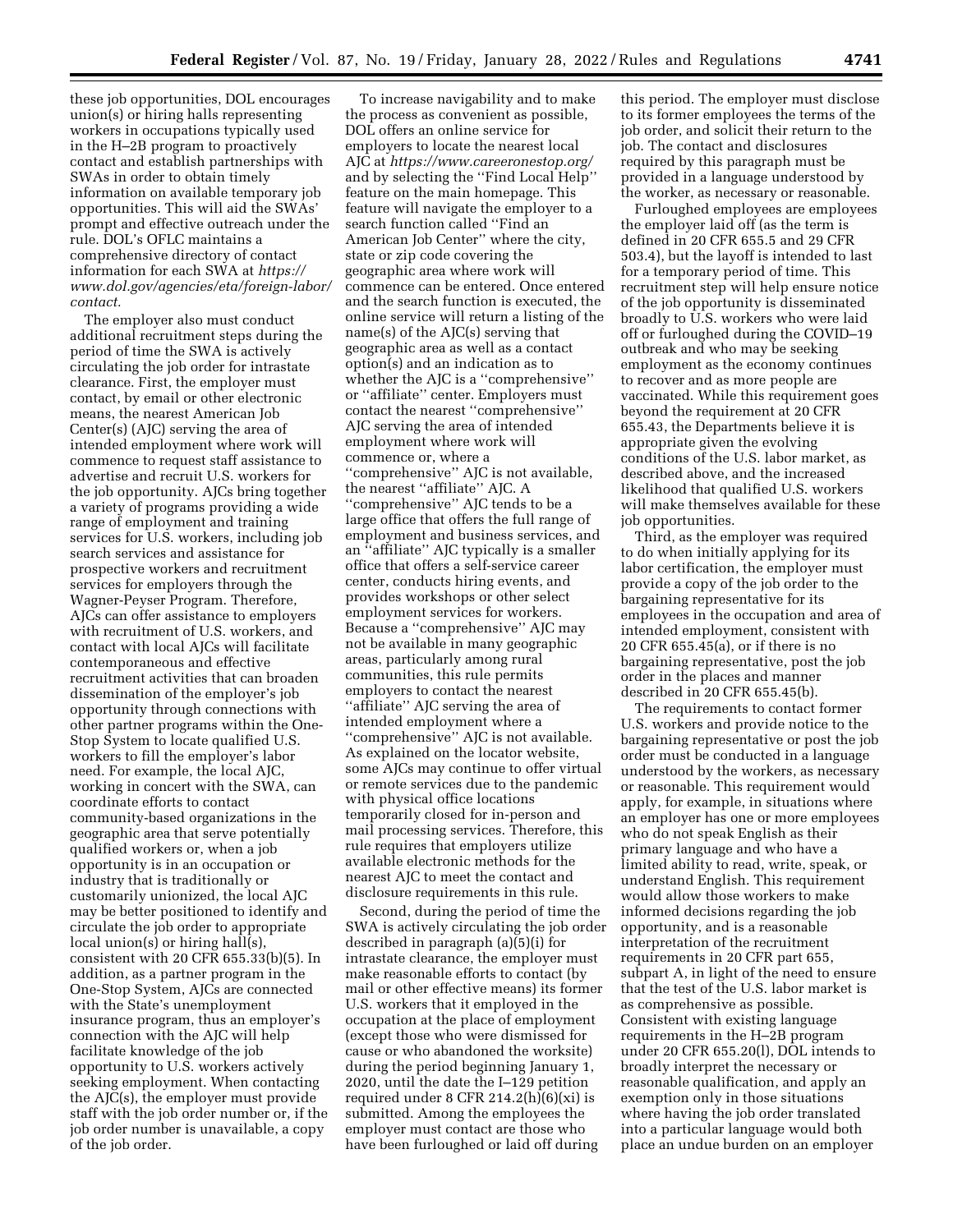and not significantly disadvantage the employee.

The employer must hire any qualified U.S. worker who applies or is referred for the job opportunity until either (1) the date on which the last H–2B worker departs for the place of employment, or (2) 30 days after the last date on which the SWA job order is posted, whichever is later. Additionally, consistent with 20 CFR 655.40(a), applicants may be rejected only for lawful job-related reasons. Given that the employer, SWA, and AJC(s) will be actively engaged in conducting recruitment and broader dissemination of the job opportunity during the period of time the job order is active, this requirement provides an adequate period of time for U.S. workers to contact the employer or SWA for referral to the employer and completion of the additional recruitment steps described above. As explained above, the Departments have determined that if employers file a petition 45 or more days after their dates of need, they have not conducted recruitment recently enough for the Departments to reasonably conclude that there are currently an insufficient number of U.S. workers qualified, willing, and available to perform the work absent additional recruitment.

Because of the abbreviated timeline for the additional recruitment required for employers whose initial recruitment has gone stale, the Departments have determined that a longer hiring period is necessary to approximate the hiring period under normal recruitment procedures and ensure that domestic workers have access to these job opportunities, consistent with the Departments' mandate. Additionally, given the relatively brief period during which additional recruitment will occur, additional time may be necessary for U.S. workers to have a meaningful opportunity to learn about the job opportunities and submit applications.

The Departments remind all H–2B employers of the requirement to engage in non-discriminatory hiring practices and that the job opportunity is, and through the recruitment period set forth in this rule must continue to be, open to any qualified U.S. worker regardless of race, color, national origin, age, sex, religion, disability, or citizenship, as specified under 20 CFR 655.20(r). Further, employers that wish to require interviews must conduct those interviews by phone or provide a procedure for the interviews to be conducted in the location where the worker is being recruited so that the worker incurs little or no cost. Employers cannot provide potential H– 2B workers with more favorable

treatment with respect to the requirement for, and conduct of, interviews. *See* 20 CFR 655.40(d).

Any U.S. worker who applies or is referred for the job opportunity and is not considered by the employer for the job opportunity, experiences difficulty accessing or understanding the materials terms and conditions of the job opportunity, or believes they have been improperly rejected by the employer may file a complaint directly with the SWA serving the area of intended employment. Each SWA maintains a complaint system for public labor exchange services established under 20 CFR part 658, subpart E, and any complaint filed by, or on behalf of, a U.S. worker about a specific H–2B job order will be processed under this existing complaint system. Depending on the circumstances, the SWA may seek informal resolution by working with the complainant and the employer to resolve, for example, miscommunications with the employer to be considered for the job opportunity or other concerns or misunderstandings related to the terms and conditions of the job opportunity. In other circumstances, such as allegations involving discriminatory hiring practices, the SWA may need to formally enter the complaint and refer the matter to an appropriate enforcement agency for prompt action. As mentioned above, DOL's OFLC maintains a comprehensive directory of contact information for each SWA that can be used to obtain more information on how to file a complaint.

Although the hiring period may require some employers to hire U.S. workers after the start of the contract period, this is not unprecedented. For example, in the H–2A program, employers have been required to hire U.S. workers through 50 percent of the contract period since at least 2010,105 which ''enhance[s] protections for U.S. workers, to the maximum extent possible, while balancing the potential costs to employers,'' and is consistent with the Departments' responsibility to ensure that these job opportunities are available to U.S. workers.106 The Department acknowledges that hiring workers after the start of the contract period imposes an additional cost on employers, but that cost can be lessened, in part, by the ability to discharge the H–2B worker upon hiring a U.S. worker (note, however, that an

employer must pay for any discharged H–2B worker's return transportation, 20 CFR 655.20(j)(1)(ii) and 29 CFR 503.16(j)(1)(ii)). Additionally, this rule permits employers to immediately hire H–2B workers who are already present in the United States without waiting for approval of an H–2B petition, which will reduce the potential for harm to H– 2B workers as a result of displacement by U.S. workers. *See* new 8 CFR 214.2(h)(27). Most importantly, a longer hiring period will ensure that available U.S. workers have a viable opportunity to apply for H–2B job opportunities. Accordingly, the Departments have determined that in affording the benefits of this temporary cap increase to businesses that are suffering irreparable harm or will suffer impending irreparable harm, it is necessary to ensure U.S. workers who may be seeking employment as the economy continues to recover in 2022 have sufficient time to apply for these jobs.

As in the temporary rules implementing the supplemental cap increases in prior years, employers must retain documentation demonstrating compliance with the recruitment requirements described above, including placement of a new job order with the SWA, contact with AJCs, contact with former U.S. workers, and compliance with  $\S 655.45(a)$  or (b). Employers must prepare and retain a recruitment report that describes these efforts and meets the requirements set forth in 20 CFR 655.48, including the requirement to update the recruitment report throughout the recruitment and hiring period set forth in paragraph  $(a)(5)(v)$  of new 20 CFR 655.64. Employers must maintain copies of the recruitment report, attestation, and supporting documentation, as described above, for a period of 3 years from the date that the TLC was approved, consistent with the document retention requirements under 20 CFR 655.56. These requirements are similar to those that apply to certain seafood employers that stagger the entry of H–2B workers under 20 CFR 655.15(f).

DOL's WHD has the authority to investigate the employer's attestations, as the attestations are a required part of the H–2B petition process under this rule and the attestations rely on the employer's existing, approved TLC. Where a WHD investigation determines that there has been a willful misrepresentation of a material fact or a substantial failure to meet the required terms and conditions of the attestations, WHD may institute administrative proceedings to impose sanctions and remedies, including (but not limited to) assessment of civil money penalties;

<sup>105</sup>Final Rule, *Temporary Agricultural Employment of H–2A Aliens in the United States,* 

<sup>75</sup> FR 6884, 6921 (Feb. 12, 2010). 106NPRM, *Temporary Agricultural Employment of H–2A Aliens in the United States,* 74 FR 45906, 45917 (Sept. 4, 2009); 75 FR at 6922.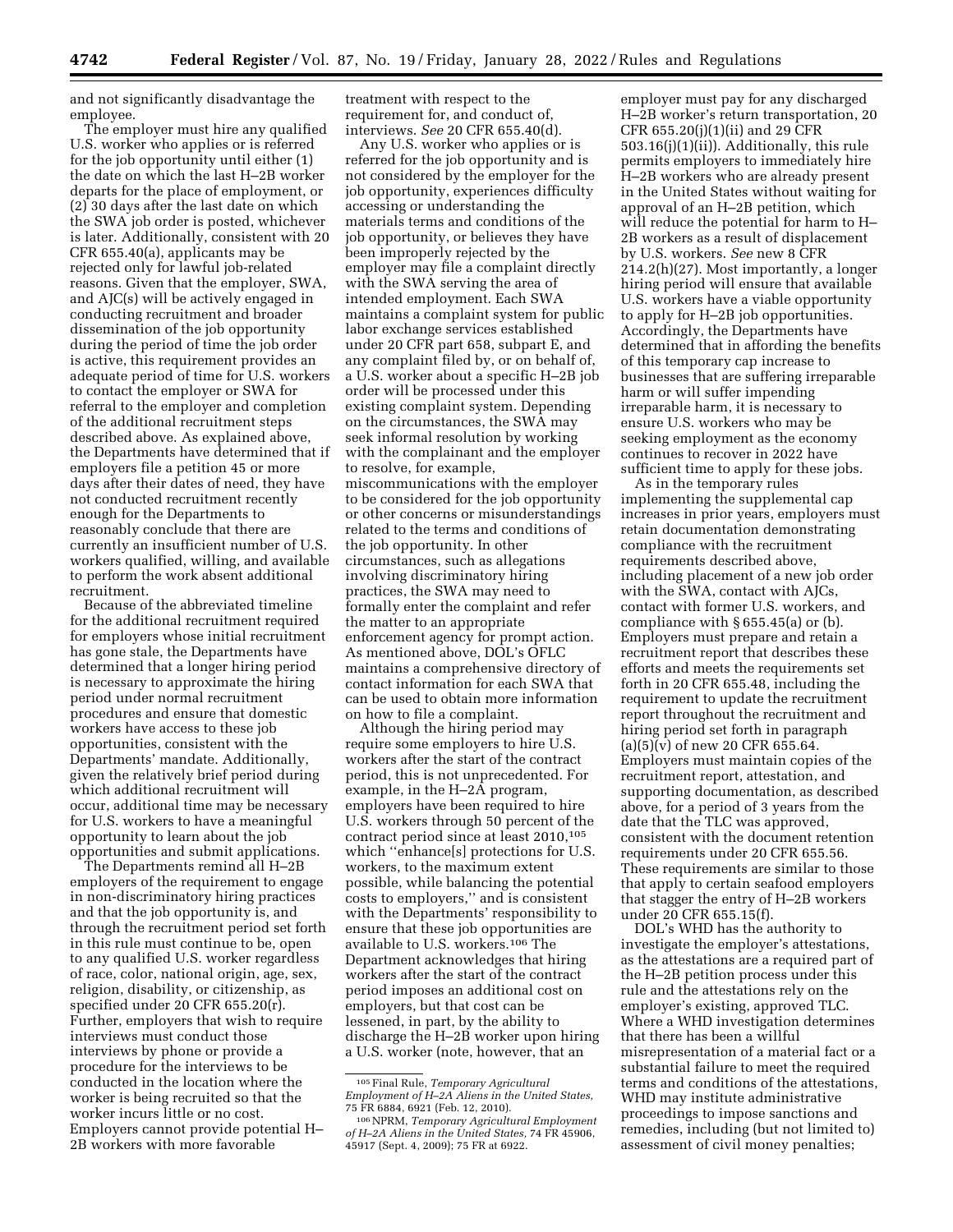recovery of wages due; make-whole relief for any U.S. worker who has been improperly rejected for employment, laid off, or displaced; make-whole relief for any person who has been discriminated against; and/or debarment for 1 to 5 years. *See* 29 CFR 503.19, 503.20. This regulatory authority is consistent with WHD's existing enforcement authority and is not limited by the expiration date of this rule. Therefore, in accordance with the documentation retention requirements at new 20 CFR 655.69, the petitioner must retain documents and records evidencing compliance with this rule, and must provide the documents and records upon request by DHS or DOL. In addition to the complaint process under 20 CFR part 658, subpart E, which is described above, workers who believe their rights under the H–2B program have been violated may file confidential complaints with WHD by telephone at 1–866–487–9243 or may access the telephone number via TTY by calling 1– 877–889–5627 or visit *[https://](https://www.dol.gov/agencies/whd) [www.dol.gov/agencies/whd](https://www.dol.gov/agencies/whd)* to locate the nearest WHD office for assistance. Note that an employer is prohibited from intimidating, threatening, restraining, coercing, blacklisting, discharging, or in any manner discriminating against an employee who has, among other actions: Filed a complaint related to H–2B rights and protections; consulted with a workers' rights center, community organization, labor union, legal assistance program, or attorney on H–2B rights or protections; or exercised or asserted H–2B rights and protections on behalf of themselves or others. 20 CFR 655.20(n) and 29 CFR 503.16(n).

DHS has the authority to verify any information submitted to establish H–2B eligibility at any time before or after the petition has been adjudicated by USCIS. *See, e.g.,* INA sections 103 and 214 (8 U.S.C. 1103, 1184); *see also* 8 CFR part 103 and section 214.2(h). DHS' verification methods may include, but are not limited to, review of public records and information, contact via written correspondence or telephone, unannounced physical site inspections, and interviews. USCIS will use information obtained through verification to determine H–2B eligibility and assess compliance with the requirements of the H–2B program. Subject to the exceptions described in 8 CFR 103.2(b)(16), USCIS will provide petitioners with an opportunity to address adverse information that may result from a USCIS compliance review, verification, or site visit after a formal decision is made on a petition or after the agency has initiated an adverse

action that may result in revocation or termination of an approval.

DOL's OFLC already has the authority under 20 CFR 655.70 to conduct audit examinations on adjudicated *Applications for Temporary Employment Certification,* including all appropriate appendices, and verify any information supporting the employer's attestations. OFLC uses audits of adjudicated *Applications for Temporary Employment Certification,* as authorized by 20 CFR 655.70, to ensure employer compliance with attestations made in its *Application for Temporary Employment Certification* and to ensure the employer has met all statutory and regulatory criteria and satisfied all program requirements. The OFLC CO has sole discretion to choose which *Applications for Temporary Employment Certification* will be audited. *See* 20 CFR 655.70(a). Post-adjudication audits can be used to establish a record of employer compliance or noncompliance with program requirements and the information gathered during the audit assists DOL in determining whether it needs to further investigate or debar an employer or its agent or attorney from future labor certifications.

Under this rule, an employer may submit a petition to USCIS, including a valid TLC and Form ETA–9142B–CAA– 5, in which the employer attests to compliance with requirements for access to the supplemental H–2B visas allocated through 8 CFR 214.2(h)(6)(xi), including that its business is suffering irreparable harm or will suffer impending irreparable harm, and that it will conduct additional recruitment, if necessary to refresh the TLC's labor market test. DHS and DOL consider Form ETA–9142B–CAA–5 to be an appendix to the *Application for Temporary Employment Certification*  and the attestations contained on the Form ETA–9142B–CAA–5 and documentation supporting the attestations to be evidence that is incorporated into and a part of the approved TLC. Therefore, DOL's audit authority includes the authority to audit the veracity of any attestations made on Form ETA–9142B–CAA–5 and documentation supporting the attestations. However, DOL's audit authority is independently authorized, and is not limited by the expiration date of this rule. In order to make certain that the supplemental visa allocation is not subject to fraud or abuse, DHS will share information regarding Forms ETA–9142B–CAA–5 with DOL, consistent with existing authorities. This information sharing between DHS and DOL, along with relevant information that may be obtained

through the separate SWA and WHD complaint systems, are expected to support DOL's identification of TLCs used to access the supplemental visa allocation for closer examination of TLCs through the audit process.

In accordance with the documentation retention requirements in this rule, the petitioner must retain documents and records proving compliance with this rule, and must provide the documents and records upon request by DHS or DOL. Under this rule, DOL will audit a significant number of TLCs used to access the supplemental visa allocation to ensure employer compliance with attestations, including those regarding the irreparable harm standard and additional employer conducted recruitment, required under this rule. In the event of an audit, the OFLC CO will send a letter to the employer and, if appropriate, a copy of the letter to the employer's attorney or agent, listing the documentation the employer must submit and the date by which the documentation must be sent to the CO. During audits under this rule, the CO will request documentation necessary to demonstrate the employer conducted all recruitment steps required under this rule and truthfully attested to the irreparable harm the employer was suffering or would suffer in the near future without the ability to employ all of the H–2B workers requested under the cap increase, including documentation the employer is required to retain under this rule. If necessary to complete the audit, the CO may request supplemental information and/or documentation from the employer during the course of the audit process. 20 CFR 655.70(c).

Failure to comply in the audit process may result in the revocation of the employer's certification or in debarment, under 20 CFR 655.72 and 655.73, respectively, or require the employer to undergo assisted recruitment in future filings of an *Application for Temporary Employment Certification,* under 20 CFR 655.71. Where an audit examination or review of information from DHS or other appropriate agencies determines that there has been fraud or willful misrepresentation of a material fact or a substantial failure to meet the required terms and conditions of the attestations or failure to comply with the audit examination process, OFLC may institute appropriate administrative proceedings to impose sanctions on the employer. Those sanctions may result in revocation of an approved TLC, the requirement that the employer undergo assisted recruitment in future filings of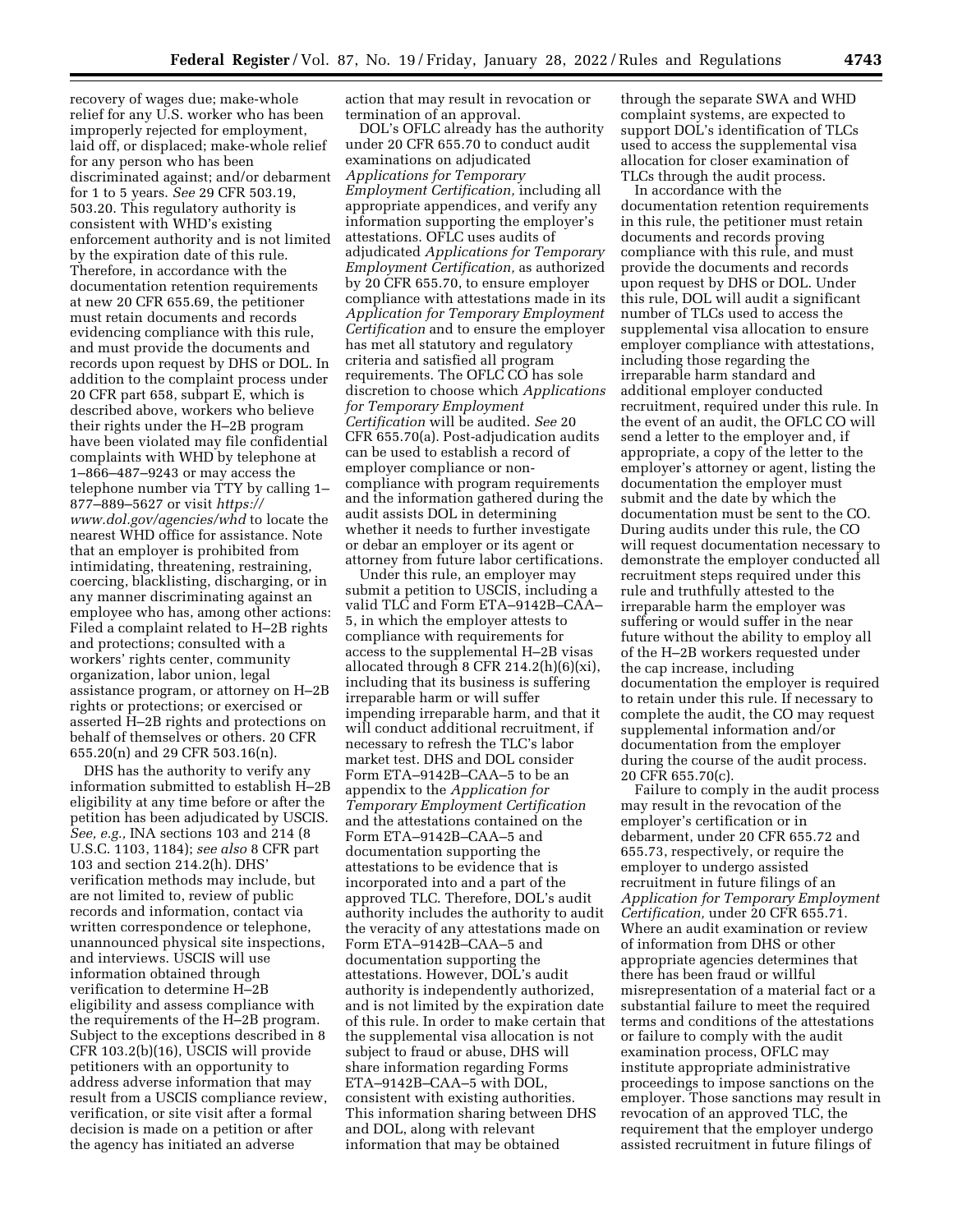an *Application for Temporary Employment Certification* for a period of up to 2 years, and/or debarment from the H–2B program and any other foreign labor certification program administered by DOL for 1 to 5 years. *See* 29 CFR 655.71, 655.72, 655.73. Additionally, OFLC has the authority to provide any finding made or documents received during the course of conducting an audit examination to DHS, WHD, IER, or other enforcement agencies. OFLC's existing audit authority is independently authorized, and is not limited by the expiration date of this rule. Therefore, in accordance with the documentation retention requirements at new 20 CFR 655.69, the petitioner must retain documents and records proving compliance with this rule, and must provide the documents and records upon request by DHS or DOL.

Petitioners must also comply with any other applicable laws, such as avoiding unlawful discrimination against U.S. workers based on their citizenship status or national origin. Specifically, the failure to recruit and hire qualified and available U.S. workers on account of such individuals' national origin or citizenship status may violate INA section 274B, 8 U.S.C. 1324b.

## **IV. Statutory and Regulatory Requirements**

### *A. Administrative Procedure Act*

This rule is issued without prior notice and opportunity to comment and with an immediate effective date pursuant to the Administrative Procedure Act (APA). 5 U.S.C. 553(b) and (d).

1. Good Cause To Forgo Notice and Comment Rulemaking

The APA, 5 U.S.C. 553(b)(B), authorizes an agency to issue a rule without prior notice and opportunity to comment when the agency, for good cause, finds that those procedures are ''impracticable, unnecessary, or contrary to the public interest.'' Among other things, the good cause exception for forgoing notice and comment rulemaking ''excuses notice and comment in emergency situations, or where delay could result in serious harm.'' *Jifry* v. *FAA,* 370 F.3d 1174, 1179 (D.C. Cir. 2004). Although the good-cause exception is ''narrowly construed and only reluctantly countenanced,'' *Tenn. Gas Pipeline Co.*  v. *FERC,* 969 F.2d 1141, 1144 (D.C. Cir. 1992), the Departments have appropriately invoked the exception in this case, for the reasons set forth below.

With respect to the supplemental allocations provisions in 8 CFR 214.2

and 20 CFR part 655, subpart A, as explained above, the Departments are acting to give effect to the extension of the supplemental cap authority in section 105 of Div. O of the FY 2021 Omnibus, which was extended by Congress and expires on February 18, 2022 but extends the supplemental cap authority to FY 2022.107 The Departments are bypassing advance notice and comment because of the exigency created by this short timeframe for action, as well as to urgently address increased labor demand and other conditions stemming from the rapidly unfolding pandemic. In recent months, the ''Great Resignation'' has resulted in an adverse impact on many employers in industries that frequently use the H– 2B program,108 and the emergence of the Omicron variant has uncertain implications for public health 109 as well as on inflation 110 and supply chains.111

107*See* Public Law 117–70 Further Extending Government Funding Act, Division A ''Further Continuing Appropriations Act, 2022'', section 101 (Dec. 3, 2021) changing the Public Law 117–43 expiration date in section 106(3) from Dec. 3, 2021 to Feb. 18, 2022, and Public Law 117–43 Extending Government Funding and Delivering Emergency Assistance Act, Division A ''Continuing Appropriations Act, 2022'', Section 101 and 106(3) (Oct. 3, 2021) extending DHS funding, including authority under section 105 of title I of Division O of Public Law 116–260 through December 3, 2021.

108*See* Megan Leonhardt, *The Great Resignation is hitting these industries hardest,* Fortune, *[https://](https://fortune.com/2021/11/16/great-resignation-hitting-these-industries-hardest/)  [fortune.com/2021/11/16/great-resignation-hitting](https://fortune.com/2021/11/16/great-resignation-hitting-these-industries-hardest/)[these-industries-hardest/](https://fortune.com/2021/11/16/great-resignation-hitting-these-industries-hardest/)* (Nov. 16, 2021) (''The industries hit hardest by quits in September are leisure and hospitality—including those who work in the arts and entertainment, as well as in restaurants and hotels—trade, transportation and utilities, professional services and retail.''). These observations made in the preceding source align with USCIS analysis of labor demand in industry sectors that are most represented in the H–2B program, as discussed in the E.O. 12866 analysis. *See also, e.g.,* Paul Krugman, *Wonking Out: Is the Great Resignation a Great Rethink?,* N.Y. Times, *[https://www.nytimes.com/2021/11/05/opinion/](https://www.nytimes.com/2021/11/05/opinion/great-resignation-quit-job.html) [great-resignation-quit-job.html](https://www.nytimes.com/2021/11/05/opinion/great-resignation-quit-job.html)* (Nov. 5, 2021) (''. . . there's considerable evidence that 'workers at lowwage jobs [have] historically underestimated how bad their jobs are.' When something—like, say, a deadly pandemic—forces them out of their rut, they realize what they've been putting up with. And because they can learn from the experience of other workers, there may be a 'quits multiplier' in which the decision of some workers to quit ends up inducing other workers to follow suit.'').

109*See* Annika Kim Constantino, *Omicron detected in Florida and Texas as it takes root in 25 U.S. states,* CNBC, *[https://www.cnbc.com/2021/12/](https://www.cnbc.com/2021/12/10/omicron-detected-in-florida-texas-and-other-states-as-it-takes-root-across-the-us-.html)  [10/omicron-detected-in-florida-texas-and-other](https://www.cnbc.com/2021/12/10/omicron-detected-in-florida-texas-and-other-states-as-it-takes-root-across-the-us-.html)[states-as-it-takes-root-across-the-us-.html](https://www.cnbc.com/2021/12/10/omicron-detected-in-florida-texas-and-other-states-as-it-takes-root-across-the-us-.html)* (Dec. 10, 2021).

110On December 10, 2021, BLS reported that the CPI–U increased 0.8 percent in November on a seasonally adjusted basis after rising 0.9 percent in October. Over the previous 12 months, the all items index increased 6.8 percent before seasonal adjustment. *See* BLS, Economic News Release, Consumer Price Index Summary (Dec. 20, 2021), *[https://www.bls.gov/news.release/cpi.nr0.htm.](https://www.bls.gov/news.release/cpi.nr0.htm)* 

111*See, e.g.,* Mitchell Hartman, *Omicron's impact on inflation and supply chains is uncertain,*  Marketplace, *[https://www.marketplace.org/2021/](https://www.marketplace.org/2021/12/01/omicrons-impact-on-inflation-and-supply-chains-is-uncertain/)* 

USCIS received more than enough petitions to meet the H–2B visa statutory cap for the first half of FY 2022 on September 30, 2021,112 which is a month and a half earlier than when the statutory cap for the first half of FY 2020 was reached.113 USCIS rejected and returned the petitions and associated filing fees to petitioners for all capsubject petitions received after September 30, 2021. Given high demand by American businesses for H–2B workers, rapidly evolving economic conditions and labor demand, and the very short time remaining to authorize additional visa numbers to help prevent further irreparable harm currently experienced by some U.S. employers or avoid impending economic harm for others,114 a decision to undertake notice and comment rulemaking would likely delay final action on this matter by weeks or months, and would, therefore, greatly complicate and potentially preclude the Departments from successfully exercising the authority created by section 105, Public Law 117– 43, and Public Law 117–70.

The temporary portability and change of employer provisions in 8 CFR 214.2

112USCIS, USCIS Reaches H–2B Cap for First Half of FY 2022, *[https://www.uscis.gov/newsroom/](https://www.uscis.gov/newsroom/alerts/uscis-reaches-h-2b-cap-for-first-half-of-fy-2022)  [alerts/uscis-reaches-h-2b-cap-for-first-half-of-fy-](https://www.uscis.gov/newsroom/alerts/uscis-reaches-h-2b-cap-for-first-half-of-fy-2022)[2022](https://www.uscis.gov/newsroom/alerts/uscis-reaches-h-2b-cap-for-first-half-of-fy-2022)* (Oct. 12, 2021).

113November 16, 2020 was the last receipt date for the first half of FY 2020. *See* USCIS, USCIS Reaches H–2B Cap for First Half of FY 2021, *[https://](https://www.uscis.gov/news/alerts/uscis-reaches-h-2b-cap-for-first-half-of-fy-2021)  [www.uscis.gov/news/alerts/uscis-reaches-h-2b-cap](https://www.uscis.gov/news/alerts/uscis-reaches-h-2b-cap-for-first-half-of-fy-2021)[for-first-half-of-fy-2021](https://www.uscis.gov/news/alerts/uscis-reaches-h-2b-cap-for-first-half-of-fy-2021)* (Nov. 18, 2020).

114*See* Jason Douglas et al, *Omicron Disrupts Government Plans to Lure Migrant Workers as Labor Shortages Bite,* Wall Street Journal, *[https://](https://www.wsj.com/articles/omicron-disrupts-government-plans-to-lure-migrant-workers-as-labor-shortages-bite-11639132203) [www.wsj.com/articles/omicron-disrupts](https://www.wsj.com/articles/omicron-disrupts-government-plans-to-lure-migrant-workers-as-labor-shortages-bite-11639132203)[government-plans-to-lure-migrant-workers-as-labor](https://www.wsj.com/articles/omicron-disrupts-government-plans-to-lure-migrant-workers-as-labor-shortages-bite-11639132203)[shortages-bite-11639132203](https://www.wsj.com/articles/omicron-disrupts-government-plans-to-lure-migrant-workers-as-labor-shortages-bite-11639132203)* (Dec. 10, 2021) ('''I've lost customers because people don't have the patience to wait—it's horrible, horrible,'' she said. ''The sad part is, if I got my workers, my business would grow exponentially.' . . . Ms. Ogden has tried to find locals to fill the jobs. She even asked her congressman to put a sign in his office. She offered about \$18 an hour, plus overtime. No one took a job. Congress raised the cap for H–2B visas this year, up to a total of 66,000 for fiscal 2022, but that still falls far short of demand.'').

*[<sup>12/01/</sup>omicrons-impact-on-inflation-and-supply](https://www.marketplace.org/2021/12/01/omicrons-impact-on-inflation-and-supply-chains-is-uncertain/)[chains-is-uncertain/](https://www.marketplace.org/2021/12/01/omicrons-impact-on-inflation-and-supply-chains-is-uncertain/)* (Dec. 1, 2021) (''People have trouble getting to work through lockdowns and what have you, and labor gets scarcer particularly for those jobs where being present at work matters. Supply goes down and has an upward pressure on pricing . . .''); Alyssa Fowers & Rachel Siegel, *Five charts explaining why inflation is at a near 40-year high,* Wash. Post, *[https://www.washingtonpost.com/business/2021/](https://www.washingtonpost.com/business/2021/10/14/inflation-prices-supply-chain/) [10/14/inflation-prices-supply-chain/](https://www.washingtonpost.com/business/2021/10/14/inflation-prices-supply-chain/)* (Oct. 14, 2021, last updated Dec. 10, 2021) (''Prices for meat, poultry, fish and eggs have surged in particular above other grocery categories. The White House has pointed to broad consolidation in the meat industry, saying that large companies bear some of the responsibility for pushing prices higher . Meat industry groups disagree, arguing that the same supply-side issues rampant in the rest of the economy apply to proteins because it costs more to transport and package materials, while tight labor market has held back meat production.'').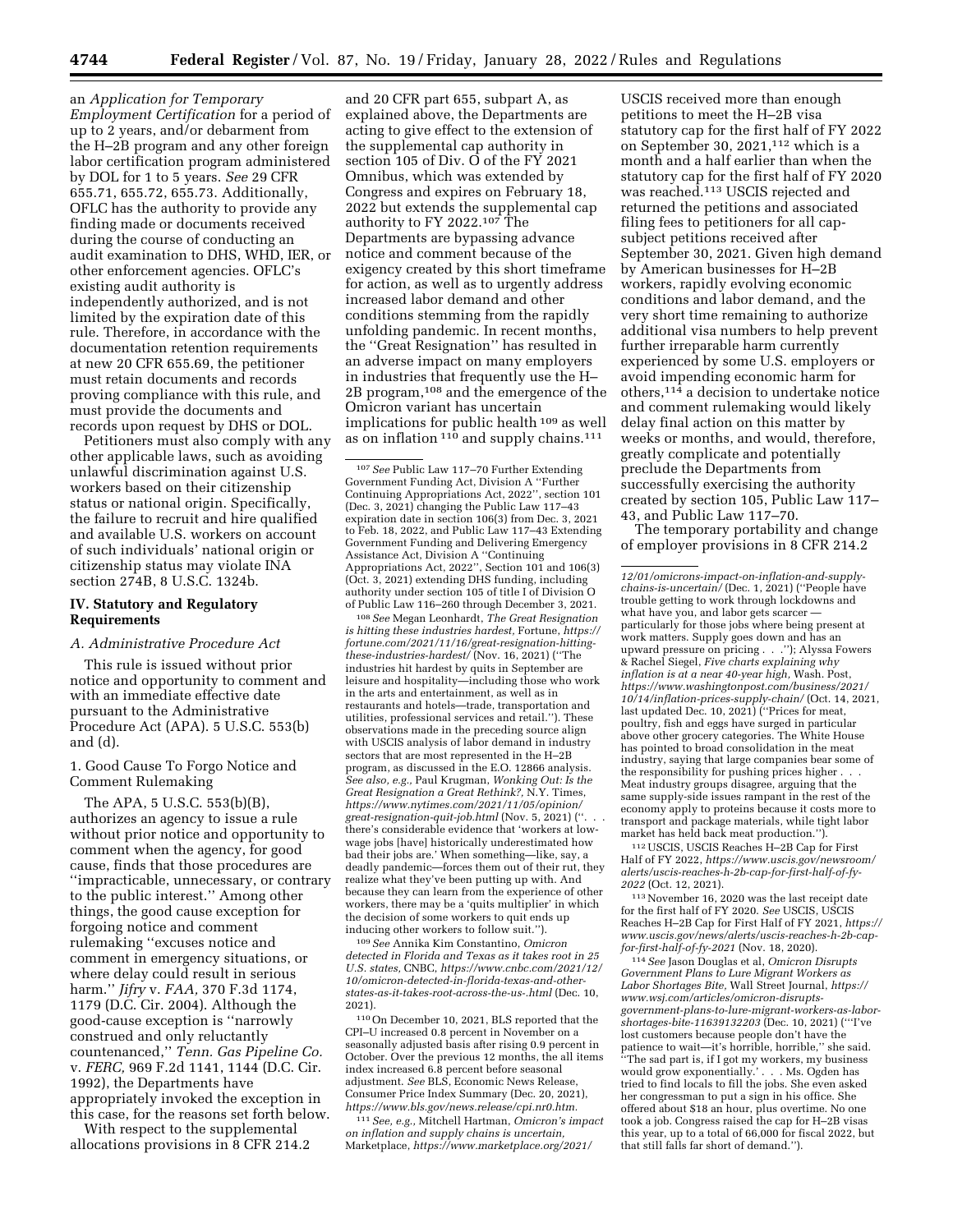and 274a.12 are further supported by conditions created by the COVID–19 pandemic. On January 31, 2020, the Secretary of Health and Human Services declared a public health emergency under section 319 of the Public Health Service Act in response to COVID–19 retroactive to January 27, 2020.115 This determination that a public health emergency exists due to COVID–19 has subsequently been renewed seven times: On April 21, 2020, on July 23, 2020, on October 2, 2020, January 7, 2021, on April 15, 2021, on July 19, 2021 and most recently on October 15, 2021, effective October 18, 2021.116 On March 13, 2020, then-President Trump declared a National Emergency concerning the COVID–19 outbreak, retroactive to March 1, 2020, to control the spread of the virus in the United States.117 In response to the Mexican government's call to increase social distancing in that country, DOS announced the temporary suspension of routine immigrant and nonimmigrant visa services processed at the U.S. Embassy in Mexico City and all U.S. consulates in Mexico beginning on March 18, 2020, and it later expanded the temporary suspension of routine immigrant and nonimmigrant visa services at all U.S. Embassies and Consulates.118 On July 22, 2020, DOS indicated that embassies and consulates should continue to provide emergency and mission critical visa services to the extent possible and could begin a phased resumption of routine visa services as local conditions and resources allow.119 On March 26, 2020 DOS designated the H–2 programs as essential to the economy and food security of the United States and a national security priority; DOS indicated that U.S. Embassies and Consulates will continue to process H– 2 cases to the extent possible and

implemented a change in its procedures, to include interview waivers.<sup>120</sup>

Travel restrictions have also changed over time as the pandemic has continued to evolve. On October 25, 2021, the President issued Proclamation 10294, *Advancing the Safe Resumption of Global Travel During the COVID–19 Pandemic,* which, together with other policies, advance the safety and security of the air traveling public and others, while also allowing the domestic and global economy to continue its recovery from the effects of the COVID–19 pandemic. The proclamation bars the entry of noncitizen adult nonimmigrants into the United States via air transportation unless they are fully vaccinated against COVID–19, with certain exceptions.121 On January 22, 2022, similar requirements entered into force at land ports of entry and ferry terminals.122

On November 26, 2021, the President issued another Proclamation suspending the entry into the United States, of immigrants or nonimmigrants, of noncitizens who were physically present within certain Southern African countries during the 14-day period preceding their entry or attempted entry into the United States.123 On December 28, 2021, the President revoked the November 26 Proclamation.124 And on December 2, 2021, CDC announced that, beginning December 6, 2021, all air travelers over the age of two, regardless of citizenship or vaccination status, will be to be required to show a negative predeparture COVID–19 viral test taken the day before they board their flight to the United States, or documentation of recent recovery from COVID–19.125

124*See* A Proclamation on Revoking Proclamation 10315 (Dec. 28, 2021), *[https://www.whitehouse.gov/](https://www.whitehouse.gov/briefing-room/presidential-actions/2021/12/28/a-proclamation-on-revoking-proclamation-10315/) [briefing-room/presidential-actions/2021/12/28/a](https://www.whitehouse.gov/briefing-room/presidential-actions/2021/12/28/a-proclamation-on-revoking-proclamation-10315/)[proclamation-on-revoking-proclamation-10315/.](https://www.whitehouse.gov/briefing-room/presidential-actions/2021/12/28/a-proclamation-on-revoking-proclamation-10315/)* 

125*See* CDC, *Requirement for Proof of Negative COVID–19 Test or Documentation of Recovery from COVID–19* (Dec. 2, 2021).

Shifting requirements as well as varying availability of vaccines and tests in some H–2B nonimmigrants' home countries could complicate travel.

In addition to travel restrictions and impacts of the pandemic on visa services, as discussed elsewhere in this rule, current efforts to curb the pandemic in the United States and worldwide have been partially successful. With the emergence of COVID–19 variants, including the uncertainty surrounding the most recent variant, Omicron; different rates of vaccination; and other uncertainties associated with the evolving pandemic situation, DHS anticipates that H–2B employers may need additional flexibilities, beyond supplemental visa numbers, to meet all of their labor needs, particularly if some U.S. and H– 2B workers become unavailable due to illness or other restrictions related to the spread of COVID–19. Therefore, DHS is acting expeditiously to put in place rules that will facilitate the continued employment of H–2B workers already present in the United States. This action will help employers fill these critically necessary nonagricultural job openings and protect U.S. businesses' economic investments in their operations.

Courts have found ''good cause'' under the APA when an agency is moving expeditiously to avoid significant economic harm to a program, program users, or an industry. Courts have held that an agency may use the good cause exception to address ''a serious threat to the financial stability of [a government] benefit program,'' *Nat'l Fed'n of Fed. Emps.* v. *Devine,* 671 F.2d 607, 611 (D.C. Cir. 1982), or to avoid ''economic harm and disruption'' to a given industry, which would likely result in higher consumer prices, *Am. Fed'n of Gov't Emps.* v. *Block,* 655 F.2d 1153, 1156 (D.C. Cir. 1981).

Consistent with the above authorities, the Departments are bypassing notice and comment to prevent ''serious economic harm to the H–2B community,'' including U.S. employers, associated U.S. workers, and related professional associations, that could result from ongoing uncertainty over the status of the numerical limitation, in other words, the effective termination of the program through the remainder of FY 2021. *See Bayou Lawn & Landscape Servs.* v. *Johnson,* 173 F. Supp. 3d 1271, 1285 & n.12 (N.D. Fla. 2016). The Departments note that this action is temporary in nature, *see id.,*126 and

<sup>115</sup>HHS, Determination of Public Health Emergency, 85 FR 7316 (Feb. 7, 2020). *See also, [https://www.phe.gov/emergency/news/](https://www.phe.gov/emergency/news/healthactions/phe/Pages/2019-nCoV.aspx) [healthactions/phe/Pages/2019-nCoV.aspx](https://www.phe.gov/emergency/news/healthactions/phe/Pages/2019-nCoV.aspx)* (Jan. 31, 2020).

<sup>116</sup>See, HHS, Renewal of Determination that a Public Health Emergency Exists, *[https://](https://www.phe.gov/emergency/news/healthactions/phe/Pages/COVDI-15Oct21.aspx) [www.phe.gov/emergency/news/healthactions/phe/](https://www.phe.gov/emergency/news/healthactions/phe/Pages/COVDI-15Oct21.aspx)  [Pages/COVDI-15Oct21.aspx](https://www.phe.gov/emergency/news/healthactions/phe/Pages/COVDI-15Oct21.aspx)* (Oct. 15, 2021).

<sup>117</sup>President of the United States, Proclamation 9994 of March 13, 2020, Declaring a National Emergency Concerning the Coronavirus Disease (COVID–19) Outbreak, 85 FR 15337 (Mar. 18, 2020).

<sup>118</sup> DOS, Suspension of Routine Visa Services, *[https://travel.state.gov/content/travel/en/News/](https://travel.state.gov/content/travel/en/News/visas-news/suspension-of-routine-visa-services.html) [visas-news/suspension-of-routine-visa-services.html](https://travel.state.gov/content/travel/en/News/visas-news/suspension-of-routine-visa-services.html)*  (last updated July 22, 2020).

<sup>119</sup>*[https://travel.state.gov/content/travel/en/](https://travel.state.gov/content/travel/en/News/visas-news/suspension-of-routine-visa-services.html) [News/visas-news/suspension-of-routine-visa](https://travel.state.gov/content/travel/en/News/visas-news/suspension-of-routine-visa-services.html)[services.html.](https://travel.state.gov/content/travel/en/News/visas-news/suspension-of-routine-visa-services.html)* 

<sup>120</sup> DOS, *Important Announcement on Waivers of the Interview Requirement for Certain Nonimmigrant Visas, [https://travel.state.gov/](https://travel.state.gov/content/travel/en/News/visas-news/important-announcement-on-waivers-of-the-interview-requirement-for-certain-nonimmigrant-visas.html)  [content/travel/en/News/visas-news/important](https://travel.state.gov/content/travel/en/News/visas-news/important-announcement-on-waivers-of-the-interview-requirement-for-certain-nonimmigrant-visas.html)[announcement-on-waivers-of-the-interview](https://travel.state.gov/content/travel/en/News/visas-news/important-announcement-on-waivers-of-the-interview-requirement-for-certain-nonimmigrant-visas.html)[requirement-for-certain-nonimmigrant-visas.html](https://travel.state.gov/content/travel/en/News/visas-news/important-announcement-on-waivers-of-the-interview-requirement-for-certain-nonimmigrant-visas.html)*  (last updated Dec. 23, 2021).

<sup>121</sup>*See* 86 FR 59603 (Oct. 28, 2021) (Presidential Proclamation); *see also* 86 FR 61224 (Nov. 5, 2021) (implementing CDC Order).

<sup>122</sup>*See* 87 FR 3425 (Jan. 24, 2022) (restrictions at United States-Mexico border); 87 FR 3429 (Jan. 24, 2022) (restrictions at United States-Canada border).

<sup>123</sup>*See* A Proclamation on Suspension of Entry as Immigrants and Nonimmigrants of Certain Additional Persons Who Pose a Risk of Transmitting Coronavirus Disease 2019 (Nov. 26, 2021), *[https://www.whitehouse.gov/briefing-room/](https://www.whitehouse.gov/briefing-room/presidential-actions/2021/11/26/a-proclamationon-suspension-of-entry-as-immigrants-and-nonimmigrants-of-certain-additional-persons-who-pose-a-risk-of-transmitting-coronavirus-disease-2019/)  [presidential-actions/2021/11/26/a-proclamation](https://www.whitehouse.gov/briefing-room/presidential-actions/2021/11/26/a-proclamationon-suspension-of-entry-as-immigrants-and-nonimmigrants-of-certain-additional-persons-who-pose-a-risk-of-transmitting-coronavirus-disease-2019/)[on-suspension-of-entry-as-immigrants-and](https://www.whitehouse.gov/briefing-room/presidential-actions/2021/11/26/a-proclamationon-suspension-of-entry-as-immigrants-and-nonimmigrants-of-certain-additional-persons-who-pose-a-risk-of-transmitting-coronavirus-disease-2019/)[nonimmigrants-of-certain-additional-persons-who](https://www.whitehouse.gov/briefing-room/presidential-actions/2021/11/26/a-proclamationon-suspension-of-entry-as-immigrants-and-nonimmigrants-of-certain-additional-persons-who-pose-a-risk-of-transmitting-coronavirus-disease-2019/)[pose-a-risk-of-transmitting-coronavirus-disease-](https://www.whitehouse.gov/briefing-room/presidential-actions/2021/11/26/a-proclamationon-suspension-of-entry-as-immigrants-and-nonimmigrants-of-certain-additional-persons-who-pose-a-risk-of-transmitting-coronavirus-disease-2019/)[2019/.](https://www.whitehouse.gov/briefing-room/presidential-actions/2021/11/26/a-proclamationon-suspension-of-entry-as-immigrants-and-nonimmigrants-of-certain-additional-persons-who-pose-a-risk-of-transmitting-coronavirus-disease-2019/)* 

<sup>126</sup>Because the Departments have issued this rule as a temporary final rule, this rule—with the sole exception of the document retention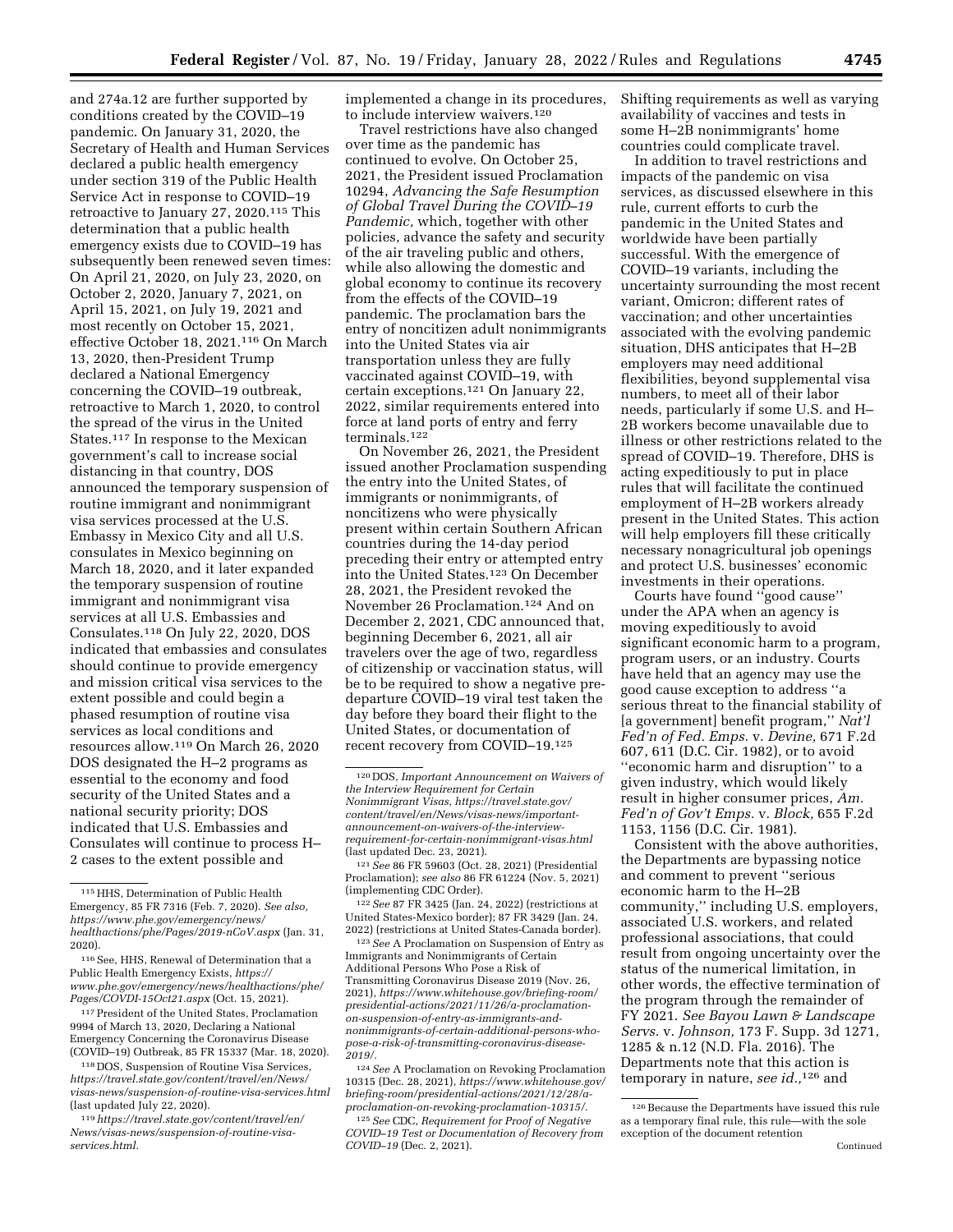includes appropriate conditions to ensure that it affects only those businesses most in need, and also protects H–2B and U.S. workers.

2. Good Cause To Proceed With an Immediate Effective Date

The APA also authorizes agencies to make a rule effective immediately, upon a showing of good cause, instead of imposing a 30-day delay. 5 U.S.C. 553(d)(3). The good cause exception to the 30-day effective date requirement is easier to meet than the good cause exception for foregoing notice and comment rulemaking. *Riverbend Farms, Inc.* v. *Madigan,* 958 F.2d 1479, 1485 (9th Cir. 1992); *Am. Fed'n of Gov't Emps., AFL–CIO* v. *Block,* 655 F.2d 1153, 1156 (D.C. Cir. 1981); *U.S. Steel Corp.* v. *EPA,* 605 F.2d 283, 289–90 (7th Cir. 1979). An agency can show good cause for eliminating the 30-day delayed effective date when it demonstrates urgent conditions the rule seeks to correct or unavoidable time limitations. *U.S. Steel Corp.,* 605 F.2d at 290; *United States* v. *Gavrilovic,* 511 F.2d 1099, 1104 (8th Cir. 1977). For the same reasons set forth above expressing the need for immediate action, we also conclude that the Departments have good cause to dispense with the 30-day effective date requirement.

## *B. Executive Orders 12866 (Regulatory Planning and Review) and 13563 (Improving Regulation and Regulatory Review)*

Executive Orders 12866 and 13563 direct agencies to assess the costs and benefits of available regulatory alternatives and, if regulation is necessary and to the extent permitted by law, to proceed only if the benefits justify the costs and to select the regulatory approach that maximizes net benefits. Executive Order 13563

emphasizes the importance of quantifying both costs and benefits; reducing costs; simplifying and harmonizing rules; and promoting flexibility through approaches that preserve freedom of choice (including through ''provision of information in a form that is clear and intelligible''). It also allows consideration of equity, fairness, distributive impacts, and human dignity, even if some or all of these are difficult or impossible to quantify.

The Office of Information and Regulatory Affairs has determined that this rule is a ''significant regulatory action,'' although not an economically significant regulatory action. Accordingly, the Office of Management and Budget has reviewed this regulation.

## Summary

With this temporary final rule (TFR), DHS is authorizing the immediate release of an additional 20,000 H–2B visas. By the authority given under Public Law 117–43, and extended by Public Law 117–70, on the same terms as section 105 of the Further Consolidated Appropriations Act, 2021, Public Law 116–260 (FY 2021 Omnibus), DHS is raising the H–2B cap by an additional 20,000 visas during FY 2022 for positions with start dates on or before March 31, 2022 to businesses that: (1) Show that there are an insufficient number of U.S. workers to meet their needs in the first half of FY 2022; (2) attest that their businesses are suffering irreparable harm or will suffer impending irreparable harm without the ability to employ all of the H–2B workers requested on their petition; and (3) petition for returning workers who were issued an H–2B visa or were otherwise granted H–2B status in FY 2019, 2020, or 2021, unless the H–2B worker is a national of one of the Northern Triangle countries or Haiti. Additionally, up to 6,500 of the 20,000 visas may be granted to workers from the Northern Triangle countries and

Haiti who are exempt from the returning worker requirement. This TFR aims to prevent irreparable harm to certain U.S. businesses by allowing them to hire additional H–2B workers within FY 2022.

The estimated total costs to petitioners range from \$4,803,155 to \$5,324,039. The estimated total cost to the Federal Government is \$467,820. Therefore, DHS estimates that the total cost of this rule ranges from \$5,270,975 to \$5,791,859. The benefits of this rule are diverse, though some of them are difficult to quantify. They include:

(1) Employers benefit from this rule significantly through increased access to H–2B workers;

(2) Customers and others benefit directly or indirectly from that increased access;

(3) H–2B workers benefit from this rule significantly through obtaining jobs and earning wages, potential ability to port and earn additional wages, and increased information on COVID–19 and vaccination distribution. DHS recognizes that some of the effects of these provisions may occur beyond the borders of the United States; 127

(4) Some American workers may benefit to the extent that they do not lose jobs through the reduced or closed business activity that might occur if fewer H–2B workers were available;

(5) The existence of a lawful pathway, for the 6,500 visas set aside for new workers from Guatemala, Honduras, El Salvador, and Haiti, is likely to provide multiple benefits in terms of U.S. policy with respect to the Northern Triangle countries and Haiti; and

(6) The Federal Government benefits from increased evidence regarding attestations. Table 1 provides a summary of the provisions in this rule and some of their impacts.

requirements—will be of no effect after September 30, 2022, even if Congress includes an additional or similar authority akin to Public Law 117–43, as extended by Public Law 117–70 on the same terms as section 105, in a subsequent act of Congress.

<sup>127</sup>*See, e.g.,* Arnold Brodbeck et al., Seasonal Migrant Labor in the Forest Industry of the Southeastern United States: The Impact of H–2B Employment on Guatemalan Livelihoods, 31 Society and Natural Resources 1012 (2018).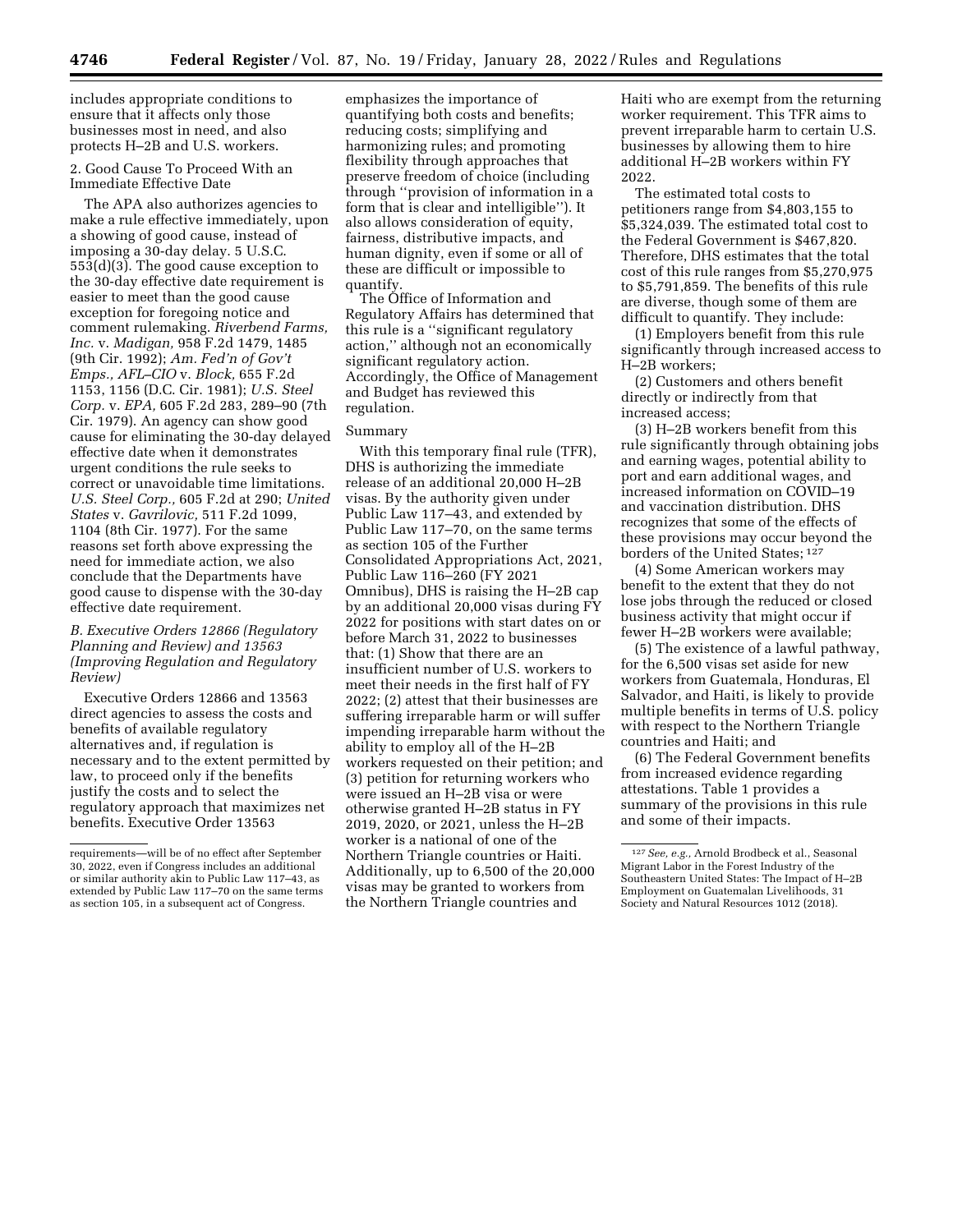# TABLE 1—SUMMARY OF THE TFR'S PROVISIONS AND ECONOMIC IMPACT

| Current provision                                                                            | Changes resulting from the<br>provisions of the TFR                                                                                                                                                                                                                                                                                                                                                | Expected costs of the provisions of the TFR                                                                                                                                                                                                                                                                                                                                                                                                                                                                                                                                                                                                                                                                                                                                                                                                                                                                                                                                                                                                                                                                                                                                                                                                                                                                                                                                                    | Expected benefits of the<br>provisions of the TFR                                                                                                                                                                                                                                                                                                                                                                                                                                                                                                                                                                                 |
|----------------------------------------------------------------------------------------------|----------------------------------------------------------------------------------------------------------------------------------------------------------------------------------------------------------------------------------------------------------------------------------------------------------------------------------------------------------------------------------------------------|------------------------------------------------------------------------------------------------------------------------------------------------------------------------------------------------------------------------------------------------------------------------------------------------------------------------------------------------------------------------------------------------------------------------------------------------------------------------------------------------------------------------------------------------------------------------------------------------------------------------------------------------------------------------------------------------------------------------------------------------------------------------------------------------------------------------------------------------------------------------------------------------------------------------------------------------------------------------------------------------------------------------------------------------------------------------------------------------------------------------------------------------------------------------------------------------------------------------------------------------------------------------------------------------------------------------------------------------------------------------------------------------|-----------------------------------------------------------------------------------------------------------------------------------------------------------------------------------------------------------------------------------------------------------------------------------------------------------------------------------------------------------------------------------------------------------------------------------------------------------------------------------------------------------------------------------------------------------------------------------------------------------------------------------|
| -The current statutory cap<br>limits H-2B visa alloca-<br>tions to 66,000 workers a<br>year. | -The amended provisions<br>will allow for an addi-<br>tional 20,000 H-2B tem-<br>porary workers. Up to<br>6,500 of the 20,000 ad-<br>ditional visas will be re-<br>served for workers who<br>are nationals of Guate-<br>mala, Honduras, El Sal-<br>vador, and Haiti and will<br>be exempt from the re-<br>turning worker require-<br>ment.<br>-- Petitioners will be re-<br>quired to fill out the | -The total estimated cost to file Form I-129 by<br>specialists is approximately<br>human resource<br>\$558,461. The total estimated cost to file Form I-<br>129 and Form G-28 will range from approximately<br>\$624,952 if filed by in-house lawyers to approxi-<br>mately \$836,755 if filed by outsourced lawyers. The<br>total estimated cost associated with filing additional<br>petitions ranges from \$1,183,413 to \$1,395,216 de-<br>pending on the filer.<br>-The total estimated costs associated with filing Form<br>I-907 if it is filed with Form I-129 is \$974,909 if filed<br>by human resource specialists. The total estimated<br>costs associated with filing Form I-907 would range<br>from approximately \$795,707 if filed by an in-house<br>lawyer to approximately \$817,943 if filed by an<br>outsourced lawyer. The total estimated costs associ-<br>ated with requesting premium processing ranges<br>from approximately \$1,770,616 to approximately<br>\$1,792,852.<br>-DHS may incur additional adjudication costs as<br>more applicants file Form I-129. However, these<br>additional costs to USCIS are expected to be cov-<br>ered by the fees paid for filing the form, which have<br>been accounted for in costs to petitioners.<br>-The total estimated cost to petitioners to complete<br>and file Form ETA-9142-B-CAA-5 is approximately<br>\$472,316. | -Form I-129 petitioners<br>would be able to hire<br>temporary workers need-<br>ed to prevent their busi-<br>nesses from suffering ir-<br>reparable harm.<br>-Businesses that are de-<br>pendent on the success<br>of other businesses that<br>are dependent on H-2B<br>workers would be pro-<br>tected from the reper-<br>cussions of local busi-<br>ness failures.<br>-Some American workers<br>may benefit to the extent<br>that they do not lose<br>jobs through the reduced<br>or closed business activ-<br>ity that might occur if<br>fewer H-2B workers<br>were available.<br>—Form ETA–9142–B–<br>CAA-5 will serve as ini- |
|                                                                                              | newly created Form<br>ETA-9142-B-CAA-5,<br><b>Attestation for Employers</b><br>Seeking to Employ H-2B<br>Nonimmigrant Workers<br>Under Section 105 of<br>Div. O of the Consoli-<br>dated Appropriations<br>Act. 2021.<br>-Petitioners would be re-                                                                                                                                                 | -The total estimated cost to petitioners to conduct an                                                                                                                                                                                                                                                                                                                                                                                                                                                                                                                                                                                                                                                                                                                                                                                                                                                                                                                                                                                                                                                                                                                                                                                                                                                                                                                                         | tial evidence to DHS that<br>the petitioner meets the<br>irreparable harm stand-<br>ard and returning worker<br>requirements.<br>-The additional round of                                                                                                                                                                                                                                                                                                                                                                                                                                                                         |
|                                                                                              | quired to conduct an ad-<br>ditional round of recruit-<br>ment.                                                                                                                                                                                                                                                                                                                                    | additional round of recruitment is approximately<br>\$178,015.                                                                                                                                                                                                                                                                                                                                                                                                                                                                                                                                                                                                                                                                                                                                                                                                                                                                                                                                                                                                                                                                                                                                                                                                                                                                                                                                 | recruitment will ensure<br>that a U.S. worker that is<br>willing and able to fill the<br>position is not replaced<br>by a nonimmigrant work-<br>er.                                                                                                                                                                                                                                                                                                                                                                                                                                                                               |
|                                                                                              | -Employers of H-2B<br>workers would be re-<br>quired to provide infor-<br>mation about equal ac-<br>cess to COVID-19 vac-<br>cines and vaccination<br>distribution sites.                                                                                                                                                                                                                          | -The total estimated cost to petitioners to provide<br>COVID-19 vaccines and vaccination distribution site<br>information is approximately \$601.                                                                                                                                                                                                                                                                                                                                                                                                                                                                                                                                                                                                                                                                                                                                                                                                                                                                                                                                                                                                                                                                                                                                                                                                                                              | Workers would be given<br>information about equal<br>access to vaccines and<br>vaccination distribution.                                                                                                                                                                                                                                                                                                                                                                                                                                                                                                                          |
|                                                                                              | -An H-2B nonimmigrant<br>who is physically present<br>in the United States may<br>port to another employer.                                                                                                                                                                                                                                                                                        | -The total estimated cost to file Form I-129 by<br>specialists is approximately<br>human<br>resource<br>\$63,965. The total estimated cost to file Form I-129<br>and Form G-28 will range from approximately<br>\$72,242 if filed by in-house lawyers to approxi-<br>mately \$96,715 if filed by outsourced lawyers.<br>-The total estimated costs associated with filing Form<br>$I-907$ if it is filed with Form $I-129$ is \$111,549 if filed<br>by human resource specialists. The total estimated<br>costs associated with filing Form I-907 would range<br>from approximately \$92,052 if filed by an in-house<br>lawyer to approximately \$94,625 if filed by an<br>outsourced lawyer.<br>-The total estimated costs associated with the port-<br>ability provision ranges from \$339,808 to \$366,865,<br>depending on the filer.<br>-DHS may incur some additional adjudication costs<br>as more petitioners file Form I-129. However, these<br>additional costs to USCIS are expected to be cov-<br>ered by the fees paid for filing the form, which have<br>been accounted for in costs to petitioners.                                                                                                                                                                                                                                                                             | -H-2B workers present in<br>the United States will be<br>able to port to another<br>employer and potentially<br>extend their stay and,<br>therefore, earn additional<br>wages.<br>-An H–2B worker with an<br>employer that is not<br>complying with H-2B<br>program requirements<br>would have additional<br>flexibility in porting to an-<br>other employer's certified<br>position.<br>-This provision would en-<br>sure employers will be<br>able to hire the H-2B<br>workers they need.                                                                                                                                       |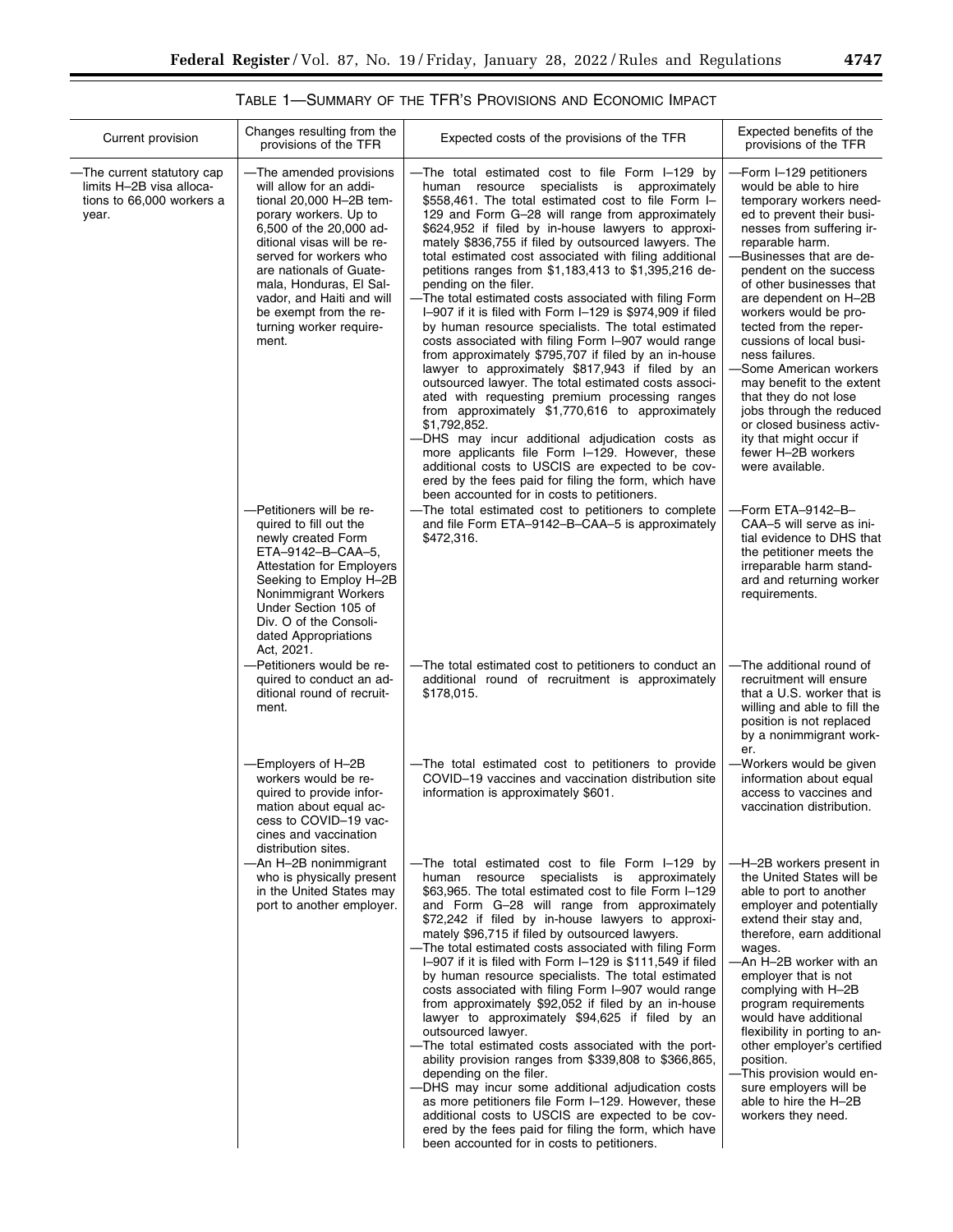| Current provision    | Changes resulting from the<br>provisions of the TFR                                                                                                                                                                                                                                                                                   | Expected costs of the provisions of the TFR                                                                                                                                                                                                                                                                                                                                                                                                                                                                | Expected benefits of the<br>provisions of the TFR                                                                                                                                                                                                                                             |
|----------------------|---------------------------------------------------------------------------------------------------------------------------------------------------------------------------------------------------------------------------------------------------------------------------------------------------------------------------------------|------------------------------------------------------------------------------------------------------------------------------------------------------------------------------------------------------------------------------------------------------------------------------------------------------------------------------------------------------------------------------------------------------------------------------------------------------------------------------------------------------------|-----------------------------------------------------------------------------------------------------------------------------------------------------------------------------------------------------------------------------------------------------------------------------------------------|
| Familiarization Cost | -DHS and DOL intend to<br>conduct a number of au-<br>dits during the period of<br>temporary need to verify<br>compliance with H-2B<br>program requirements,<br>including the irreparable<br>harm standard as well<br>as other key worker pro-<br>tection provisions imple-<br>mented through this rule.<br>-Petitioners or their rep- | -Employers will have to comply with audits for an es-<br>timated total opportunity cost of time of \$290,400.<br>-It is expected both DHS and DOL will be able to<br>shift resources to be able to conduct these audits<br>without incurring additional costs. However, the De-<br>partments will incur opportunity costs of time. The<br>audits are expected to take a total of approximately<br>6,000 hours and cost approximately \$467,820.<br>-Petitioners or their representatives will need to read | -DOL and DHS audits will<br>vield evidence of the effi-<br>cacy of attestations in<br>enforcing compliance<br>with H-2B supplemental<br>cap requirements.<br>-Conducting a significant<br>number of audits will dis-<br>courage uncorroborated<br>attestations.<br>-Petitioners will have the |
|                      | resentatives with famil-<br>jarize themselves with<br>the rule.                                                                                                                                                                                                                                                                       | and understand the rule at an estimated total oppor-<br>tunity costs of time that ranges from \$567,986 to<br>\$827,774.                                                                                                                                                                                                                                                                                                                                                                                   | necessary information to<br>take advantage of and<br>comply with the provi-<br>sions of this rule.                                                                                                                                                                                            |

## TABLE 1—SUMMARY OF THE TFR'S PROVISIONS AND ECONOMIC IMPACT—Continued

Source: USCIS and DOL analysis.

## Background and Purpose of the Proposed Rule

The H–2B visa classification program was designed to serve U.S. businesses that are unable to find a sufficient number of U.S. workers to perform nonagricultural work of a temporary or seasonal nature. For a nonimmigrant worker to be admitted into the United States under this visa classification, the hiring employer is required to: (1) Receive a temporary labor certification (TLC) from the Department of Labor (DOL); and (2) file Form I–129 with DHS. The temporary nature of the services or labor described on the approved TLC is subject to DHS review during adjudication of Form I–129.128 The current INA statute sets the annual number of H–2B visas for workers performing temporary nonagricultural work at 66,000 to be distributed semiannually beginning in October (33,000) and in April (33,000).129 Any unused H–2B visas from the first half of the fiscal year will be available for employers seeking to hire H–2B workers during the second half of the fiscal year. However, any unused H–2B visas from one fiscal year do not carry over into the next and will therefore not be made available.130 Once the statutory H–2B visa cap limit has been reached, petitioners must wait until the next half of the fiscal year, or the beginning of the next fiscal year, for additional visas to become available.

On Dec 27, 2020, the President signed the FY 2021 Omnibus that contains a provision (Sec. 105 of Div. O) permitting the Secretary of Homeland Security, under certain circumstances, to increase the number of H–2B visas available to U.S. employers, notwithstanding the established statutory numerical limitation. On December 3, 2021, Congress extended this authority to eligible employers whose employment needs for FY 2022 cannot be met under the general fiscal year statutory cap.131 After consulting with the Secretary of Labor, the Secretary of the Homeland Security has determined it is appropriate to exercise his discretion and raise the H–2B cap by up to an additional 20,000 visas for FY 2022 positions with start dates on or before March 31, 2022, for those businesses who would qualify under certain circumstances.

These businesses must attest that they are suffering irreparable harm or will suffer impending irreparable harm without the ability to employ all of the H–2B workers requested on their petition. The Secretary has determined that up to 13,500 of the 20,000 these supplemental visas will be limited to specified H–2B returning workers for nationals of any country. Specifically, these individuals must be workers who were issued H–2B visas or were

otherwise granted H–2B status in fiscal years 2019, 2020, or 2021. The Secretary has also determined that up to 6,500 of the 20,000 additional visas will be reserved for workers who are nationals of Guatemala, Honduras, El Salvador, and Haiti, and that these 6,500 workers will be exempt from the returning worker requirement. Once the 6,500 visa limit has been reached, a petitioner may continue to request H–2B visas for workers who are nationals of Guatemala, Honduras, El Salvador, and Haiti but these workers must be returning workers.

### Population

This rule would affect those employers that file Form I–129 on behalf of nonimmigrant workers they seek to hire under the H–2B visa program. More specifically, this rule would affect those employers that can establish that their business is suffering irreparable harm or will suffer impending irreparable harm without the ability to employ all of the H–2B workers requested on their petition and without the exercise of authority that is the subject of this rule. Due to the temporary nature of this rule and the limited time left for employers to begin the H–2B filing process for positions with FY 2022 employment start dates on or before March 31, 2022,132 DHS believes that it is reasonable to assume that eligible petitioners for these additional 20,000 visas will generally be those employers that have already completed the steps to receive an

<sup>128</sup>Revised effective 1/18/2009; 73 FR 78104; 74 FR 2837.

<sup>129</sup>See 8 U.S.C. 1184(g)(1)(B), INA 214(g)(1)(B) and 8 U.S.C. 1184(g)(4), INA 214(g)(4).

<sup>130</sup>A Temporary Labor Certification (TLC) approved by the Department of Labor must accompany an H–2B petition. The employment start date stated on the petition must match the start date listed on the TLC. *See* 8 CFR 214.2(h)(6)(iv)(A) and (D).

<sup>131</sup>Sections 101 and 106(3) of Division A of Public Law 117–43, Continuing Appropriations Act, 2022, and section 101 of Division A of Public Law 117–70, Further Continuing Appropriations Act, 2022 provide the DHS Secretary with the authority to make available additional H–2B visas for FY 2022 on the same terms as Section 105 of Division O of the Consolidated Appropriations Act, 2021, Public Law 116–260 (FY 2021 Omnibus). This authority expires on February 18, 2022.

<sup>132</sup>This assumption is based on the fact that, under DOL regulations, employers must apply for a TLC 75 to 90 days before the start date of work. 20 CFR 655.15(b).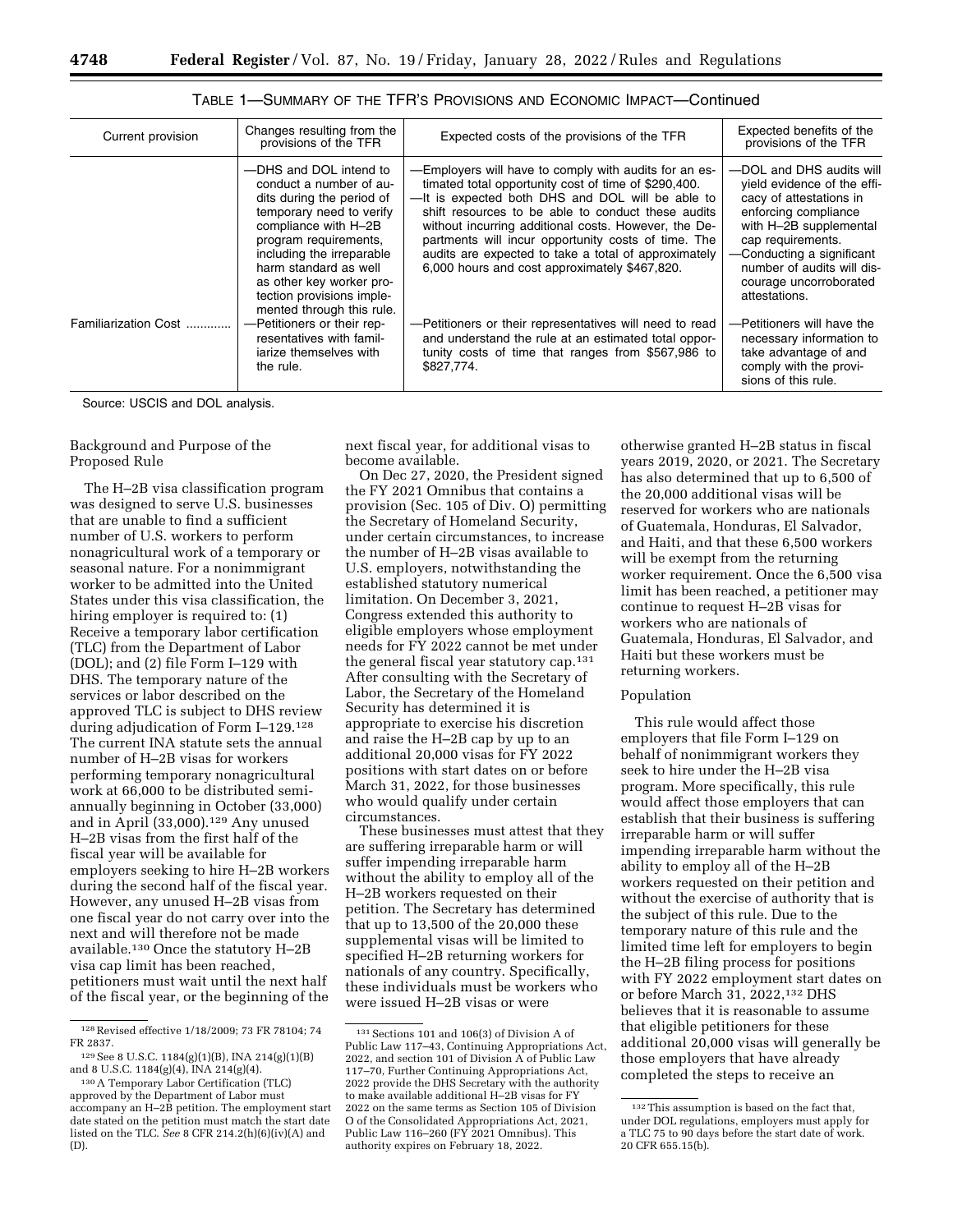approved TLC prior to the issuance of this rule.

This rule would also have additional impacts on the population of H–2B employers and workers presently in the United States by permitting some H–2B workers to port to another certified employer. These H–2B workers would continue to earn wages and gaining employers would continue to obtain necessary workers.

Population That Will File a Form I–129, Petition for a Nonimmigrant Worker

According to DOL OFLC's certification data for FY 2021, as of December 1, 2021, about 3,257 TLCs for 86,627 H–2B positions were received with expected work start dates between October 1, 2021 and March 1, 2022. DOL OFLC has approved 2,469 certifications for 65,717 H–2B positions and is still reviewing the remaining 347 TLC requests for 7,301 H–2B positions. DOL OFLC has denied, withdrawn, rejected, or returned 441 certifications for 13,609 H–2B positions.133 However, many of these certified worker positions have already been filled under the semiannual cap of 33,000 and, for approximately 16 percent of the worker positions certified and still under review by DOL, employers indicated on the Form ETA–9142B their intention to

employ some or all of the H–2B workers under the application who will be exempt from the statutory visa cap.<sup>134</sup> Additionally, based on the average TLC requests received for work start dates between March 2 and 31 during FY 2019–2021, DOL OFLC estimates that it may receive another 65 TLC requests covering approximately 2,100 H–2B worker positions for the remainder of the first half visa allotment period ending March 31, 2022. The total universe of approved, pending, and projected future TLCs, as of December 1, 2021, is 2,881 for 75,118 H–2B worker positions.135 Assuming 16 percent of the approved, pending, and projected 75,118 H–2B worker petitions will be exempt from the statutory visa cap, we estimate applications requesting approximately 63,099 H–2B beneficiaries.136

Of the expected 2,881 certified Applications for Temporary Employment Certification, USCIS data shows that 1,655 H–2B petitions for 40,749 positions with approved certifications were already filed toward the first semi-annual cap of 33,000 visas.137 Therefore, we estimate that approximately 1,226 Applications for Temporary Employment Certification may be filed towards this FY 2022 supplemental cap.138 USCIS recognizes that some employers would have to submit two Forms I–129 if they choose to request H–2B workers under both the returning worker and Northern Triangle Countries/Haiti cap. At this time, USCIS cannot predict how many employers will choose to take advantage of this setaside, and therefore recognize that the number of petitions may be underestimated.

Population That Files Form G–28, Notice of Entry of Appearance as Attorney or Accredited Representative

If a lawyer or accredited representative submits Form I–129 on behalf of the petitioner, Form G–28, Notice of Entry of Appearance as Attorney or Accredited Representative, must accompany the Form I–129 submission.<sup>139</sup> Using data from FY 2017 to FY 2021, we estimate that approximately 44.43 percent of Form I– 129 petitions will be filed by a lawyer or accredited representative (Table 2). Table 2 shows the percentage of Form I–129 H–2B petitions that were accompanied by a Form G–28. Therefore, we estimate that 545 Forms I–129 and Forms G–28 will be filed by in-house or outsourced lawyers, and that 681 Forms I–129 will be filed by human resources (HR) specialists.140

TABLE 2—FORM I–129 H–2B PETITION RECEIPTS THAT WERE ACCOMPANIED BY A FORM G–28 [FY 2017–2021]

| Fiscal year | Number of<br>Form $I=129$<br>H-2B petitions<br>accompanied<br>by a<br>Form G-28 | Total number<br>of Form I-129<br>H-2B petitions<br>received | Percent of<br>Form $I=129$<br>H-2B petitions<br>accompanied<br>by a<br>Form G-28 |
|-------------|---------------------------------------------------------------------------------|-------------------------------------------------------------|----------------------------------------------------------------------------------|
| 2017        | 2,615                                                                           | 6.112                                                       | 42.78                                                                            |
| 2018        | 2.626                                                                           | 6.148                                                       | 42.71                                                                            |
| 2019        | 3.335                                                                           | 7.461                                                       | 44.70                                                                            |
| 2020        | 2.434                                                                           | 5.422                                                       | 44.89                                                                            |
| 2021        | 4.229                                                                           | 9.159                                                       | 46.17                                                                            |
|             | 15.239                                                                          | 34,302                                                      | 44.43                                                                            |

Source: USCIS Claims3 database, queried using the SMART utility by the USCIS Office of Policy and Strategy on April 8, 2021 and December 2, 2021.

the H–2B worker may be employed by the employer under a cap exempt status; or 16 percent of all 73,018 positions associated with approved and pending TLCs.

135Calculation for petitioners: 2,469 approved  $TLCs + 347$  pending  $+ 65$  projected future  $TLCs =$ 2,881 approved, pending, and project future TLCs.

Calculation for beneficiaries: 65,717 positions associated with approved TLCs + 7,301 positions associated with pending TLCs+ 2,100 positions associated with projected future  $TLCs = 75,118$ positions associated with approved, pending, and projected future TLCs.

136Calculation: 75,118 approved, pending, and projected H–2B worker positions \* 84% of requested workers not being exempt from the

statutory cap = 63,099 requested H–2B beneficiaries subject to the statutory cap.

137USCIS, Office of Performance and Quality, Data pulled on December 2, 2021.

138Calculation: 2,881 approved, pending, and projected TLCs  $-1,665$  petitions for H–2B workers = 1,226 expected additional petitions for H–2B workers.

139USCIS, *Filing Your Form G–28, [https://](https://www.uscis.gov/forms/filing-your-form-g-28) [www.uscis.gov/forms/filing-your-form-g-28.](https://www.uscis.gov/forms/filing-your-form-g-28)*  140Calculation: 1,226 estimated additional

petitions \* 44.43 percent of petitions filed by a lawyer = 545 petitions (rounded) filed by a lawyer.

Calculation: 1,226 estimated additional petitions 545 petitions filed by a lawyer = 681 petitions filed by an HR specialist.

<sup>133</sup>As of December 1, 2021, DOL OFLC had denied 235 applications for 6,375 positions and rejected 74 applications for 1,063 positions. Employers had withdrawn 132 applications for 6,171 positions. This totals 441 applications for 13,609 positions either denied, rejected, or

withdrawn.<br><sup>134</sup> Of the 65,717 certified H–2B worker positions,<br>approximately 14 percent (9,458 certified H–2B worker positions) may be employed by employers under a cap exempt status. Of the 7,301 H–2B workers positions requested for certification and still under DOL review, approximately 26 percent (1,933 pending H–2B worker positions) may be employed by employers under a cap exempt status. This totals 11,391 H–2B workers positions associated with approved and pending TLCs where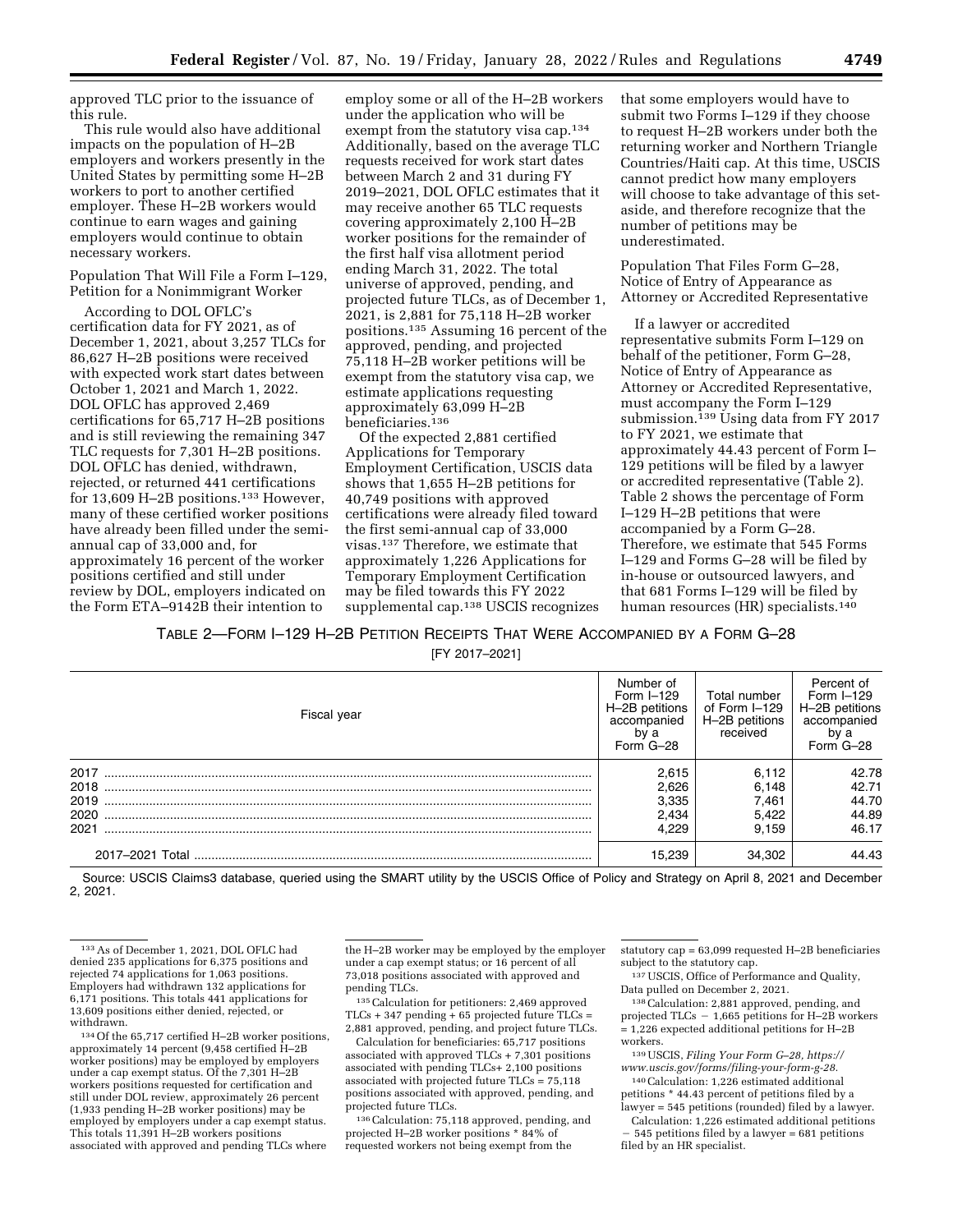Population That Files Form I–907, Request for Premium Processing Service

Employers may use Form I–907, Request for Premium Processing Service, to request faster processing of their Form I–129 petitions for H–2B visas. Table 3 shows the percentage of Form I–129 H–2B petitions that were

filed with a Form I–907. Using data from FY 2017 to FY 2021, USCIS estimates that approximately 93.67 percent of Form I–129 H–2B petitioners will file a Form I–907 requesting premium processing, though this could be higher because of the timing of this rule. Based on this historical data,

USCIS estimates that 1,148 Forms I–907 will be filed with the Forms I–129 as a result of this rule.141 Of these 1,148 premium processing requests, we estimate that 510 Forms I–907 will be filed by in-house or outsourced lawyers and 638 will be filed by HR specialists.142

TABLE 3—FORM I–129 H–2B PETITION RECEIPTS THAT WERE ACCOMPANIED BY A FORM I–907 [FY 2017–2021]

| Fiscal year | Number of<br>Form $I=129$<br>H-2B petitions<br>accompanied<br>by Form I-907 | Total number<br>of Form I-129<br>H-2B petitions<br>received | Percent of<br>Form $I=129$<br>H-2B petitions<br>accompanied<br>by Form I-907 |
|-------------|-----------------------------------------------------------------------------|-------------------------------------------------------------|------------------------------------------------------------------------------|
| 2017        | 5.932                                                                       | 6.112                                                       | 97.05                                                                        |
| 2018        | 5.986                                                                       | 6.148                                                       | 97.36                                                                        |
| 2019        | 7.227                                                                       | 7.461                                                       | 96.86                                                                        |
| 2020        | 4.341                                                                       | 5.422                                                       | 80.06                                                                        |
| 2021        | 8.646                                                                       | 9.159                                                       | 94.40                                                                        |
|             | 32.132                                                                      | 34.302                                                      | 93.67                                                                        |

Source: USCIS Claims3 database, queried using the SMART utility by the USCIS Office of Policy and Strategy on April 8, 2021 and December 2, 2021.

Population That Files Form ETA–9142– B–CAA–5, Attestation for Employers Seeking To Employ H–2B Nonimmigrant Workers Under Section 105 of Division O of the Consolidated Appropriations Act, 2021 Public Law 116–260 and Public Laws 117–43 and 117–70

Petitioners seeking to take advantage of the FY 2022 H–2B supplemental visa cap will need to file a Form ETA–9142– B–CAA–5 attesting that their business is suffering irreparable harm or will suffer impending irreparable harm without the ability to employ all of the H–2B workers requested on the petition, comply with third party notification, and maintain required records, among other requirements. DOL estimates that each of the 1,226 petitioners will need

to file a Form ETA–9142–B–CAA–5 and comply with its provisions.

## Population Affected by the Portability Provision

The population affected by this provision are nonimmigrants in H–2B status who are present in the United States and the employers with valid TLCs seeking to hire H–2B workers. We use the population of 66,000 H–2B workers authorized by statute and 20,000 additional H–2B workers authorized by this supplemental cap regulation as a proxy for the H–2B population that could be currently present in the United States.143 We use the number of approved, pending, and projected TLCs (2,881) to estimate the potential number of Form I–129 H–2B

petitions that incur impacts associated with this porting provision. USCIS uses the number of Forms I–129 filed for extension of stay due to change of employer relative to the Forms I–129 filed for new employment from FY 2011 to FY 2020, the ten years prior to the implementation of first portability provision in a H–2B supplemental cap TFR, to estimate the baseline rate. We compare the average rate from FY 2011– FY 2020 to the rate from FY 2021. Table 4 presents the number of Form I–129 filed extensions of stay due to change of employer and Form I–129 filed for new employment for Fiscal year 2011 through 2020. The average rate of extension of stay due to change of employer compared to new employment is approximately 10.5 percent.

<sup>141</sup>Calculation: 1,226 estimated additional petitions \* 93.67 percent premium processing filing rate = 1,148 (rounded) additional Form I–907.

<sup>142</sup>Calculation: 1,148 additional Form I–907 \* 44.43 percent of petitioners represented by a lawyer = 510 (rounded) additional Form I–907 filed by a lawyer.

Calculation: 1,148 additional Form I-907  $-510$ additional Form I–907 filed by a lawyer = 638 additional Form I–907 filed by an HR specialist.

<sup>143</sup>H–2B workers may have varying lengths in time approved on their H–2B visas. This number may overestimate H–2B workers who have already completed employment and departed and may underestimate H–2B workers not reflected in the current cap and long-term H–2B workers. In FY 2020, 346 requests for change of status to H–2B were approved by USCIS and 3,505 crossings of visa-exempt H–2B workers were processed by Customs and Border Protection (CBP). *See Characteristics of H–2B Nonagricultural Temporary* 

*Workers FY2020 Report to Congress at [https://](https://www.uscis.gov/sites/default/files/document/reports/H-2B-FY20-Characteristics-Report.pdf) [www.uscis.gov/sites/default/files/document/](https://www.uscis.gov/sites/default/files/document/reports/H-2B-FY20-Characteristics-Report.pdf) [reports/H-2B-FY20-Characteristics-Report.pdf.](https://www.uscis.gov/sites/default/files/document/reports/H-2B-FY20-Characteristics-Report.pdf)*  USCIS assumes some of these workers, along with current workers with a valid H–2B visa under the cap, could be eligible to port under this new provision. USCIS does not know the exact number of H–2B workers who would be eligible to port at this time but uses the cap and supplemental cap allocations as a possible proxy for this population.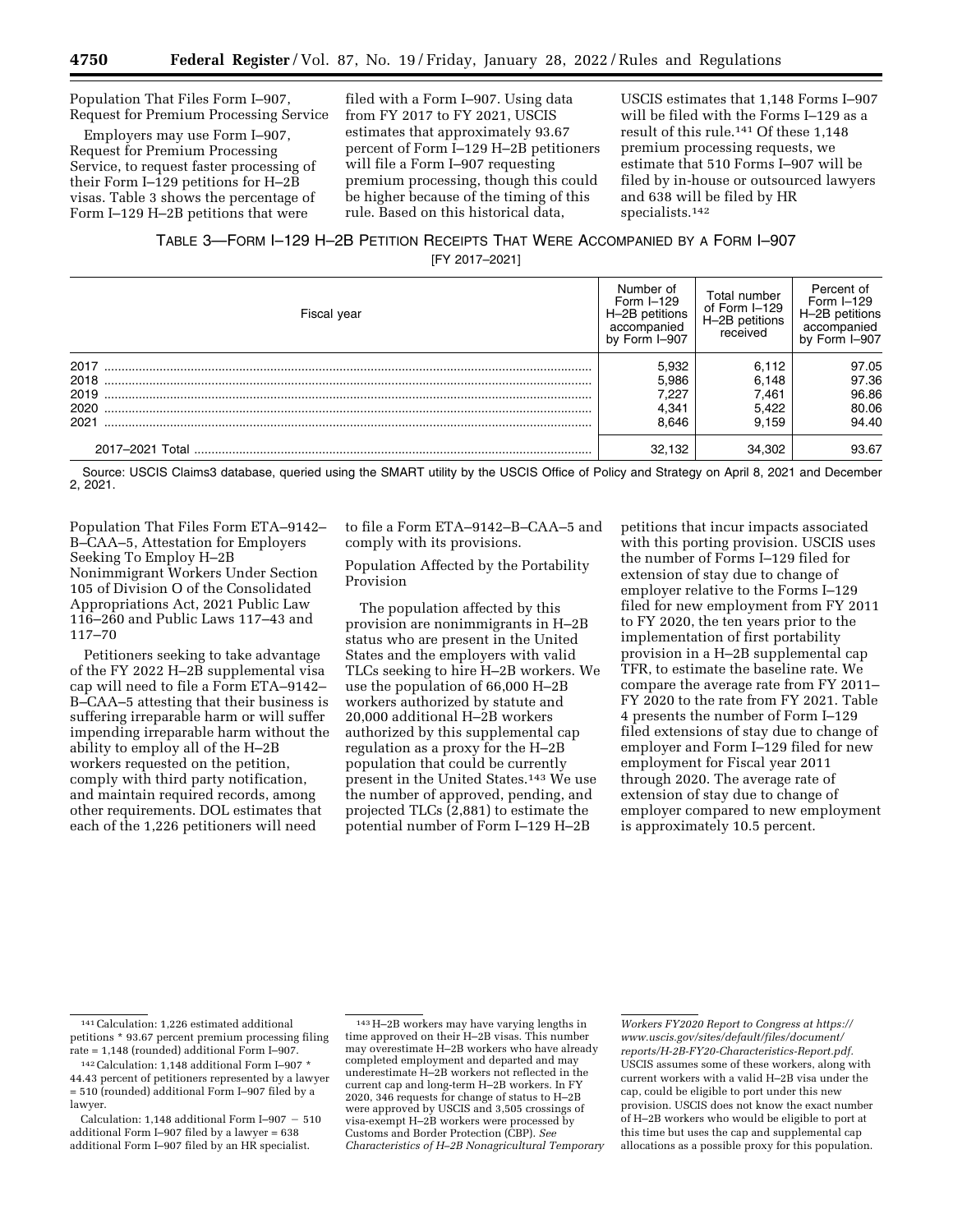# TABLE 4—NUMBERS OF FORM I–129 H–2B PETITIONS FILED FOR EXTENSION OF STAY DUE TO CHANGE OF EMPLOYER AND FORM I–129 H–2B PETITIONS FILED FOR NEW EMPLOYMENT

[FY 2011–FY 2020]

| Fiscal year | Form $I=129$<br>H-2B petitions<br>filed for exten-<br>sion of stav<br>due to change<br>of employer | Form I-129<br>H-2B petitions<br>filed for new<br>employment | Rate of exten-<br>sion to stay<br>due to change<br>of employer fil-<br>ings relative to<br>new employ-<br>ment filings |
|-------------|----------------------------------------------------------------------------------------------------|-------------------------------------------------------------|------------------------------------------------------------------------------------------------------------------------|
| 2011        | 360                                                                                                | 3,887                                                       | 0.093                                                                                                                  |
| 2012        | 293                                                                                                | 3.688                                                       | 0.079                                                                                                                  |
| 2013        | 264                                                                                                | 4.120                                                       | 0.064                                                                                                                  |
| 2014        | 314                                                                                                | 4,666                                                       | 0.067                                                                                                                  |
| 2015        | 415                                                                                                | 4,596                                                       | 0.090                                                                                                                  |
| 2016        | 427                                                                                                | 5.750                                                       | 0.074                                                                                                                  |
| 2017        | 556                                                                                                | 5.298                                                       | 0.105                                                                                                                  |
| 2018        | 744                                                                                                | 5.136                                                       | 0.145                                                                                                                  |
| 2019        | 812                                                                                                | 6.251                                                       | 0.130                                                                                                                  |
| 2020        | 804                                                                                                | 3.997                                                       | 0.201                                                                                                                  |
|             |                                                                                                    |                                                             | 0.105                                                                                                                  |

Source: USCIS, Office of Performance and Quality, Data pulled on December 6, 2021.

In FY 2021, the first year a H–2B supplemental cap included a portability provision, there were 1,113 Forms I–129 filed for extension of stay due to change of employer compared to 7,208 Forms I– 129 filed for new employment.144 This is a rate of 15.4 percent, which is above our earlier 10.5 percent rate, and is our estimate of the rate expected in future years with a portability provision in the supplemental visa allocation.145 Using the 2,881 as our estimate for the number of Forms I–129 filed for H–2B new employment in the first half of FY 2022, we estimate that 303 Forms I–129 for extension of stay due to change of employer would be filed in absence of this provision.146 With this portability provision, we estimate that 444 Forms I–129 for extension of stay due to change of employer would be filed.147 This difference results in 141 additional Forms I–129 as a result of this provision.148

146Calculation: 2,881 Form I–129 H–2B petitions filed for new employment \* 10.5 percent = 303 estimated number of Form I–129 H–2B petitions filed for extension of stay due to change of employer, no portability provision.

147Calculation: 2,881 Form I–129 H–2B petitions filed for new employment \* 15.4 percent = 444 estimated number of Form I–129 H–2B petitions filed for extension of stay due to change of employer, with a portability provision.

148Calculation: 444 estimated number of Form I– 129 H–2B petitions filed for extension of stay due to change of employer, with a portability provision - 303 estimated number of Form I-129 H-2B petitions filed for extension of stay due to change of employer, no portability provision = 141 Form

### Population Affected by the Audits

DHS and DOL each intend to conduct 250 audits of employers hiring H–2B workers under this time-limited FY 2022 H–2B supplemental cap rule. The determination of which employers are audited will be done at the discretion of the Departments, though the agencies will coordinate so that no employer is audited by both DOL and DHS. Therefore, a total of 500 audits on employers that petition for H–2B workers under this TFR will be conducted by the Federal Government.

Population Expected To Familiarize Themselves With This Rule

DHS expects the population that employers with approved, pending, or projected Applications for Temporary Employment Certification will need to familiarize themselves with this rule; an estimated 2,881 employers. We expect familiarization with the rule will be performed by a HR specialist, in-house lawyer, or outsourced lawyer, and this will be done at the same rate as petitioners who file a Form G–28; an estimated 44.43 percent performed by lawyers. Therefore we estimate that 1,280 lawyers will incur familiarization costs and 1,601 HR specialists will incur familiarization costs.149

I–129 H–2B petition increase as a result of portability provision.

## Cost-Benefit Analysis

The provisions of this rule require the submission of a Form I–129 H–2B petition. The costs for this form include filing costs and the opportunity cost of time to complete and submit the form. The current filing fee for Form I–129 is \$460 and employers filing H–2B petitions must submit an additional fee of \$150.150 The total estimated cost from filing fees for H–2B petitions using Form I–129 is \$610.151 The estimated time to complete and file Form I–129 for H–2B classification is 4.34 hours.152 The petition must be filed by a U.S. employer, a U.S. agent, or a foreign employer filing through the U.S. agent. DHS estimates that 44.43 percent of Form I–129 H–2B petitions will be filed by an in-house or outsourced lawyer, and the remainder (55.57 percent) will be filed by an HR specialist or equivalent occupation. DHS presents estimated costs for HR specialists filing Form I–129 petitions and an estimated range of costs for in-house lawyers or outsourced lawyers filing Form I–129 petitions.

To estimate the total opportunity cost of time to HR specialists who complete and file Form I–129, DHS uses the mean hourly wage rate of HR specialists of

<sup>144</sup>USCIS, Office of Performance and Quality, Data pulled on December 6, 2021.

<sup>145</sup>Calculation: 1,113 Form I–129 filed for extension of stay due to change of employer/7,208 Form I–129 filed for new employment = 15.4 percent.

<sup>149</sup>Calculation for lawyers: 2,881 approved, pending, and projected applicants \* 44.43 percent represents by a lawyer = 1,280 (rounded) represented by a lawyer.

Calculation for HR specialists: 2,881 approved, pending, and projected applicants—1,280 represented by a lawyer  $= 1,601$  represented by a HR specialist

<sup>150</sup>*See* Form I–129 instructions at *[https://](https://www.uscis.gov/i-129) [www.uscis.gov/i-129](https://www.uscis.gov/i-129)* (accessed December 1, 2021). *See also* 8 U.S.C. 1184(c)(13).

<sup>151</sup>Calculation: \$460 current filing fee for Form I–129 + \$150 additional filing fee for employers filing H–2B petitions = \$610 total estimated filing fees for H–2B petitions using Form I–129.

<sup>152</sup>The public reporting burden for this form is 2.34 hours for Form I–129 and an additional 2.00 hours for H Classification Supplement, totaling 4.34 hours. *See* Form I–129 instructions at *[https://](https://www.uscis.gov/i-129) [www.uscis.gov/i-129](https://www.uscis.gov/i-129)* (accessed December 1, 2021).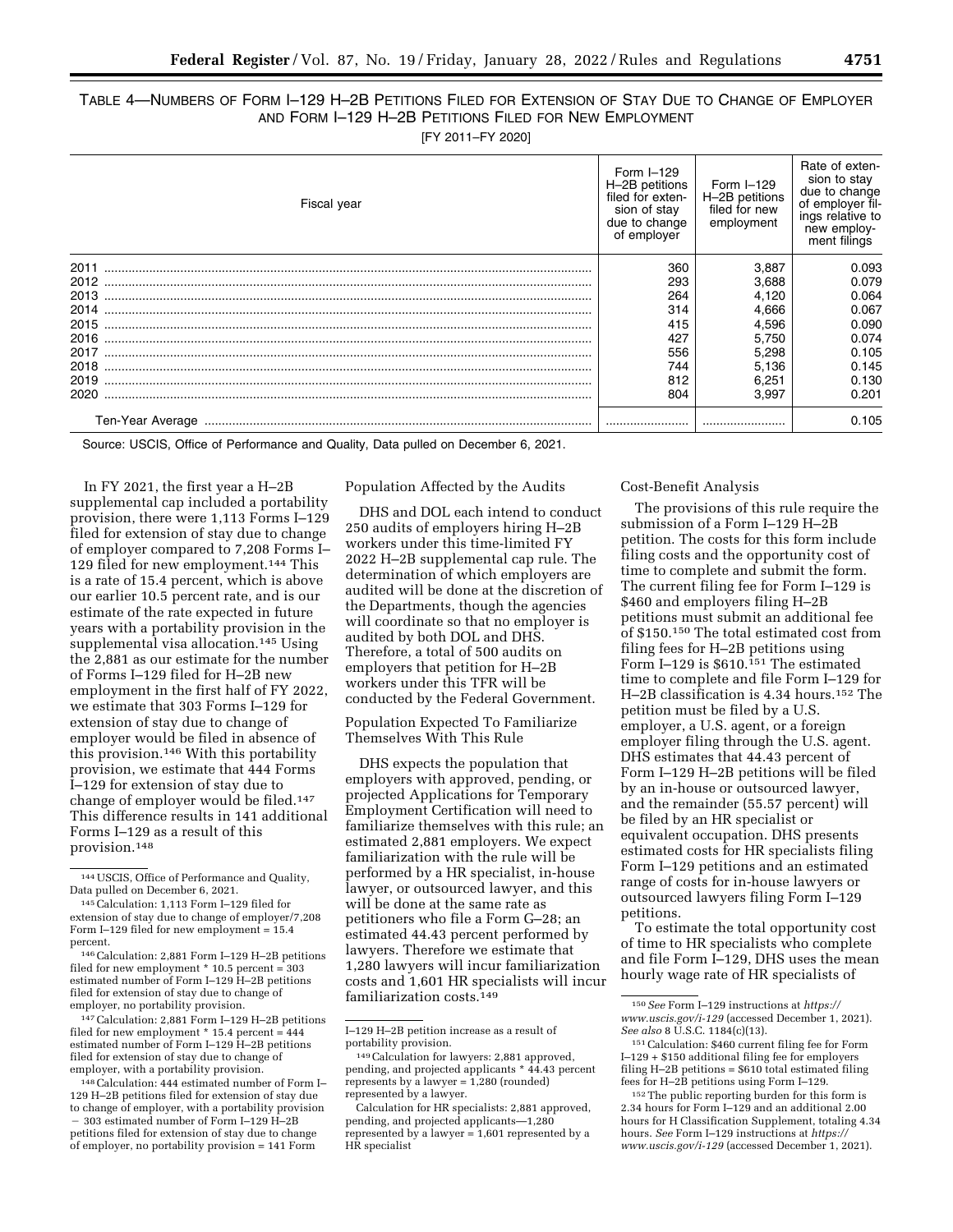\$33.38 as the base wage rate.<sup>153</sup> If petitioners hire an in-house or outsourced lawyer to file Form I–129 on their behalf, DHS uses the mean hourly wage rate of \$71.59 as the base wage rate.154 Using the most recent Bureau of Labor Statistics (BLS) data, DHS calculated a benefits-to-wage multiplier of 1.45 to estimate the full wages to include benefits such as paid leave, insurance, and retirement.155 DHS multiplied the average hourly U.S. wage rate for HR specialists and for in-house lawyers by the benefits-to-wage multiplier of 1.45 to estimate the full cost of employee wages. The total compensation for an HR specialist is \$48.40 per hour, and the total compensation for an in-house lawyer is \$103.81 per hour.<sup>156</sup> In addition, DHS recognizes that an entity may not have in-house lawyers and seek outside counsel to complete and file Form I–129 on behalf of the petitioner. Therefore, DHS presents a second wage rate for lawyers labeled as outsourced lawyers. DHS recognizes that the wages for outsourced lawyers may be much higher than in-house lawyers and therefore uses a higher compensation-to-wage multiplier of 2.5 for outsourced lawyers.157 DHS estimates the total

154U.S. Department of Labor, Bureau of Labor Statistics. ''May 2020 National Occupational Employment and Wage Estimates'' Lawyers (23– 1011), Mean Hourly Wage, available at *[https://](https://www.bls.gov/oes/2020/may/oes_nat.htm#23-0000) [www.bls.gov/oes/2020/may/oes](https://www.bls.gov/oes/2020/may/oes_nat.htm#23-0000)*\_*nat.htm#23-0000*  (accessed December 1, 2021).

155Calculation: \$38.91 mean Total Employee Compensation per hour for civilian workers/\$26.85 mean Wages and Salaries per hour for civilian workers = 1.45 benefits-to-wage multiplier. *See*  Economic News Release, Bureau of Labor Statistics, U.S. Department of Labor, Employer Costs for Employee Compensation—June 2021 Table 1. Employer Costs for Employee Compensation by ownership, Civilian workers, available at *[https://](https://www.bls.gov/news.release/archives/ecec_09162021.pdf) [www.bls.gov/news.release/archives/ecec](https://www.bls.gov/news.release/archives/ecec_09162021.pdf)*\_ *[09162021.pdf](https://www.bls.gov/news.release/archives/ecec_09162021.pdf)* (accessed December 1, 2021).

156Calculation for the total wage of an HR specialist:  $$33.38 \times 1.45 = $48.40$  (rounded). Calculation for the total wage of an in-house lawyer:  $$71.59 \times 1.45 = $103.81$  (rounded).

157The DHS ICE ''Safe-Harbor Procedures for Employers Who Receive a No-Match Letter'' used a multiplier of 2.5 to convert in-house lawyer wages to the cost of outsourced lawyer based on information received in public comment to that rule. We believe the explanation and methodology used in the Final Small Entity Impact Analysis remains sound for using 2.5 as a multiplier for outsourced labor wages in this rule, see page G–4 [September 1, 2015] [*[https://www.regulations.gov/](https://www.regulations.gov/document/ICEB-2006-0004-0921)  [document/ICEB-2006-0004-0921](https://www.regulations.gov/document/ICEB-2006-0004-0921)*]. Also see ''Exercise of Time-Limited Authority To Increase the Fiscal Year 2021 Numerical Limitation for the H–2B Temporary Nonagricultural Worker Program and Portability Flexibility for H–2B Workers Seeking To Change Employers.'' May 25, 2021, 86

compensation for an outsourced lawyer is \$178.98 per hour.158 If a lawyer submits Form I–129 on behalf of the petitioner, Form G–28 must accompany the Form I–129 petition.159 DHS estimates the time burden to complete and submit Form G–28 for a lawyer is 50 minutes (0.83 hour, rounded).160 For this analysis, DHS adds the time to complete Form G–28 to the opportunity cost of time to lawyers for filing Form I–129 on behalf of a petitioner. This results in a time burden of 5.17 hours for in-house lawyers and outsourced lawyers to complete Form G–28 and Form I-129.<sup>161</sup> Therefore, the total opportunity cost of time per petition for an HR specialist to complete and file Form I–129 is approximately \$210.06, for an in-house lawyer to complete and file Forms I–129 and G–28 is about \$536.70, and for an outsourced lawyer to complete and file is approximately \$925.33.162 The total cost, including filing fees and opportunity costs of time, per petitioner to file Form I–129 is approximately \$820.06 if HR specialists file, \$1,146.70 if an in-house lawyer files, and \$1,535.33 if an outsourced lawyer files the form.163

#### Cost to Petitioners

As mentioned in *Section 3,* the estimated population impacted by this rule is 1,226 eligible petitioners who are projected to apply for the additional 20,000 H–2B visas for the first half of FY 2022, with 6,500 of the additional visas reserved for employers that will petition for workers who are nationals of the Northern Triangle countries and Haiti,

158*Calculation:* Average hourly wage rate of lawyers × benefits-to-wage multiplier for outsourced lawyer =  $$71.59 \times 2.5 = $178.98$ (rounded).

159USCIS, *Filing Your Form G–28, [https://](https://www.uscis.gov/forms/filing-your-form-g-28) [www.uscis.gov/forms/filing-your-form-g-28](https://www.uscis.gov/forms/filing-your-form-g-28)*  (accessed December 1, 2021).

160USCIS, G–28, Notice of Entry of Appearance as Attorney or Accredited Representative Instructions. See *[https://www.uscis.gov/g-28.](https://www.uscis.gov/g-28)* 

 $^{161}\rm{Calculation:}$  0.83 hours to file Form G–28  $+$ 4.34 hours to file Form I–129 = 5.17 hours to file both forms.

162Calculation if an HR specialist files Form I– 129:  $$48.40 \times 4.34$  hours =  $$210.06$  (rounded).

Calculation if an in-house lawyer files Forms I– 129 and G–28: \$103.81 × 5.17 hours = \$536.70 (rounded).

Calculation if an outsourced lawyer files Forms I–129 and G–28: \$178.98 × 5.17 hours = \$925.33 (rounded).

163Calculation if an HR specialist files Form I– 129 and filing fee: \$210.06 opportunity cost of time + \$610 in filing fees = \$820.06.

Calculation if an in-house lawyer files Forms I– 129, G–28, and filing fee: \$536.70 opportunity cost of time + \$610 in filing fees = \$1,146.70.

Calculation if outsourced lawyer files Forms I– 129, G–28 and filing fee: \$925.33 opportunity cost of time  $+$  \$610 in filing fees = \$1,535.33.

who are exempt from the returning worker requirement.

Costs to Petitioners To File Form I–129 and Form G–28

As discussed above, DHS estimates that an additional 681 petitions will be filed by HR specialists using Form I–129 and an additional 545 petitions will be filed by lawyers using Form I–129 and Form G–28. DHS estimates the total cost to file Form I–129 petitions if filed by HR specialists is \$448,461 (rounded).<sup>164</sup> DHS estimates total cost to file Form I– 129 petitions and Form G–28 if filed by lawyers will range from \$624,952 (rounded) if only in-house lawyers file these forms to \$836,755 (rounded) if only outsourced lawyers file them.165 Therefore, the estimated total cost to file Form I–129 and Form G–28 range from \$1,183,413 and \$1,395,216.166

### Costs To File Form I–907

Employers may use Form I–907 to request premium processing of Form I– 129 petitions for H–2B visas. The filing fee for Form I–907 for H–2B petitions is \$1,500 and the time burden for completing the form is 35 minutes (0.58 hour).167 Using the wage rates established previously, the opportunity cost of time to file Form I–907 is approximately \$28.07 for an HR specialist, \$60.21 for an in-house lawyer, and \$103.81 for an outsourced lawyer.168 Therefore, the total filing cost to complete and submit Form I–907 per petitioner is approximately \$1,528.07

165Calculation: \$1,146.70 opportunity costs for in-house lawyers plus filing fees \* 545 Form I–129 and Form G–28 filed by in-house lawyers = \$624,952 (rounded) total cost of Form I–129 and Form G–28 filed by in-house lawyers.

Calculation: \$1,535.33 opportunity costs for outsourced lawyers plus filing fees \* 545 Form I– 129 and Form G–28 filed by outsourced lawyers = \$836,755 (rounded) total cost of Form I–129 and Form G–28 filed by outsourced lawyers.

166Calculation: \$558,461 total cost of Form I–129 filed by HR specialists + \$624,952 total cost of Form I–129 and Form G–28 filed by in-house lawyers = \$1,183,413 estimated total costs to file Form I–129 and G–28.

Calculation: \$558,461 total cost of Form I–129 filed by HR specialists + \$836,755 total cost of Form I–129 and G–28 filed by outsourced lawyers = \$1,395,216 estimated total costs to file Form I–129 and G–28.

167*See* Form I–907 instructions at *[https://](https://www.uscis.gov/i-907)*

*[www.uscis.gov/i-907](https://www.uscis.gov/i-907)* (accessed December 1, 2021). 168Calculation for opportunity cost of time if an

HR specialist files Form I-907:  $$48.40 \times 0.58$  hours = \$28.07(rounded).

Calculation for opportunity cost of time if an inhouse lawyer files Form I-907:  $$103.81 \times 0.58$ hours= \$60.21(rounded).

Calculation for opportunity cost of time if an outsourced lawyer files Form I–907: \$178.98 × 0.58 hours =  $$103.81$ (rounded).

<sup>153</sup>U.S. Department of Labor, Bureau of Labor Statistics, ''May 2020 National Occupational Employment and Wage Statistics'' Human Resources Specialist (13–1071), Mean Hourly Wage, available at *[https://www.bls.gov/oes/2020/may/oes](https://www.bls.gov/oes/2020/may/oes_nat.htm#13-0000)*\_ *[nat.htm#13-0000](https://www.bls.gov/oes/2020/may/oes_nat.htm#13-0000)* (accessed December 1, 2021).

FR 28198. Available at *[https://www.regulations.gov/](https://www.regulations.gov/document/USCIS-2021-0007-0001)  [document/USCIS-2021-0007-0001.](https://www.regulations.gov/document/USCIS-2021-0007-0001)* 

<sup>164</sup>Calculation: \$820.06 opportunity costs for HR specialist plus filing fees \* 681 Form I–129 filed by HR specialists = \$558,461 (rounded) total cost of Form I–129 filed by HR specialists.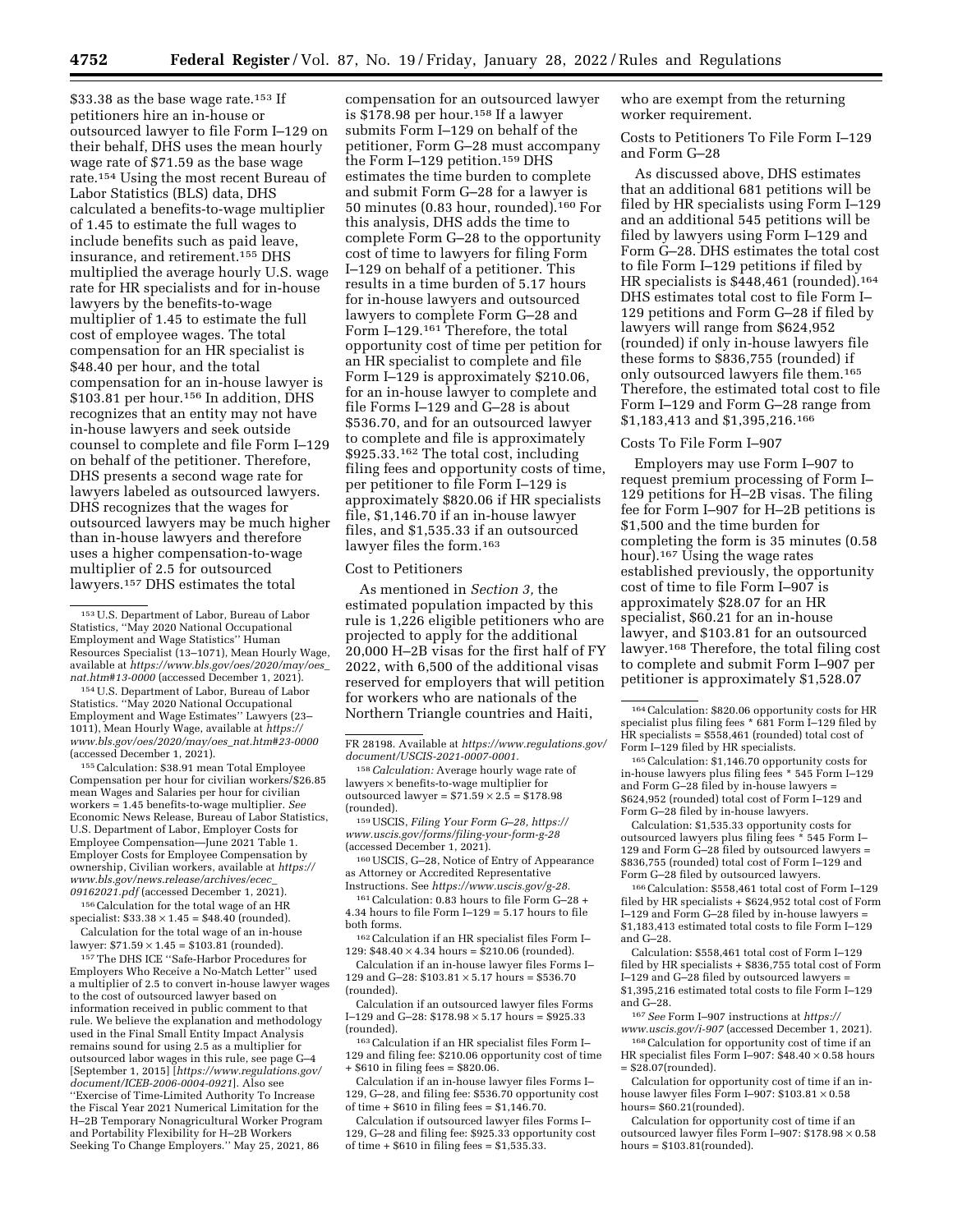for HR specialists, \$1,560.21 for inhouse lawyers, and \$1,603.81 for outsourced lawyers.169

As discussed above, DHS estimates that an additional 638 Form I–907 will be filed by HR specialists and an additional 510 Form I–907 will be filed by lawyers. DHS estimates the total cost of Form I–907 filed by HR specialists is about  $$974,909$  (rounded).<sup>170</sup> DHS estimates total cost to file Form I–907 filed by lawyers range from about \$795,707 (rounded) for only in-house lawyers to \$817,943 (rounded) for only outsourced lawyers.171 The estimated total cost to file Form I–907 range from \$1,770,616 and \$1,792,852.172

Cost To File Form ETA–9142–B–CAA– 5

Form ETA–9142–B–CAA–5 is an attestation form that includes recruiting requirements, the irreparable harm standard, and document retention obligations. DOL estimates the time burden for completing and signing the form is 0.25 hour, 0.25 hours for retaining records, and 0.5 hours to comply with the returning workers' attestation, for a total time burden of 1 hour. Using the total compensation per hour for an HR specialist (\$48.40), the opportunity cost of time for an HR specialist to complete the attestation form, notify third parties, and retain records relating to the returning worker requirements is approximately \$48.40.173

Additionally, the form requires that petitioners assess and document supporting evidence for meeting the

170Calculation: \$1,528.07 opportunity costs for HR specialist plus filing fees \* 638 Form I–907 filed by HR specialists =  $$974,909$  (rounded) total cost of Form I–907 filed by HR specialists.

171Calculation: \$1,560.21 opportunity costs for in-house lawyers plus filing fees \* 510 Form I–907 filed by in-house lawyers = \$795,707 (rounded) total cost of Form I–907 filed by in-house lawyers.

Calculation: \$1,603.81 opportunity costs for outsourced lawyers plus filing fees \* 510 Form I– 907 filed by outsourced lawyers = \$817,943 (rounded) total cost of Form I–907 filed by outsourced lawyers.

172Calculation: \$974,909 total cost of Form I–907 filed by HR specialists + \$795,707 total cost of Form I–907 filed by in-house lawyers = \$1,770,616 estimated total costs to file Form I–907.

Calculation: \$974,909 total cost of Form I–129 filed by HR specialists + \$817,943 total cost of Form I–907 filed by outsourced lawyers = \$1,792,852 estimated total costs to file Form I–907.

173Calculation: \$48.40 opportunity cost of time for HR specialist  $\times$  1-hour time burden for the new attestation form and notifying third parties and retaining records related to the returning worker requirements = \$48.40.

irreparable harm standard, and retain those documents and records, which we assume will require the resources of a financial analyst (or another equivalent occupation). Using the same methodology previously described for wages, the total compensation per hour for a financial analyst is \$67.37.174 DOL estimates the time burden for these tasks is at least 4 hours, and 1 hour for gathering and retaining documents and records. Therefore, the total opportunity cost of time for a financial analyst to assess, document, and retain supporting evidence is approximately \$336.85.175

As discussed previously, DHS believes that the estimated 1,226 remaining certifications for the first half of FY 2022 would include potential employers that might request to employ H–2B workers under this rule. This number of certifications is a reasonable proxy for the number of employers that may need to review and sign the attestation. Using this estimate for the total number of certifications, we estimate the opportunity cost of time for completing the attestation for HR specialists is approximately \$59,338 (rounded) and for financial analysts is about \$412,978 (rounded).176 The total cost is estimated to be approximately \$472,316.177

## Cost To Conduct Recruitment

An employer that files Form ETA– 9142B–CAA–5 and the I–129 petition 45 or more days after the certified start date of work must conduct additional recruitment of U.S. workers. This consists of placing a new job order with the State Workforce Agency, contacting

175Calculation: \$67.37 (fully loaded hourly wage for a financial analyst) x 5 hours (time burden for assessing, documenting and retention of supporting evidence demonstrating the employer is suffering irreparable harm or will suffer impending irreparable harm) = \$336.85.

<sup>176</sup> Calculations: Cost for HR Specialists: \$48.40 opportunity cost of time for an HR specialist to comply with attestation requirements \* 1,226 estimated additional petitions = \$59,338 (rounded) total cost for HR specialists to comply with attestation requirements.

Calculation: \$336.85 opportunity cost of time for a financial analyst to comply with attestation requirements \* 1,226 estimated additional petitions = \$412,978 (rounded) for financial analysts to comply with attestation requirements.

177Calculation: \$59,338 total cost for HR specialist to comply with attestation requirement + \$412,978 total cost for financial analysts to comply with attestation requirements = \$472,316 total cost to comply with attestation requirements.

the American Job Center, and contacting laid-off workers. Employers must place a new job order for the job opportunity with the State Workforce Agency (SWA).

Employers are required to make reasonable efforts to contact, by mail or other effective means, their former U.S. workers, including those workers who were furloughed and laid off, beginning January 1, 2020. Employers must also disclose the terms of the job order to these workers as required by the rule.

During the period of time the SWA is actively circulating the job order, employers must contact, by email or other available electronic means, the nearest local American Job Center (AJC) in order to request staff assistance advertising and recruiting qualified U.S. workers for the job opportunity, and to provide to the AJC the unique identification number associated with the job order placed with the SWA.

Finally, the employer is required to provide a copy of the job order to the bargaining representative for its employees in the occupation and area of intended employment, consistent with 20 CFR 655.45(a), or if there is no bargaining representative, post the job order in the places and manner described in 20 CFR 655.45(b).

DOL estimates the total time burden for activities related to conducting recruitment is 3 hours. Assuming this work will be done by an HR specialist or an equivalent occupation, the estimated cost to each petitioner is approximately \$145.20.178 Using the 1,226 as the estimated number of petitioners, the estimated total cost of this provision is approximately  $$178,015$  (rounded).<sup>179</sup> It is possible that if U.S. employees apply for these positions, H–2B employers may incur some costs associated with reviewing applications, interviewing, vetting, and hiring applicants who are referred to H– 2B employers by the recruiting activities required by this rule. However, DOL is unable to quantify the impact.

### Cost of the COVID Protection Provision

Employers must notify employees, in a language understood by the worker as necessary or reasonable, that all persons in the United States, including nonimmigrants, have equal access to COVID–19 vaccines and vaccine distribution sites. We assume that

<sup>169</sup>Calculation if an HR specialist files: \$28.07 +  $$1,500 = $1,528.07$ .

Calculation if an in-house lawyer files: \$60.21 +  $$1,500 = $1,560.21$ .

Calculation if outsourced lawyer files: \$103.81 +  $$1,500 = $1,603.81$ .

<sup>174</sup>Calculation: \$46.46 (average per hour wage for a financial analyst, based on BLS wages)  $\times$  1.45 (benefits-to-wage multiplier) = \$67.37. U.S. Department of Labor, Bureau of Labor Statistics, ''May 2020 National Occupational Employment and Wage Statistics'' Financial and Investment Analysts, Financial Risk Specialists, and Financial Specialists, All Other (13–2098): *[https://](https://www.bls.gov/oes/2020/may/oes_nat.htm#13-0000) [www.bls.gov/oes/2020/may/oes](https://www.bls.gov/oes/2020/may/oes_nat.htm#13-0000)*\_*nat.htm#13-0000*  (accessed April 9, 2021).

<sup>178</sup>Calculation: \$48.40 hourly opportunity cost of time for an HR specialist \* 3-hour time burden = \$145.20 per petitioner cost to conduct additional recruitment.

<sup>179</sup>Calculation: 1,226 estimated number of petitioners \* \$145.20 per petitioner cost to conduct additional recruitment  $= $178,015$  (rounded) total cost to conduct additional recruitment.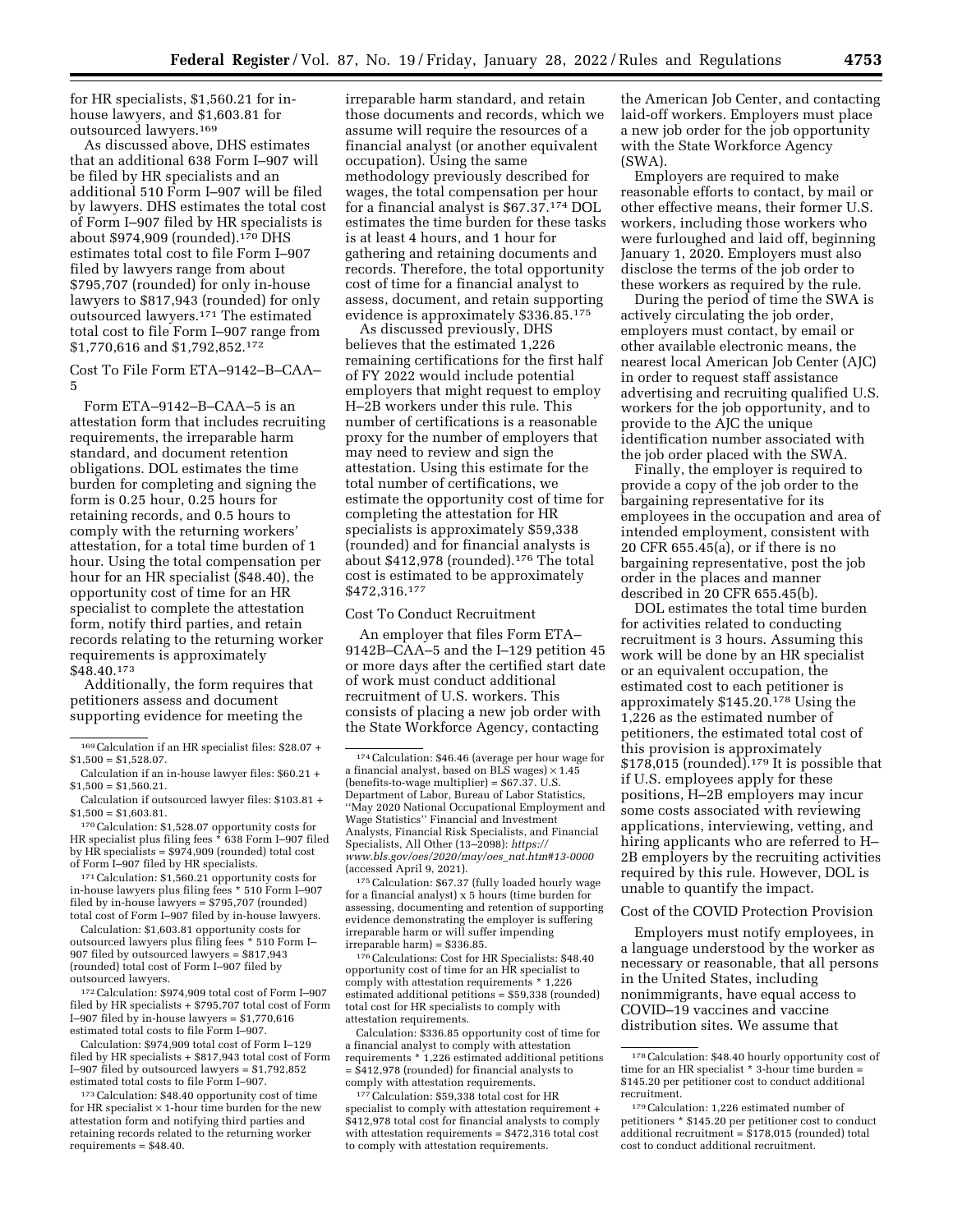employers will provide a printed notification to inform their employees and that printing and posting the notification can be done during the normal course of business. Given that the regulatory text associated with this provision is less than 150 words, we expect that an employer would only need to post a one-page notification. The printing cost associated with posting the notification (assuming that the notification is written) is \$0.49 per posting.180 The estimated total cost to petitioners to print copies is approximately \$601 (rounded).181 Print costs may be higher if employers have to print posters in multiple languages.

## Cost of the Portability Provision

Petitioners seeking to hire H–2B nonimmigrants who are currently present in the United States with a valid H–2B visa would need to file a Form I– 129 which includes paying the associated fee as discussed above. Also previously discussed, we assume that all employers with an approved TLC (2,881) would be able to file a petition under this provision, and estimate that approximately 141 additional Form I– 129 H–2B petitions will be filed as a result of this provision.

As discussed previously, if a petitioner is represented by a lawyer, the lawyer must file Form G–28; if premium processing is desired, a petitioner must file Form I–907 and pay the associated fee. We expect these actions to be performed by an HR specialist, in-house lawyer, or an outsourced lawyer. Moreover, as previously estimated, we expect that about 44.43 percent of these Form I–129 petitions will be filed by an in-house or outsourced lawyer. Therefore, we expect that 63 of these petitions will be filed by a lawyer and the remaining 78 will be filed by a HR specialist. As previously discussed, the estimated cost to file a Form I–129 H–2B petition is \$820.06 for an HR specialist; and the estimated cost to file a Form I–129 H–2B petition with accompanying Form G–28 is approximately \$1,146.70 for an in-house lawyer and \$1,535.33 for an outsourced lawyer. Therefore, we estimate the cost of the additional Forms I–129 from the portability provision for HR specialists is \$63,965.182 The estimated cost of the additional Forms I–129 accompanied by

Forms G–28 from the portability provision for lawyers is \$72,242 if filed by in-house lawyers and \$96,726 if filed by outsourced lawyers.<sup>183</sup>

Previously in this analysis, we estimated that about 93.67 percent of Form I–129 H–2B petitions are filed with Form I–907 for premium processing. As a result of this provision, we expect that an additional 132 Forms I–907 will be filed.184 We expect 59 of those Forms I–907 will be filed by a lawyer and the remaining 73 will be filed by an HR specialist.185 As previously discussed, the estimated cost to file a Form I–907 is \$1,528.07 for an HR specialist; and the estimated cost to file a Form I–907 is approximately \$1,560.21 for an in-house lawyer and \$1,603.81 for an outsourced lawyer. The estimated total cost of the additional Forms I–907 if HR specialists file is \$111,549.186 The estimated total cost of the additional Forms I–907 is \$92,052 if filed by in-house lawyers and \$94,625 if filed by outsourced lawyers.187

The estimated total cost of this provision ranges from \$339,808 to \$366,865 depending on what share of the forms are filed by in-house or outsourced lawyers.188

#### Cost of Audits to Petitioners

DHS and DOL will each conduct audits on 250 separate employers of H– 2B workers hired under this

Calculation for an outsourced lawyer: \$1,535.33 estimated cost for an outsourced lawyer to file a Form I–129 H–2B petition and accompanying Form  $G-28$  \* 63 petitions = \$96,726 (rounded).

184Calculation: 144 estimated additional Form I– 129 H–2B petitions \* 93.67 percent accompanied by Form I–907 = 132 (rounded) additional Form I–907.

185Calculation: 132 additional Form I–907 \* 44.43 percent filed by a lawyer = 59 (rounded) Form I–907 filed by a lawyer. 132 Form I–907—59 Form I–907 filed by a lawyer = 73 Form I–907 filed by a HR specialist.

186Calculation: \$1,528.07 for a HR specialist to file a Form I–907 \* 73 forms = \$111,549 (rounded).

187Calculation for an in-house lawyer: \$1,560.21 for an in-house lawyer to file a Form I–907 \* 59 forms = \$92,052 (rounded).

Calculation for an outsourced lawyer: \$1,603.81 for an outsourced lawyer to file a Form I–907 \* 59 forms = \$94,625 (rounded).

188Calculation for HR specialists and in-house lawyers: \$63,965 for HR specialists to file Form I– 129 H–2B petitions + \$72,242 for in-house lawyers to file Form I–129 and the accompanying Form G– 28 + \$111,549 for HR specialists to file Form I–907 + \$92,052 for in-house lawyers to file Form I–907  $=$  \$339,808.

supplemental cap, for a total of 500 employers. Employers will need to provide requested information to comply with the audit. The expected time burden to comply with audits is estimated to be 12 hours.<sup>189</sup> We expect that providing these documents will be accomplished by an HR specialist or equivalent occupation. Given an hourly opportunity cost of time of \$48.40, the estimated cost of complying with audits is \$580.80 per audited employer.190 Therefore, the total estimated cost to employers to comply with audits is \$290,400.191

### Familiarization Costs

We expect that petitioners or their representatives would need to read and understand this rule if they seek to take advantage of the supplemental cap. As a result we expect this rule would impose one-time familiarization costs associated with reading and understanding this rule. As shown previously, we estimate that approximately 2,881 petitioners may take advantage of the provisions of this rule, and that 1,280 of these petitioners are expected to be represented by a lawyer and 1,601 are expected to be represented by a HR representative.

To estimate the cost of rule familiarization, we estimate the time it will take to read and understand the rule by assuming a reading speed of 238 words per minute.192 This rule has approximately 38,000 words. Using a reading speed of 238 words per minute, DHS estimates it will take approximately 2.7 hours to read and become familiar with this rule.193

The estimated hourly total compensation for a HR specialist, inhouse lawyer, and outsourced lawyer are \$48.40, \$103.81, and \$178.98 respectively. The estimated opportunity cost of time for each of these filers to familiarize themselves with the rule are \$130.68, \$280.29, and \$483.25 respectively.194 The estimated total

192Brysbaert, Marc (2019, April 12). How many words do we read per minute? A review and metaanalysis of reading rate. *[https://doi.org/10.31234/](https://doi.org/10.31234/osf.io/xynwg)  [osf.io/xynwg](https://doi.org/10.31234/osf.io/xynwg)* (accessed July 30, 2021). We use the average speed for silent reading of English nonfiction by adults.

193Calculation: 32,000 words/238 words per minute = 134 (rounded) minutes. 134 minutes/60 minutes per hour = 2.2 (rounded) hours.

194Calculation: Total respective hourly compensation (HR \$48.40, In-house Lawyer \$103.81, or Outsourced Lawyer \$178.98)\*2.2 hours.

<sup>180</sup>Cost to make copies \$0.49. *See [https://](https://www.fedex.com/en-us/office/copy-and-print-services.html) [www.fedex.com/en-us/office/copy-and-print](https://www.fedex.com/en-us/office/copy-and-print-services.html)[services.html](https://www.fedex.com/en-us/office/copy-and-print-services.html)* (accessed December 6, 2021).

<sup>181</sup>Calculation: \$0.49 per posting \* 1,226 petitioners = \$601 (rounded) cost of notifications copies.

<sup>182</sup> Calculation: \$820.06 estimated cost for an HR specialist to file a Form I–129 H–2B petition \* 78 petitions = \$63,965.

<sup>183</sup>Calculation for an in-house lawyer: \$1,146.70 estimated cost for an in-house lawyer to file a Form I–129 H–2B petition and accompanying Form G–28  $*$  63 petitions = \$72,242 (rounded).

Calculation for HR specialists and outsourced lawyers: \$63,965 for HR specialists to file Form I– 129 H–2B petitions + \$96,726 for outsourced lawyers to file Form I–129 and the accompanying Form G–28 + \$111,549 for HR specialists to file Form I–907 + \$94,625 for outsourced lawyers to file Form  $I-907 = $366,865$ .

<sup>189</sup>The number in hours for audits was provided by the USCIS, Service Center Operations.

<sup>190</sup>Calculation: \$48.40 hourly opportunity cost of time for an HR specialist \* 12 hours to comply with an audit = \$580.80 per audited employer.

<sup>191</sup>Calculation: 500 audited employers \* \$580.80 opportunity cost of time to comply with an audit  $=$  \$290,400.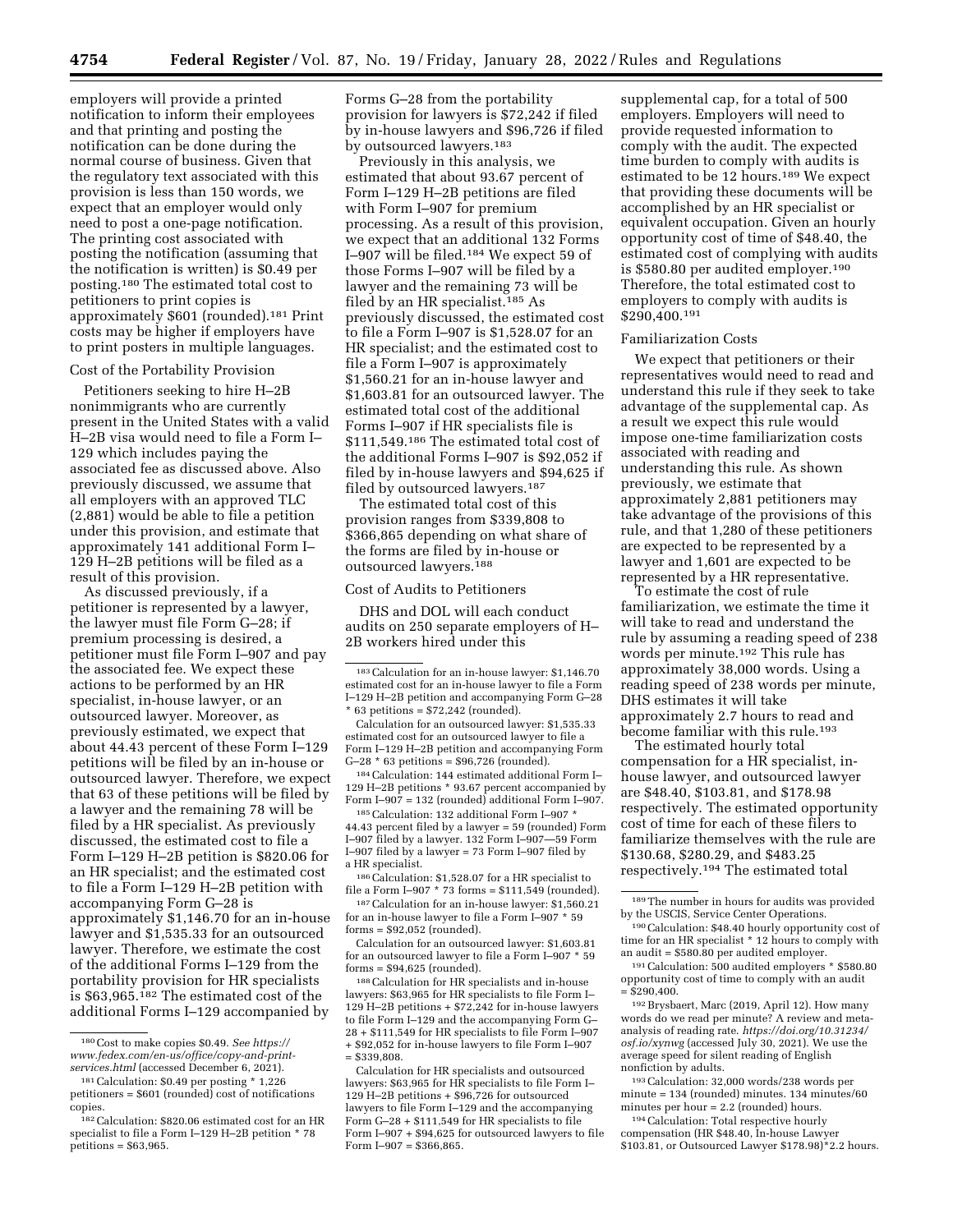opportunity cost of time for 1,601 HR specialists to familiarize themselves with this rule is approximately \$209,219. The estimated total opportunity cost of time for 1,280 lawyers to familiarize themselves with this rule is approximately \$358,767 if they are all in-house lawyers and

\$618,555 if they are all outsourced lawyers. The estimated total opportunity costs of time for petitioners or their representatives to familiarize themselves with this rule ranges from \$567,986 to \$827,774.

#### Estimated Total Costs to Petitioners

The monetized costs of this rule come from filing and complying with Form I– 129, Form G–28, Form I–907, and Form ETA–9142–B–CAA–5, as well as contacting and refreshing recruitment efforts, posting notifications, filings to obtain a porting worker, and complying with audits. The estimated total cost to file Form I–129 and an accompanying Form G–28 ranges from \$1,183,413 to \$1,395,216, depending on the filer. The estimated total cost of filing Form I–907 ranges from \$1,770,616 to \$1,792,852, depending on the filer. The estimated total cost of filing and complying with Form ETA–9142–B–CAA–5 is about \$472,316. The estimated total cost of conducting additional recruitment is about \$178,015. The estimated total cost of the COVID–19 protection provision is approximately \$601. The estimated cost of the portability provision ranges from \$339,808 to \$366,865, depending on the filer. The estimated total cost for employers to comply with audits is \$290,400. The estimated total costs for petitioners or their representatives to familiarize themselves with this rule ranges from \$567,986 to \$827,774, depending on the filer. The total estimated cost to petitioners ranges from \$4,803,155 to \$5,324,039, depending on the filer.195

## Cost to the Federal Government

The INA provides USCIS with the authority for the collection of fees at a level that will ensure recovery of the full costs of providing adjudication and naturalization services, including administrative costs, and services provided without charge to certain applicants and petitioners.196 DHS notes USCIS establishes its fees by assigning costs to an adjudication based on its relative adjudication burden and use of

USCIS resources. Fees are established at an amount that is necessary to recover these assigned costs such as clerical, officers, and managerial salaries and benefits, plus an amount to recover unassigned overhead (for example, facility rent, IT equipment and systems among other expenses) and immigration benefits provided without a fee charge. Consequently, since USCIS immigration fees are based on resource expenditures related to the benefit in question, USCIS uses the fee associated with an information collection as a reasonable measure of the collection's costs to USCIS. DHS anticipates some additional costs in adjudicating the additional petitions submitted because of the increase in cap limitation for H–2B visas. However, DHS expects these costs to be recovered by the fees associated with the forms, which have been accounted for under costs to petitioners and serve as proxy of the costs to the agency to adjudicate these forms.

Both DOL and DHS intend to conduct a significant number of audits during the period of temporary need to verify compliance with H–2B program requirements, including the irreparable harm standard as well as other key worker protection provisions implemented through this rule. While most USCIS activities are funded through fees and DOL is funded through appropriations, it is expected that both agencies will be able to shift resources to be able to conduct these audits without incurring additional costs. As previously mentioned, the agencies will conduct a total of 500 audits and each audit is expected to take 12 hours. This results in a total time burden of 6,000 hours.197 USCIS anticipates that a Federal employee at a GS–13 Step 5 salary will typically conduct these audits for each agency. The base pay for a GS–13 Step 5 in the Washington, DC locality area is \$117,516.198 The hourly wage for this salary is approximately \$56.50.199 To estimate the total hourly compensation for these positions, we multiply the hourly wage (\$56.50) by the Federal benefits to wage multiplier of 1.38.200 This results in an hourly

opportunity cost of time of \$77.97 for GS 13–5 Federal employees in the Washington, DC locality pay area.201 The total opportunity costs of time for Federal workers to conduct audits is estimated to be \$467,820.202

## Benefits to Petitioners

The Departments assume that employers will incur the costs of this rule and other costs associated with hiring H–2B workers if the expected benefits of those workers exceed the expected costs. We assume that employers expect some level of net benefit from being able to hire additional H–2B workers. However, the Departments do not collect or require data from H–2B employers on the profits from hiring these additional workers to estimate this increase in net benefits.

The inability to access H–2B workers for some entities is currently causing irreparable harm or will cause their businesses to suffer irreparable harm in the near future. Temporarily increasing the number of available H–2B visas for this fiscal year may result in a cost savings, because it will allow some businesses to hire the additional labor resources necessary to avoid such harm. Preventing such harm may ultimately preserve the jobs of other employees (including U.S. workers) at that establishment. Additionally, returning workers are likely to be very familiar with the H–2B process and requirements, and may be positioned to begin work more expeditiously with these employers. Moreover, employers may already be familiar with returning workers as they have trained, vetted, and worked with some of these returning workers in past years. As such, limiting the supplemental visas to returning workers would assist employers that are suffering irreparable harm or will suffer impending irreparable harm.

#### Benefits to Workers

The Departments assume that workers will only incur the costs of this rule and other costs associated with obtaining a

<sup>195</sup>Calculation of lower range: \$1,183,413 + \$1,770,616 + \$472,316 + \$178,015 + \$339,808 +  $$601 + $290,400 + $567,986 = $4,803,155.$ 

Calculation of upper range: \$1,395,216 +  $$1,792,852 + $472,316 + $178,015 + $366,865 +$  $$601 + $290,400 + $827,774 = $5,324,039.$ 

<sup>196</sup>*See* INA section 286(m), 8 U.S.C. 1356(m).

<sup>197</sup>Calculation: 12 hours to conduct an audit \* 500 audits = 6,000 total hours to conduct audits.

<sup>198</sup>U.S. Office of Personnel Management, Pay and Leave, Salaries and Wages, For the Locality Pay area of Washington-Baltimore-Arlington, DC–MD–VA– WV–PA, 2021, *[https://www.opm.gov/policy-data](https://www.opm.gov/policy-data-oversight/pay-leave/salaries-wages/salary-tables/21Tables/html/DCB.aspx)[oversight/pay-leave/salaries-wages/salary-tables/](https://www.opm.gov/policy-data-oversight/pay-leave/salaries-wages/salary-tables/21Tables/html/DCB.aspx)  [21Tables/html/DCB.aspx](https://www.opm.gov/policy-data-oversight/pay-leave/salaries-wages/salary-tables/21Tables/html/DCB.aspx)* (last accessed December 6, 2021).

<sup>199</sup>Calculation: \$117,516 GS 13–5 Washington, DC locality annual salary/2080 annual hours = \$56.50 (rounded).

<sup>200</sup>Calculation: \$1,717,321 Full-time Permanent Salaries + \$656,748 Civilian Personnel Benefits = \$2,374,069 Compensation.

<sup>\$2,374,069</sup> Compensation/\$1,717,321 Full-time Permanent Salaries = 1.38 (rounded) Federal employee benefits to wage ratio.

*[https://www.uscis.gov/sites/default/files/](https://www.uscis.gov/sites/default/files/document/reports/USCIS_FY_2021_Budget_Overview.pdf) [document/reports/USCIS](https://www.uscis.gov/sites/default/files/document/reports/USCIS_FY_2021_Budget_Overview.pdf)*\_*FY*\_*2021*\_*Budget*\_ *[Overview.pdf](https://www.uscis.gov/sites/default/files/document/reports/USCIS_FY_2021_Budget_Overview.pdf)* (last accessed December 6, 2021).

<sup>201</sup>Calculation: \$56.50 hourly wage for a GS 13– 5 in the Washington, DC locality area \* 1.38 Federal employee benefits to wage ratio = \$77.97 hourly opportunity cost of time for a GS 13–5 federal employee in the Washington, DC locality area.

<sup>202</sup>Calculation: 6,000 hours to conduct audits \* \$77.97 hourly opportunity cost of time = \$467,820 total opportunity costs of time for Federal employees to conduct audits.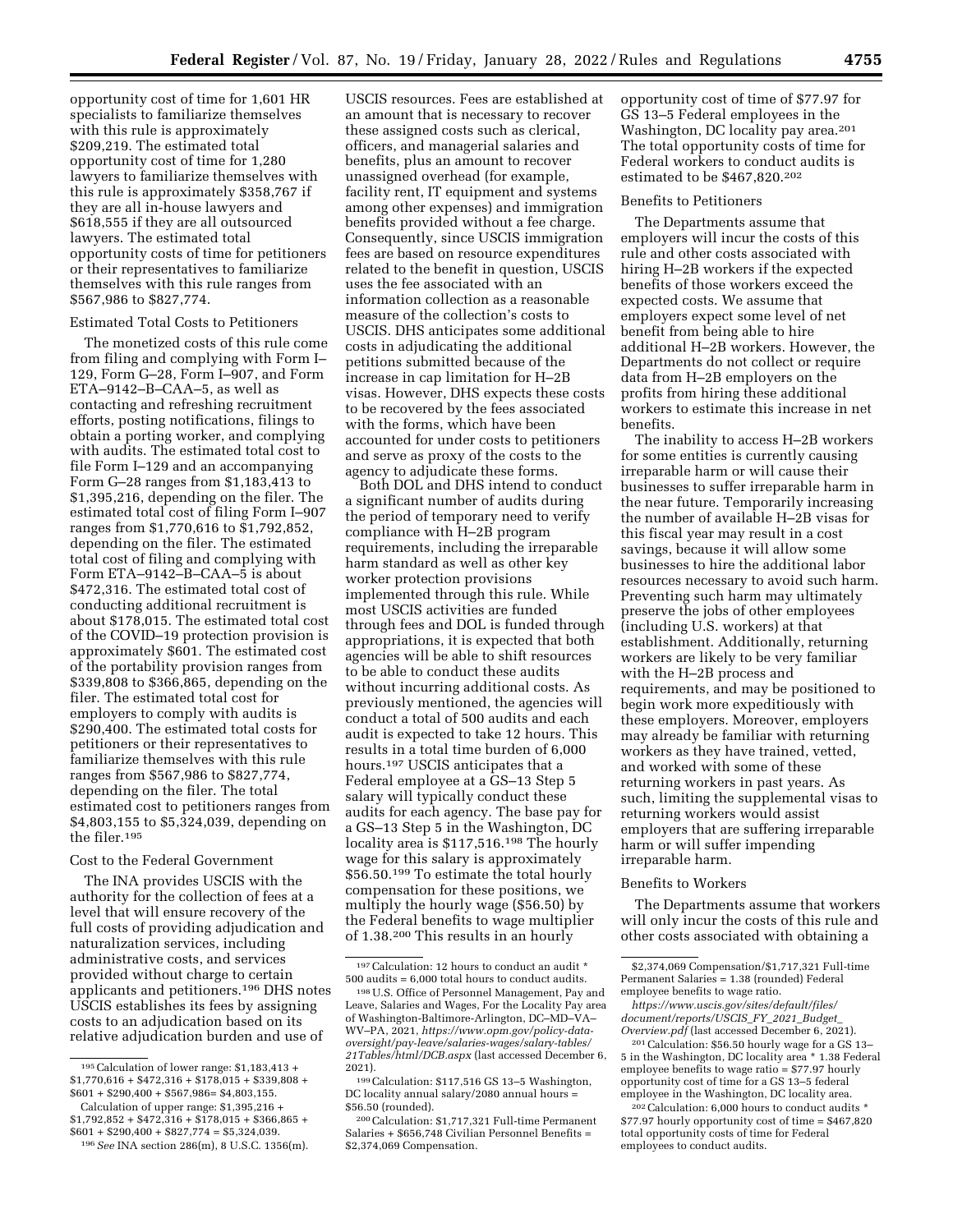H–2B position if the expected benefits of that position exceed the expected costs. We assume that H–2B workers expect some level of net benefit from being able to work for H–2B employers. However, the Departments do not have sufficient data to estimate this increase in net benefits and lack the necessary resources to investigate this in a timely manner. This rule is not expected to impact wages because DOL prevailing wage regulations apply to all H–2B workers covered by this rule. Additionally, the RIA shows that employers incur costs in conducting additional recruitment of U.S. workers and attesting to irreparable harm from current labor shortfall. These costs suggest employers are not taking advantage of a large supply of foreign labor at the expense of domestic workers.

The existence of this rule will benefit the workers who receive H–2B visas. *See* Arnold Brodbeck et al., Seasonal Migrant Labor in the Forest Industry of the United States: The Impact of H–2B Employment on Guatemalan Livelihoods, 31 Society & Natural Resources 1012 (2018), and in particular this finding: ''Participation in the H–2B guest worker program has become a vital part of the livelihood strategies of rural Guatemalan families and has had a positive impact on the quality of life in the communities where they live. Migrant workers who were landless, lived in isolated rural areas, had few economic opportunities, and who had limited access to education or adequate health care, now are investing in small trucks, building roads, schools, and homes, and providing employment for others in their home communities. . . . The impact has been transformative and positive.''

Some provisions of this rule will benefit such workers in particular ways. The portability provision of this rule will allow nonimmigrants with valid H– 2B visas who are present in the United States to transfer to a new employer more quickly and potentially extend their stay in the United States and, therefore, earn additional wages. Importantly, the rule will also increase information employees have about equal access to COVID–19 vaccinations and vaccine distribution sites. DHS recognizes that some of the effects of these provisions may occur beyond the borders of the United States. The current analysis does not seek to quantify or monetize costs or benefits that occur outside of the United States.

Note as well that U.S. workers will benefit in multiple ways. For example, the additional round of recruitment and U.S. worker referrals required by the

provisions of this rule will ensure that a U.S. worker who is willing and able to fill the position is not displaced by a nonimmigrant worker. As noted, the avoidance of current or impending irreparable harm made possible through the granting of supplemental visas in this rule could ensure that U.S. workers—who otherwise may be vulnerable if H–2B workers were not given visas—do not lose their jobs.

## *C. Regulatory Flexibility Act*

The Regulatory Flexibility Act, 5 U.S.C. 601 *et seq.* (RFA), imposes certain requirements on Federal agency rules that are subject to the notice and comment requirements of the APA. See 5 U.S.C. 603(a), 604(a). This temporary final rule is exempt from notice and comment requirements for the reasons stated above. Therefore, the requirements of the RFA applicable to final rules, 5 U.S.C. 604, do not apply to this temporary final rule. Accordingly, the Departments are not required to either certify that the temporary final rule would not have a significant economic impact on a substantial number of small entities nor conduct a regulatory flexibility analysis.

## *D. Unfunded Mandates Reform Act of 1995*

The Unfunded Mandates Reform Act of 1995 (UMRA) is intended, among other things, to curb the practice of imposing unfunded Federal mandates on State, local, and tribal governments. Title II of the Act requires each Federal agency to prepare a written statement assessing the effects of any Federal mandate in a proposed rule, or final rule for which the agency published a proposed rule that includes any Federal mandate that may result in \$100 million or more expenditure (adjusted annually for inflation) in any one year by State, local, and tribal governments, in the aggregate, or by the private sector. This rule is exempt from the written statement requirement because DHS did not publish a notice of proposed rulemaking for this rule.

In addition, this rule does not exceed the \$100 million expenditure in any 1 year when adjusted for inflation (\$169.8 million in 2020 dollars),<sup>203</sup> and this

rulemaking does not contain such a mandate. The requirements of Title II of the Act, therefore, do not apply, and the Departments have not prepared a statement under the Act.

## *E. Executive Order 13132 (Federalism)*

This rule does not have substantial direct effects on the States, on the relationship between the National Government and the States, or on the distribution of power and responsibilities among the various levels of government. Therefore, in accordance with section 6 of Executive Order 13132, 64 FR 43255 (Aug. 4, 1999), this rule does not have sufficient federalism implications to warrant the preparation of a federalism summary impact statement.

## *F. Executive Order 12988 (Civil Justice Reform)*

This rule meets the applicable standards set forth in sections 3(a) and 3(b)(2) of Executive Order 12988, 61 FR 4729 (Feb. 5, 1996).

## *G. National Environmental Policy Act*

DHS and its components analyze proposed actions to determine whether the National Environmental Policy Act (NEPA) applies to them and, if so, what degree of analysis is required. DHS Directive (Dir) 023–01 Rev. 01 and Instruction Manual 023–01–001–01 Rev. 01 (Instruction Manual) establish the procedures that DHS and its components use to comply with NEPA and the Council on Environmental Quality (CEQ) regulations for implementing NEPA, 40 CFR parts 1500 through 1508.

The CEQ regulations allow Federal agencies to establish, with CEQ review and concurrence, categories of actions (''categorical exclusions'') which experience has shown do not individually or cumulatively have a significant effect on the human environment and, therefore, do not require an Environmental Assessment (EA) or Environmental Impact Statement (EIS). 40 CFR 1507.3(b)(1)(iii), 1508.4. The Instruction Manual, Appendix A, Table 1 lists Categorical Exclusions that DHS has found to have no such effect. Under DHS NEPA implementing procedures, for an action to be categorically excluded, it must satisfy each of the

<sup>203</sup>*See* U.S. Bureau of Labor Statistics, *Historical Consumer Price Index for All Urban Consumers (CPI–U): U.S. City Average, All Items, available at [https://www.bls.gov/cpi/tables/supplemental-files/](https://www.bls.gov/cpi/tables/supplemental-files/historical-cpi-u-202103.pdf) [historical-cpi-u-202103.pdf](https://www.bls.gov/cpi/tables/supplemental-files/historical-cpi-u-202103.pdf) (last visited December 8, 2021).* 

Calculation of inflation: (1) Calculate the average monthly CPI–U for the reference year (1995) and the most recent current year available (2020); (2) Subtract reference year CPI–U from current year CPI–U; (3) Divide the difference of the reference year CPI–U and current year CPI–U by the reference

year CPI–U; (4) Multiply by 100 = [(Average monthly CPI–U for  $2020 -$  Average monthly CPI– U for 1995)/(Average monthly CPI–U for 1995)] \*  $100 = [(258.811 - 152.383)/152.383] * 100 =$  $(106.428/152.383) * 100 = 0.6984 * 100 = 69.84$ percent = 69.8 percent (rounded).

Calculation of inflation-adjusted value: \$100 million in 1995 dollars \* 1.698 = \$169.8 million in 2020 dollars.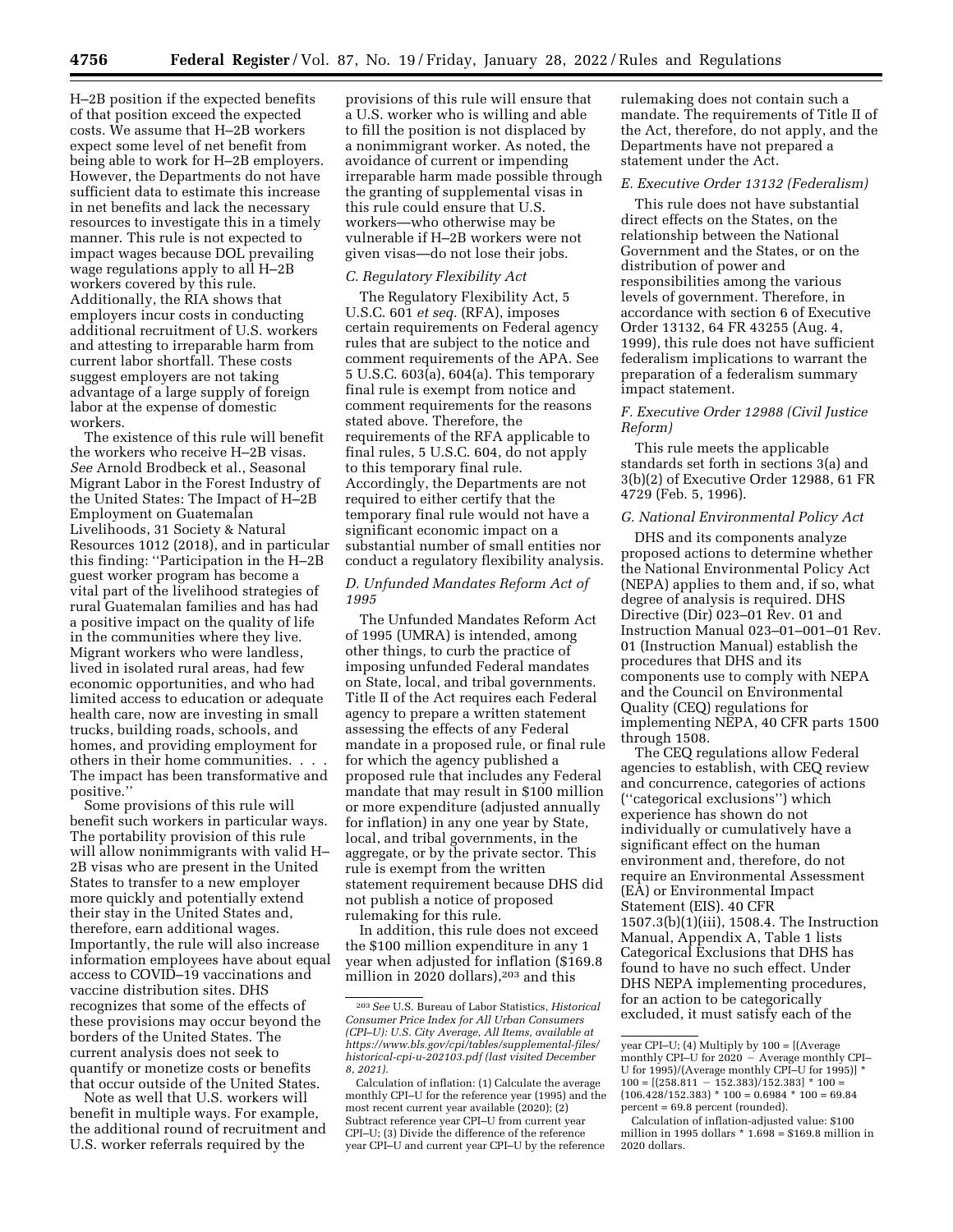following three conditions: (1) The entire action clearly fits within one or more of the categorical exclusions; (2) the action is not a piece of a larger action; and (3) no extraordinary circumstances exist that create the potential for a significant environmental effect. Instruction Manual, section V.B.2(a–c).

This rule temporarily amends the regulations implementing the H–2B nonimmigrant visa program to increase the numerical limitation on H–2B nonimmigrant visas for FY 2022 for positions with start dates on or before March 31, 2022 based on the Secretary of Homeland Security's determination, in consultation with the Secretary of Labor, consistent with the FY 2021 Omnibus and Public Laws 117–43 and 117–70. It also allows H–2B beneficiaries who are in the United States to change employers upon the filing of a new H–2B petition and begin to work for the new employer for a period generally not to exceed 60 days before the H–2B petition is approved by USCIS.

DHS has determined that this rule clearly fits within categorical exclusion A3(d) because it interprets or amends a regulation without changing its environmental effect. The amendments to 8 CFR part 214 would authorize up to an additional 20,000 visas for noncitizens who may receive H–2B nonimmigrant visas, of which 13,500 are for returning workers (persons issued H–2B visas or were otherwise granted H–2B status in Fiscal Years 2019, 2020, or 2021). The proposed amendments would also facilitate H–2B nonimmigrants to move to new employment faster than they could if they had to wait for a petition to be approved. The amendment's operative provisions approving H–2B petitions under the supplemental allocation would effectively terminate after September 30, 2022 for the cap increase, and 180 days from the rule's effective date for the portability provision. DHS believes amending applicable regulations to authorize up to an additional 20,000 H–2B nonimmigrant visas will not result in any meaningful, calculable change in environmental effect with respect to the current H–2B limit or in the context of a current U.S. population exceeding 332,000,000 (maximum temporary increase of  $0.0066\%$ ).

The amendment to applicable regulations is a stand-alone temporary authorization and not a part of any larger action, and presents no extraordinary circumstances creating the potential for significant environmental effects. Therefore, this

action is categorically excluded and no further NEPA analysis is required.

### *H. Congressional Review Act*

The Office of Information and Regulatory Affairs has determined that this temporary final rule is not a ''major rule'' as defined by the Congressional Review Act, 5 U.S.C. 804(2), and thus is not subject to a 60-day delay in the rule becoming effective. DHS will send this temporary final rule to Congress and to the Comptroller General under the Congressional Review Act, 5 U.S.C. 801 *et seq.* 

### *I. Paperwork Reduction Act*

Attestation for Employers Seeking To Employ H–2B Nonimmigrants Workers Under Section 105 of Division O of the Consolidated Appropriations Act, 2021 Public Law 116–260, and Public Laws 117–43 and 117–70 Form ETA–9142–B–  $CAA-5.$ 

The Paperwork Reduction Act (PRA), 44 U.S.C. 3501 *et seq.,* provides that a Federal agency generally cannot conduct or sponsor a collection of information, and the public is generally not required to respond to an information collection, unless it is approved by OMB under the PRA and displays a currently valid OMB Control Number. In addition, notwithstanding any other provisions of law, no person shall generally be subject to penalty for failing to comply with a collection of information that does not display a valid Control Number. *See* 5 CFR 1320.5(a) and 1320.6. DOL has submitted the Information Collection Request (ICR) contained in this rule to OMB and obtained approval of a new form, Form ETA–9142B–CAA–5, using emergency clearance procedures outlined at 5 CFR 1320.13. The Departments note that while DOL submitted the ICR, both DHS and DOL will use the information.

Petitioners will use the new Form ETA–9142B–CAA–5 to make attestations regarding, for example, irreparable harm and the returning worker requirement (unless exempt because the H–2B worker is a national of one of the Northern Triangle countries who is counted against the 6,500 returning worker exemption cap) described above. Petitioners will need to file the attestation with DHS until it announces that the supplemental H–2B cap has been reached. In addition, the petitioner will need to retain all documentation demonstrating compliance with this implementing rule, and must provide it to DHS or DOL in the event of an audit or investigation.

In addition to obtaining immediate emergency approval, DOL is seeking comments on this information collection pursuant to 5 CFR 1320.13. Comments on the information collection must be received by March 29, 2022. This process of engaging the public and other Federal agencies helps ensure that requested data can be provided in the desired format, reporting burden (time and financial resources) is minimized, collection instruments are clearly understood, and the impact of collection requirements on respondents can be properly assessed. The PRA provides that a Federal agency generally cannot conduct or sponsor a collection of information, and the public is generally not required to respond to an information collection, unless it is approved by OMB under the PRA and displays a currently valid OMB Control Number. *See* 44 U.S.C. 3501 *et seq.* In addition, notwithstanding any other provisions of law, no person must generally be subject to a penalty for failing to comply with a collection of information that does not display a valid OMB Control Number. *See* 5 CFR 1320.5(a) and 1320.6.

In accordance with the PRA, DOL is affording the public with notice and an opportunity to comment on the new information collection, which is necessary to implement the requirements of this rule. The information collection activities covered under a newly granted OMB Control Number 1205–NEW are required under Public Laws 117–43 and 117–70, on the same terms as Section 105 of Division O of the FY 2021 Omnibus, which provided that ''the Secretary of Homeland Security, after consultation with the Secretary of Labor, and upon the determination that the needs of American businesses cannot be satisfied in [FY] 2021 with U.S. workers who are willing, qualified, and able to perform temporary nonagricultural labor,'' may increase the total number of noncitizens who may receive an H–2B visa in FY 2021 by not more than the highest number of H–2B nonimmigrants who participated in the H–2B returning worker program in any fiscal year in which returning workers were exempt from the H–2B numerical limitation. As previously discussed in the preamble of this rule, the Secretary of Homeland Security, in consultation with the Secretary of Labor, has decided to increase the numerical limitation on H– 2B nonimmigrant visas to authorize the issuance of up to, but not more than, an additional 20,000 visas for FY 2022 for certain H–2B workers with start dates on or before March 31, 2022, for U.S.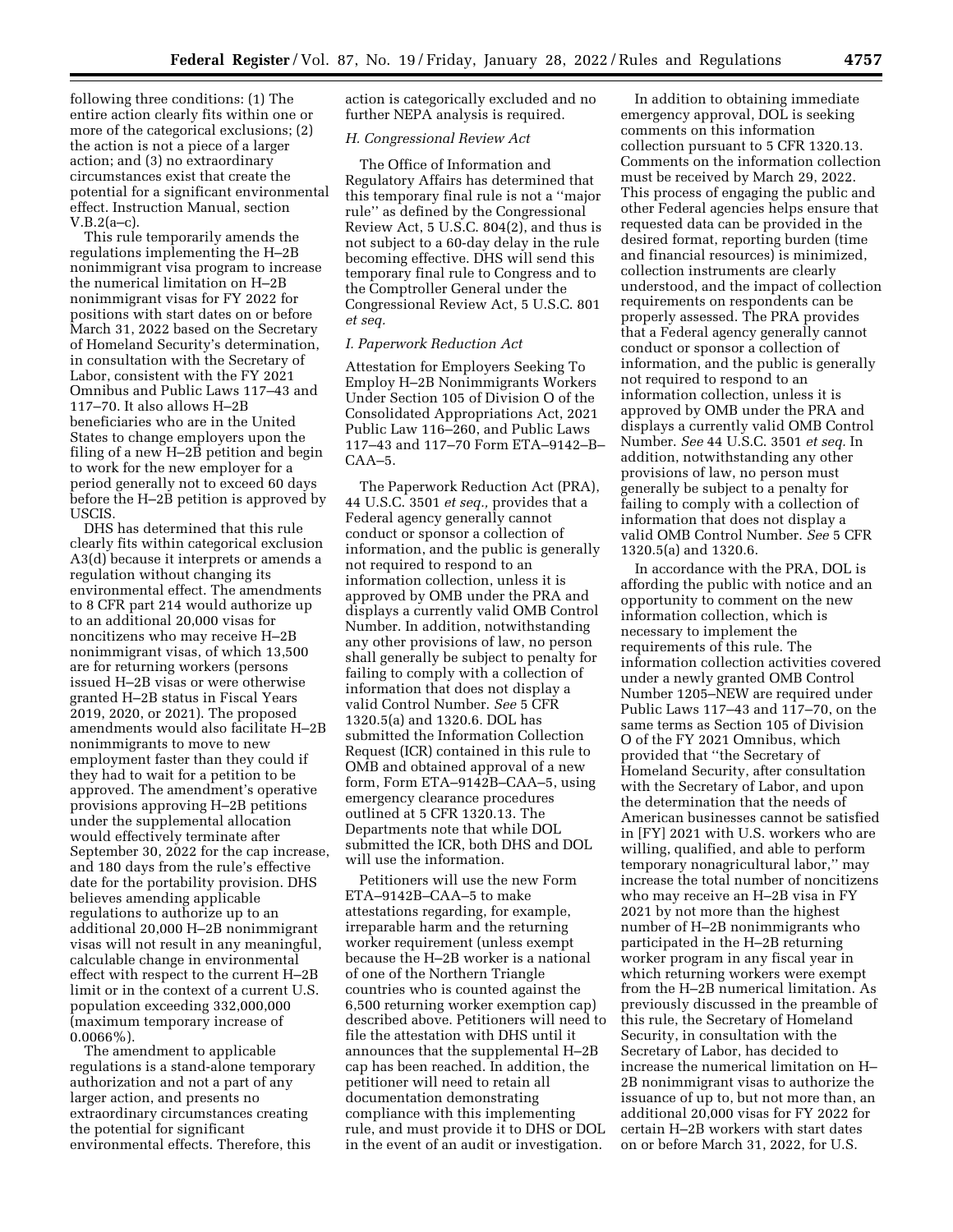businesses who attest that they are suffering irreparable harm or will suffer impending irreparable harm. As with the previous supplemental rules, the Secretary has determined that the additional visas will only be available for returning workers, that is workers who were issued H–2B visas or otherwise granted H–2B status in FY 2019, 2020, or 2021, unless the worker is one of the 6,500 nationals of one of the Northern Triangle countries and Haiti who are exempt from the returning worker requirement.

Commenters are encouraged to discuss the following:

• Whether the proposed collection of information is necessary for the proper performance of the functions of the agency, including whether the information will have practical utility;

• the accuracy of the agency's estimate of the burden of the proposed collection of information, including the validity of the methodology and assumptions used;

• the quality, utility, and clarity of the information to be collected; and

• the burden of the collection of information on those who are to respond, including through the use of appropriate automated, electronic, mechanical, or other technological collection techniques or other forms of information technology, for example, permitting electronic submission of responses.

The aforementioned information collection requirements are summarized as follows:

*Agency:* DOL–ETA.

*Type of Information Collection:*  Extension of an existing information collection.

*Title of the Collection:* Attestation for Employers Seeking to Employ H–2B Nonimmigrants Workers Under Section 105 of Division O of the Consolidated Appropriations Act, 2021 Public Law 116–260, and Public Laws 117–43 and 117–70.

*Agency Form Number:* Form ETA– 9142–B–CAA–5.

*Affected Public:* Private Sector businesses or other for-profits.

*Total Estimated Number of* 

*Respondents:* 1,226.

*Average Responses per Year per Respondent:* 1.

*Total Estimated Number of Responses:* 1,226.

*Average Time per Response:* 9 hours per application.

*Total Estimated Annual Time Burden:*  11,034 hours.

*Total Estimated Other Costs Burden:*  \$0.

Application for Premium Processing Service, Form I–907

The Paperwork Reduction Act (PRA), 44 U.S.C. 3501 *et seq.,* provides that a Federal agency generally cannot conduct or sponsor a collection of information, and the public is generally not required to respond to an information collection, unless it is approved by OMB under the PRA and displays a currently valid OMB Control Number. In addition, notwithstanding any other provisions of law, no person shall generally be subject to penalty for failing to comply with a collection of information that does not display a valid Control Number. *See* 5 CFR 1320.5(a) and 1320.6. Form I–907, Application for Premium Processing Service, has been approved by OMB and assigned OMB control number 1615– 0048. DHS is making no changes to the Form I–907 in connection with this temporary rule implementing the timelimited authority pursuant to Public Laws 117–43 and 117–70, on the same terms as section 105 of Division O, FY 2021 Omnibus, (which expires on September 30, 2022). However, USCIS estimates that this temporary rule may result in approximately 1,280 additional filings of Form I–907 in fiscal year 2022. The current OMB-approved estimate of the number of annual respondents filing a Form I–907 is 319,301. USCIS has determined that the OMB-approved estimate is sufficient to fully encompass the additional respondents who will be filing Form I–907 in connection with this temporary rule, which represents a small fraction of the overall Form I–907 population. Therefore, DHS is not changing the collection instrument or increasing its burden estimates in connection with this temporary rule and is not publishing a notice under the PRA or making revisions to the currently approved burden for OMB control number 1615–0048.

### **List of Subjects**

#### *8 CFR Part 214*

Administrative practice and procedure, Aliens, Cultural exchange program, Employment, Foreign officials, Health professions, Reporting and recordkeeping requirements, Students.

### *8 CFR Part 274a*

Administrative practice and procedure, Aliens, Cultural exchange program, Employment, Penalties, Reporting and recordkeeping requirements, Students.

#### *20 CFR Part 655*

Administrative practice and procedure, Employment, Employment and training, Enforcement, Foreign workers, Forest and forest products, Fraud, Health professions, Immigration, Labor, Longshore and harbor work, Migrant workers, Nonimmigrant workers, Passports and visas, Penalties, Reporting and recordkeeping requirements, Unemployment, Wages, Working conditions.

### **Department of Homeland Security**

#### **8 CFR Chapter I**

For the reasons discussed in the joint preamble, chapter I of title 8 of the Code of Federal Regulations is amended as follows:

### **PART 214—NONIMMIGRANT CLASSES**

■ 1. Effective January 28, 2022 through January 28, 2025, the authority citation for part 214 continues to read as follows:

**Authority:** 6 U.S.C. 202, 236; 8 U.S.C. 1101, 1102, 1103, 1182, 1184, 1186a, 1187, 1221, 1281, 1282, 1301–1305, 1357, and 1372; sec. 643, Pub. L. 104–208, 110 Stat. 3009–708; Pub. L. 106–386, 114 Stat. 1477– 1480; section 141 of the Compacts of Free Association with the Federated States of Micronesia and the Republic of the Marshall Islands, and with the Government of Palau, 48 U.S.C. 1901 note and 1931 note, respectively; 48 U.S.C. 1806; 8 CFR part 2; Pub. L. 115–218, 132 Stat. 1547 (48 U.S.C. 1806).

■ 2. Effective January 28, 2022 through January 28, 2025, amend § 214.2 by:

- $\blacksquare$  a. Adding paragraph (h)(6)(xi); and
- b. Adding paragraph (h)(27). The additions read as follows:

**§ 214.2 Special requirements for admission, extension, and maintenance of status.** 

- \* \* \* \* \*
	- (h) \* \* \*
	- $(6)^*$  \* \* \*

(xi) *Special requirements for additional cap allocations under Public Laws 116–260, 117–43 and 117–70*—(A) *Public Law 116–260, and sections 101 and 106(3) of Division A of Public Law 117–43, Continuing Appropriations Act, 2022, and section 101 of Division A of Public Law 117–70, Further Continuing Appropriations Act, 2022 through February 18, 2022*—

(*1*) *Supplemental allocation for returning workers.* Notwithstanding the numerical limitations set forth in paragraph (h)(8)(i)(C) of this section, for fiscal year 2022 only, the Secretary has authorized up to an additional 13,500 visas for aliens who may receive H–2B nonimmigrant visas pursuant to section 105 of Division O of the Consolidated Appropriations Act, 2021, Public Law 116–260, sections 101 and 106(3) of Division A of Public Law 117–43,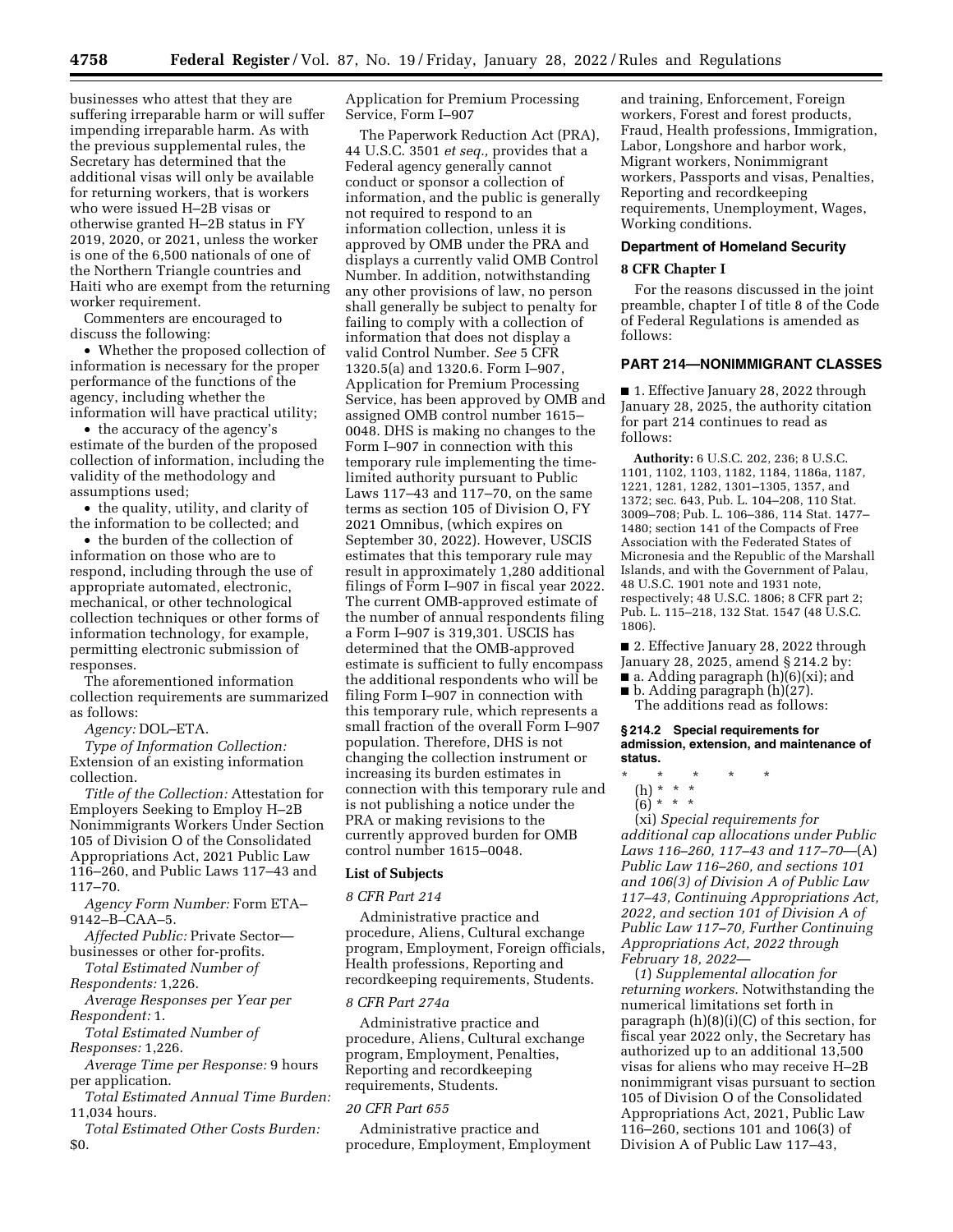Continuing Appropriations Act, 2022, and section 101 of Division A of Public Law 117–70, Further Continuing Appropriations Act, 2022 through February 18, 2022 based on petitions requesting FY 2022 employment start dates on or before March 31, 2022. An alien may be eligible to receive an H– 2B nonimmigrant visa under this paragraph (h)(6)(xi)(A)(*1*) if she or he is a returning worker. The term ''returning worker'' under this paragraph (h)(6)(xi)(A)(*1*) means a person who was issued an H–2B visa or was otherwise granted H–2B status in fiscal year 2019, 2020, or 2021. Notwithstanding § 248.2 of this chapter, an alien may not change status to H–2B nonimmigrant under this paragraph (h)(6)(xi)(A)(*1*).

(*2*) *Supplemental allocation for nationals of Guatemala, El Salvador, Honduras (Northern Triangle countries), or Haiti.* Notwithstanding the numerical limitations set forth in paragraph (h)(8)(i)(C) of this section, for fiscal year 2022 only, and in addition to the allocation described in paragraph (h)(6)(xi)(A)(*1*) of this section, the Secretary has authorized up to an additional 6,500 aliens who are nationals of Guatemala, El Salvador, Honduras (Northern Triangle countries), or of Haiti who may receive H–2B nonimmigrant visas pursuant to section 105 of Division O of the Consolidated Appropriations Act, 2021, Public Law 116–260, and Public Laws 117–43 and 117–70, based on petitions with FY 2022 employment start dates on or before March 31, 2022. Such workers are not subject to the returning worker requirement in paragraph (h)(6)(xi)(A)(*1*). Petitioners must request such workers in an H–2B petition that is separate from H–2B petitions that request returning workers under paragraph (h)(6)(xi)(A)(*1*) and must declare that they are requesting these workers in the attestation required under 20 CFR 655.69(a)(1). A petition requesting returning workers under paragraph (h)(6)(xi)(A)(*1*), which is accompanied by an attestation indicating that the petitioner is requesting nationals of Northern Triangle countries or Haiti, will be rejected, denied or, in the case of a nonfrivolous petition, will be approved solely for the number of beneficiaries that are from the Northern Triangle or Haiti. Notwithstanding § 248.2 of this chapter, an alien may not change status to H–2B nonimmigrant under this paragraph (h)(6)(xi)(A)(*2*).

(B) *Eligibility.* In order to file a petition with USCIS under this paragraph (h)(6)(xi), the petitioner must:

(*1*) Comply with all other statutory and regulatory requirements for H–2B classification, including, but not limited to, requirements in this section, under part 103 of this chapter, and under 20 CFR part 655 and 29 CFR part 503; and

(*2*) Submit to USCIS, at the time the employer files its petition, a U.S. Department of Labor attestation, in compliance with this section and 20 CFR 655.64, evidencing that:

(*i*) Its business is suffering irreparable harm or will suffer impending irreparable harm (that is, permanent and severe financial loss) without the ability to employ all of the H–2B workers requested on the petition filed pursuant to this paragraph  $(h)(6)(xi)$ ;

(*ii*) All workers requested and/or instructed to apply for a visa have been issued an H–2B visa or otherwise granted H–2B status in fiscal year 2019, 2020, or 2021, unless the H–2B worker is a national of Guatemala, El Salvador, Honduras, or Haiti who is counted towards the 6,500 cap described in paragraph (h)(6)(xi)(A)(*2*) of this section;

(*iii*) The employer will comply with all Federal, State, and local employment-related laws and regulations, including, where applicable, health and safety laws and laws related to COVID–19 worker protections; any right to time off or paid time off for COVID–19 vaccination, or to reimbursement for travel to and from the nearest available vaccination site; and that the employer will notify any H–2B workers approved under the supplemental cap in paragraph  $(h)(6)(xi)(A)(2)$  of this section, in a language understood by the worker as necessary or reasonable, that all persons in the United States, including nonimmigrants, have equal access to COVID–19 vaccines and vaccine distribution sites;

(*iv*) The employer will comply with obligations and additional recruitment requirements outlined in 20 CFR  $655.64(a)(3)$  through  $(5)$ 

(*v*) The employer will provide documentary evidence of the facts in paragraphs (h)(6)(xi)(B)(*2*)(*i*) through (*iv*) of this section to DHS or DOL upon request; and

(*vi*) The employer will agree to fully cooperate with any compliance review, evaluation, verification, or inspection conducted by DHS, including an on-site inspection of the employer's facilities, interview of the employer's employees and any other individuals possessing pertinent information, and review of the employer's records related to the compliance with immigration laws and regulations, including but not limited to evidence pertaining to or supporting the eligibility criteria for the FY 2022 supplemental allocations outlined in paragraph  $(h)(6)(xi)(B)$  of this section, as

a condition for the approval of the petition.

(*vii*) The employer must attest on Form ETA–9142–B–CAA–5 that it will fully cooperate with any audit, investigation, compliance review, evaluation, verification or inspection conducted by DOL, including an on-site inspection of the employer's facilities, interview of the employer's employees and any other individuals possessing pertinent information, and review of the employer's records related to the compliance with applicable laws and regulations, including but not limited to evidence pertaining to or supporting the eligibility criteria for the FY 2022 supplemental allocations outlined in 20 CFR 655.64(a) and 655.69(a), as a condition for the approval of the H–2B petition. The employer must further attest on Form ETA–9142–B–CAA–5 that it will not impede, interfere, or refuse to cooperate with an employee of the Secretary of the U.S. Department of Labor who is exercising or attempting to exercise DOL's audit or investigative authority pursuant to 20 CFR part 655, subpart A, and 29 CFR 503.25.

(C) *Processing.* USCIS will reject petitions filed pursuant to paragraph  $(h)(6)(xi)(A)(1)$  or  $(2)$  of this section that are received after the applicable numerical limitation has been reached or after March 31, 2022, whichever is sooner. USCIS will not approve a petition filed pursuant to this paragraph  $(h)(6)(xi)$  on or after October 1, 2022.

(D) *Numerical limitations under paragraphs (h)(6)(xi)(A)(1) and (2) of this section.* When calculating the numerical limitations under paragraphs  $(h)(6)(xi)(A)(1)$  and  $(2)$  of this section as authorized under Public Law 116–260, as extended by Public Law 117–43, and Public Law 117–70, USCIS will make numbers for each allocation available to petitions in the order in which the petitions subject to the respective limitation are received. USCIS will make projections of the number of petitions necessary to achieve the numerical limit of approvals, taking into account historical data related to approvals, denials, revocations, and other relevant factors. USCIS will monitor the number of petitions received (including the number of workers requested when necessary) and will notify the public of the dates that USCIS has received the necessary number of petitions (the ''final receipt dates'') under paragraph (h)(6)(xi)(A)(*1*) or (*2*). The day the public is notified will not control the final receipt dates. When necessary to ensure the fair and orderly allocation of numbers subject to the numerical limitations in paragraphs (h)(6)(xi)(A)(*1*) and (*2*), USCIS may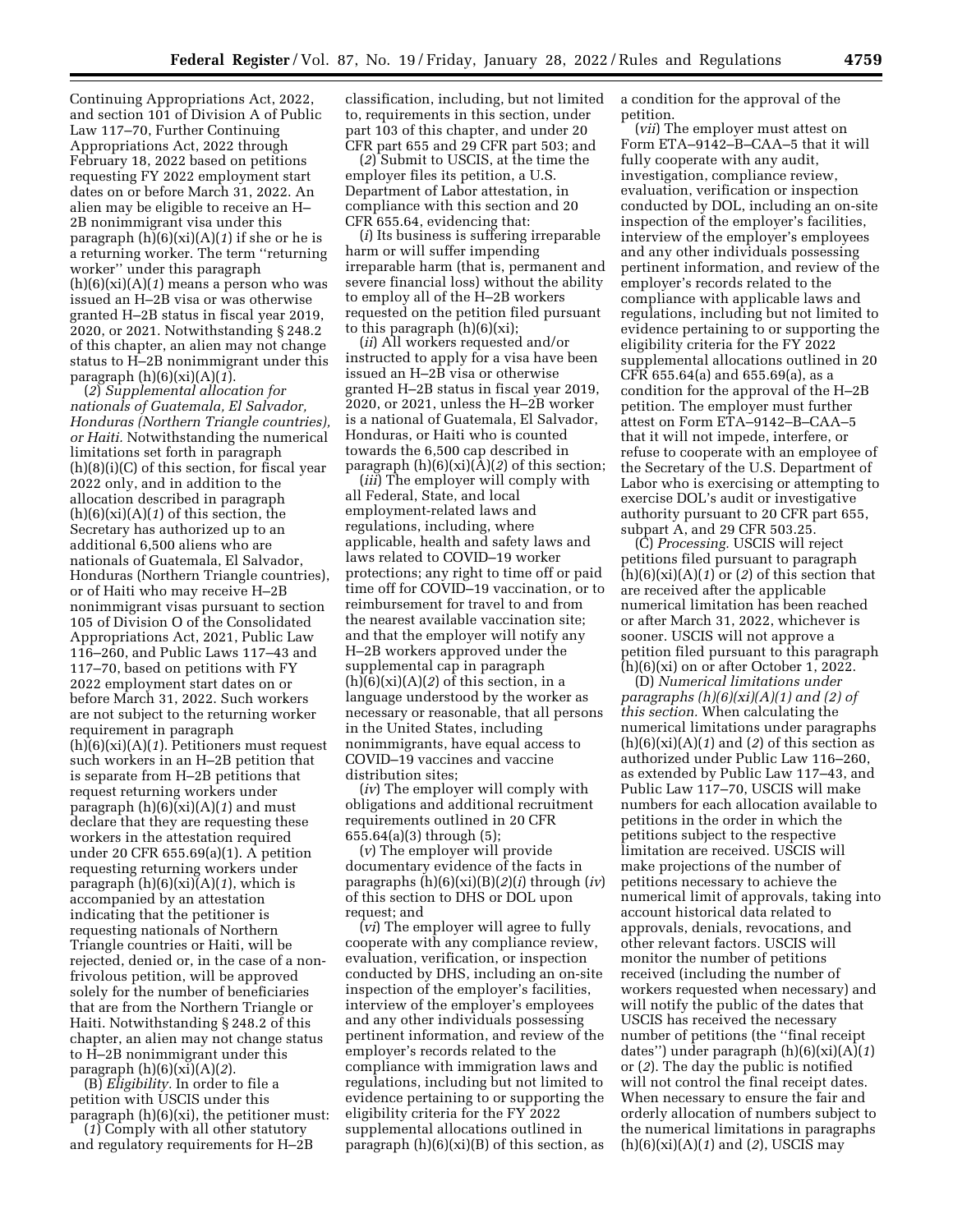randomly select from among the petitions received on the final receipt dates the remaining number of petitions deemed necessary to generate the numerical limit of approvals. This random selection will be made via computer-generated selection. Petitions subject to a numerical limitation not randomly selected or that were received after the final receipt dates that may be applicable under paragraph (h)(6)(xi)(A)(*1*) or (*2*) will be rejected. If the final receipt date is any of the first 5 business days on which petitions subject to the applicable numerical limits described in paragraph (h)(6)(xi)(A)(*1*) or (*2*) may be received (in other words, if either of the numerical limits described in paragraph (h)(6)(xi)(A)(*1*) or (*2*) is reached on any one of the first 5 business days that filings can be made), USCIS will randomly apply all of the numbers among the petitions received on any of those 5 business days.

(E) *Sunset.* This paragraph (h)(6)(xi) expires on October 1, 2022.

(F) *Non-severability.* The requirement to file an attestation under paragraph  $(h)(6)(xi)(B)(2)$  of this section is intended to be non-severable from the remainder of this paragraph (h)(6)(xi), including, but not limited to, the numerical allocation provisions at paragraphs (h)(6)(xi)(A)(*1*) and (*2*) of this section in their entirety. In the event that any part of this paragraph (h)(6)(xi) is enjoined or held to be invalid by any court of competent jurisdiction, the remainder of this paragraph (h)(6)(xi) is also intended to be enjoined or held to be invalid in such jurisdiction, without prejudice to workers already present in the United States under this paragraph  $(h)(6)(xi)$ , as consistent with law.

\* \* \* \* \* (27) *Change of employers and portability for H–2B workers.* (i) This paragraph (h)(27) relates to H–2B workers seeking to change employers during the time period specified in paragraph  $(h)(27)(iv)$  of this section. Notwithstanding paragraph (h)(2)(i)(D) of this section:

(A) An alien in valid H–2B nonimmigrant status whose new petitioner files a non-frivolous H–2B petition requesting an extension of the alien's stay on or after January 28, 2022, is authorized to begin employment with the new petitioner after the petition described in this paragraph (h)(27) is received by USCIS and before the new H–2B petition is approved, but no earlier than the start date indicated in the new H–2B petition; or

(B) An alien whose new petitioner filed a non-frivolous H–2B petition

requesting an extension of the alien's stay before January 28, 2022 that remains pending on January 28, 2022, is authorized to begin employment with the new petitioner before the new H–2B petition is approved, but no earlier than the start date of employment indicated on the new H–2B petition.

(ii)(A) With respect to a new petition described in paragraph (h)(27)(i)(A) of this section, and subject to the requirements of 8 CFR 274a.12(b)(30), the new period of employment described in paragraph (h)(27)(i) of this section may last for up to 60 days beginning on the Received Date on Form I–797 (Notice of Action) or, if the start date of employment occurs after the I– 797 Received Date, for a period of up to 60 days beginning on the start date of employment indicated in the H–2B petition.

(B) With respect to a new petition described in paragraph (h)(27)(i)(B) of this section, the new period of employment described in paragraph (h)(27)(i) of this section may last for up to 60 days beginning on the later of either January 28, 2022 or the start date of employment indicated in the H–2B petition.

(C) With respect to either type of new petition, if USCIS adjudicates the new petition before the expiration of this 60 day period and denies the petition, or if the new petition is withdrawn by the petitioner before the expiration of the 60-day period, the employment authorization associated with the filing of that petition under 8 CFR 274a.12(b)(30) will automatically terminate 15 days after the date of the denial decision or 15 days after the date on which the new petition is withdrawn. Nothing in this paragraph (h)(27) is intended to alter the availability of employment authorization related to professional H– 2B athletes who are traded between organizations pursuant to paragraph (h)(6)(vii) of this section and 8 CFR 274a.12(b)(9).

(iii) In addition to meeting all other requirements in paragraph (h)(6) of this section for the H–2B classification, to commence employment and be approved under this paragraph (h)(27), the alien must either:

(A) Have been in valid H–2B nonimmigrant status on or after January 28, 2022 and be the beneficiary of a nonfrivolous H–2B petition requesting an extension of the alien's stay that is received on or after January 28, 2022, but no later than July 27, 2022; or

(B) Be the beneficiary of a nonfrivolous H–2B petition requesting an extension of the alien's stay that is pending as of January 28, 2022.

(C) The petitioner must comply with all Federal, State, and local employment-related laws and regulations, including, where applicable, health and safety laws, laws related to COVID–19 worker protections, any right to time off or paid time off for COVID–19 vaccination, or to reimbursement for travel to and from the nearest available vaccination site; and

(D) The petitioner may not impede, interfere, or refuse to cooperate with an employee of the Secretary of the U.S. Department of Labor who is exercising or attempting to exercise DOL's audit or investigative authority under 20 CFR part 655, subpart A, and 29 CFR 503.25.

(iv) Authorization to initiate employment changes pursuant to this paragraph (h)(27) begins at 12 a.m. on January 28, 2022, and ends at the end of July 27, 2022.

**PART 274a—CONTROL OF EMPLOYMENT OF ALIENS** 

\* \* \* \* \*

■ 3. The authority citation for part 274a continues to read as follows:

**Authority:** 8 U.S.C. 1101, 1103, 1105a, 1324a; 48 U.S.C. 1806; 8 CFR part 2; Pub. L. 101–410, 104 Stat. 890, as amended by Pub. L. 114–74, 129 Stat. 599.

■ 4. Effective January 28, 2022 through January 28, 2025, amend § 274a.12 by adding paragraph (b)(31) to read as follows:

### **§ 274a.12 Classes of aliens authorized to accept employment.**

\* \* \* \* \*

(b) \* \* \*

(31)(i) Pursuant to 8 CFR 214.2(h)(27) and notwithstanding 8 CFR 214.2(h)(2)(i)(D), an alien is authorized to be employed no earlier than the start date of employment indicated in the H– 2B petition and no earlier than January 28, 2022, by a new employer that has filed an H–2B petition naming the alien as a beneficiary and requesting an extension of stay for the alien, for a period not to exceed 60 days beginning on:

(A) The later of the ''Received Date'' on Form I–797 (Notice of Action) acknowledging receipt of the petition, or the start date of employment indicated on the new H–2B petition, for petitions filed on or after January 28, 2022; or

(B) The later of January 28, 2022 or the start date of employment indicated on the new H–2B petition, for petitions that are pending as of January 28, 2022

(ii) If USCIS adjudicates the new petition prior to the expiration of the 60 day period in paragraph (b)(31)(i) of this section and denies the new petition for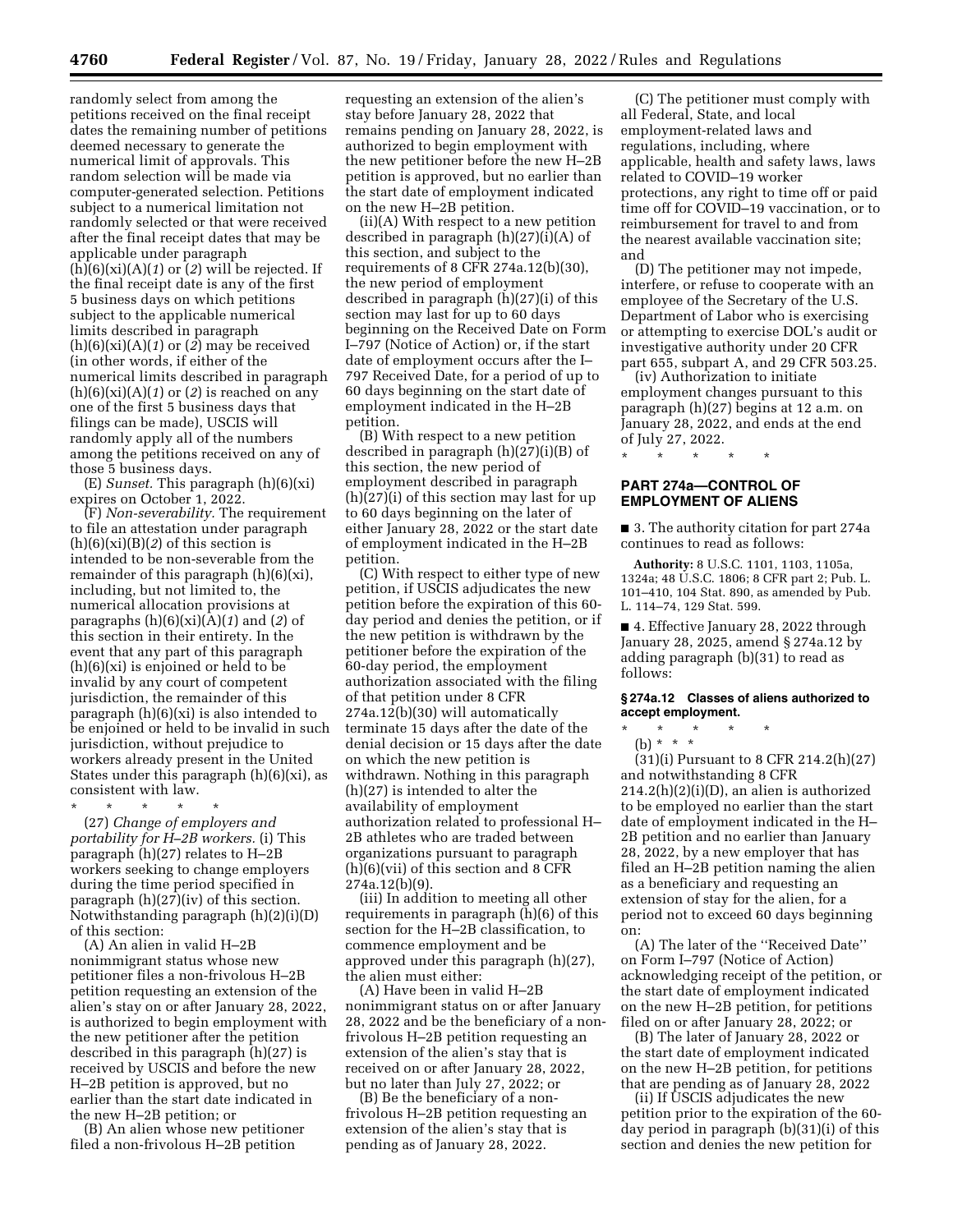extension of stay, or if the petitioner withdraws the new petition before the expiration of the 60-day period, the employment authorization under this paragraph (b)(31) will automatically terminate upon 15 days after the date of the denial decision or the date on which the new petition is withdrawn. Nothing in this section is intended to alter the availability of employment authorization related to professional H– 2B athletes who are traded between organizations pursuant to paragraph (b)(9) of this section and 8 CFR  $214.2(h)(6)(vii)$ .

(iii) Authorization to initiate employment changes pursuant to 8 CFR 214.2(h)(27) and paragraph (b)(31)(i) of this section begins at 12 a.m. on January 28, 2022, and ends at the end of July 27, 2022.

# \* \* \* \* \* **Department of Labor**

# **Employment and Training Administration**

## **20 CFR Chapter V**

Accordingly, for the reasons stated in the joint preamble, 20 CFR part 655 is amended as follows:

## **PART 655—TEMPORARY EMPLOYMENT OF FOREIGN WORKERS IN THE UNITED STATES**

■ 5. The authority citation for part 655 continues to read as follows:

**Authority:** Section 655.0 issued under 8 U.S.C. 1101(a)(15)(E)(iii), 1101(a)(15)(H)(i) and (ii), 8 U.S.C. 1103(a)(6), 1182(m), (n), and (t), 1184(c), (g), and (j), 1188, and 1288(c) and (d); sec. 3(c)(1), Pub. L. 101–238, 103 Stat. 2099, 2102 (8 U.S.C. 1182 note); sec. 221(a), Pub. L. 101–649, 104 Stat. 4978, 5027 (8 U.S.C. 1184 note); sec. 303(a)(8), Pub. L. 102– 232, 105 Stat. 1733, 1748 (8 U.S.C. 1101 note); sec. 323(c), Pub. L. 103–206, 107 Stat. 2428; sec. 412(e), Pub. L. 105–277, 112 Stat. 2681 (8 U.S.C. 1182 note); sec. 2(d), Pub. L. 106–95, 113 Stat. 1312, 1316 (8 U.S.C. 1182 note); 29 U.S.C. 49k; Pub. L. 107–296, 116 Stat. 2135, as amended; Pub. L. 109–423, 120 Stat. 2900; 8 CFR 214.2(h)(4)(i); 8 CFR 214.2(h)(6)(iii); and sec. 6, Pub. L. 115–218, 132 Stat. 1547 (48 U.S.C. 1806).

Subpart A issued under 8 CFR 214.2(h). Subpart B issued under 8 U.S.C.

1101(a)(15)(H)(ii)(a), 1184(c), and 1188; and 8 CFR 214.2(h).

Subpart E issued under 48 U.S.C. 1806. Subparts F and G issued under 8 U.S.C.  $1288(c)$  and (d); sec.  $323(c)$ , Pub. L.  $103-206$ , 107 Stat. 2428; and 28 U.S.C. 2461 note, Pub. L. 114–74 at section 701.

Subparts H and I issued under 8 U.S.C.  $1101(a)(15)(H)(i)(b)$  and  $(b)(1), 1182(n),$  and (t), and 1184(g) and (j); sec. 303(a)(8), Pub. L. 102–232, 105 Stat. 1733, 1748 (8 U.S.C. 1101 note); sec. 412(e), Pub. L. 105–277, 112 Stat. 2681; 8 CFR 214.2(h); and 28 U.S.C. 2461 note, Pub. L. 114–74 at section 701.

Subparts L and M issued under 8 U.S.C. 1101(a)(15)(H)(i)(c) and 1182(m); sec. 2(d), Pub. L. 106–95, 113 Stat. 1312, 1316 (8 U.S.C. 1182 note); Pub. L. 109–423, 120 Stat. 2900; and 8 CFR 214.2(h).

■ 6. Effective January 27, 2022 through September 30, 2022, add § 655.64 to read as follows:

#### **§ 655.64 Special application filing and eligibility provisions for Fiscal Year 2022 under the January 28, 2022 supplemental cap increase.**

(a) An employer filing a petition with USCIS under 8 CFR 214.2(h)(6)(xi) to request H–2B workers with FY 2022 employment start dates on or before March 31, 2022, must meet the following requirements:

(1) The employer must attest on the Form ETA–9142–B–CAA–5 that its business is suffering irreparable harm or will suffer impending irreparable harm (that is, permanent and severe financial loss) without the ability to employ all of the H–2B workers requested on the petition filed pursuant to 8 CFR  $214.2(h)(6)(xi)$ . Additionally, the employer must attest that it will provide documentary evidence of the applicable irreparable harm to DHS or DOL upon request.

(2) The employer must attest on Form ETA–9142–B–CAA–5 that each of the workers requested and/or instructed to apply for a visa, whether named or unnamed, on a petition filed pursuant to 8 CFR 214.2(h) $(6)(xi)$ , have been issued an H–2B visa or otherwise granted H– 2B status during one of the last three (3) fiscal years (fiscal year 2019, 2020, or 2021), unless the H–2B worker is a national of Guatemala, El Salvador, Honduras, or Haiti and is counted towards the 6,500 cap described in 8 CFR 214.2(h)(6)(xi)(A)(*2*).

(3) The employer must attest on Form ETA–9142–B–CAA–5 that the employer will comply with all the assurances, obligations, and conditions of employment set forth on its approved *Application for Temporary Employment Certification.* 

(4) The employer must attest on Form ETA–9142–B–CAA–5 that it will comply with all Federal, State, and local employment-related laws and regulations, including, where applicable, health and safety laws and laws related to COVID–19 worker protections; any right to time off or paid time off for COVID–19 vaccination, or to reimbursement for travel to and from the nearest available vaccination site; and that the employer will notify any H–2B workers approved under the supplemental cap in 8 CFR 214.2(h)(6)(xi)(A)(*1*) and (*2*), in a language understood by the worker as

necessary or reasonable, that all persons in the United States, including nonimmigrants, have equal access to COVID–19 vaccines and vaccine distribution sites.

(5) An employer that submits Form ETA–9142B–CAA–5 and the I–129 petition 45 or more days after the certified start date of work, as shown on its approved *Application for Temporary Employment,* must conduct additional recruitment of U.S. workers as follows:

(i) Not later than the next business day after submitting the I–129 petition for H–2B worker(s), the employer must place a new job order for the job opportunity with the State Workforce Agency (SWA), serving the area of intended employment. The employer must follow all applicable SWA instructions for posting job orders, inform the SWA that the job order is being placed in connection with a previously certified *Application for Temporary Employment Certification*  for H–2B workers by providing the unique temporary labor certification (TLC) identification number, and receive applications in all forms allowed by the SWA, including online applications (sometimes known as ''selfreferrals''). The job order must contain the job assurances and contents set forth in § 655.18 for recruitment of U.S. workers at the place of employment, and remain posted for at least 15 calendar days;

(ii) During the period of time the SWA is actively circulating the job order described in paragraph (a)(5)(i) of this section for intrastate clearance, the employer must contact, by email or other available electronic means, the nearest comprehensive American Job Center (AJC) serving the area of intended employment where work will commence, request staff assistance advertising and recruiting qualified U.S. workers for the job opportunity, and provide the unique identification number associated with the job order placed with the SWA or, if unavailable, a copy of the job order. If a comprehensive AJC is not available, the employer must contact the nearest affiliate AJC serving the area of intended employment where work will commence to satisfy the requirements of this paragraph (a)(5)(ii);

(iii) During the period of time the SWA is actively circulating the job order described in paragraph (a)(5)(i) of this section for intrastate clearance, the employer must contact (by mail or other effective means) its former U.S. workers, including those who have been furloughed or laid off, during the period beginning January 1, 2020, until the date the I–129 petition required under 8 CFR